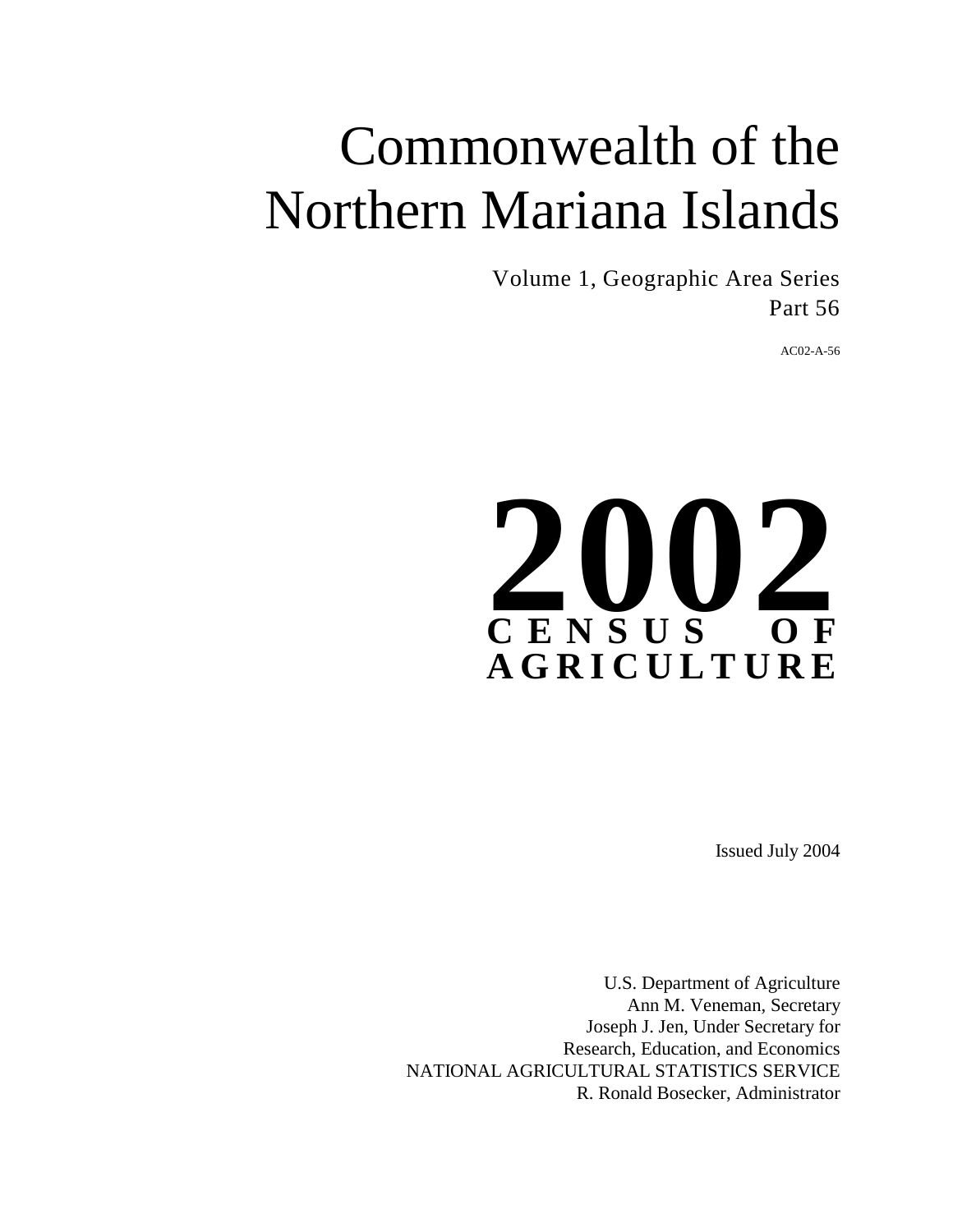# **Contents**

| Introduction |  |
|--------------|--|
| Islands Map  |  |

### **TABLES**

### **Area Data**

| 1 <sub>1</sub> |                                                                                                                                                                                                                                |  |
|----------------|--------------------------------------------------------------------------------------------------------------------------------------------------------------------------------------------------------------------------------|--|
| 2.             |                                                                                                                                                                                                                                |  |
| 3.             |                                                                                                                                                                                                                                |  |
| 4.             |                                                                                                                                                                                                                                |  |
| 5 <sub>1</sub> |                                                                                                                                                                                                                                |  |
| 6.             |                                                                                                                                                                                                                                |  |
| 7 <sub>1</sub> |                                                                                                                                                                                                                                |  |
| 8.             | Root Crops Harvested for Sale: 2002 and 1998 (and contained according contained a set of 4 and 7 4 and 7 and 7 and 7 and 7 and 7 and 7 and 7 and 7 and 7 and 7 and 7 and 7 and 7 and 7 and 7 and 7 and 7 and 7 and 7 and 7 and |  |
| 9.             |                                                                                                                                                                                                                                |  |
| 10.            | Fruits, Nuts, and Nursery Crops (including ornamental plants) Harvested for Sale: 2002 and 1998 5                                                                                                                              |  |
| 11.            |                                                                                                                                                                                                                                |  |
|                |                                                                                                                                                                                                                                |  |

### **Municipality Data**

| 13. |                                                                                  |  |
|-----|----------------------------------------------------------------------------------|--|
| 14. |                                                                                  |  |
| 15. |                                                                                  |  |
| 16. |                                                                                  |  |
| 17. |                                                                                  |  |
| 18. |                                                                                  |  |
| 19. |                                                                                  |  |
| 20. |                                                                                  |  |
| 21. | Fruits, Nuts, and Nursery Crops (including ornamental plants) Harvested for Sale |  |
|     |                                                                                  |  |
| 22. |                                                                                  |  |
| 23. |                                                                                  |  |
| 24. |                                                                                  |  |
| 25. |                                                                                  |  |
| 26. |                                                                                  |  |
| 27. |                                                                                  |  |

### **Summary Data**

### **APPENDIXES**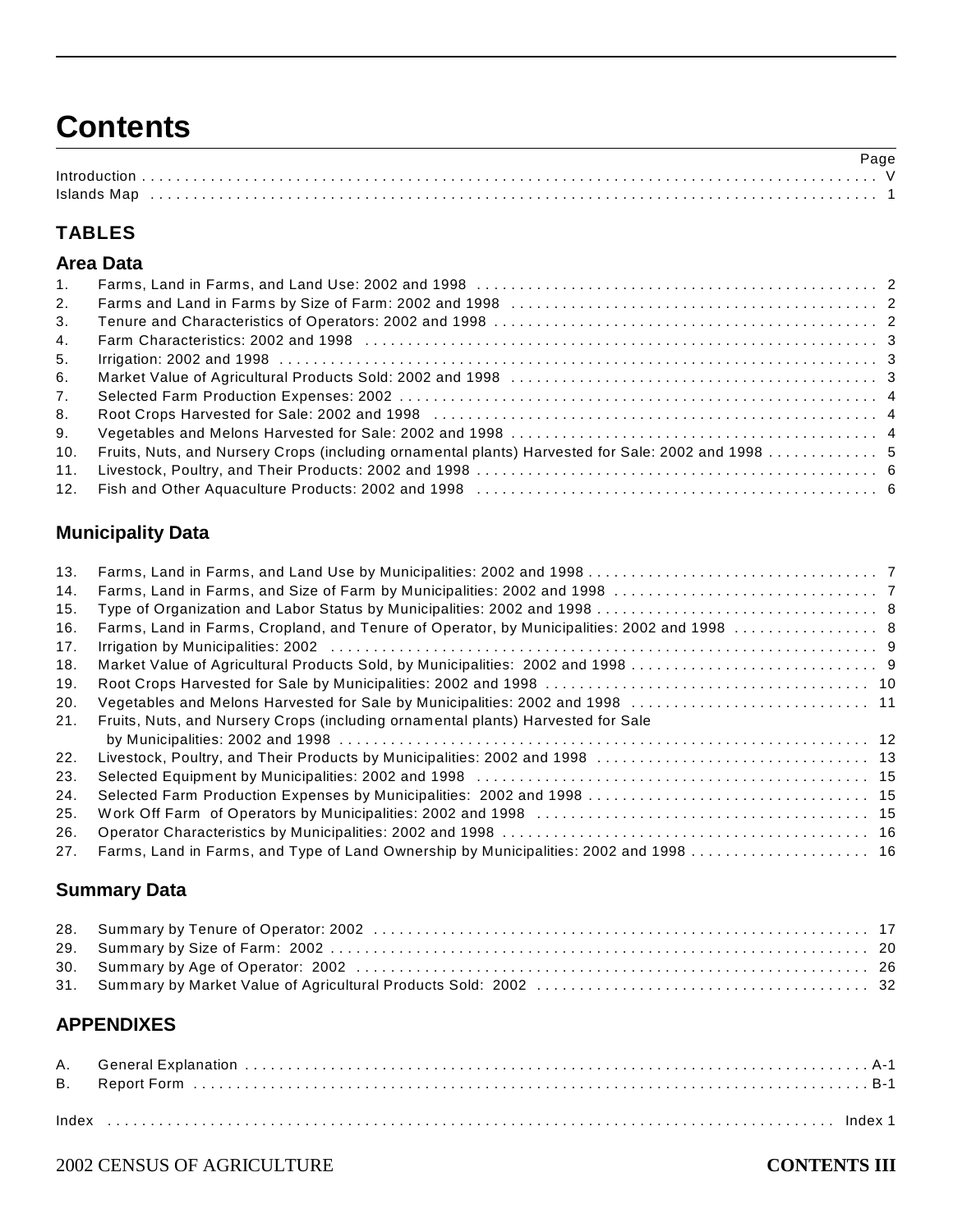### **Introduction**

### **HISTORY**

 For more than 150 years, the U.S. Department of Commerce, Bureau of the Census, conducted the census of agriculture. The 1997 Appropriations Act transferred the responsibility from the Bureau of the Census to the U.S. Department of Agriculture (USDA), National Agricultural Statistics Service (NASS), and the 1998 Census of Agriculture was the first census in the Commonwealth of Northern Mariana Islands (CNMI) conducted by NASS.

The census of agriculture is taken to obtain agricultural statistics for each county, State (including territories and protectorates), and the Nation. The first U.S. agricultural census data were collected in 1840 as a part of the sixth decennial census. From 1840 to 1920, an agricultural census was taken as a part of each decennial census. Since 1920, a separate national agricultural census has been taken every five years.

 The 2002 census is the 5th census of agriculture of the Commonwealth of Northern Mariana Islands. The first agriculture census was taken in 1970 in conjunction with the decennial census, a practice that continued in 1980 and 1990. The 1998 Census was the first agriculture census taken in the CNMI that was not done as part of the population census, and the 2002 Agriculture Census in the CNMI continues the program on the same five-year cycle used for the main U.S. agriculture census.

### **CENSUS USES**

The census of agriculture is the leading source of statistics about CNMI's agricultural production and the only source of consistent, comparable data at the island level. Census statistics are used to measure agricultural production and to identify trends in an ever changing agricultural sector. Many local programs use census data as a benchmark for designing and evaluating surveys. Private industry uses census statistics to provide a more effective production and distribution system for the agricultural community. One of the most important uses of the census data is to justify claims of farmers who may suffer damages and losses due to natural disasters, such as typhoons.

### **AUTHORITY AND AREA COVERED**

 The census of agriculture is required by law under the "Census of Agriculture Act of 1997," Public Law 105-113 (Title 7, United States Code, Section 2204g). The law directs the Secretary of Agriculture to conduct a census of agriculture in 1998 and in every fifth year thereafter, covering the prior year. The census of agriculture includes each State, Puerto Rico, Guam, the U.S. Virgin Islands, American Samoa, and the Commonwealth of Northern Mariana Islands.

The census data for CNMI were collected in accordance with a Memorandum of Agreement approved by the Administrator of NASS and by the Department of Commerce of the Commonwealth of Northern Mariana Islands.

### **FARM DEFINITION**

 The statistics collected in the census relate to places with agricultural operations qualifying as farms according to the census definition. In CNMI, this included all places from which \$1,000 or more of agricultural products were produced and sold, or normally would have been sold, during the 2002 calendar year. The farm definition is the same as that used in for the 1998 Census of Agriculture, and is the same definition as used for the rest of the U.S..

### **COMPARABILITY OF DATA**

 In general, data from the 2002 Census are comparable with those of the 1998 census. All dollar values presented in this report are in current dollars, i.e., 2002 data are in 2002 dollars and 1998 data in 1998 dollars. The dollar values have not been adjusted for changes in price levels between census years.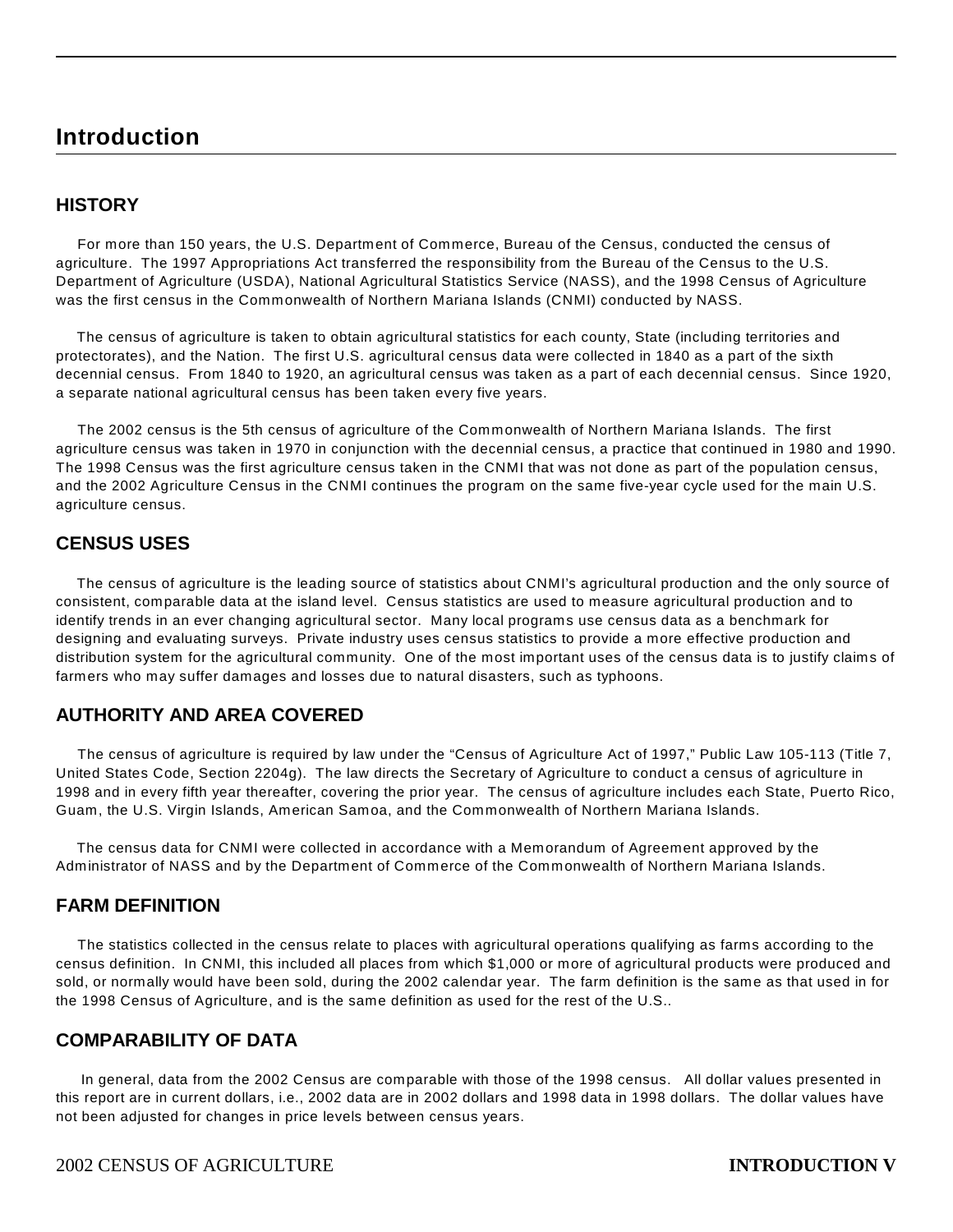### **TABULAR PRESENTATION**

 Tables 1 through 12 show detailed area data accompanied by historic data from the previous census. Tables 13 through 27 show selected data items presented by municipalities. Tables 28 through 31 provide 2002 area data crosstabulated by tenure of operator, age of operator, size of farm, and value of agricultural products sold.

### **SPECIAL TABULATIONS**

 Custom-designed tabulations can be developed to individual user specifications on a programming cost reimbursable basis. Inquiries about special tabulations should be directed to Data Lab Administrator, Marketing and Information Services Office, National Agricultural Statistics Service, U.S. Department of Agriculture, 1400 Independence Ave., S.W ., W ashington, DC 20250; by telephone at 1-800-727-9540; or by e-mail at *nass@nass.usda.gov*.

### **DISCLOSURE RULES**

 In keeping with the provisions of Title 7, United States Code, no data are published that would disclose the operations of an individual farm. However, the number of farms in a given size category or other classification is not considered a disclosure, so this information may be given even though other information is withheld.

### **REFERENCE PERIODS**

 Inventories of livestock, poultry, and machinery and equipment are the number on hand at the time of enumeration. 2002 crop production, crop and livestock sales, and expense data are for the 2002 calendar year. 1998 crop production, crop and livestock sales, and expense data are for the 1997 calendar year.

### **ABBREVIATIONS AND SYMBOLS**

The following abbreviations and symbols are used throughout the tables:

- Represents zero.
- (D) W ithheld to avoid disclosing data for individual farms.
- (N/A) Not available.
- Sq. ft Square feet
- (X) Not applicable.
- (Z) Less than half of the unit shown.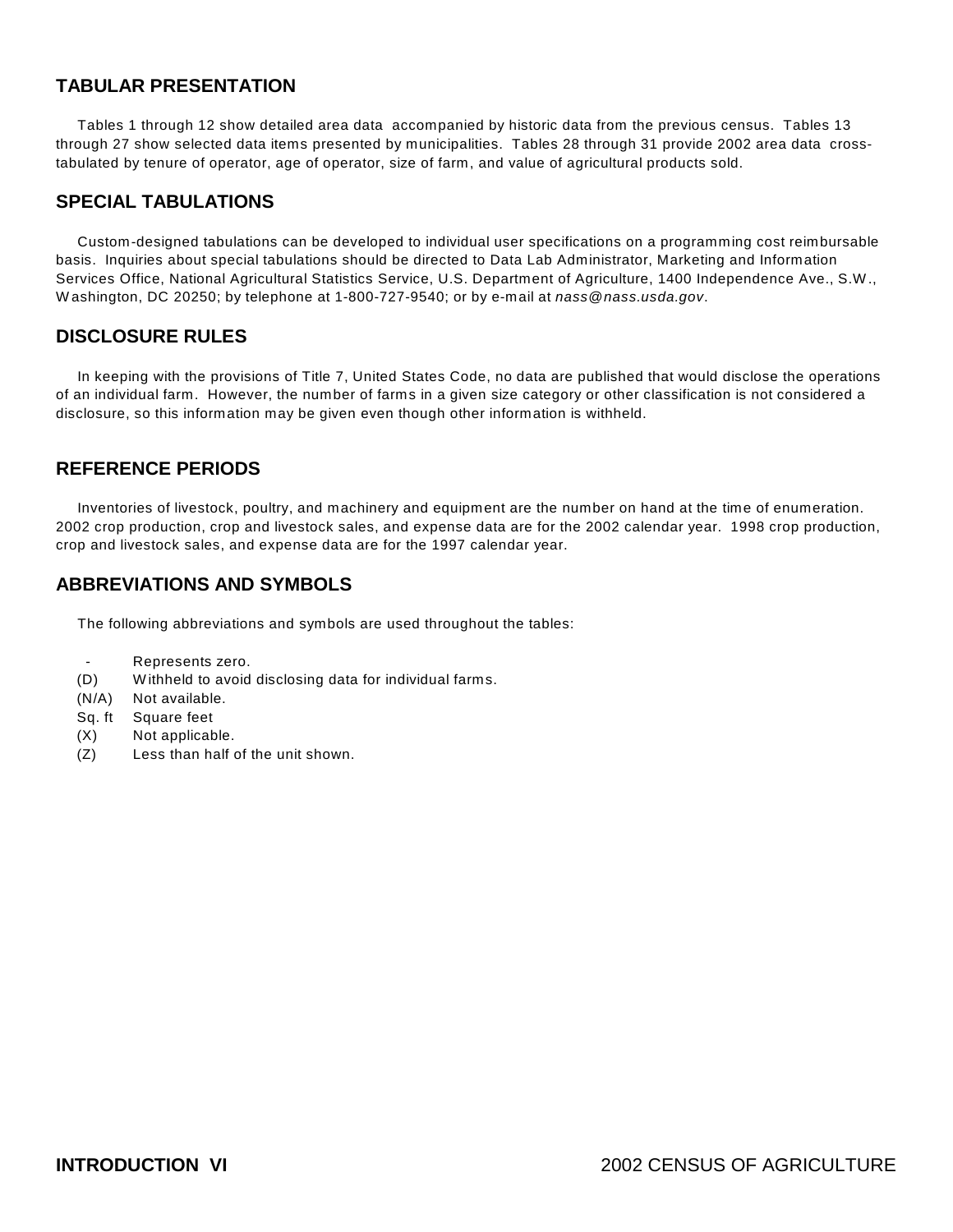**ISLANDS MAP** 

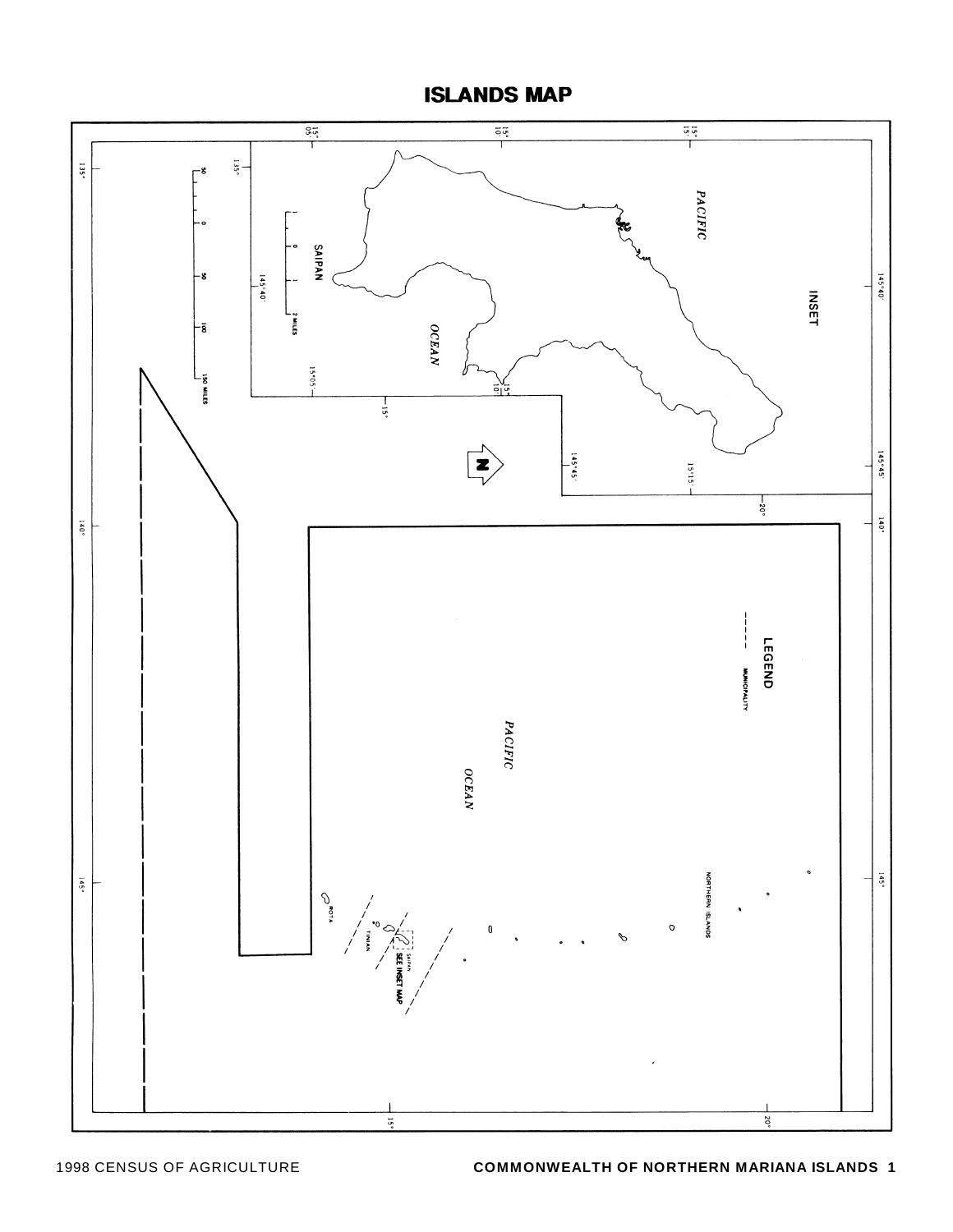#### Table 1. **Farms, Land in Farms, and Land Use: 2002 and 1998**

| (For enumeration periods, see appendix A; and for meaning of abbreviations and symbols, see introductory text) |                          |                        |                                                             |                 |                   |
|----------------------------------------------------------------------------------------------------------------|--------------------------|------------------------|-------------------------------------------------------------|-----------------|-------------------|
| Item                                                                                                           | 2002                     | 1998                   | Item                                                        | 2002            | 1998              |
|                                                                                                                | 214<br>2 3 5 3<br>11.0   | 3 4 1 3<br>33.1        | 103 Pasture or grazing land<br>. farms.<br>acres.<br>farms. | 60<br>222<br>52 | 22<br>2 681<br>11 |
| Approximate land area  acres                                                                                   | 117 760<br>2.0           | 117 760<br>2.9         | acres.<br>farms.                                            | 94<br>138       | 86<br>43          |
| acres<br>Harvested<br>. farms<br>acres                                                                         | 194<br>882<br>189<br>529 | 88<br>490<br>84<br>413 | acres.                                                      | 154             | 156               |
| Other<br>. farms<br>acres                                                                                      | 117<br>353               | 20                     |                                                             |                 |                   |

<sup>1</sup> Detail may not add to total due to rounding.

# Table 2. **Farms and Land in Farms by Size of Farm: 2002 and 1998**<br>(For enumeration periods, see appendix A: and for meaning of abbreviations and symbols, see introductory text)

| Total |                                                                                        |                               | acres                   | acres                                                                                                                                                                                                                |                                                       | 10 to 20<br>acres                                      | acres                                 | 40 to 50<br>acres                       | 50 acres<br>or more                               |
|-------|----------------------------------------------------------------------------------------|-------------------------------|-------------------------|----------------------------------------------------------------------------------------------------------------------------------------------------------------------------------------------------------------------|-------------------------------------------------------|--------------------------------------------------------|---------------------------------------|-----------------------------------------|---------------------------------------------------|
|       | 5.<br>2.3<br>4.9                                                                       |                               | 74<br>19                | 38                                                                                                                                                                                                                   | 6.1<br>4.9                                            | 23<br>16<br>10.7<br>15.5                               | 8<br>3.7<br>10.7                      | 1.4<br>1.0                              | 14<br>6.5<br>4.9                                  |
| 33.1  | 3<br>.6<br>.4                                                                          | 50<br>2.0                     | 68<br>8.3<br>2.0<br>2.7 | 9.2<br>2.1<br>5.7<br>5.6                                                                                                                                                                                             | 108<br>(D)<br>4.6<br>(D)<br>8.3<br>(D)                | 278<br>212<br>11.8<br>6.2<br>12.1<br>13.3              | 237<br>299<br>10.1<br>8.8<br>29.7     | 133<br>(D)<br>5.6<br>(D)<br>44.3<br>(D) | 1 1 2 9<br>2 616<br>48.0<br>76.6<br>80.7<br>523.2 |
|       | 1998.<br>100.0<br>1998<br>100.0<br>2 3 5 3<br>1998.<br>100.0<br>1998.<br>100.0<br>1998 | 214<br>103<br>3 4 1 3<br>11.0 | Less than<br>acre       | (For enumeration periods, see appendix A; and for meaning of abbreviations and symbols, see introductory text)<br>1 to $2$<br>acres<br>36<br>28<br>16.8<br>27.2<br>48<br>1.5 <sup>1</sup><br>1.3<br>1.8 <sub>1</sub> | $2$ to $4$<br>34.6<br>18.4<br>200<br>3.6 <sub>1</sub> | 4 to 8<br>13 <sub>1</sub><br>17.8<br>12.6<br>217<br>73 | 8 to 10<br>acres I<br>13 <sub>1</sub> |                                         | 20 to 40<br>27.2                                  |

<sup>1</sup> Detail may not add to total due to rounding.

#### Table 3. **Tenure and Characteristics of Operators: 2002 and 1998**

(For enumeration periods, see appendix A; and for meaning of abbreviations and symbols, see introductory text)

| Item                                                                                           | 2002    | 1998    | Item                                                                                         | 2002 | 1998 |
|------------------------------------------------------------------------------------------------|---------|---------|----------------------------------------------------------------------------------------------|------|------|
| <b>TENURE OF OPERATOR</b>                                                                      |         |         | Operators by age group:                                                                      |      |      |
|                                                                                                |         |         |                                                                                              | 27   | 11   |
|                                                                                                | 214     | 103     |                                                                                              | 61   | 26   |
| . farms.                                                                                       | 2 3 5 3 | 3 4 1 3 |                                                                                              | 76   | 38   |
| acres.                                                                                         | 194     | 88      |                                                                                              | 32   | 18   |
| Total cropland <sup>1</sup><br>. farms.                                                        |         |         |                                                                                              |      |      |
| acres.                                                                                         | 882     | 490     | $65$ years and over $\dots\dots\dots\dots\dots\dots\dots\dots\dots\dots\dots\dots\dots\dots$ | 18   | 10   |
|                                                                                                |         |         |                                                                                              | 48   | 48   |
| . farms.                                                                                       | 154     | 48      |                                                                                              |      |      |
| acres.                                                                                         | 950     |         | 272 Operators by main occupation:                                                            |      |      |
| . farms.                                                                                       | 147     | 44      |                                                                                              | 92   | 35   |
| acres.                                                                                         | 592     | 124     |                                                                                              | 122  | 68   |
| . farms.                                                                                       | 13      |         | 19 Operators by days of work off farm:                                                       |      |      |
| acres.                                                                                         | 448     | 604     |                                                                                              | 39   | 17   |
| . farms.                                                                                       | 12      | 15      |                                                                                              | 175  | 86   |
| acres.                                                                                         | 166     | 258     |                                                                                              | 43   | 15   |
|                                                                                                |         |         |                                                                                              | 26   |      |
| . farms.                                                                                       | 47      | 36      |                                                                                              | 24   | 14   |
| acres.                                                                                         | 955     | 2 5 3 7 |                                                                                              | 25   | 12   |
|                                                                                                | 35      | 29      |                                                                                              | 57   | 38   |
| acres.                                                                                         | 125     | 107     |                                                                                              |      |      |
|                                                                                                |         |         | Operators by race or national origin:                                                        |      |      |
| <b>OPERATOR CHARACTERISTICS</b>                                                                |         |         |                                                                                              | 167  | 78   |
|                                                                                                |         |         |                                                                                              | 24   | 14   |
| Operators by place of residence:                                                               |         |         |                                                                                              |      |      |
|                                                                                                | 61      | 30      |                                                                                              |      |      |
|                                                                                                | 153     | 73      |                                                                                              |      |      |
|                                                                                                |         |         |                                                                                              |      |      |
| Operators by years on present farm:                                                            |         |         |                                                                                              |      |      |
|                                                                                                | 37      |         | 20 Operators by citizenship:                                                                 |      |      |
|                                                                                                | 22      | 28      | U.S. citizen born in CNMI                                                                    | 165  | 80   |
|                                                                                                | 51      | 26      | U.S. citizen born in other state or territory                                                |      |      |
|                                                                                                | 104     | 29      | Naturalized U.S. citizen                                                                     |      |      |
| 10 years or more $\dots\dots\dots\dots\dots\dots\dots\dots\dots\dots\dots\dots\dots\dots\dots$ |         |         | Not a U.S. citizen                                                                           | 36   | 20   |
| Operators by sex:                                                                              |         |         |                                                                                              |      |      |
|                                                                                                | 194     | 99      |                                                                                              |      |      |
|                                                                                                | 20      |         |                                                                                              |      |      |

 $1$  Detail may not add to total due to rounding.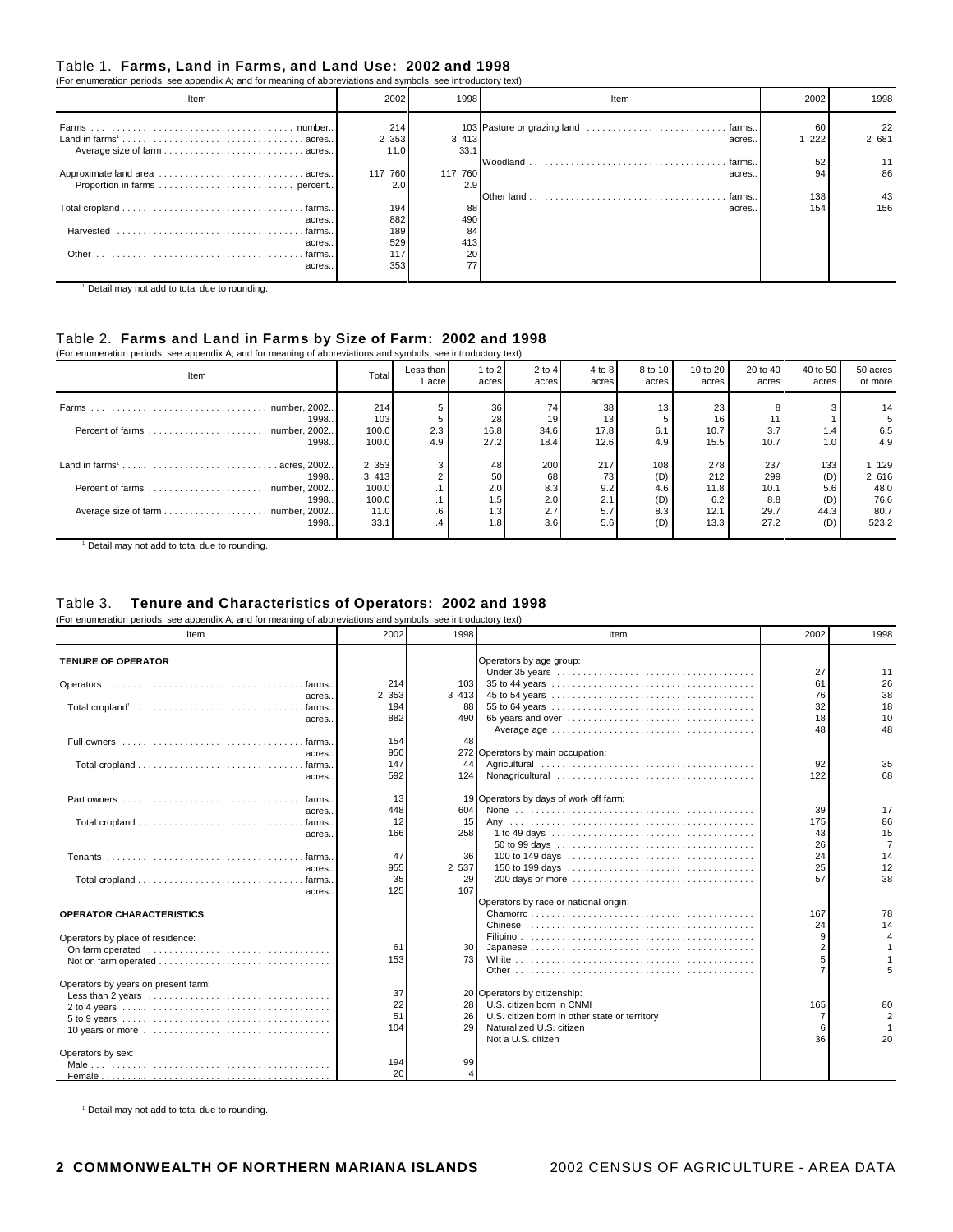#### Table 4. **Farm Characteristics: 2002 and 1998**

(For enumeration periods, see appendix A; and for meaning of abbreviations and symbols, see introductory text)

| Item                                                                              | 2002 | 1998 | Item                                                                                              | 2002    | 1998    |
|-----------------------------------------------------------------------------------|------|------|---------------------------------------------------------------------------------------------------|---------|---------|
| <b>LABOR STATUS</b>                                                               |      |      | <b>SELECTED EQUIPMENT - Con.</b>                                                                  |         |         |
|                                                                                   | 214  |      |                                                                                                   | 144     | 70      |
| workers.                                                                          | 608  | 438  | number.                                                                                           | 155     | 103     |
|                                                                                   | 194  | 86   |                                                                                                   | 73      | 48      |
| workers.                                                                          | 343  | 175  | number.                                                                                           | 85      | 84      |
|                                                                                   |      |      |                                                                                                   |         |         |
| workers.                                                                          |      |      | <b>16 TYPE OF ORGANIZATION</b>                                                                    |         |         |
|                                                                                   | 35   | 18   |                                                                                                   |         |         |
| workers.                                                                          | 76   |      |                                                                                                   | 185     | 82      |
|                                                                                   | 156  |      |                                                                                                   | 5       |         |
| workers.                                                                          | 259  |      |                                                                                                   | 19      | 14      |
|                                                                                   |      |      |                                                                                                   |         |         |
|                                                                                   | 136  | 81   |                                                                                                   |         |         |
| workers.                                                                          | 265  |      | 263 TYPE OF LAND OWNERSHIP                                                                        |         |         |
|                                                                                   | 13   |      |                                                                                                   |         |         |
| workers.                                                                          | 22   |      |                                                                                                   | 214     | 103     |
|                                                                                   | 47   | 8    | acres.                                                                                            | 2 3 5 3 | 3 4 1 3 |
| workers.                                                                          | 98   | 13   | farms.                                                                                            | 167     | 67      |
| 150 days or more $\ldots \ldots \ldots \ldots \ldots \ldots \ldots \ldots$ farms. | 80   | 73   | acres.                                                                                            | 1 0 7 5 | 479     |
| workers.                                                                          | 145  | 250  | Rented from others<br>farms.                                                                      | 60      | 54      |
|                                                                                   |      |      | acres.                                                                                            | 1 278   | 2 956   |
| <b>SELECTED EQUIPMENT</b>                                                         |      |      | Rented to others enterprise the contract of the Rented to others and contract the Rente<br>farms. |         |         |
|                                                                                   |      |      | acres.                                                                                            |         | 22      |
|                                                                                   | 60   | 30   |                                                                                                   |         |         |
| number.                                                                           | 65   | 42   |                                                                                                   |         |         |
|                                                                                   | 70   | 17   |                                                                                                   |         |         |
| number                                                                            | 82   | 19   |                                                                                                   |         |         |
|                                                                                   |      |      |                                                                                                   |         |         |

#### Table 5. **Irrigation: 2002 and 1998**

(For enumeration periods, see appendix A; and for meaning of abbreviations and symbols, see introductory text)

| Item                      | 2002 | 1998<br>Item    |                                               | 2002 | 1998 |
|---------------------------|------|-----------------|-----------------------------------------------|------|------|
|                           | 135  |                 | 53 Farms by major source of irrigation water: |      |      |
| acres                     | 309  | 189             |                                               |      |      |
|                           | 22   | 46 I            |                                               | 15   | 13   |
| acres                     | 76   |                 |                                               |      |      |
| Public system farms       | 113  | 10 <sub>1</sub> |                                               |      |      |
| acres                     | 233  | 35 <sup>1</sup> |                                               |      |      |
| Public system water rate: |      |                 |                                               | 113  | 33   |
|                           | 33   | 24              |                                               |      |      |
|                           | 80   | 21              |                                               |      |      |
|                           |      |                 |                                               |      |      |

#### Table 6. **Market Value of Agricultural Products Sold: 2002 and 1998**

(For enumeration periods, see appendix A; and for meaning of abbreviations and symbols, see introductory text)

| Item                                                                                                                               | Farms                                          |                                    | (dollars)                                                                           | Value                                                                    | Item                                                                                                                                                                                                                                                             | Farms                                         |                                  | Value<br>(dollars)                                                                 |                                                                          |
|------------------------------------------------------------------------------------------------------------------------------------|------------------------------------------------|------------------------------------|-------------------------------------------------------------------------------------|--------------------------------------------------------------------------|------------------------------------------------------------------------------------------------------------------------------------------------------------------------------------------------------------------------------------------------------------------|-----------------------------------------------|----------------------------------|------------------------------------------------------------------------------------|--------------------------------------------------------------------------|
|                                                                                                                                    | 2002                                           | 1998                               | 2002                                                                                | 1998                                                                     |                                                                                                                                                                                                                                                                  | 2002                                          | 1998                             | 2002                                                                               | 1998                                                                     |
| Average per farm<br>Farms by value of sales:<br>Less than $$1,200$<br>\$10,000 or more $\ldots \ldots \ldots \ldots \ldots \ldots$ | 214<br>(X)<br>19<br>55<br>44<br>23<br>17<br>56 | 103<br>(X)<br>14<br>18<br>17<br>43 | 2 287 407<br>10 689<br>19 640<br>95 818<br>151 614<br>134 878<br>140 537<br>744 920 | 27 324<br>7 387<br>23 099<br>58 804<br>97 854<br>35 882<br>2 5 9 1 2 9 5 | 2 814 321 Sales by commodity group or product - Con.<br>Vegetables and melons<br>Sales of \$500 or more<br>Sales of \$500 or more $\dots\dots\dots\dots\dots$<br>Nursery crops (including ornamental plants)<br>Sales of \$500 or more<br>Sales of \$500 or more | 102<br>84<br>103<br>82<br>10<br>9<br>71<br>62 | 79<br>72<br>36<br>23<br>37<br>35 | 821 293<br>816 883<br>343 021<br>338 085<br>93 247<br>92 997<br>475 167<br>472 517 | 217 972<br>216 115<br>251 550<br>248 679<br>(D)<br>(D)<br>390 905<br>(D) |
| Sales by commodity group or product:<br>Sales of \$500 or more                                                                     | 85<br>74                                       | 43<br>29                           | 404 734<br>401 529                                                                  | 129 201<br>126 199                                                       | Sales of \$500<br>Fish and aquaculture products<br>Sales of \$500 or more $\ldots$ , , ,                                                                                                                                                                         | 32<br>23<br>5                                 | 9                                | 143 795<br>141 725<br>6 150<br>5 550                                               | 712 423<br>712 153<br>(D)<br>(D)                                         |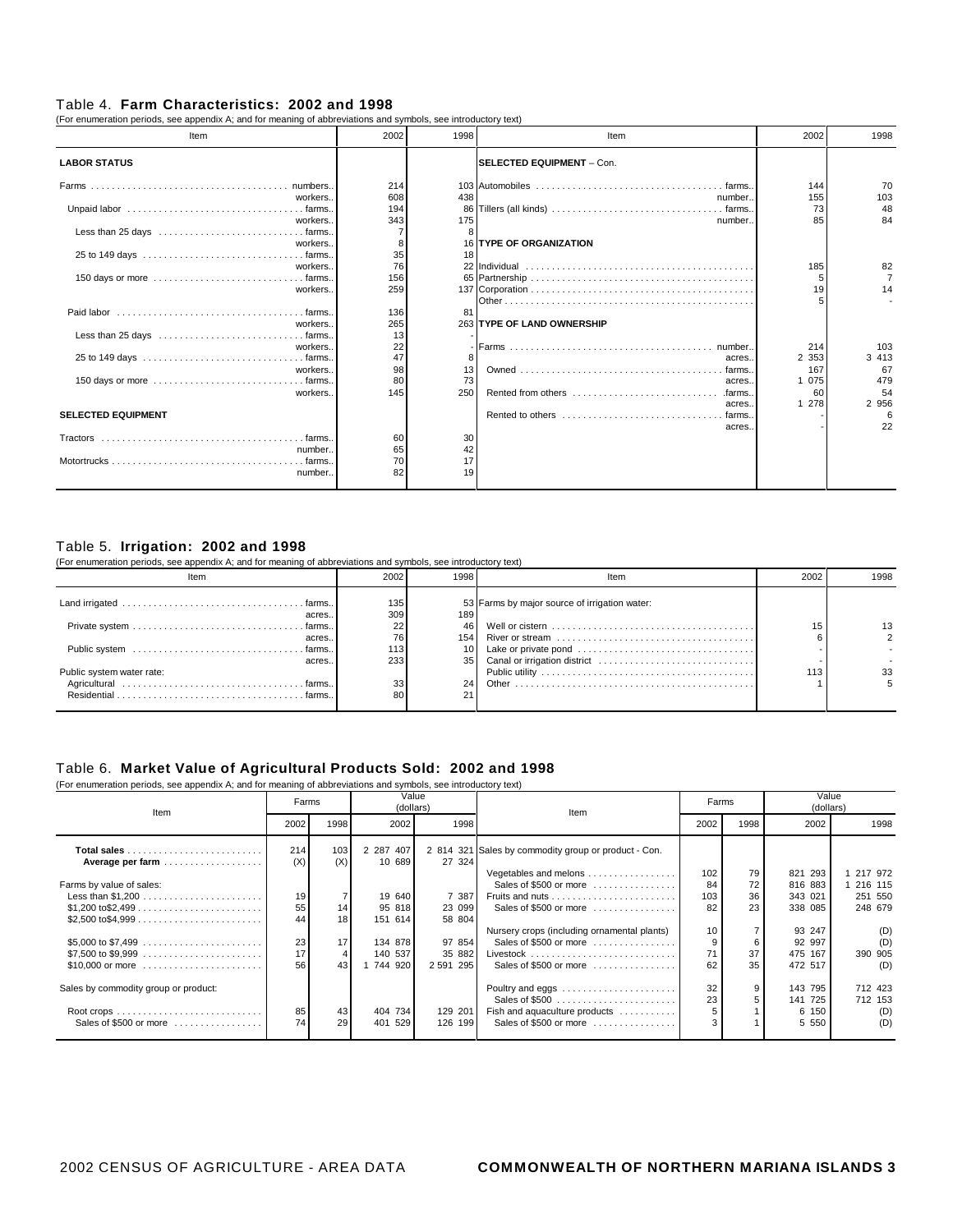#### Table 7. **Selected Farm Production Expenses: 2002 and 1998**

| (For enumeration periods, see appendix A; and for meaning of abbreviations and symbols, see introductory text) |             |          |                       |           |                                                                               |            |          |                       |                    |
|----------------------------------------------------------------------------------------------------------------|-------------|----------|-----------------------|-----------|-------------------------------------------------------------------------------|------------|----------|-----------------------|--------------------|
| Item                                                                                                           | Farms       |          | Expenses<br>(dollars) |           | Item                                                                          | Farms      |          | Expenses<br>(dollars) |                    |
|                                                                                                                | 2002        | 1998     | 2002                  | 1998      |                                                                               | 2002       | 1998     | 2002                  | 1998               |
| Machine hire and customwork<br>Expenses of \$100 or more                                                       | 109<br>80   | 47<br>45 | 62 723<br>61 009      | (D)       | 96 338 Insecticides, fungicides, and herbicides.<br>Expenses of \$100 or more | 118<br>80  | 60<br>56 | 43 313<br>41 028      | 73 565<br>73 375   |
| Hired farm labor<br>Expenses of \$100 or more                                                                  | 136<br>1351 | 83<br>83 | 660 891<br>660 791    | 1 065 224 | 1 065 224 Fertilizers and manure purchased<br>Expenses of \$100 or more       | 148<br>116 | 67<br>59 | 101 062<br>98 507     | 110 956<br>110 602 |
| Feed purchased for livestock poultry, and fish<br>Expenses of \$100 or more                                    | 70<br>66    | 31<br>31 | 217 105<br>216 795    | 454 228   | 454 228 Livestock, poultry, and fish purchased<br>Expenses of \$100 or more   | 11         |          | 9 0 5 0<br>9 0 5 0    | 22 600<br>22 600   |
|                                                                                                                |             |          |                       |           | Seed cost - including seedlings<br>Expenses of \$100 or more                  | 81<br>63   | 69<br>55 | 49 777<br>48 427      | 49 119<br>48 560   |

#### Table 8. **Root Crops Harvested for Sale: 2002 and 1998**

| (For enumeration periods, see appendix A; and for meaning of abbreviations and symbols, see introductory text)<br>Item | 2002                | 1998               | Item                        | 2002          | 1998               |
|------------------------------------------------------------------------------------------------------------------------|---------------------|--------------------|-----------------------------|---------------|--------------------|
| farms<br>acres<br>pounds                                                                                               | 26<br>47 550        | 10 780             | farms.<br>acres.<br>pounds. | 60<br>159 914 | 17<br>18<br>46 004 |
| Gado<br>farms<br>acres<br>pounds                                                                                       | (D)<br>(D)          | (D)<br>(D)         | farms.<br>acres.<br>pounds. | 41<br>98 440  | 11<br>5<br>27 550  |
| farms<br>acres<br>pounds                                                                                               |                     | (D)<br>(D)         | farms.<br>acres.<br>pounds. | 5 800         | з<br>15 050        |
| acres<br>pounds                                                                                                        | 44<br>35<br>172 300 | 28<br>27<br>61 626 |                             |               |                    |

#### Table 9. **Vegetables and Melons Harvested for Sale: 2002 and 1998**

(For enumeration periods, see appendix A; and for meaning of abbreviations and symbols, see introductory text)

| Item                                              | 2002                | 1998               | Item                          | 2002               | 1998                |
|---------------------------------------------------|---------------------|--------------------|-------------------------------|--------------------|---------------------|
| acres.<br>pounds.                                 | 57<br>19<br>66 905  | 42<br>18<br>74 655 | acres.<br>pounds.             | 42<br>8<br>23 415  | 41<br>18<br>54 937  |
| Beans, all other<br>. farms.<br>acres.<br>pounds. | 21<br>24 900        | 12<br>28 050       | . farms.<br>acres.<br>pounds. | 52<br>14<br>63 750 | 41<br>16<br>178 820 |
| . farms.<br>acres.<br>pounds                      | 40<br>13<br>36 585  | 13<br>61 665       | . farms.<br>acres.<br>pounds. | 61<br>15<br>42 586 | 32<br>21<br>59 667  |
| Cabbage, Chinese<br>. . farms<br>acres<br>pounds  | 50<br>16<br>161 910 | 19<br>91 405       | acres.<br>pounds.             | 11<br>3<br>11 880  | 21<br>12<br>39 090  |
| acres<br>pounds.                                  | 6<br>5 9 5 0        | 16 100             | acres.<br>pounds.             | 45<br>16<br>79 065 | 33<br>18<br>110 746 |
| . farms<br>acres<br>pounds                        | 6<br>5 500          | 67 672             | acres.<br>pounds.             | 40<br>12<br>57 175 | 28<br>17<br>218 950 |
| . . farms<br>acres.<br>pounds                     | 31<br>10<br>21 150  | 14<br>4 8 4 4      | acres.<br>pounds.             | 48<br>12<br>75 180 | 33<br>19<br>54 416  |
| . farms<br>acres.<br>pounds                       | 56<br>30<br>213 710 | 48<br>385 712      | acres.<br>pounds.             | 26<br>11<br>79 400 | 35<br>37<br>295 210 |
| . farms.<br>acres.<br>pounds                      | 71<br>25<br>99 810  | 39<br>166 740      | . farms.<br>acres.<br>pounds. | 29<br>6<br>15 103  | 8<br>3<br>4 384     |
| . farms<br>acres.<br>pounds                       |                     | 5 0 6 9            |                               |                    |                     |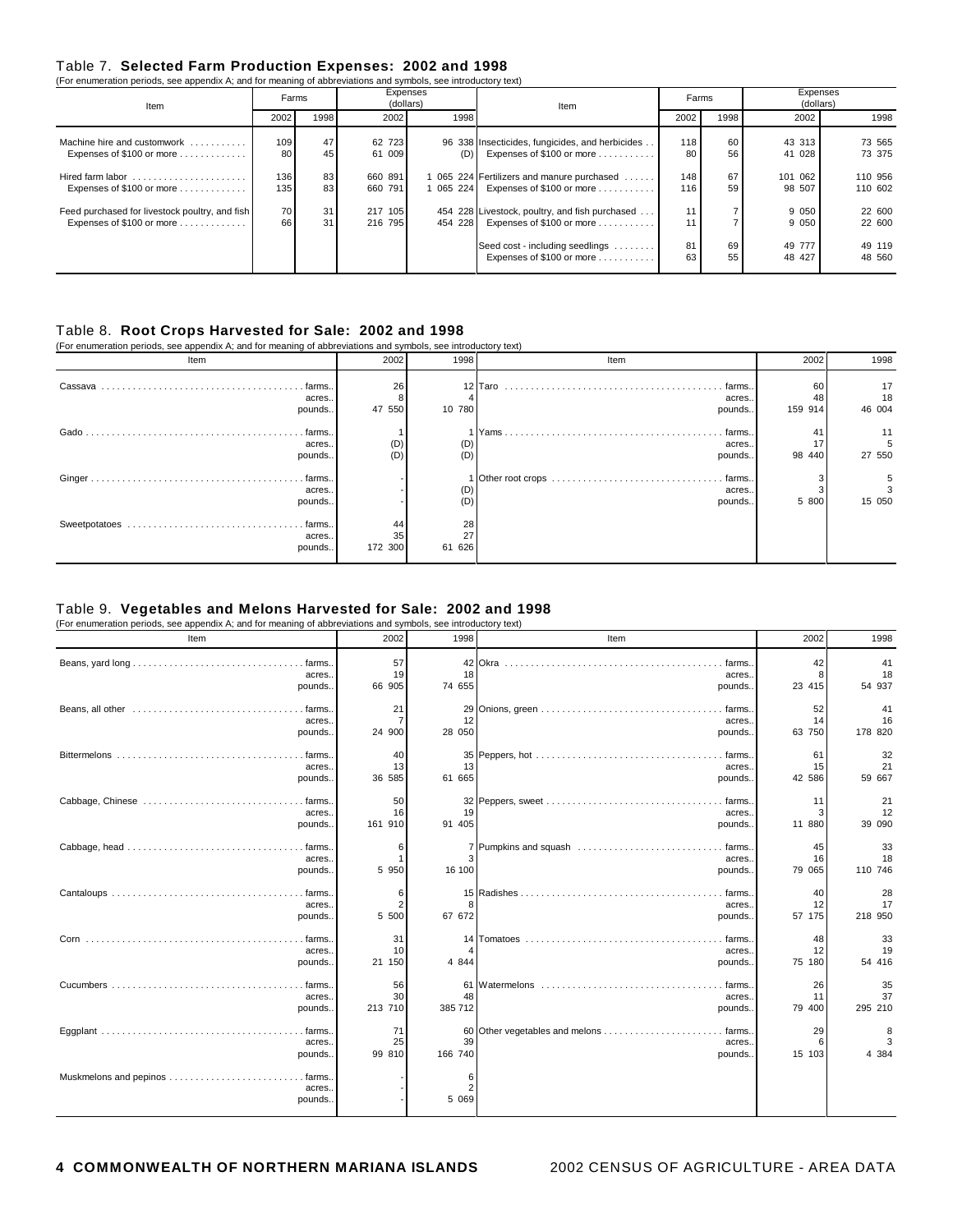# Table 10. **Fruits, Nuts, and Nursery Crops (including ornamental plants) Harvested for Sale: 2002 and 1998** (For enumeration periods, see appendix A; and for meaning of abbreviations and symbols, see introductory text)

| For enumeration periods, see appendix A, and for meaning or abbreviations and symbols, see introductory text)<br>Item | 2002     | 1998    | Item                                               | 2002    | 1998           |
|-----------------------------------------------------------------------------------------------------------------------|----------|---------|----------------------------------------------------|---------|----------------|
| Land in bearing and nonbearing fruit and nut trees and                                                                |          |         |                                                    |         |                |
|                                                                                                                       | 125      | 37      |                                                    | 13      | 6              |
| acres.                                                                                                                | 291      | 341     | trees not of bearing age.                          | 8       | 63             |
|                                                                                                                       |          |         | trees of bearing age.                              | 112     | 10             |
|                                                                                                                       | 11       | 3       | pounds.                                            | 2 3 4 5 | 250            |
| trees not of bearing age.                                                                                             | 70       | (D)     |                                                    |         |                |
| trees of bearing age.                                                                                                 | 185      |         |                                                    | 51      | 15             |
| pounds.                                                                                                               | 4 875    | 1 695   | trees not of bearing age.                          | 1 100   | 1 050          |
|                                                                                                                       |          |         | trees of bearing age.                              | 3 9 4 3 | 1 992          |
|                                                                                                                       | 87       | 29      | pounds.                                            | 30 755  | 5 670          |
| trees not of bearing age.                                                                                             | 29 394   | 34 392  |                                                    |         |                |
| trees of bearing age.                                                                                                 | 16 074   |         |                                                    | 10      | 4              |
| pounds.                                                                                                               | 216 145  | 383 525 | plants not of bearing age.                         | 384     | 470            |
|                                                                                                                       |          |         | plants of bearing age.                             | 747     | (D)            |
|                                                                                                                       | 38       | 16      | pounds.                                            | 1 283   | (D)            |
| trees not of bearing age.                                                                                             | 21 615   | 21 355  |                                                    |         |                |
| trees of bearing age.                                                                                                 | 24 633   |         |                                                    | 34      | 6              |
| pounds.                                                                                                               | 43 563   | 21 695  | trees not of bearing age.                          | 183     | 40             |
|                                                                                                                       |          |         | trees of bearing age.                              | 2 3 1 9 | 1 006          |
| trees not of bearing age.                                                                                             | 14<br>96 | 9<br>37 | pounds.                                            | 12 745  | 16 670         |
| trees of bearing age.                                                                                                 | 169      |         |                                                    | 13      | 9              |
| pounds.                                                                                                               | 3 6 9 0  | 2 584   | trees not of bearing age.                          |         | 17             |
|                                                                                                                       |          |         | trees of bearing age.                              | 149     | 20             |
|                                                                                                                       | 32       | 13      | pounds.                                            | 2 4 9 5 | 483            |
| trees not of bearing age.                                                                                             | 1 1 2 8  | 1 2 1 2 |                                                    |         |                |
| trees of bearing age.                                                                                                 | 2 148    |         |                                                    | 26      | 3              |
| pounds.                                                                                                               | 20 780   | 35 870  | trees not of bearing age.                          | 180     | 46             |
|                                                                                                                       |          |         | trees of bearing age.                              | 847     |                |
|                                                                                                                       | 8        | 6       | pounds.                                            | 3 300   |                |
| trees not of bearing age.                                                                                             | 15       | 208     |                                                    |         |                |
| trees of bearing age.                                                                                                 | 19       | 58      |                                                    | 24      | 8              |
| pounds.                                                                                                               | 960      | 596     | trees not of bearing age.                          | 40      | 42             |
|                                                                                                                       |          |         | trees of bearing age.                              | 178     | 43             |
|                                                                                                                       | 26       | N/A     | pounds.                                            | 3 2 5 5 | 1 818          |
| trees not of bearing age.                                                                                             | 290      | N/A     |                                                    |         |                |
| trees of bearing age.                                                                                                 | 546      | N/A     | Other fruits, nuts, and tree crops  farms          | 17      | 3              |
| pounds.                                                                                                               | 2 2 6 5  | N/A     | plants or trees not of bearing age.                | 1 0 6 7 |                |
|                                                                                                                       |          |         | plants or trees of bearing age.                    | 708     | 202            |
|                                                                                                                       | 61       | 18      | pounds.                                            | 8 7 6 5 | 602            |
| trees not of bearing age.                                                                                             | 458      | 163     |                                                    |         |                |
| trees of bearing age.                                                                                                 | 2 2 5 9  | 422     | Nursery crops (including ornamental plants) farms. | 9       | $\overline{7}$ |
| pounds.                                                                                                               | 46 738   | 9 780   | sq. ft. under cover.                               | 13 370  | 19 302         |
|                                                                                                                       |          |         | acres in the open.                                 | 11      | 5              |
|                                                                                                                       | 21       | 14      |                                                    |         |                |
| trees not of bearing age.                                                                                             | 355      | 164     |                                                    |         |                |
| trees of bearing age.                                                                                                 | 707      | 184     |                                                    |         |                |
| pounds.                                                                                                               | 20 285   | 3 9 4 0 |                                                    |         |                |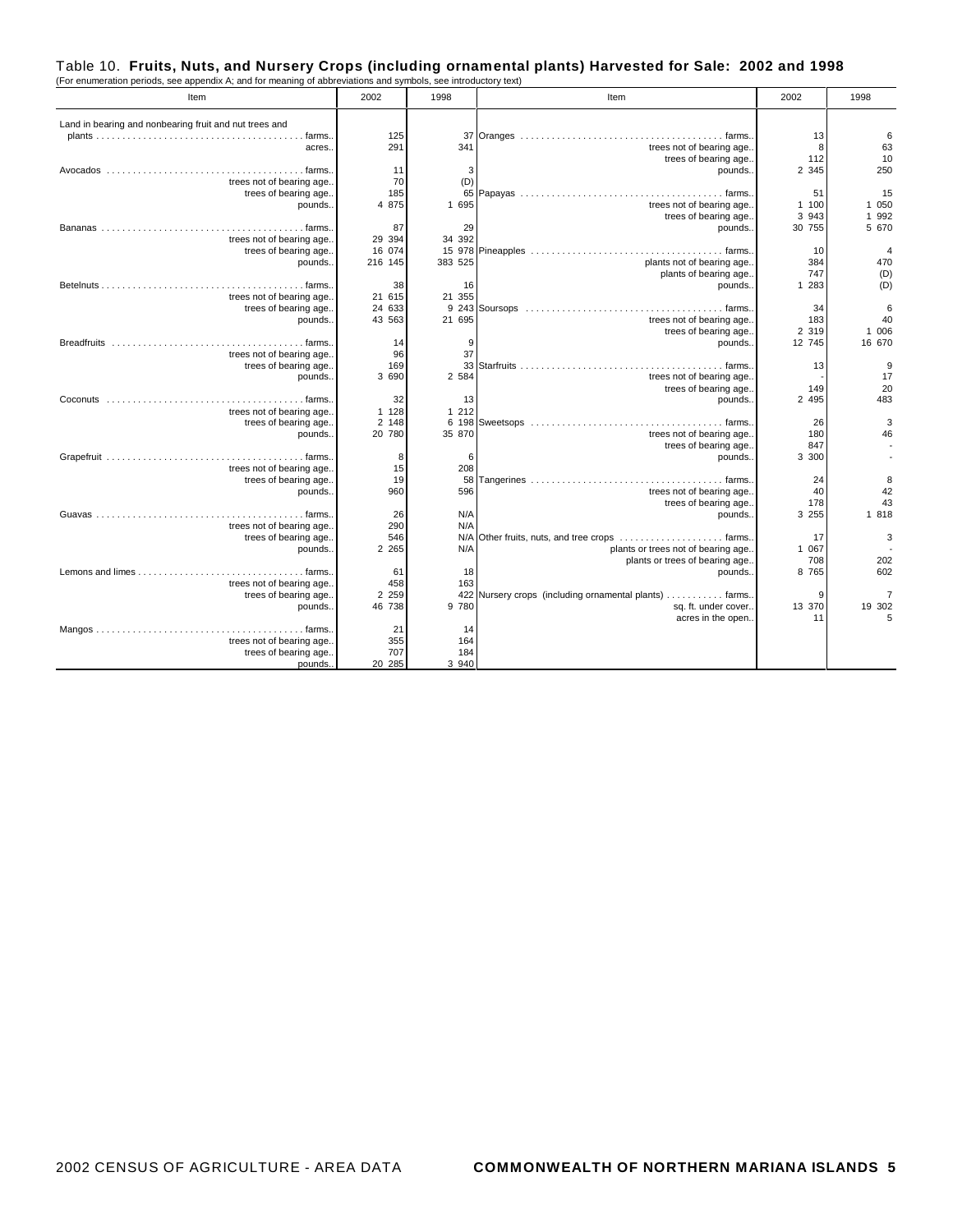# Table 11. **Livestock, Poultry, and Their Products: 2002 and 1998** (For enumeration periods, see appendix A; and for meaning of abbreviations and symbols, see introductory text)

| or origination ponoas, soc apponant h, and for modifing or approvidence and sympols, soc introductivity to a<br>Item | 2002                  | 1998        | Item                                                     | 2002          | 1998                 |
|----------------------------------------------------------------------------------------------------------------------|-----------------------|-------------|----------------------------------------------------------|---------------|----------------------|
| <b>INVENTORY</b>                                                                                                     |                       |             | <b>SALES</b>                                             |               |                      |
| Livestock                                                                                                            |                       |             | Livestock                                                |               |                      |
| number                                                                                                               | 55<br>1 319           | 29<br>1 789 | Cattle and calves<br>number.                             | 39<br>296     | 17<br>456            |
| number.                                                                                                              |                       | 3<br>14     | number                                                   |               | $\mathbf{1}$<br>(D)  |
| number.                                                                                                              | 55<br>1 319           | 28<br>1 775 | number                                                   | 39<br>296     | 17<br>447            |
| number                                                                                                               | 61<br>2 2 4 2         | 831         | number                                                   | 42<br>3 0 3 9 | 22<br>635            |
| number                                                                                                               | 15<br>198             | 249         | number                                                   | 3<br>92       | 3<br>27              |
| Horses, mules, and colts of all ages farms<br>number                                                                 | $\overline{2}$<br>(D) | (D)         | 1 Horses, mules, and colts of all ages farms.<br>number. | -1<br>(D)     | -1<br>(D)            |
|                                                                                                                      |                       |             | quarts.                                                  |               | (D)                  |
| Poultry                                                                                                              |                       |             | Poultry                                                  |               |                      |
| Chicken hens 4 month old or older farms.<br>number.                                                                  | 68<br>7 027           | 29 409      | 14 Chicken hens 4 month old or older  farms.<br>number   | 15<br>503     | 6<br>4 2 2 5         |
| number.                                                                                                              | 2<br>(D)              | 8<br>29 114 | number                                                   | 2<br>(D)      | 3<br>4 146           |
| number                                                                                                               | 67<br>2511            | 11<br>295   | number                                                   | 14<br>431     | $\overline{4}$<br>79 |
| Chickens under 4 months old  farms.<br>number.                                                                       | 52<br>4 4 6 3         | 8<br>4 885  | number                                                   |               |                      |
| number                                                                                                               | 57<br>884             | 228         | number.                                                  | 4<br>26       |                      |
| number                                                                                                               | 41<br>898             | 60          | number.                                                  | 23<br>322     | 3<br>232             |
| number                                                                                                               | 12<br>186             | 460         | number.                                                  | 2<br>(D)      | -1<br>(D)            |
| number                                                                                                               | 17<br>711             | 251         | number                                                   | (D)           | (D)                  |
| number                                                                                                               | 5<br>21               |             | dozens                                                   | ٩<br>59 816   | 2<br>(D)             |
|                                                                                                                      |                       |             | number                                                   |               |                      |

#### Table 12. **Fish and Other Aquaculture Products: 2002 and 1998**

(For enumeration periods, see appendix A; and for meaning of abbreviations and symbols, see introductory text)

| Item                                | Farms |      | Ponds |      | Tanks |      | Quantity sold<br>(pounds) |      | <b>Sales</b><br>(dollars) |      |
|-------------------------------------|-------|------|-------|------|-------|------|---------------------------|------|---------------------------|------|
|                                     | 2002  | 1998 | 2002  | 1998 | 2002  | 1998 | 2002                      | 1998 | 2002                      | 1998 |
| Fish and other aquaculture products | 5 I   |      |       |      | 11.   | (D)  | 2 700                     | (D)  | 6 150                     | (D)  |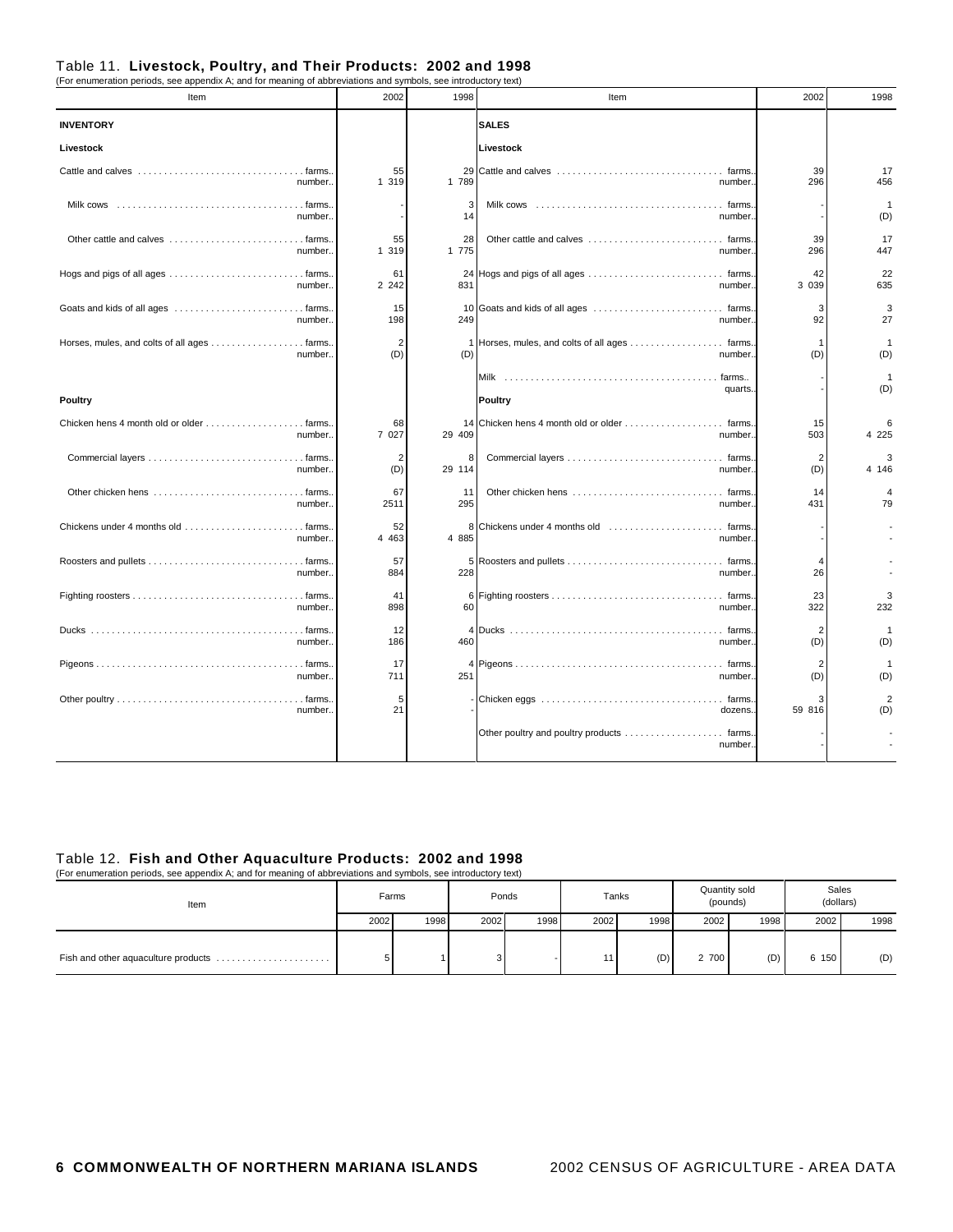#### Table 13. **Farms, Land in Farms, and Land Use by Municipalities: 2002 and 1998**

| (For enumeration periods, see appendix A; and for meaning of abbreviations and symbols, see introductory text) |                        |                             |                  |                  |                  |                  |                   |                        |
|----------------------------------------------------------------------------------------------------------------|------------------------|-----------------------------|------------------|------------------|------------------|------------------|-------------------|------------------------|
| Item                                                                                                           |                        | Northern Mariana<br>Islands |                  | Rota             |                  | Saipan           | Tinian            |                        |
|                                                                                                                | 2002                   | 1998                        | 2002             | 1998             | 2002             | 1998             | 2002              | 1998                   |
| Farms<br>Land in farms <sup>1</sup> acres.<br>Average size of farm acres.                                      | 214<br>2 3 5 3<br>11.0 | 103<br>3 4 1 3<br>33.1      | 99<br>879<br>8.9 | 19<br>165<br>8.7 | 92<br>802<br>8.7 | 72<br>680<br>9.4 | 23<br>672<br>29.2 | 12<br>2 5 6 8<br>214.0 |
| Total cropland  farms<br>acres.                                                                                | 194<br>882             | 88<br>490                   | 95<br>576        | 18<br>103        | 82<br>265        | 61<br>333        | 17<br>41          | 53                     |
| Harvested<br>farms.<br>acres.                                                                                  | 189<br>529             | 84<br>413                   | 91<br>306        | 17<br>80         | 82<br>200        | 58<br>279        | 16<br>24          | 53                     |
| farms.<br>acres.                                                                                               | 117<br>353             | 20<br>77                    | 77<br>270        | 23               | 33<br>66         | 15<br>55         | 17                |                        |
| Pasture or grazing land<br>farms.<br>acres.                                                                    | 60<br>222              | 22<br>2 681                 | 32<br>210        | 43               | 14<br>446        | 13<br>141        | 14<br>567         | 2 497                  |
| Woodland<br>farms.<br>acres.                                                                                   | 52<br>51               | 11<br>86                    | 34<br>51         | (D)              | 16<br>(D)        | (D)              | (D)               |                        |
| farms.<br>acres.                                                                                               | 138<br>42              | 43<br>156                   | 84<br>42         | (D)              | 48<br>(D)        | 37<br>(D)        | (D)               | 17                     |

<sup>1</sup> Detail may not add to total due to rounding.

### Table 14. **Farms, Land in Farms, and Size of Farm by Municipalities: 2002 and 1998**

(For enumeration periods, see appendix A; and for meaning of abbreviations and symbols, see introductory text)

| Item                                                     | Northern Mariana<br>Islands |                | Rota      |           | Saipan    |           | Tinian    |               |
|----------------------------------------------------------|-----------------------------|----------------|-----------|-----------|-----------|-----------|-----------|---------------|
|                                                          | 2002                        | 1998           | 2002      | 1998      | 2002      | 1998      | 2002      | 1998          |
| Farms<br>number.<br>Land in farms <sup>1</sup><br>acres. | 214<br>2 3 5 3              | 103<br>3 4 1 3 | 99<br>879 | 19<br>165 | 92<br>802 | 72<br>680 | 23<br>672 | 12<br>2 5 6 8 |
| Farms by size:<br>Less than 1 acre  number<br>acres.     |                             |                | (D)       |           | (D)       | 5<br>2    |           |               |
| acres.                                                   | 36<br>48                    | 28<br>50       | (D)       | (D)       | 33<br>43  | 21<br>35  | (D)       | (D)           |
| acres.                                                   | 74<br>200                   | 19<br>68       | 45<br>115 | (D)       | 23<br>70  | 13<br>45  | 16        | (D)           |
| acres.                                                   | 38<br>217                   | 13<br>73       | 22<br>121 | (D)       | 11<br>64  | 9<br>49   | 5<br>32   | (D)           |
| acres.                                                   | 13<br>108                   | 5<br>(D)       | (D)       |           | 57        | 3<br>(D)  | (D)       | 2<br>(D)      |
| 10 to 20 acres number<br>acres.                          | 23<br>278                   | 16<br>212      | 17<br>210 | (D)       | 6<br>68   | 12<br>149 |           | (D)           |
| 20 to 40 acres number<br>acres.                          | 8<br>237                    | 11<br>299      | 6<br>(D)  | (D)       | (D)       | 203       |           | (D)           |
| 40 to 50 acres number<br>acres.                          | 3<br>133                    | (D)            | (D)       |           | (D)       |           | (D)       | (D)           |
| 50 acres or more  number<br>acres.                       | 14<br>1 1 2 9               | 2 616          | (D)       |           | (D)       | (D)       | 561       | (D)           |

<sup>1</sup> Detail may not add to total due to rounding.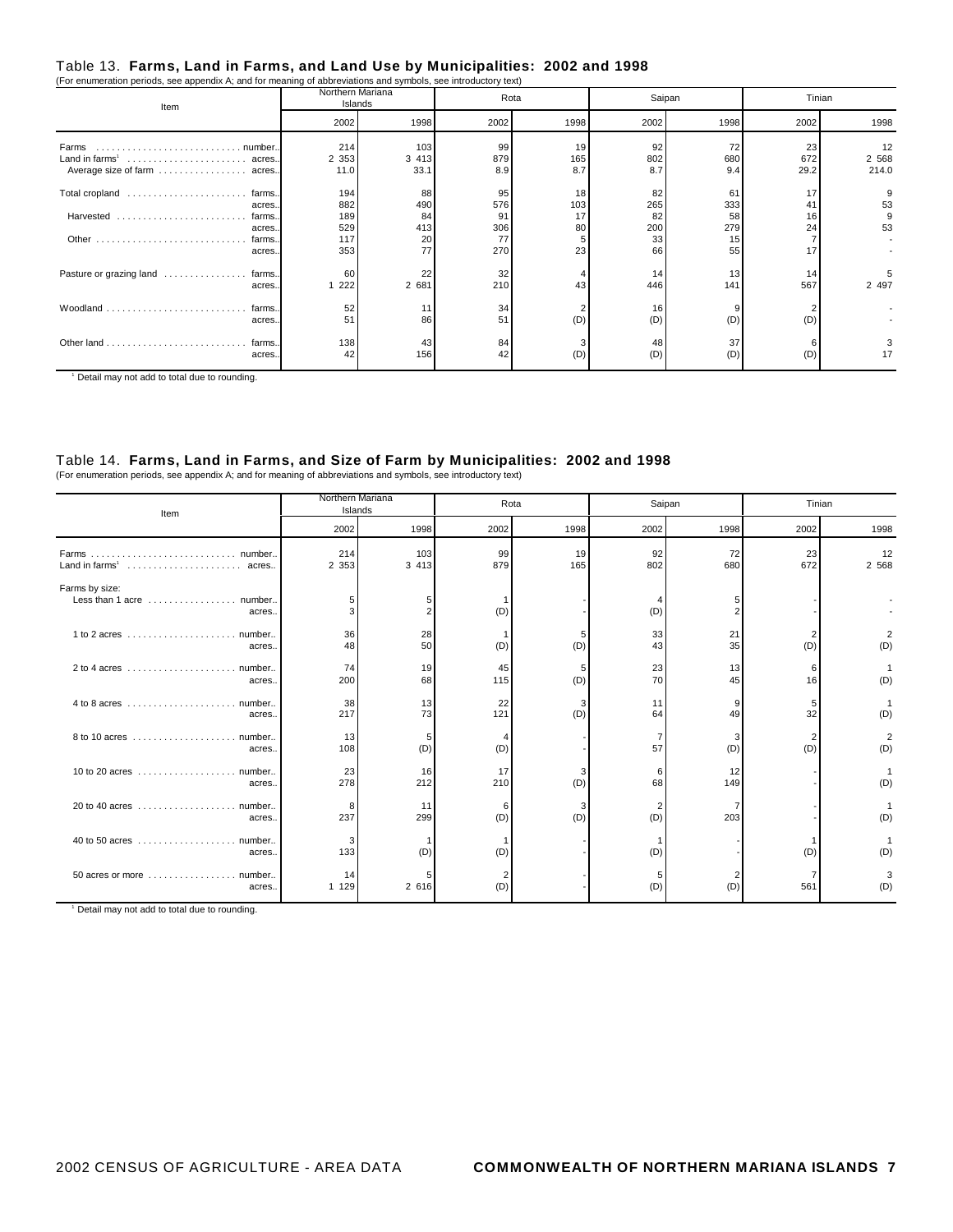#### Table 15. **Type of Organization and Labor Status by Municipalities: 2002 and 1998**

(For enumeration periods, see appendix A; and for meaning of abbreviations and symbols, see introductory text)

| Item                                  | Northern Mariana<br>Islands |                 | Rota           |      | Saipan    |               | Tinian |      |
|---------------------------------------|-----------------------------|-----------------|----------------|------|-----------|---------------|--------|------|
|                                       | 2002                        | 1998            | 2002           | 1998 | 2002      | 1998          | 2002   | 1998 |
| <b>TYPE OF ORGANIZATION</b>           |                             |                 |                |      |           |               |        |      |
|                                       | 214                         | 103             | 99             | 19   | 92        | 72            | 23     | 12   |
| Partnership                           | 185<br>5<br>19              | 82<br>14        | 95             | 18   | 74<br>13  | 55<br>12      | 16     | 9    |
| <b>LABOR STATUS</b>                   |                             |                 |                |      |           |               |        |      |
|                                       | 194                         | 86              | 97             | 18   | 81        | 57            | 16     | 11   |
| Number of unpaid workers that worked: |                             |                 |                |      |           |               |        |      |
| Less than 25 days<br>150 days or more | 8<br>76<br>259              | 16<br>22<br>137 | 52<br>122      | 23   | 10<br>132 | 5<br>20<br>65 | 14     | 49   |
| Farms with paid labor                 | 136                         | 81              | 71             | 19   | 53        | 53            | 12     | 9    |
| Number of paid workers that worked:   |                             |                 |                |      |           |               |        |      |
| 150 days or more                      | 22<br>98<br>145             | 13<br>250       | 18<br>84<br>42 | 38   | 92        | 148           | 11     | 64   |

#### Table 16. **Farms, Land in Farms, Cropland, and Tenure by Municipalities: 2002 and 1998**

(For enumeration periods, see appendix A; and for meaning of abbreviations and symbols, see introductory text)

| Item                                                                              | Northern Mariana<br>Islands  |                             | Rota                   |                        | Saipan                 |                        | Tinian                |                          |
|-----------------------------------------------------------------------------------|------------------------------|-----------------------------|------------------------|------------------------|------------------------|------------------------|-----------------------|--------------------------|
|                                                                                   | 2002                         | 1998                        | 2002                   | 1998                   | 2002                   | 1998                   | 2002                  | 1998                     |
| <b>TENURE OF OPERATOR</b>                                                         |                              |                             |                        |                        |                        |                        |                       |                          |
| Operators<br>.farms<br>Land in farms'<br>acres<br>Total cropland  .farms<br>acres | 214<br>2 3 5 3<br>194<br>882 | 103<br>3 4 1 3<br>88<br>490 | 99<br>879<br>95<br>576 | 19<br>165<br>18<br>103 | 92<br>802<br>82<br>265 | 72<br>680<br>61<br>333 | 23<br>672<br>17<br>41 | 12<br>2 5 6 8<br>c<br>53 |
| farms<br>acres.<br>Total cropland<br>.farms<br>acres.                             | 154<br>950<br>147<br>592     | 48<br>272<br>44<br>124      | 80<br>562<br>77<br>400 | 12<br>(D)<br>(D)       | 63<br>286<br>61<br>176 | 33<br>(D)<br>30<br>(D) | 11<br>102<br>16       | 22<br>3<br>(D)           |
| Part owners<br>farms<br>acres<br>Total cropland  farms<br>acres                   | 13<br>448<br>12<br>166       | 19<br>604<br>15<br>258      | 8<br>257<br>121        | 103<br>(D)             | (D)<br>(D)             | 11<br>272<br>180       | (D)<br>(D)            | 229<br>2<br>(D)          |
| Tenants<br>farms<br>acres.<br>Total cropland  farms<br>acres                      | 47<br>955<br>35<br>125       | 36<br>2 537<br>29<br>107    | 11<br>59<br>11<br>55   | (D)<br>(D)             | 26<br>397<br>18<br>50  | 28<br>(D)<br>23<br>(D) | 10<br>499<br>20       | 6<br>2 3 1 6<br>27       |

 $<sup>1</sup>$  Detail may not add to total due to rounding</sup>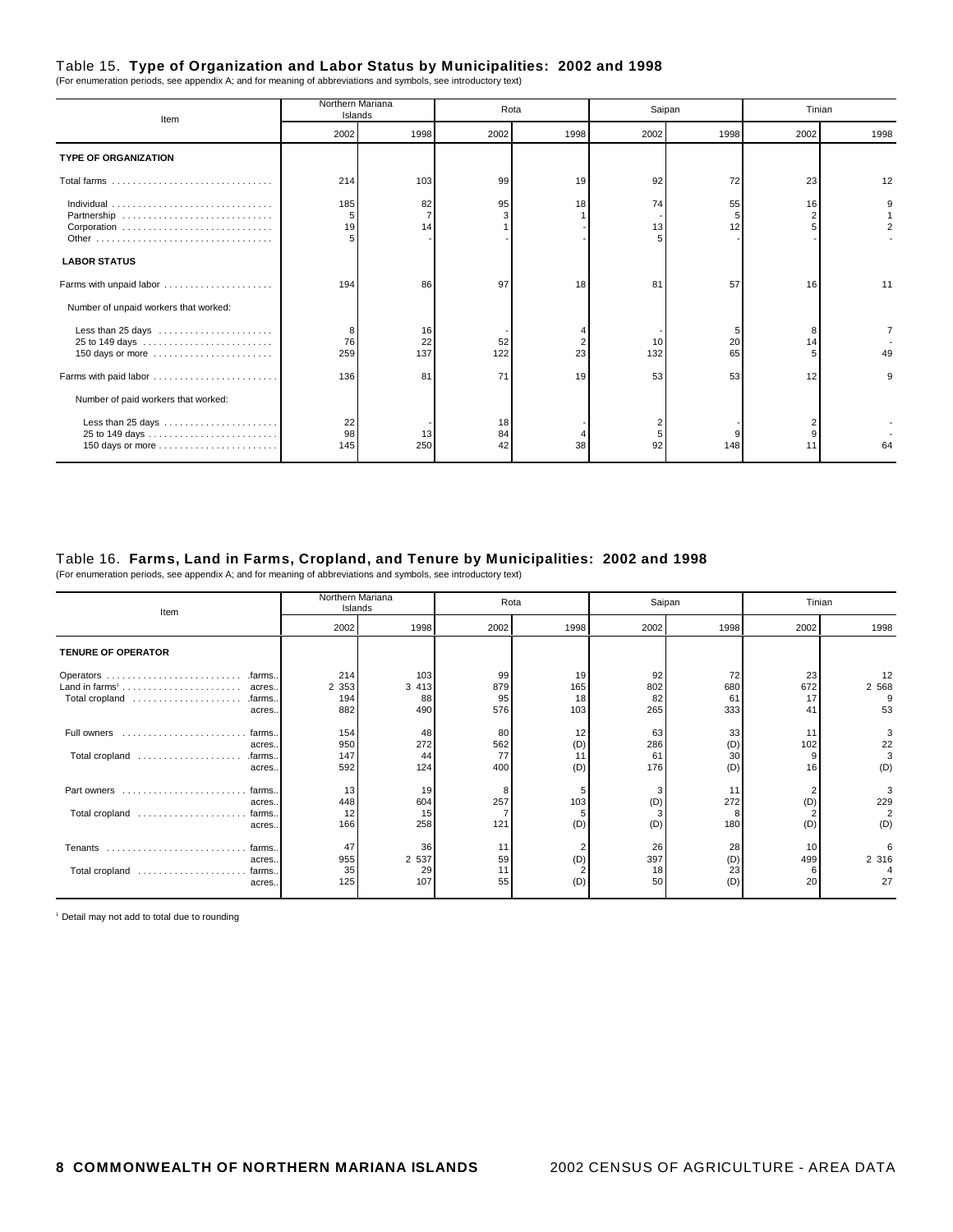#### Table 17. **Irrigation by Municipalities: 2002**

|  |  | (For enumeration periods, see appendix A; and for meaning of abbreviations and symbols, see introductory text) |  |
|--|--|----------------------------------------------------------------------------------------------------------------|--|

| Item                                       | Northern Mariana<br>Islands |                       | Rota           |            | Saipan                |                 | Tinian   |            |
|--------------------------------------------|-----------------------------|-----------------------|----------------|------------|-----------------------|-----------------|----------|------------|
|                                            | 2002                        | 1998                  | 2002           | 1998       | 2002                  | 1998            | 2002     | 1998       |
| acres                                      | 135<br>309                  | 53<br>189             | 54<br>127      |            | 68<br>162             | 42<br>131       | 13<br>21 | 40         |
| Private system<br>farms<br>acres<br>acres  | 22<br>76<br>113<br>233      | 10<br>35<br>46<br>154 | 33<br>48<br>94 | (D)<br>(D) | 16<br>43<br>52<br>118 | 31<br>37<br>100 | 13<br>21 | (D)<br>(D) |
| Public system water rate                   | 33<br>80                    | 24<br>21              | 17<br>31       |            | 16<br>36              | 21<br>15        | 13       |            |
| Farms by major source of irrigation water: |                             |                       |                |            |                       |                 |          |            |
|                                            | 15<br>113                   | 13<br>33              | 48             |            | 15<br>52              | 10<br>28        | 13       |            |

#### Table 18. **Market Value of Agricultural Products Sold by Municipalities: 2002 and 1998**

(For enumeration periods, see appendix A; and for meaning of abbreviations and symbols, see introductory text)

| Item                                                                   | Northern Mariana<br>Islands |                       | Rota          |               | Saipan          |                 | Tinian        |                       |  |
|------------------------------------------------------------------------|-----------------------------|-----------------------|---------------|---------------|-----------------|-----------------|---------------|-----------------------|--|
|                                                                        | 2002                        | 1998                  | 2002          | 1998          | 2002            | 1998            | 2002          | 1998                  |  |
| All Agricultural products<br>farms.<br>.<br>dollars.                   | 214<br>2 287 407            | 103<br>2 814 321      | 99<br>670 472 | 19<br>358 692 | 92<br>1 469 548 | 72<br>2 338 465 | 23<br>147 387 | 12<br>517 164         |  |
| Root Crops  farms<br>dollars.                                          | 85<br>404 734               | 43<br>129 201         | 46<br>297 284 | 10<br>(D)     | 37<br>(D)       | 31<br>57 891    | (D)           | $\overline{2}$<br>(D) |  |
| Vegetables and melons<br>farms.<br>dollar.                             | 102<br>821 293              | 79<br>1 217 972       | 32<br>82 615  | 13<br>258 309 | 64<br>684 178   | 57<br>699 825   | 6<br>54 500   | 9<br>259 838          |  |
| Fruits and nuts<br>. farms<br>dollars.                                 | 103<br>343 021              | 36<br>251 550         | 57<br>204 938 | 22 678        | 37<br>122 083   | 28<br>226 016   | 9<br>16 000   | 3<br>2 8 5 6          |  |
| Nursery crops (including<br>ornamental plants)<br>. farms.<br>dollars. | 10<br>93 247                | $\overline{7}$<br>(D) | 3<br>(D)      |               | 72 600          | 6<br>(D)        | (D)           | (D)                   |  |
| Livestock<br>farms.<br>dollars.                                        | 71<br>475 167               | 37<br>390 905         | 44<br>57 340  | 6 215         | 16<br>365 027   | 26<br>133 040   | 11<br>52 800  | 7<br>251 650          |  |
| dollars.                                                               | 32<br>143 795               | 9<br>712 423          | 28<br>24 345  | (D)           | -3<br>(D)       | 8<br>(D)        | (D)           |                       |  |
| Fish and other aquaculture products  farms.<br>dollars.                | 5<br>6 150                  | (D)                   | 3<br>(D)      |               | (D)             | 1<br>(D)        | (D)           |                       |  |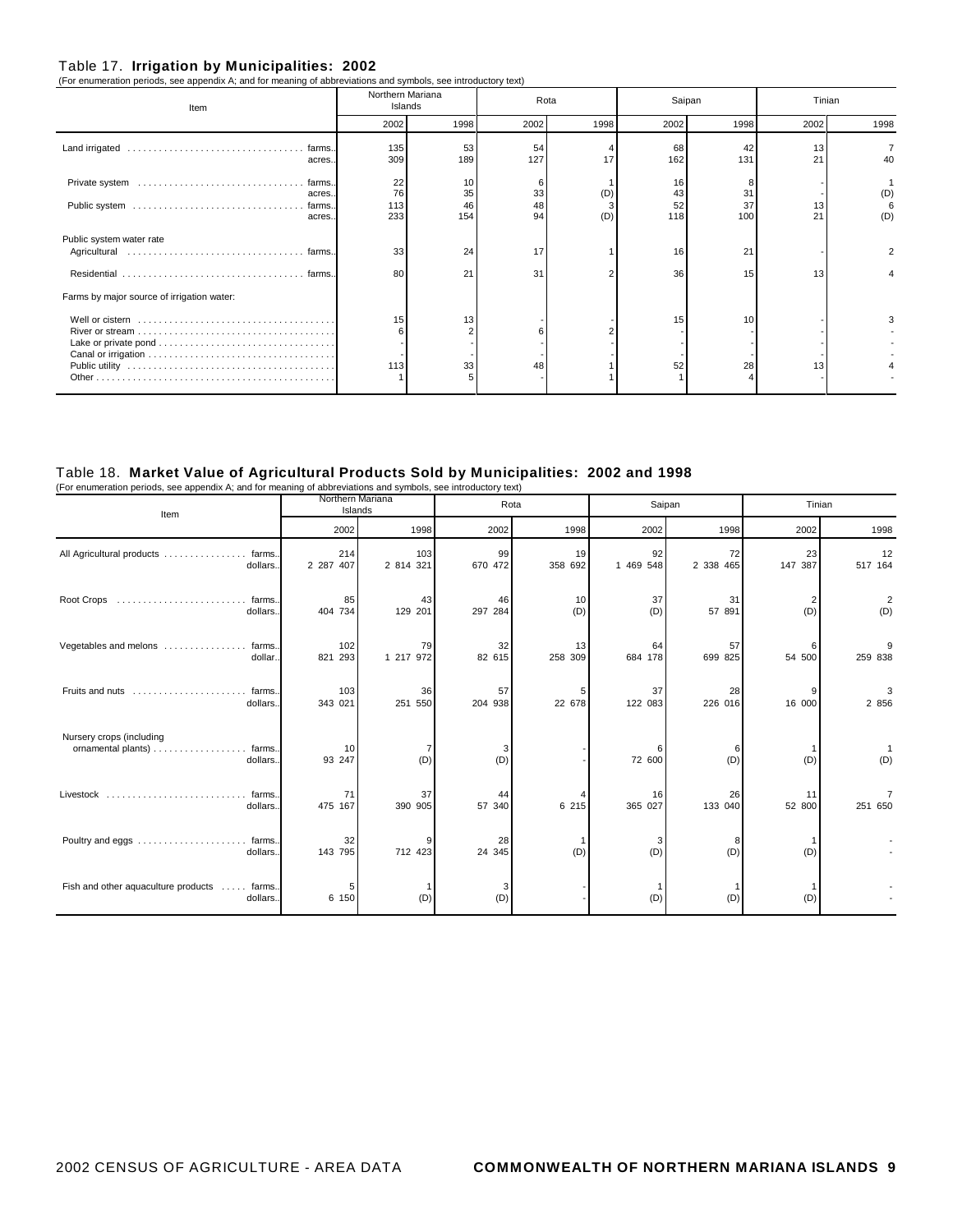# Table 19. **Root Crops Harvested for Sale by Municipalities: 2002 and 1998** (For enumeration periods, see appendix A; and for meaning of abbreviations and symbols, see introductory text)

| Item                                           | Northern Mariana    | Islands            |                                 | Rota                |                   | Saipan                        | Tinian              |                                |  |
|------------------------------------------------|---------------------|--------------------|---------------------------------|---------------------|-------------------|-------------------------------|---------------------|--------------------------------|--|
|                                                | 2002                | 1998               | 2002                            | 1998                | 2002              | 1998                          | 2002                | 1998                           |  |
| Cassava (Tapioca)  farms.<br>acres.<br>pounds. | 26<br>8<br>47 550   | 12<br>10 780       | $\overline{4}$<br>(D)<br>(D)    | 2<br>$(D)$<br>$(D)$ | 21<br>19 250      | 10<br>(D)<br>(D)              | 1<br>$(D)$<br>$(D)$ |                                |  |
| farms.<br>Gado<br>acres.<br>pounds.            | (D)<br>(D)          | 1<br>(D)<br>(D)    | $\mathbf{1}$<br>(D)<br>(D)      |                     |                   | (D)<br>(D)                    |                     |                                |  |
| acres.<br>pounds.                              |                     | 1<br>(D)<br>(D)    |                                 |                     |                   | (D)<br>(D)                    |                     |                                |  |
| Sweetpotatoes  farms<br>acres.<br>pounds.      | 44<br>35<br>172 300 | 28<br>27<br>61 626 | 21<br>29<br>148 100             | 8<br>12<br>40 300   | 23<br>6<br>24 200 | 19<br>13<br>18 326            |                     | $\mathbf{1}$<br>$(D)$<br>$(D)$ |  |
| acres.<br>pounds.                              | 60<br>48<br>159 914 | 17<br>18<br>46 004 | 38<br>44<br>148 924             | 3<br>14<br>41 000   | 21<br>(D)<br>(D)  | 14<br>5 004                   | (D)<br>(D)          |                                |  |
| farms.<br>Yams<br>acres.<br>pounds.            | 41<br>17<br>98 440  | 11<br>5<br>27 550  | 21<br>10 <sup>1</sup><br>42 820 | 2<br>(D)<br>(D)     | 19<br>(D)<br>(D)  | 9<br>(D)<br>(D)               | (D)<br>(D)          |                                |  |
| Other Root Crops  farms<br>acres.<br>pounds.   | 3<br>3<br>5 800     | 5<br>3<br>15 050   | $\overline{2}$<br>(D)<br>(D)    | (D)<br>(D)          | (D)<br>(D)        | 3<br>$\overline{c}$<br>14 200 |                     | (D)<br>(D)                     |  |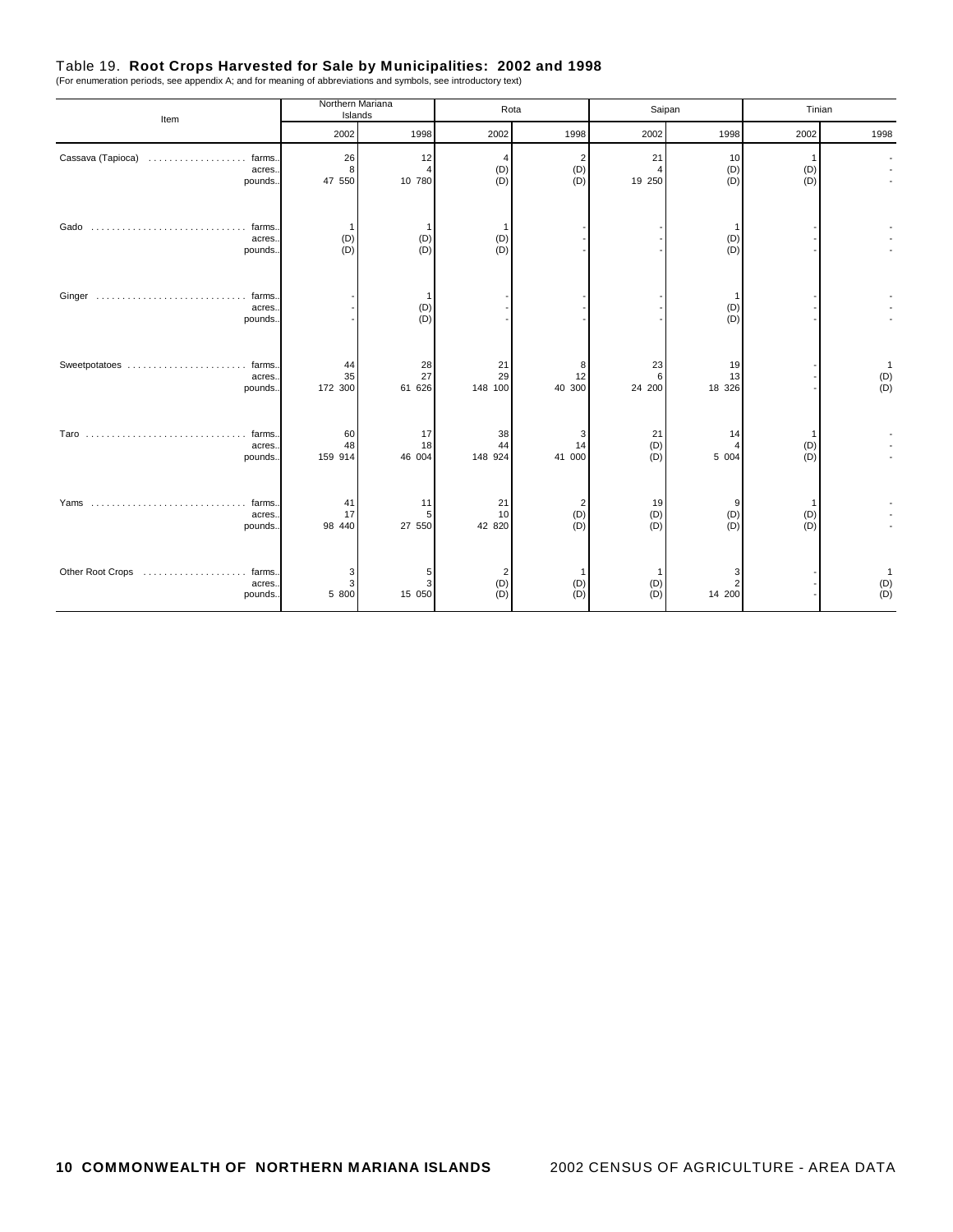| Table 20. Vegetables and Melons Harvested for Sale by Municipalities: 2002 and 1998                            |  |
|----------------------------------------------------------------------------------------------------------------|--|
| (For enumeration periods, see appendix A; and for meaning of abbreviations and symbols, see introductory text) |  |

| (For enumeration periods,<br>see appendix A; and for meaning of appreviations and symbols, see introductory text) | Northern Mariana    |                         | Rota                           |                    | Saipan                   |                                | Tinian                       |                                                              |
|-------------------------------------------------------------------------------------------------------------------|---------------------|-------------------------|--------------------------------|--------------------|--------------------------|--------------------------------|------------------------------|--------------------------------------------------------------|
| Item                                                                                                              | 2002                | Islands<br>1998         | 2002                           | 1998               | 2002                     | 1998                           | 2002                         | 1998                                                         |
| Beans, Yard-long  farms.<br>acres.<br>pounds.                                                                     | 57<br>19<br>66 905  | 42<br>18<br>74 655      | $\overline{4}$<br>(D)<br>(D)   | 6<br>2<br>9 150    | 51<br>17<br>64 040       | 33<br>13<br>53 905             | $\overline{2}$<br>(D)<br>(D) | 3<br>3<br>11 600                                             |
| Beans, All Other  farms.<br>acres.<br>pounds.                                                                     | 21<br>24 900        | 29<br>12<br>28 050      | 10<br>(D)<br>(D)               | 5<br>-1<br>4 4 0 0 | 10<br>19 900             | 21<br>10<br>22 350             | (D)<br>(D)                   | 3<br>1 300                                                   |
| Bittermelons  farms.<br>acres.<br>pounds.                                                                         | 40<br>13<br>36 585  | 35<br>13<br>61 665      | 3<br>-1<br>3 450               | 3<br>(Z)<br>5 350  | 37<br>12<br>33 135       | 29<br>12<br>34 985             |                              | 3<br>21 330                                                  |
| Cabbage, Chinese  farms.<br>acres.<br>pounds.                                                                     | 50<br>16<br>161 910 | 32<br>19<br>91 405      | 8<br>2<br>1 710                | 4<br>-1<br>880     | 39<br>14<br>159 500      | 24<br>17<br>70 125             | 3<br>(Z)<br>700              | 2<br>20 400                                                  |
| Cabbage, Head  farms.<br>acres.<br>pounds.                                                                        | 6<br>5 9 5 0        | 7<br>16 100             |                                | 3<br>(D)<br>(D)    | 6<br>5 9 5 0             | 3<br>$\overline{2}$<br>2 300   |                              | -1<br>$(D)$<br>$(D)$                                         |
| Cantaloups  farms.<br>acres.<br>pounds.                                                                           | 6<br>2<br>5 500     | 15<br>67 672            | (D)<br>(D)                     | 3<br>(D)<br>(D)    | 4 500                    | 11<br>4<br>13 742              | (D)<br>(D)                   | $\mathbf{1}$<br>(D)<br>(D)                                   |
| acres.<br>pounds.                                                                                                 | 31<br>10<br>21 150  | 14<br>4 8 4 4           | 7<br>(D)<br>(D)                | (D)<br>(D)         | 23<br>f<br>19 300        | 8<br>$\overline{2}$<br>2 2 9 4 | (D)<br>(D)                   | $\overline{2}$<br>(D)<br>(D)                                 |
| Cucumbers<br>acres.<br>pounds.                                                                                    | 56<br>30<br>213 710 | 61<br>48<br>385 712     | 11<br>7<br>13 650              | g<br>15 200        | 40<br>21<br>175 860      | 48<br>31<br>165 662            | 24 200                       | 13<br>204 850                                                |
| Eggplant  farms.<br>acres.<br>pounds.                                                                             | 71<br>25<br>99 810  | 60<br>39<br>166 740     | 13<br>5<br>8 0 1 0             | 7<br>2<br>8 9 5 0  | 52<br>19<br>81 000       | 47<br>27<br>91 340             | 6<br>10 800                  | 6<br>11<br>66 450                                            |
| Muskmelons and Pepinos  farms.<br>acres.<br>pounds.                                                               |                     | 6<br>5 0 6 9            |                                | 2<br>(D)<br>(D)    |                          | (D)<br>(D)                     |                              |                                                              |
| acres.<br>pounds.                                                                                                 | 42<br>8<br>23 415   | 41<br>18<br>54 937      | 7<br>$\overline{2}$<br>3 485   | 2 450              | 35<br>f<br>19 930        | 33<br>16<br>51 437             |                              | 1 050                                                        |
| Onions, Green  farms.<br>acres.<br>pounds.                                                                        | 52<br>14<br>63 750  | 41<br>16<br>178 820     | 10<br>$\overline{2}$<br>730    | 7<br>2<br>1 250    | 37<br>12<br>56 420       | 31<br>9<br>12 420              | 6 600                        | 5<br>165 150                                                 |
| acres.<br>pounds.                                                                                                 | 61<br>15<br>42 586  | 32<br>$^{21}$<br>59 667 | 21<br>$(D)$<br>$(D)$           | 7<br>27 320        | 38<br>23 286             | 22<br>6 797                    | $(D)$<br>$(D)$               | 3<br>3<br>25 550                                             |
| Peppers, Sweet  farms.<br>acres.<br>pounds.                                                                       | 11<br>3<br>11 880   | 21<br>12<br>39 090      | 5<br>$\overline{2}$<br>7 9 5 0 | 5<br>4<br>3 2 8 0  | 4<br>(D)<br>(D)          | 12<br>7<br>33 960              | 2<br>(D)<br>(D)              | 4<br>$\mathbf{1}$<br>1 850                                   |
| Pumpkins and Squash  farms.<br>acres.<br>pounds Harvested.                                                        | 45<br>16<br>79 065  | 33<br>18<br>110 746     | 11<br>4<br>6 4 6 5             | 3<br>(D)<br>(D)    | 31<br>12<br>71 200       | 28<br>15<br>51 446             | 3<br>(Z)<br>1400             | $\begin{array}{c} 2 \\ \text{(D)} \\ \text{(D)} \end{array}$ |
| Radishes  farms.<br>acres.<br>pounds.                                                                             | 40<br>12<br>57 175  | 28<br>17<br>218 950     | 7<br>$\overline{2}$<br>3 0 5 5 | 3<br>(Z)<br>340    | 28<br>9<br>46 420        | 20<br>12<br>116 710            | 5<br>7 700                   | 5<br>5<br>101 900                                            |
| Tomatoes<br>farms.<br>acres.<br>pounds Harvested.                                                                 | 48<br>12<br>75 180  | 33<br>19<br>54 416      | 7<br>3<br>6 300                | 4<br>(Z)<br>750    | 38<br>C<br>57 380        | 23<br>13<br>23 436             | 3<br>11 500                  | 6<br>5<br>30 230                                             |
| Watermelons  farms.<br>acres.<br>pounds.                                                                          | 26<br>11<br>79 400  | 35<br>37<br>295 210     | 7<br>5<br>14 800               | 8<br>(D)<br>(D)    | 15<br>$\prime$<br>26 600 | 25<br>17<br>71 110             | $\overline{2}$<br>38 000     | $\begin{array}{c} 2 \\ (D) \\ (D) \end{array}$               |
| Other vegetables and melons  farms.<br>acres.<br>Pounds harvested.                                                | 29<br>6<br>15 103   | 8<br>3<br>4 3 8 4       | (D)<br>(D)                     |                    | 28<br>(D)<br>(D)         | 7<br>(D)<br>(D)                |                              | $\mathbf{1}$<br>$(D)$<br>$(D)$                               |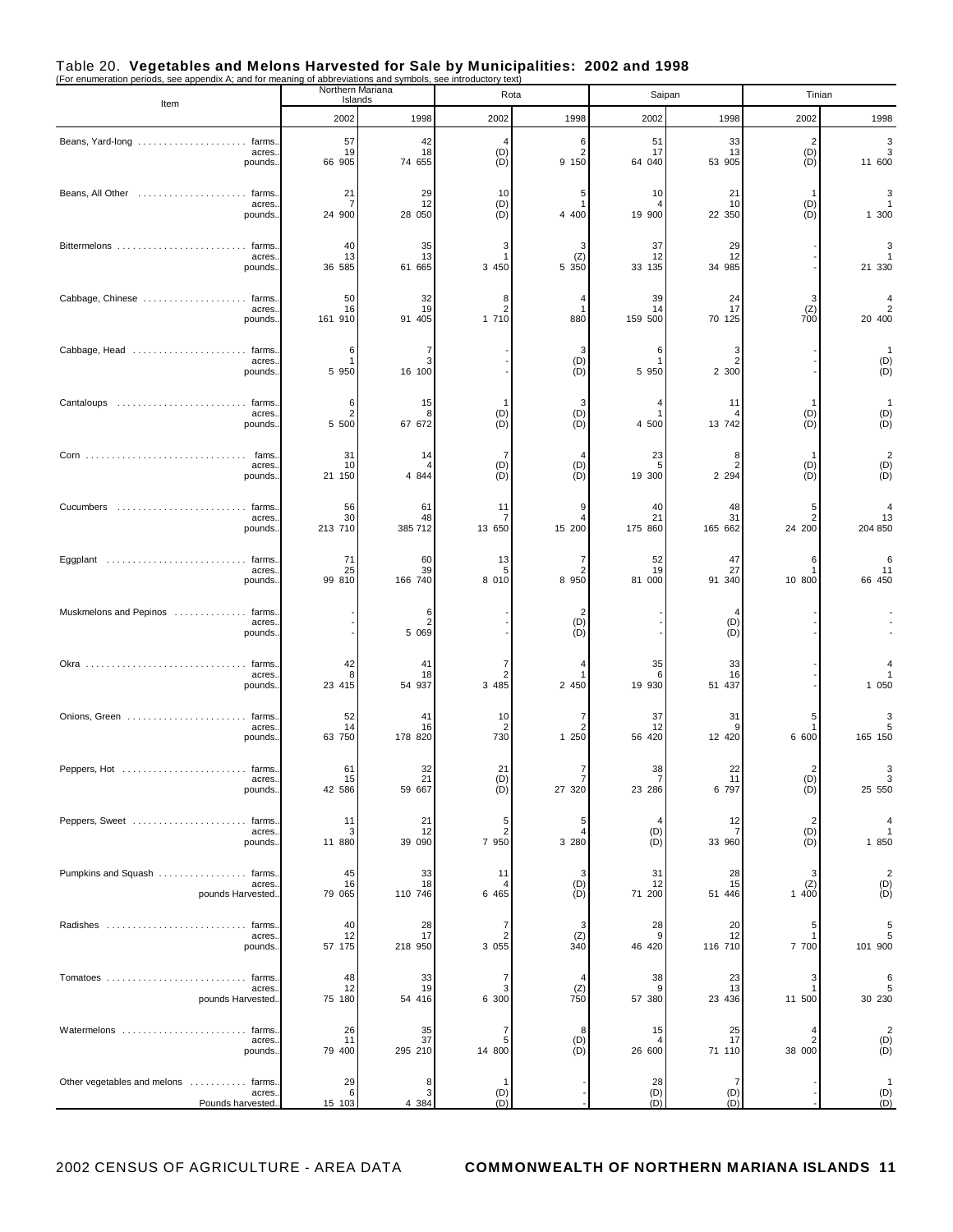# Table 21. **Fruits, Nuts, and Nursery Crops Harvested for Sale by Municipalities: 2002 and 1998** (For enumeration periods, see appendix A; and for meaning of abbreviations and symbols, see introductory text)

| Item                                                                                                                                                  | Northern Mariana<br>Islands       |                                   | Rota                                      |                                     |                                     | Saipan                                       | Tinian                                |                                              |  |
|-------------------------------------------------------------------------------------------------------------------------------------------------------|-----------------------------------|-----------------------------------|-------------------------------------------|-------------------------------------|-------------------------------------|----------------------------------------------|---------------------------------------|----------------------------------------------|--|
|                                                                                                                                                       | 2002                              | 1998                              | 2002                                      | 1998                                | 2002                                | 1998                                         | 2002                                  | 1998                                         |  |
| Avocados<br>trees or plants of nonbearing age.<br>trees or plants of bearing age.<br>pounds.                                                          | 11<br>70<br>185<br>4 875          | 3<br>(D)<br>65<br>1 695           | 5<br>60<br>164<br>2 800                   | $\mathbf{1}$<br>(D)<br>(D)          | 6<br>10<br>21<br>2 0 7 5            | $\overline{\mathbf{c}}$<br>(D)<br>(D)<br>(D) |                                       |                                              |  |
| Bananas<br>trees or plants of nonbearing age.<br>trees or plants of bearing age.<br>pounds.                                                           | 87<br>29 394<br>16 074<br>216 145 | 29<br>34 392<br>15 978<br>383 525 | 53<br>16 624<br>12 103<br>184 475         | 4<br>990<br>590<br>2 600            | 30<br>10 220<br>3 2 7 1<br>29 645   | 25<br>33 402<br>15 388<br>380 925            | 4<br>2 5 5 0<br>700<br>2 0 2 5        |                                              |  |
| Betelnuts  farms.<br>trees or plants of nonbearing age.<br>trees or plants of bearing age.<br>tounds harvested.                                       | 38<br>21 615<br>24 633<br>43 563  | 16<br>21 355<br>9 2 4 3<br>21 695 | 14<br>3 650<br>1 804<br>12 170            | (D)                                 | 19<br>14 240<br>17 850<br>25 543    | 15<br>(D)<br>9 2 4 3<br>21 695               | 5<br>3 7 2 5<br>4 979<br>5 850        |                                              |  |
| Breadfruits  farms.<br>trees or plants of nonbearing age.<br>trees or plants of bearing age.<br>pounds.                                               | 14<br>96<br>169<br>3 690          | 9<br>37<br>33<br>2 584            | 4<br>$\overline{4}$<br>20<br>1 400        |                                     | 10<br>92<br>149<br>2 2 9 0          | 9<br>37<br>33<br>2 584                       |                                       |                                              |  |
| trees or plants of nonbearing age.<br>trees or plants of bearing age.<br>pounds.                                                                      | 32<br>1 1 28<br>2 148<br>20 780   | 13<br>1 2 1 2<br>6 198<br>35 870  | 15<br>738<br>959<br>10 200                | 3<br>880<br>50<br>400               | 13<br>110<br>873<br>2 380           | 10<br>332<br>6 148<br>35 470                 | $\overline{4}$<br>280<br>316<br>8 200 |                                              |  |
| Grapefruit  farms.<br>trees or plants of nonbearing age.<br>trees or plants of bearing age.<br>tounds harvested.                                      | 8<br>15<br>19<br>960              | N/A<br>N/A<br>N/A<br>N/A          | $\overline{2}$<br>(D)<br>(D)<br>(D)       | N/A<br>N/A<br>N/A<br>N/A            | 6<br>(D)<br>(D)<br>(D)              | N/A<br>N/A<br>N/A<br>N/A                     |                                       | N/A<br>N/A<br>N/A<br>N/A                     |  |
| Guavas  farms.<br>trees or plants of nonbearing age.<br>trees or plants of bearing age.<br>tounds harvested.                                          | 26<br>290<br>546<br>2 2 6 5       | 6<br>208<br>58<br>596             | 17<br>170<br>477<br>1 715                 | -1<br>(D)<br>(D)<br>(D)             | 7<br>(D)<br>(D)<br>(D)              | 5<br>(D)<br>(D)<br>(D)                       | $\overline{c}$<br>(D)<br>(D)<br>(D)   |                                              |  |
| Lemons and limes  farms.<br>trees or plants of nonbearing age.<br>trees or plants of bearing age.<br>pounds.                                          | 61<br>458<br>2 2 5 9<br>46 738    | 18<br>163<br>422<br>9 780         | 36<br>328<br>1 310<br>31 238              | 3<br>29<br>(D)<br>(D)               | 21<br>105<br>929<br>15 025          | 14<br>134<br>406<br>9 670                    | 25<br>20<br>475                       | 1<br>$(D)$<br>$(D)$<br>$(D)$                 |  |
| Mangos  farms.<br>trees or plants of nonbearing age.<br>trees or plants of bearing age.<br>pounds.                                                    | 21<br>355<br>707<br>20 285        | 14<br>164<br>184<br>3 940         | 11<br>218<br>601<br>19 350                | 2<br>(D)<br>(D)<br>(D)              | 9<br>(D)<br>(D)<br>(D)              | 12<br>(D)<br>(D)<br>(D)                      | (D)<br>(D)<br>(D)                     |                                              |  |
| Oranges  farms.<br>trees or plants of nonbearing age.<br>trees or plants of bearing age.<br>pounds.                                                   | 13<br>8<br>112<br>2 3 4 5         | 6<br>63<br>10<br>250              | 11<br>(D)<br>(D)<br>(D)                   | 3<br>13<br>3<br>75                  | $\overline{2}$<br>(D)<br>(D)<br>(D) | 3<br>50<br>$\overline{7}$<br>175             |                                       |                                              |  |
| Papayas  farms.<br>trees or plants of nonbearing age.<br>trees or plants of bearing age.<br>pounds.                                                   | 51<br>1 100<br>3 943<br>30 755    | 15<br>1 050<br>1 992<br>5 670     | 32<br>758<br>1 407<br>17 385              | $\overline{2}$<br>(D)<br>(D)<br>(D) | 17<br>(D)<br>(D)<br>(D)             | 12<br>(D)<br>1 842<br>4 270                  | $\overline{2}$<br>(D)<br>(D)<br>(D)   | $(D)$<br>$(D)$<br>(D)                        |  |
| Pineapples  farms.<br>trees or plants of nonbearing age.<br>trees or plants of bearing age.<br>pounds.                                                | 10<br>384<br>747<br>1 283         | 470<br>(D)<br>(U)                 | $\boldsymbol{\Delta}$<br>80<br>271<br>510 | 2<br>(D)<br>(D)<br>(D               | (D)<br>(D)<br>(D)                   | $\overline{2}$<br>(D)<br>(D)<br>(D)          | $\overline{2}$<br>(D)<br>(D)<br>(D)   |                                              |  |
| Soursops  farms.<br>trees or plants of nonbearing age.<br>trees or plants of bearing age.<br>pounds.                                                  | 34<br>183<br>2 3 1 9<br>12 745    | 6<br>(D)<br>1 006<br>16 670       | 22<br>66<br>961<br>9 6 9 5                | $\overline{2}$<br>(D)<br>(D)<br>(D) | 10<br>(D)<br>(D)<br>(D)             | $\overline{4}$<br>1 006<br>16 670            | $\overline{c}$<br>(D)<br>(D)<br>(D)   |                                              |  |
| trees or plants of nonbearing age.<br>trees or plants of bearing age.<br>pounds.                                                                      | 13<br>149<br>2 4 9 5              | 9<br>17<br>20<br>483              | 8<br>128<br>2 155                         | $\overline{2}$<br>(D)<br>(D)<br>(D) | 5<br>21<br>340                      | 7<br>(D)<br>20<br>483                        |                                       |                                              |  |
| trees or plants of nonbearing age.<br>trees or plants of bearing age.<br>pounds.                                                                      | 26<br>180<br>847<br>3 300         | 3<br>46                           | 19<br>55<br>712<br>2 540                  | 2<br>(D)<br>(D)<br>(D)              | 6<br>(D)<br>(D)<br>(D)              | -1<br>(D)<br>(D)<br>(D)                      | $\mathbf{1}$<br>(D)<br>(D)<br>(D)     |                                              |  |
| Tangerines  farms.<br>trees or plants of nonbearing age.<br>trees or plants of bearing age.<br>pounds.                                                | 24<br>40<br>178<br>3 2 5 5        | 8<br>42<br>43<br>1 818            | 10<br>15<br>117<br>1 705                  | (D)<br>(D)<br>(D)                   | 10<br>5<br>47<br>1 110              | 7<br>(D)<br>43<br>1 8 1 8                    | 4<br>20<br>14<br>440                  |                                              |  |
| Other fruits, nuts, and<br>Tree crops<br>trees or plants of nonbearing age.<br>trees or plants of bearing age.<br>pounds.<br>Nursery crops (including | 17<br>1 0 6 7<br>708<br>8 7 6 5   | 3<br>202<br>602                   | 7<br>53<br>644<br>4 0 3 5                 |                                     | 8<br>(D)<br>(D)<br>(D)              | (D)<br>(D)<br>(D)                            | 2<br>(D)<br>(D)<br>(D)                | $\overline{\mathbf{c}}$<br>(D)<br>(D)<br>(D) |  |
| ornamental plants)  farms.<br>square feet under cover<br>acres in the open.                                                                           | 9<br>13 370<br>11                 | 7<br>19 302<br>5                  | $\overline{c}$<br>(D)<br>(D)              |                                     | 6<br>12 320<br>9                    | 6<br>(D)<br>(D)                              | (D)<br>(D)                            | $\mathbf{1}$<br>(D)<br>(D)                   |  |

#### **12 COMMONWEALTH OF NORTHERN MARIANA ISLANDS** 2002 CENSUS OF AGRICULTURE - AREA DATA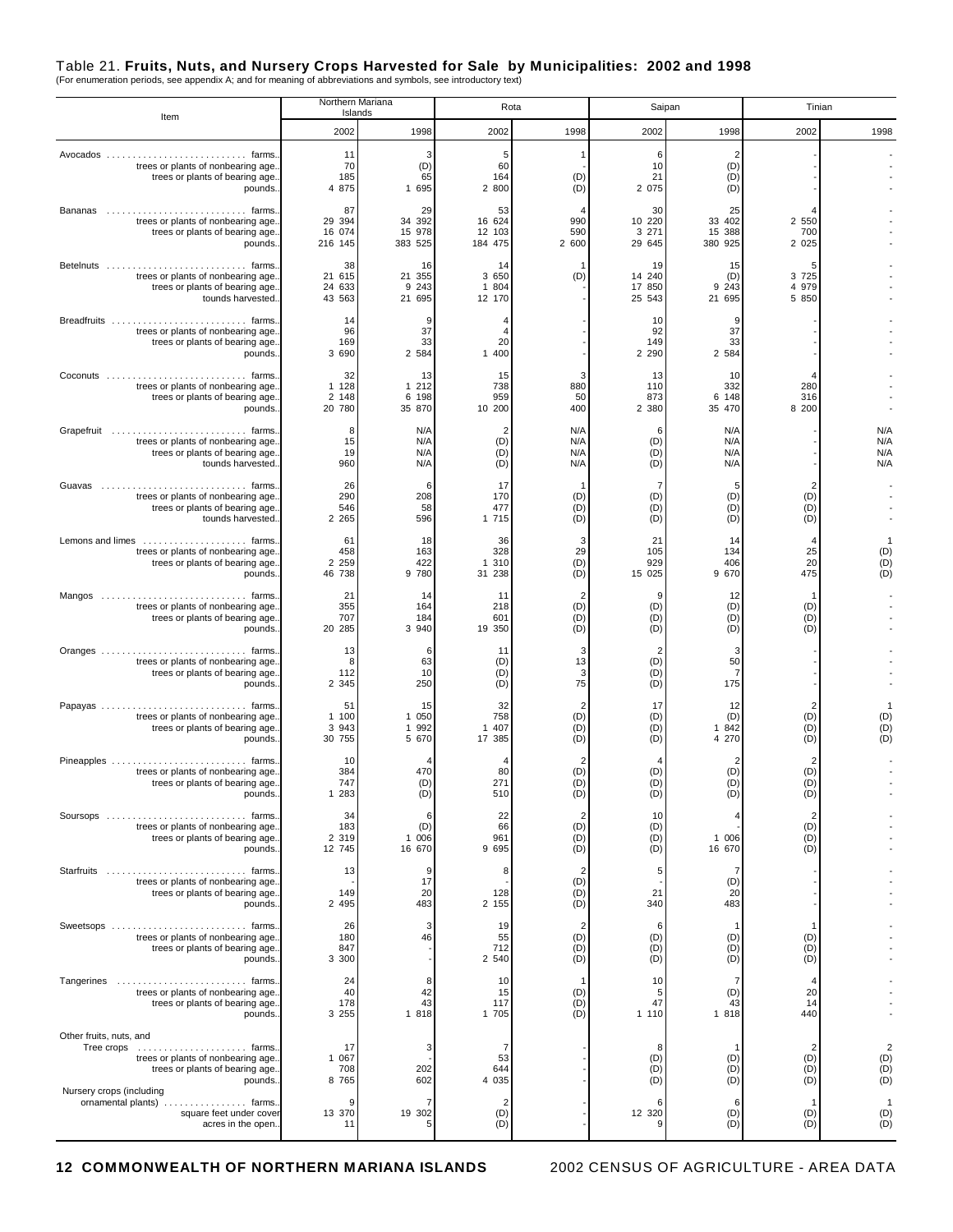# Table 22. **Livestock, Poultry, and Their Products, and Fish by Municipalities: 2002 and 1998** (For enumeration periods, see appendix A; and for meaning of abbreviations and symbols, see introductory text)

| Item                                     | Northern Mariana<br>Islands |                     | Rota                |                       | Saipan              |              | Tinian              |                       |
|------------------------------------------|-----------------------------|---------------------|---------------------|-----------------------|---------------------|--------------|---------------------|-----------------------|
|                                          | 2002                        | 1998                | 2002                | 1998                  | 2002                | 1998         | 2002                | 1998                  |
| CATTLE AND CALVES                        |                             |                     |                     |                       |                     |              |                     |                       |
| Inventory Farms.<br>Number on hand.      | 55<br>1 319                 | 29<br>1 789         | 29<br>257           | 3<br>22               | 15<br>463           | 20<br>298    | 11<br>599           | 6<br>1 4 6 9          |
| Number Sold.                             | 39<br>296                   | 17<br>456           | 21<br>81            | $\overline{2}$<br>(D) | 10<br>80            | 10<br>(D)    | 8<br>135            | $\sqrt{5}$<br>335     |
| <b>MILK COWS</b>                         |                             |                     |                     |                       |                     |              |                     |                       |
| Number on hand.                          |                             | 3<br>14             |                     |                       |                     | 3<br>14      |                     |                       |
| Sales  Farms with sales.<br>Number Sold. |                             | $\mathbf{1}$<br>(D) |                     |                       |                     |              |                     | $\mathbf{1}$<br>(D)   |
| OTHER CATTLE AND CALVES                  |                             |                     |                     |                       |                     |              |                     |                       |
| Number on hand.                          | 55<br>1 319                 | 28<br>1 775         | 29<br>257           | 3<br>22               | 15<br>463           | 19<br>284    | 11<br>599           | 6<br>1 469            |
| Sales  Farms with sales.<br>Number Sold. | 39<br>296                   | 17<br>(D)           | 21<br>81            | $\overline{2}$<br>(D) | 10<br>80            | 10<br>(D)    | 8<br>135            | $\overline{5}$<br>(D) |
| HOGS AND PIGS OF ALL AGES                |                             |                     |                     |                       |                     |              |                     |                       |
| Inventory Farms.<br>Number on hand.      | 61<br>2 2 4 2               | 24<br>831           | 36<br>420           | $\mathbf{1}$<br>(D)   | 18<br>1 628         | 19<br>751    | 7<br>194            | 4<br>(D)              |
| Sales  Farms with sales.<br>Number Sold. | 42<br>3 0 3 9               | 22<br>635           | 31<br>272           | 2<br>(D)              | 7<br>2 683          | 18<br>596    | 4<br>84             | $\overline{c}$<br>(D) |
| GOATS AND KIDS OF ALL AGES               |                             |                     |                     |                       |                     |              |                     |                       |
| Inventory Farms.<br>Number on hand.      | 15<br>198                   | 10<br>249           | 2<br>(D)            |                       | 6<br>(D)            | 9<br>(D)     | 7<br>96             | $\mathbf{1}$<br>(D)   |
| Sales  Farms with sales.<br>Number Sold. | 3<br>92                     | 3<br>27             | 1<br>(D)            |                       | $\mathbf{1}$<br>(D) | 3<br>27      | $\mathbf{1}$<br>(D) |                       |
| HORSES, MULES, AND COLTS OF ALL AGES     |                             |                     |                     |                       |                     |              |                     |                       |
| Inventory Farms.<br>Number on hand.      | $\overline{2}$<br>(D)       | $\mathbf{1}$<br>(D) |                     |                       |                     |              | 2<br>(D)            | (D)                   |
| Sales  Farms with sales.<br>Number Sold. | $\mathbf{1}$<br>(D)         | $\mathbf{1}$<br>(D) |                     |                       |                     |              | -1<br>(D)           | $\mathbf{1}$<br>(D)   |
| POULTRY AND POULTRY PRODUCTS             |                             |                     |                     |                       |                     |              |                     |                       |
| Chicken Hens 4 Months Old or Older:      |                             |                     |                     |                       |                     |              |                     |                       |
| Inventory Farms.<br>Number on hand.      | 68<br>7 027                 | 14<br>29 409        | 38<br>1 595         | 1<br>(D)              | 17<br>4 882         | 13<br>(D)    | 13<br>550           |                       |
| Sales  Farms with sales.<br>Number Sold. | 15<br>503                   | 6<br>4 2 2 5        | 14<br>(D)           |                       | -1<br>(D)           | 6<br>4 2 2 5 |                     |                       |
| Commercial Layers:                       |                             |                     |                     |                       |                     |              |                     |                       |
| Number on hand.                          | 2<br>(D)                    | 8<br>29 114         |                     |                       | 2<br>(D)            | 29 114       |                     |                       |
| Sales  Farms with sales.<br>Number Sold. | $\overline{c}$<br>(D)       | 3<br>4 146          | $\mathbf{1}$<br>(D) |                       | -1<br>(D)           | 3<br>4 146   |                     |                       |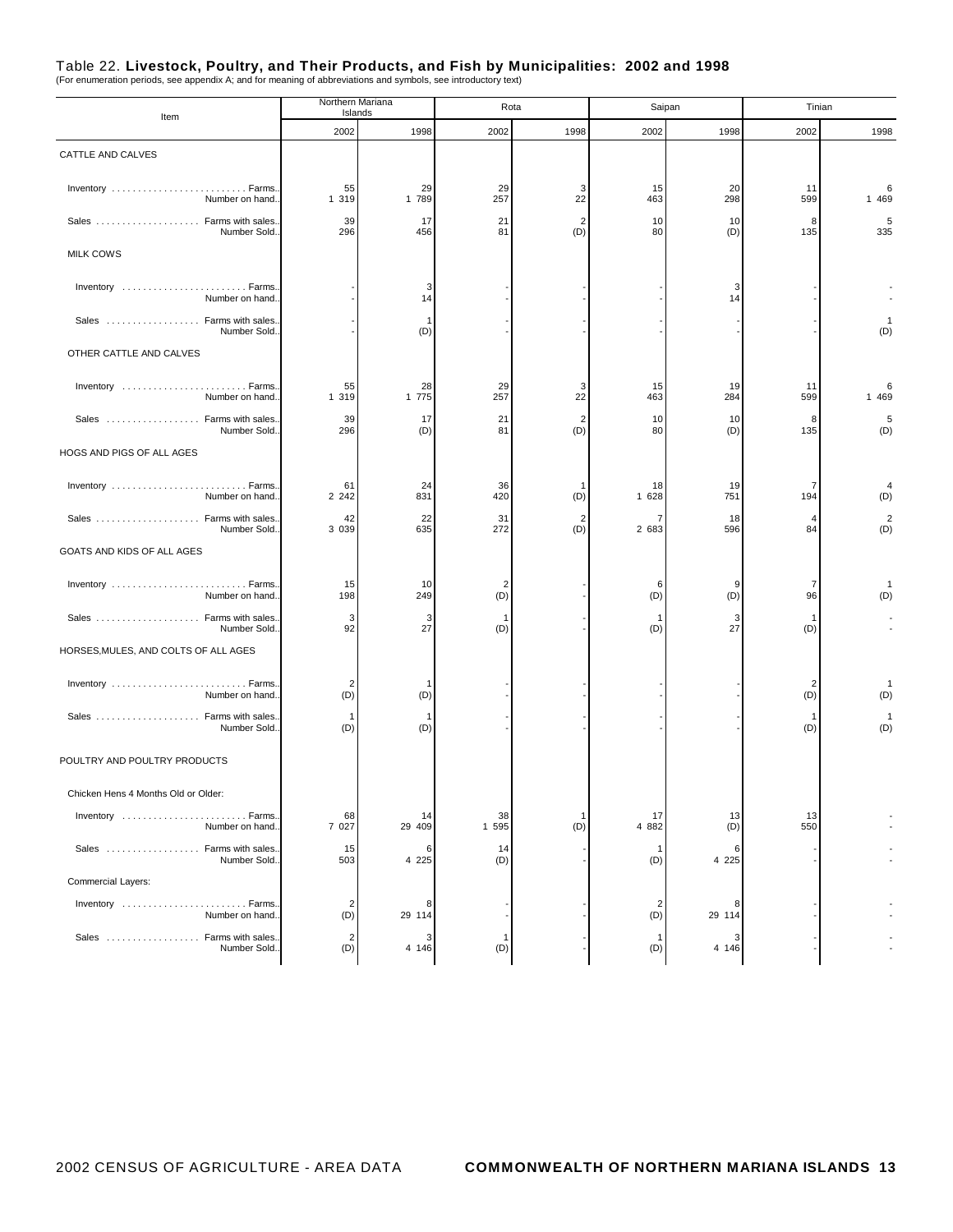# Table 22. **Livestock, Poultry, and Their Products, and Fish by Municipalities: 2002 and 1998** (Cont.) (For enumeration periods, see appendix A; and for meaning of abbreviations and symbols, see introductory text)

| Item                                                                                                   | Northern Mariana<br>Islands |                            | Rota                           |           | Saipan                  |                       | Tinian                            |      |
|--------------------------------------------------------------------------------------------------------|-----------------------------|----------------------------|--------------------------------|-----------|-------------------------|-----------------------|-----------------------------------|------|
|                                                                                                        | 2002                        | 1998                       | 2002                           | 1998      | 2002                    | 1998                  | 2002                              | 1998 |
| POULTRY AND POULTRY PRODUCTS - Cont.                                                                   |                             |                            |                                |           |                         |                       |                                   |      |
| Other Chicken Hens                                                                                     |                             |                            |                                |           |                         |                       |                                   |      |
| Inventory  farms.<br>number.                                                                           | 67<br>2 5 1 1               | 11<br>295                  | 38<br>1 595                    | (D)       | 16<br>366               | 10<br>(D)             | 13<br>550                         |      |
| Sales  farms.<br>number.                                                                               | 14<br>431                   | $\overline{4}$<br>79       | 13<br>(D)                      |           | -1<br>(D)               | 4<br>79               |                                   |      |
| Chickens under 4 Months Old                                                                            |                             |                            |                                |           |                         |                       |                                   |      |
| Inventory  farms.<br>number.                                                                           | 52<br>4 4 6 3               | 8<br>4 885                 | 28<br>2 0 4 5                  |           | 16<br>1 657             | 8<br>4 885            | 8<br>761                          |      |
| Sales<br>farms.<br>number.                                                                             |                             |                            |                                |           |                         |                       |                                   |      |
| Roosters and Pullets                                                                                   |                             |                            |                                |           |                         |                       |                                   |      |
| Inventory  farms.<br>number.                                                                           | 57<br>884                   | 5<br>228                   | 29<br>341                      |           | 15<br>179               | 5<br>228              | 13<br>364                         |      |
| Sales  farms.<br>number.                                                                               | $\overline{4}$<br>26        |                            | 3<br>(D)                       |           |                         |                       | -1<br>(D)                         |      |
| <b>Fighting Roosters</b>                                                                               |                             |                            |                                |           |                         |                       |                                   |      |
| Inventory  farms.<br>number.                                                                           | 41<br>898                   | 6<br>60                    | 27<br>456                      | 1<br>(D)  | 7<br>296                | 5<br>(D)              | 7<br>146                          |      |
| Sales  farms.<br>number.                                                                               | 23<br>322                   | 3<br>232                   | 22<br>(D)                      | -1<br>(D) |                         | 2<br>(D)              | 1<br>(D)                          |      |
| <b>Ducks</b>                                                                                           |                             |                            |                                |           |                         |                       |                                   |      |
| Inventory  farms.<br>number.                                                                           | 12<br>186                   | 460                        | 4<br>100                       |           | 8<br>86                 | 4<br>460              |                                   |      |
| Sales  farms.<br>number.                                                                               | $\overline{2}$<br>(D)       | (D)                        | -1<br>(D)                      |           | -1<br>(D)               | 1<br>(D)              |                                   |      |
| Pigeons                                                                                                |                             |                            |                                |           |                         |                       |                                   |      |
| Inventory  farms.<br>number.                                                                           | 17<br>711                   | 251                        | 11<br>530                      |           | (D)                     | 251                   | 2<br>(D)                          |      |
| Sales  farms.<br>number.                                                                               | 2<br>(D)                    | -1<br>(D)                  | $\overline{c}$<br>(D)          |           |                         | 1<br>(D)              |                                   |      |
| Chicken Eggs                                                                                           |                             |                            |                                |           |                         |                       |                                   |      |
| dozens.                                                                                                | 59 816                      | $\overline{2}$<br>(D)      | -1<br>(D)                      |           | $\overline{2}$<br>(D)   | $\overline{2}$<br>(D) |                                   |      |
| Other Poultry and Poultry Products                                                                     |                             |                            |                                |           |                         |                       |                                   |      |
| farms.<br>Inventory $\ldots \ldots \ldots \ldots \ldots \ldots \ldots$<br>number.                      | đ<br>21                     |                            |                                |           | (D)                     |                       | (D)                               |      |
| Sales  farms.<br>number.                                                                               |                             |                            |                                |           |                         |                       |                                   |      |
| FISH AND OTHER<br>AQUACULTURE PRODUCTS  farms.<br>number of ponds.<br>number of tanks.<br>pounds sold. | 5<br>3<br>11<br>2 700       | $\mathbf{1}$<br>(D)<br>(D) | 3<br>$\sqrt{2}$<br>10<br>1 000 |           | -1<br>(D)<br>(D)<br>(D) | 1<br>(D)<br>(D)       | $\mathbf{1}$<br>(D)<br>(D)<br>(D) |      |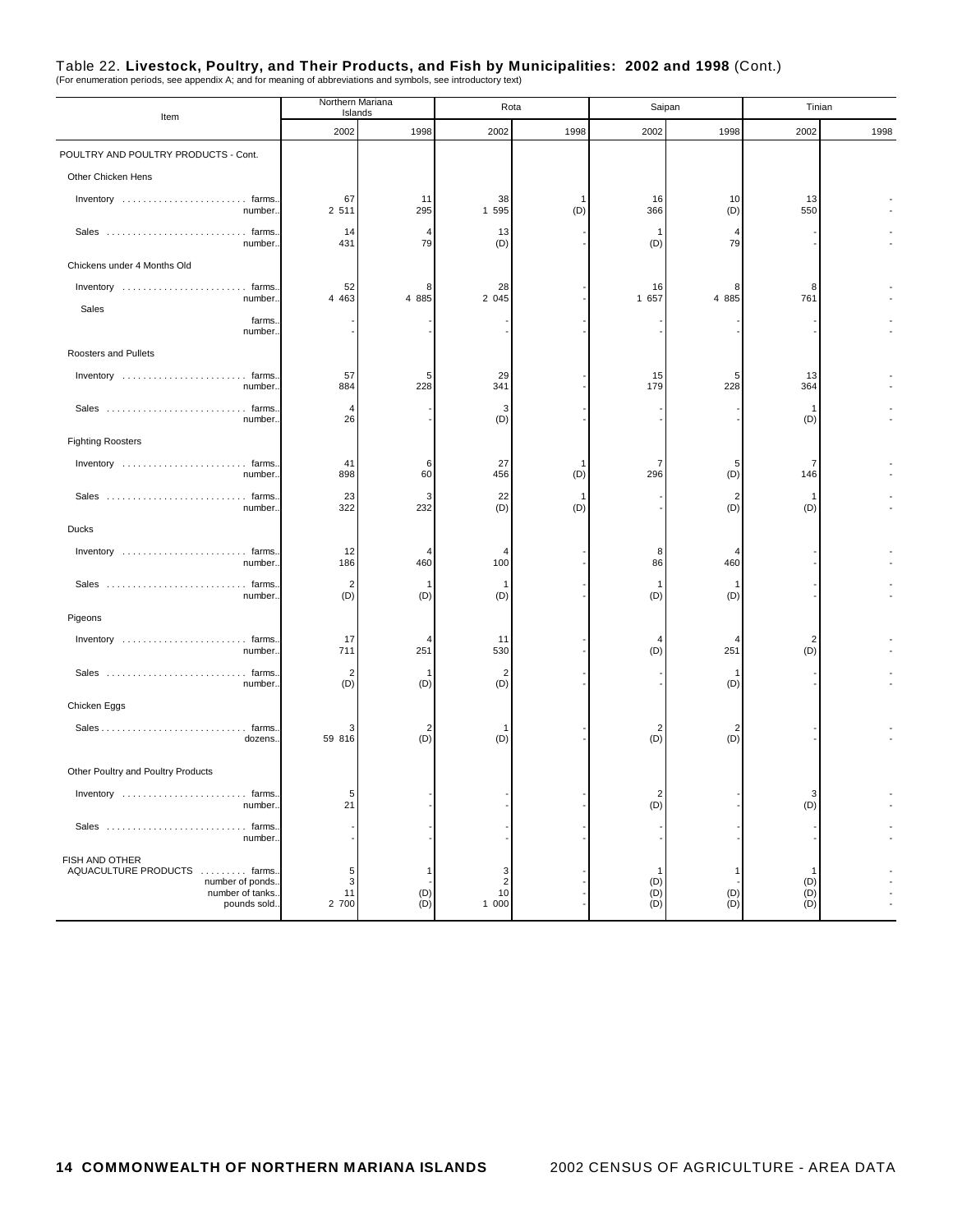#### Table 23. **Selected Equipment by Municipalities: 2002 and 1998**

(For enumeration periods, see appendix A; and for meaning of abbreviations and symbols, see introductory text)

| Item                                   | Northern Mariana | Islands   | Rota      |          | Saipan   |          | Tinian   |         |
|----------------------------------------|------------------|-----------|-----------|----------|----------|----------|----------|---------|
|                                        | 2002             | 1998      | 2002      | 1998     | 2002     | 1998     | 2002     | 1998    |
| Tractors (all kinds)  farms<br>number. | 60<br>65         | 30<br>42  | 27<br>28  | 12       | 26<br>27 | 18<br>20 | 10       | 5<br>10 |
| Motortrucks<br>farms<br>number.        | 70<br>82         | 17<br>19  | 19<br>(D) | 5<br>(D) | 49<br>59 | 11<br>11 | (D)      | (D)     |
| . farms<br>number.                     | 144<br>155       | 70<br>103 | 80<br>84  | 16<br>19 | 41<br>42 | 46<br>62 | 23<br>29 | 8<br>22 |
| number                                 | 73<br>85         | 48<br>84  | 11<br>13  | 9<br>18  | 55<br>64 | 31<br>49 | 8        | 8<br>17 |

### Table 24. **Selected Farm Production Expenses by Municipalities: 2002 and 1998** (For enumeration periods, see appendix A; and for meaning of abbreviations and symbols, see introductory text)

| Item                                                                   | Northern Mariana<br>Islands |                 | Rota          |                  | Saipan           |               | Tinian        |                          |
|------------------------------------------------------------------------|-----------------------------|-----------------|---------------|------------------|------------------|---------------|---------------|--------------------------|
|                                                                        | 2002                        | 1998            | 2002          | 1998             | 2002             | 1998          | 2002          | 1998                     |
| Machine hire and customwork<br>Farms<br>dollars.                       | 109<br>62 723               | 47<br>96 338    | 45<br>10 123  | 16<br>21 629     | 45<br>37 930     | 23<br>55 009  | 19<br>14 670  | 8<br>19 700              |
| Farms<br>Hired farm labor<br>dollars.                                  | 136<br>660 891              | 83<br>1 065 224 | 70<br>196 715 | 19<br>960<br>211 | 53<br>404 832    | 55<br>626 264 | 13<br>59 344  | 9<br>227 000             |
| Feed purchased for livestock,<br>Farms<br>poultry, and fish<br>dollars | 70<br>217 105               | 31<br>454 228   | 43<br>21 380  | 2 3 0 8          | 15<br>305<br>171 | 24<br>448 280 | 12<br>24 420  | 3 640                    |
| Insecticides, fungicides, and herbicides<br>Farms<br>.<br>dollars      | 118<br>43 313               | 60<br>73 565    | 50<br>8 7 8 7 | 14<br>11 080     | 59<br>220<br>31  | 41<br>42 435  | 9<br>3 3 0 6  | 5<br>20 050              |
| Fertilizers and manure purchased<br>Farms<br>dollars                   | 148<br>101 062              | 67<br>110 956   | 75<br>31 270  | 16<br>26 612     | 61<br>64 561     | 44<br>64 886  | 12<br>5 2 3 1 | $\overline{7}$<br>19 458 |
| Farms<br>Livestock, poultry, and fish purchased<br>.<br>dollars        | 11<br>9 0 5 0               | 22 600          | (D)           |                  | 5<br>5 200       | 22 600        | (D)           |                          |
| Seed cost - including seedlings<br>Farms<br>dollars                    | 81<br>49 777                | 69<br>49 119    | 20<br>4 4 7 5 | 13<br>6 110      | 55<br>37 798     | 48<br>33 445  | 6<br>7 504    | 8<br>9 5 6 4             |

#### Table 25. **Off - Farm Work of Operators by Municipalities: 2002 and 1998**

(For enumeration periods, see appendix A; and for meaning of abbreviations and symbols, see introductory text)

| Operators by days                 | Northern Mariana<br>Islands |      | Rota                   |      | Saipan   |                | Tinian |      |
|-----------------------------------|-----------------------------|------|------------------------|------|----------|----------------|--------|------|
| of work off farm                  | 2002                        | 1998 | 2002                   | 1998 | 2002     | 1998           | 2002   | 1998 |
|                                   | 214 <sub>1</sub>            | 103  | 99                     | 19   | 92       |                | 23     | 12   |
| None                              | 39<br>175                   | 86   | 96                     |      | 35<br>57 | 63             | 22     | 11   |
| 50 to 99 days<br>200 days or more | 43<br>26<br>24<br>25<br>57  | 38   | 15 i<br>18<br>13<br>46 |      | 26       | 10<br>10<br>26 | 13     |      |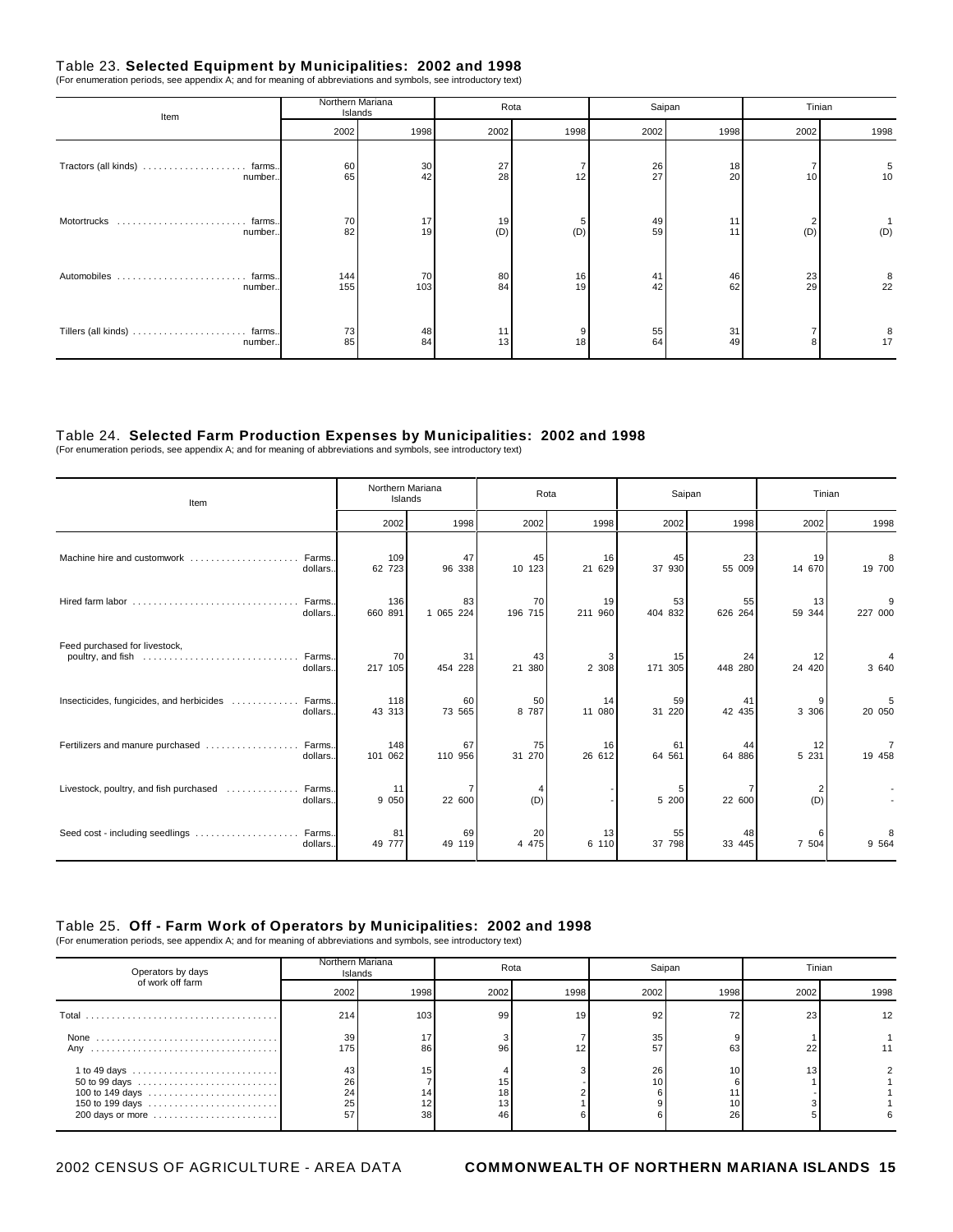# Table 26. **Operator Characteristics by Municipalities: 2002 and 1998** (For enumeration periods, see appendix A; and for meaning of abbreviations and symbols, see introductory text)

| <b>Operator Characteristics</b>                                                                                                 | Northern Mariana<br>Islands      |                                  | Rota                            |      | Saipan                     |                                | Tinian   |      |
|---------------------------------------------------------------------------------------------------------------------------------|----------------------------------|----------------------------------|---------------------------------|------|----------------------------|--------------------------------|----------|------|
|                                                                                                                                 | 2002                             | 1998                             | 2002                            | 1998 | 2002                       | 1998                           | 2002     | 1998 |
| Operators by place of residence:<br>Not on farm operated                                                                        | 61<br>153                        | 30<br>73                         | 14<br>85                        | 16   | 39<br>53                   | 26<br>46                       | 15       | 11   |
| Operators by years on present farm:<br>Less than 2 years<br>10 years or more                                                    | 37<br>22<br>51<br>104            | 20<br>28<br>26<br>29             | 15<br>g<br>26<br>49             |      | 21<br>12<br>19<br>40       | 16<br>17<br>20<br>19           | 15       |      |
| Operators by age group:<br>65 years and over<br>Average age                                                                     | 27<br>61<br>76<br>32<br>18<br>48 | 11<br>26<br>38<br>18<br>10<br>48 | 17<br>39<br>26<br>10<br>6<br>45 | 42   | 16<br>40<br>20<br>10<br>51 | 5<br>15<br>29<br>15<br>8<br>50 | 10<br>47 | 46   |
| Operators by main occupation:<br>Agricultural<br>Nonagricultural                                                                | 92<br>122                        | 35<br>68                         | 29<br>70                        | 10   | 49<br>43                   | 22<br>50                       | 14       |      |
| Operators by race:<br>Chamorro<br>Chinese<br>Japanese<br>White $\ldots \ldots \ldots \ldots \ldots \ldots \ldots \ldots \ldots$ | 167<br>24                        | 82<br>14                         | 92                              | 18   | 57<br>20                   | 54<br>13                       | 18       | 10   |
| Operators by citizenship:<br>US citizen born elsewhere in the U.S.<br>Naturalized US citizen<br>Not a US citizen                | 165<br>6<br>36                   | 80<br>20                         | 92                              | 18   | 56<br>28                   | 53<br>17                       | 17       |      |
| Operators by sex:<br>Female                                                                                                     | 194<br>20                        | 99                               | 87<br>12                        | 19   | 85                         | 68                             | 22       | 12   |

#### Table 27. **Farms, Land in Farms, and Type of Land Ownership by Municipalities: 2002 and 1998** (For enumeration periods, see appendix A; and for meaning of abbreviations and symbols, see introductory text)

| Type of Land Ownership                                                      | Northern Mariana<br>Islands |                  | Rota      |           | Saipan    |           | Tinian    |               |
|-----------------------------------------------------------------------------|-----------------------------|------------------|-----------|-----------|-----------|-----------|-----------|---------------|
|                                                                             | 2002                        | 1998             | 2002      | 1998      | 2002      | 1998      | 2002      | 1998          |
|                                                                             | 214<br>2 3 5 3              | 103<br>3 4 5 8 1 | 99<br>879 | 19<br>192 | 92<br>802 | 72<br>699 | 23<br>672 | 12<br>2 5 6 8 |
| Farms with owned land number<br>Land owned acres                            | 167<br>075                  | 67<br>492        | 88<br>659 | 17<br>104 | 66<br>309 | 44<br>354 | 13<br>107 | 35            |
| Farms with land rented from others number<br>Land rented from others  acres | 60<br>278                   | 55<br>3 0 5 6    | 19<br>221 | 88        | 29<br>493 | 39<br>435 | 12<br>565 | 2 533         |
| Farms with land rented to others number<br>Land rented to others  acres     |                             | 24               |           |           |           | 24        |           |               |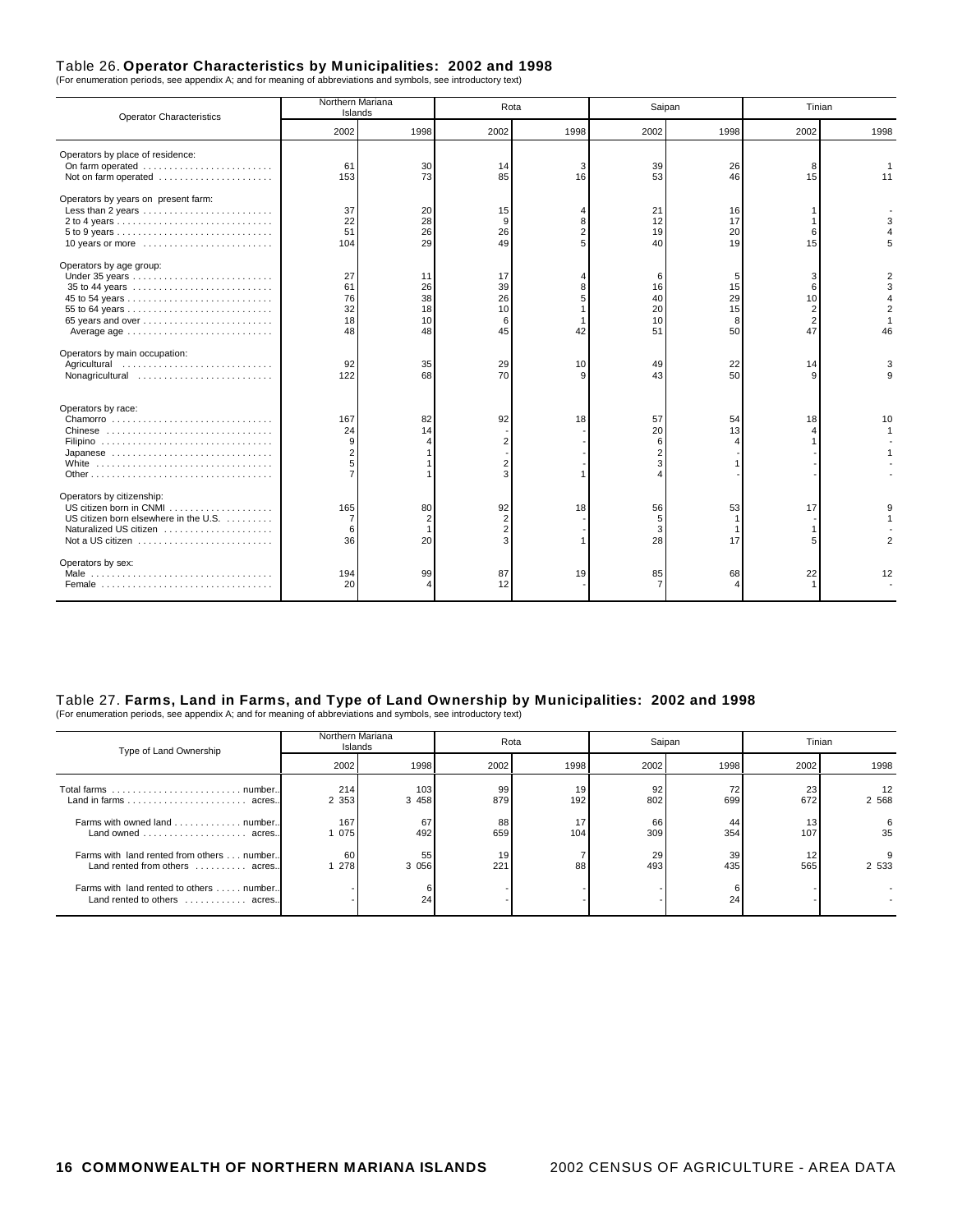#### Table 28. **Summary by Tenure of Operator: 2002**

(For enumeration periods, see appendix A; and for meaning of abbreviations and symbols, see introductory text)

| Item                                                                                                                       | Total                    | Full<br>owners                            | Part<br>owners       | Tenants             | Item                                                                                              | Total            | Full<br>owners    | Part<br>owners            | Tenants         |
|----------------------------------------------------------------------------------------------------------------------------|--------------------------|-------------------------------------------|----------------------|---------------------|---------------------------------------------------------------------------------------------------|------------------|-------------------|---------------------------|-----------------|
| <b>FARMS AND LAND IN FARMS</b>                                                                                             |                          |                                           |                      |                     | <b>OPERATOR CHARACTERISTICS - Con.</b>                                                            |                  |                   |                           |                 |
| Farms  number.<br>Percent of farms                                                                                         | 214<br>100.0             | 154<br>72.0                               | 13<br>6.1            | 22.0                | 47 Operators by main occupation:<br>Agricultural<br>Nonagricultural                               | 92<br>122        | 63<br>91          |                           | 25<br>22        |
| Land in farms $\dots\dots\dots\dots\dots\dots$ acres <sup>1</sup> .<br>Percent distribution<br>Average size of farm acres. | 2 3 5 3<br>100.0<br>11.0 | 950<br>40.4<br>6.2                        | 448<br>19.0<br>34.4  | 955<br>40.6<br>20.3 | Operators by days of work off farm:<br>None                                                       | 39               | 26                |                           | 13              |
| <b>LAND USE</b>                                                                                                            |                          |                                           |                      |                     | Any                                                                                               | 175<br>43        | 128<br>30         | 13                        | 34              |
| Total cropland farms.                                                                                                      | 194                      | 147                                       | 12                   | 35                  | 100 to 149 days                                                                                   | 26<br>24         | 20<br>15          |                           |                 |
| acres <sup>1</sup><br>Harvested  farms.                                                                                    | 882<br>189               | 592<br>145                                | 166<br>10            | 125<br>34           | 200 days or more                                                                                  | 25<br>57         | 19<br>44          |                           | 11              |
| acres.<br>Other  farms.                                                                                                    | 529<br>117               | 365<br>92                                 | 89<br>7              | 75                  | 18 Operators by race:                                                                             |                  |                   |                           |                 |
| acres.                                                                                                                     | 353                      | 227                                       | 77<br>9              | 49                  |                                                                                                   | 167<br>24        | 130               | 12                        | 25<br>10        |
| Pasture or grazing land  farms.<br>acres.                                                                                  | 60<br>222<br>1           | 37<br>217                                 | 260                  | 14<br>745           |                                                                                                   | g                | 14                |                           |                 |
| Woodland  farms.<br>acres.                                                                                                 | 52<br>94                 | 40<br>72                                  | 6<br>15              | 6<br>8              |                                                                                                   |                  |                   |                           |                 |
| acres.                                                                                                                     | 138<br>154               | 105<br>69                                 | 10<br>6              | 23<br>78            |                                                                                                   |                  |                   |                           |                 |
| <b>LAND IRRIGATED</b>                                                                                                      |                          |                                           |                      |                     | Operators by citizenship:<br>U.S. citizen born in CNMI<br>U.S. citizen born elsewhere in the U.S. | 165<br>7         | 128<br>3          | 13                        | 24              |
| Irrigated land  farms.<br>acres.                                                                                           | 135<br>309               | 108<br>244                                | 21                   | 23<br>44            | Naturalized U.S. citizen                                                                          | 6<br>36          | 5<br>18           |                           | 18              |
| Private system farms.                                                                                                      | 22                       | 18                                        | $\mathbf{1}$         | 3                   |                                                                                                   |                  |                   |                           |                 |
| acres.<br>Public system  farms.                                                                                            | 76<br>113                | 59<br>90                                  | 6<br>3               | 20                  | 12 Operators by sex:<br>Male                                                                      | 194              | 138               | 12                        |                 |
| acres.                                                                                                                     | 233                      | 185                                       | 16                   | 32                  |                                                                                                   | 20               | 16                |                           |                 |
| <b>FARMS BY MAJOR SOURCE</b><br>OF IRRIGATION WATER                                                                        |                          |                                           |                      |                     | <b>LABOR STATUS</b>                                                                               |                  |                   |                           |                 |
| Well or cistern                                                                                                            | 15                       | 12                                        |                      | З                   | Farms  number.<br>workers.                                                                        | 214<br>608       | 154<br>419        | 13<br>39                  | 47<br>150       |
|                                                                                                                            | 6                        | 5                                         |                      |                     | Unpaid labor farms.<br>workers.                                                                   | 194<br>343       | 146<br>251        | 12<br>20                  | 36<br>72        |
| Canal or irrigation district                                                                                               |                          |                                           |                      |                     | Less than 25 days  farms.                                                                         |                  | 5                 |                           | 2               |
|                                                                                                                            | 113                      | 90                                        |                      | 20                  | workers.<br>25 to 149 days farms.                                                                 | 8<br>35          | (D)<br>22         |                           | (D)             |
| <b>TENURE OF OPERATOR</b>                                                                                                  |                          |                                           |                      |                     | workers.<br>150 days or more  farms.                                                              | 76<br>156<br>259 | (D)<br>122<br>196 | 8<br>$\overline{7}$<br>12 | (D)<br>27<br>51 |
| Operators  farms.                                                                                                          | 214                      | 154                                       | 13                   | 47                  | workers.                                                                                          |                  |                   |                           |                 |
| acres <sup>1</sup><br>Owners  farms                                                                                        | 2 3 5 3<br>167           | 950<br>154                                | 448<br>13            | 955                 | workers.                                                                                          | 136<br>265       | 98<br>168         | 9<br>19                   | 29<br>78        |
| acres.<br>Full owners farms.                                                                                               | 1 398<br>154             | 950<br>154                                | 448                  |                     | Less than 25 days  farms.<br>workers.                                                             | 13<br>22         | 12<br>(D)         |                           | (D)             |
| acres.<br>Part owners  farms.                                                                                              | 950<br>13                | 950                                       | 13                   |                     | 25 to 149 days farms.<br>workers.                                                                 | 47<br>98         | 35<br>(D)         |                           | (D)             |
| acres.<br>Tenants  farms.                                                                                                  | 448<br>47                |                                           | 448                  | 47                  | 150 days or more  farms.<br>workers.                                                              | 80<br>145        | 54<br>82          | 11                        | 22<br>52        |
| acres.                                                                                                                     | 955                      |                                           |                      | 955                 | <b>SELECTED EQUIPMENT</b>                                                                         |                  |                   |                           |                 |
| <b>FARMS BY SIZE</b>                                                                                                       |                          |                                           |                      |                     |                                                                                                   |                  |                   |                           |                 |
| Less than 1 acre                                                                                                           | 5                        |                                           |                      |                     | Tractors (all kinds)  farms.<br>number.                                                           | 60<br>65         | 42<br>43          |                           | 13<br>16        |
| 1 to 2 acres                                                                                                               | 36<br>74                 | 27<br>61                                  |                      | 9<br>12             | Motortrucks $\ldots \ldots \ldots \ldots$<br>farms.<br>number.                                    | 70<br>82         | 39<br>41          | 6                         | 27<br>35        |
|                                                                                                                            | 38<br>13                 | 29<br>8                                   | 2                    | 8<br>3              | Automobiles  farms.<br>number.                                                                    | 144<br>155       | 111<br>119        | 11<br>12                  | 22<br>24        |
|                                                                                                                            | 23<br>8                  | 18<br>3                                   | 1<br>5               | 4                   | Tillers (all kinds) farms.<br>number.                                                             | 73<br>85         | 50<br>57          |                           | 20<br>23        |
| $50$ acres or more $\ldots \ldots \ldots \ldots \ldots$                                                                    | 3<br>14                  | $\overline{\mathbf{c}}$<br>$\overline{2}$ | 3                    | 9                   | <b>MARKET VALUE OF AGRICULTURAL</b>                                                               |                  |                   |                           |                 |
| <b>OPERATOR CHARACTERISTICS</b>                                                                                            |                          |                                           |                      |                     | <b>PRODUCTS SOLD</b>                                                                              |                  |                   |                           |                 |
| Operators by place of residence:                                                                                           |                          |                                           |                      |                     | Total sales  farms<br>dollars                                                                     | 214<br>2 287 407 | 154<br>1 170 245  | 13<br>230 006             | 47<br>887 156   |
| On farm operated<br>Not on farm operated                                                                                   | 61<br>153                | 48<br>106                                 | 3<br>10              | 10<br>37            | Average per farm  dollars.                                                                        | 10 689           | 7 599             | 17 693                    | 18 876          |
| Operators by years on present farm:                                                                                        |                          |                                           |                      |                     | Farms by value of sales:<br>Less than \$1,200 farms.                                              | 19               | 13                |                           | 5               |
| Less than 2 years                                                                                                          | 37<br>22                 | 24<br>17                                  |                      | 13<br>5             | dollars.<br>\$1,200 to \$2,499 farms.                                                             | 19 640<br>55     | 13 550<br>47      | (D)                       | (D)<br>6        |
| 10 years or more                                                                                                           | 51<br>104                | 39<br>74                                  | $\overline{c}$<br>11 | 10<br>19            | dollars.<br>\$2,500 to \$4,999 farms.                                                             | 95 818<br>44     | 83 578<br>30      | (D)                       | (D)<br>10       |
|                                                                                                                            |                          |                                           |                      |                     | dollars.                                                                                          | 151 614          | 103 294           | 14 450                    | 33 870          |
| Operators by age group:<br>Under 35 years                                                                                  | 27                       | 17                                        |                      | 9                   | \$5,000 to \$7,499 farms.<br>dollars.                                                             | 23<br>134 878    | 15<br>89 053      |                           | 8<br>45 825     |
| 35 to 44 years                                                                                                             | 61<br>76                 | 46<br>56                                  | 3<br>7               | 12<br>13            | \$7,500 to \$9,999 farms.<br>dollars.                                                             | 17<br>140 537    | 14<br>116 017     |                           | 3<br>24 520     |
| 65 years and over                                                                                                          | 32<br>18                 | 21<br>14                                  | 1<br>1               | 10<br>3             | \$10,000 or more $\dots\dots\dots\dots\dots$ farms.<br>dollars                                    | 56<br>1 744 920  | 35<br>764 753     | 210 756                   | 15<br>769 411   |
| Average age                                                                                                                | 48                       | 48                                        | 49                   | 47                  |                                                                                                   |                  |                   |                           |                 |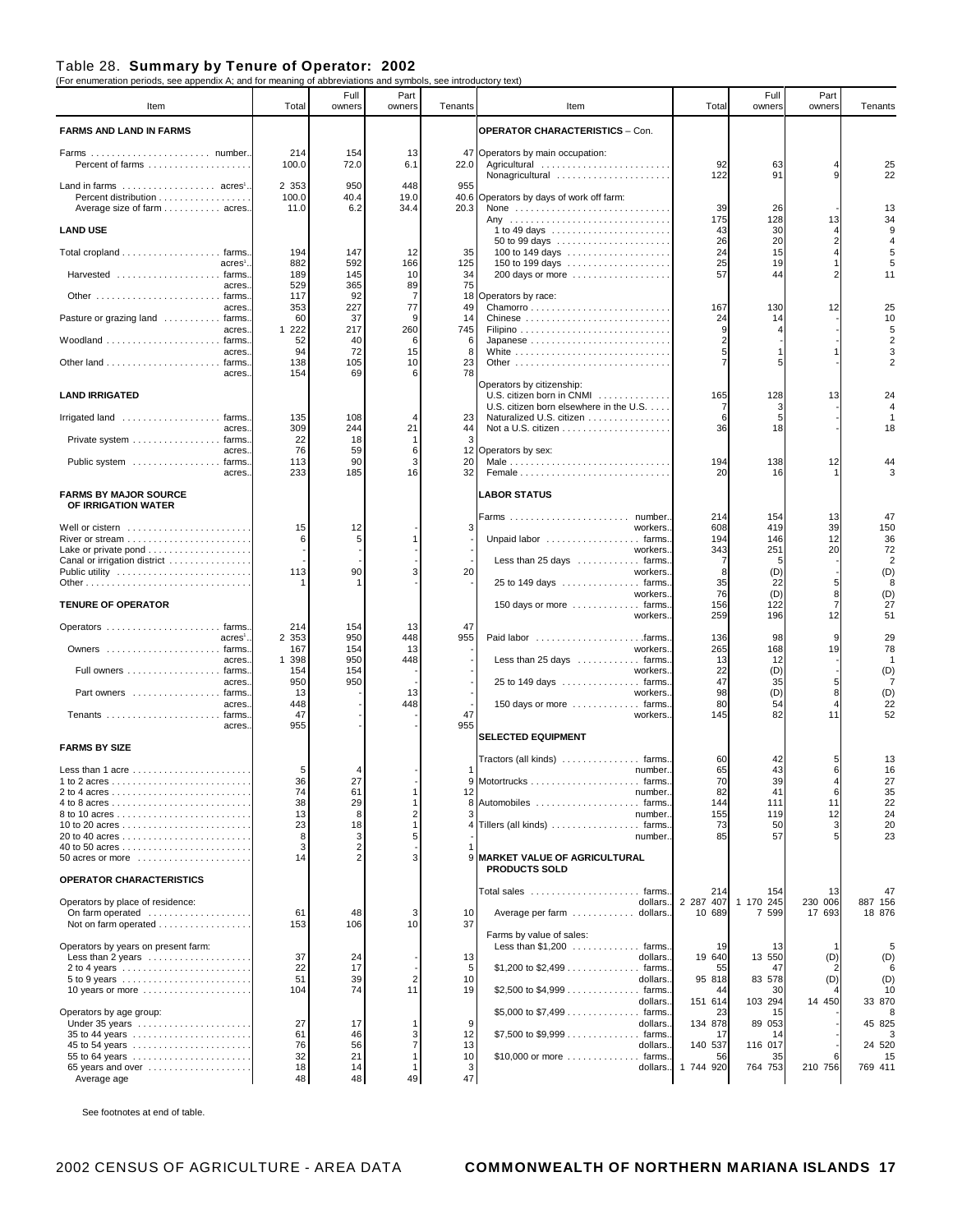| For enumeration periods, see appendix A, and for meaning or abbreviations and symbols, see introductory text), |                |                |                         |                       |                                                                                |                   |                   |                       |                                |
|----------------------------------------------------------------------------------------------------------------|----------------|----------------|-------------------------|-----------------------|--------------------------------------------------------------------------------|-------------------|-------------------|-----------------------|--------------------------------|
| Item                                                                                                           | Total          | Full<br>owners | Part<br>owners          | Tenants               | Item                                                                           | Total             | Full<br>owners    | Par<br>owners         | Tenants                        |
| SALES BY COMMODITY GROUP OR<br><b>PRODUCT</b>                                                                  |                |                |                         |                       | <b>VEGETABLES AND MELONS HARVESTED</b><br>FOR SALE - Con.                      |                   |                   |                       |                                |
|                                                                                                                | 85             | 65             |                         | 14                    |                                                                                | 6                 |                   |                       | $\overline{2}$                 |
| dollars.<br>Vegetables and melons  farms.                                                                      | 404 734<br>102 | 160 235<br>77  | 67 225                  | 177 274<br>21         | acres<br>pounds.                                                               | 2<br>5 500        | (D)<br>(D)        |                       | (D)<br>(D)                     |
| dollars.                                                                                                       | 821 293        | 594 187        | 49 836                  | 177 270               |                                                                                |                   |                   |                       |                                |
| Fruits and nuts  farms.<br>dollars.                                                                            | 103<br>343 021 | 86<br>297 041  | 37 545                  | 8 4 3 5               | 8 Corn <sup>2</sup> farms.<br>acres.                                           | 31<br>10          | 26<br>9           | $\overline{2}$<br>(D) | 3<br>(D)                       |
| Nursery crops (including ornamental                                                                            |                |                |                         |                       | pounds.                                                                        | 21 150            | 15 850            | (D)                   | (D)                            |
| dollars.                                                                                                       | 10<br>93 247   | 6<br>(D)       | (D)                     |                       | 44 600 Cucumbers  farms.                                                       | 56                | 41                | $\overline{2}$        | 13                             |
|                                                                                                                | 71             | 47<br>65 290   | 10                      |                       | acres.                                                                         | 30                | 22                | (D)                   | (D)                            |
| dollars.<br>Poultry and eggs farms.                                                                            | 475 167<br>32  | 26             | 44 050                  | 365 827               | pounds.                                                                        | 213 710           | 139 510           | (D)                   | (D)                            |
| dollars.<br>Fish and aquaculture products  farms.                                                              | 143 795<br>5   | 26 395         | 3 650                   |                       | acres.                                                                         | 71<br>25          | 52<br>18          | 3                     | 16<br>5                        |
| dollars.                                                                                                       | 6 150          | (D)            | (D)                     |                       | pounds.                                                                        | 99 810            | 58 310            | 12 500                | 29 000                         |
| <b>SELECTED FARM</b><br><b>PRODUCTION EXPENSES</b>                                                             |                |                |                         |                       | Muskmelons and pepinos  farms.                                                 |                   |                   |                       |                                |
|                                                                                                                |                |                |                         |                       | acres.                                                                         |                   |                   |                       |                                |
| Machine hire and customwork  farms.<br>dollars.                                                                | 109<br>62 723  | 81<br>42 231   | 3 578                   | 21<br>16 914          | pounds.                                                                        |                   |                   |                       |                                |
| Hired farm labor  farms.                                                                                       | 136            | 101<br>383 175 | 92 341                  | 26                    |                                                                                | 42<br>8           | 33                | 3                     |                                |
| dollars.<br>Feed purchased for livestock,                                                                      | 660 891        |                |                         | 185 375               | acres<br>pounds.                                                               | 23 415            | 5<br>15 615       | 5 350                 | 2 450                          |
| poultry, and fish  farms.<br>dollars.                                                                          | 70<br>217 105  | 53<br>41 354   | 12 916                  |                       | 162 835 Onions, green farms.                                                   | 52                | 39                |                       | 12                             |
| Insecticides, fungicides, and                                                                                  |                |                |                         |                       | acres.                                                                         | 14                | 10                | (D)                   | (D)                            |
| herbicides purchased  farms.<br>dollars.                                                                       | 118<br>43 313  | 88<br>33 140   | 3<br>800                | 27<br>9 373           | pounds.                                                                        | 63 750            | 36 585            | (D)                   | (D)                            |
| Fertilizers and manure purchased farms.                                                                        | 148            | 110            | 8                       | 30                    | Peppers, hot  farms.                                                           | 61                | 47                | 4                     | 10                             |
| dollars.<br>Livestock, poultry, and                                                                            | 101 062        | 49 301         | 27 940                  | 23 821                | acres.<br>pounds.                                                              | 15<br>42 586      | 11<br>21 376      | 11 750                | 9 4 6 0                        |
| fish purchased  farms.                                                                                         | 11             | 9              |                         |                       |                                                                                |                   |                   |                       |                                |
| dollars.<br>Seed cost - including seedlings  farms.                                                            | 9 0 5 0<br>81  | 6 850<br>62    | (D)<br>3                | (D)<br>16             | Peppers, sweet farms.<br>acres.                                                | 11<br>3           | 9<br>2            | (D)                   | (D)                            |
| dollars.                                                                                                       | 49 777         | 35 117         | (D)                     | (D)                   | pounds.                                                                        | 11 880            | 7 880             | (D)                   | (D)                            |
| ROOT CROPS HARVESTED FOR SALE                                                                                  |                |                |                         |                       | Pumpkins and squash  farms.                                                    | 45                | 32                | $\overline{2}$        | 11                             |
| Cassava (tapioca) farms.                                                                                       | 26             | 17             |                         | 5                     | acres.<br>pounds.                                                              | 16<br>79 065      | 9<br>53 215       | (D)<br>(D)            | (D)<br>(D)                     |
| acres.                                                                                                         | 8              | 3              | 3                       |                       |                                                                                |                   |                   |                       |                                |
| pounds.                                                                                                        | 47 550         | 13 750         | 29 000                  |                       | acres.                                                                         | 40<br>12          | 28<br>8           | $\overline{2}$<br>(D) | 10<br>(D)                      |
|                                                                                                                | -1             |                |                         |                       | pounds.                                                                        | 57 175            | 38 800            | (D)                   | (D)                            |
| acres.<br>pounds.                                                                                              | (D)<br>(D)     | (D)<br>(D)     |                         |                       | farms.                                                                         | 48                | 37                | 3                     |                                |
|                                                                                                                |                |                |                         |                       | acres.<br>pounds.                                                              | 12<br>75 180      | g<br>49 880       | 7 700                 | 17 600                         |
| acres.                                                                                                         |                |                |                         |                       |                                                                                |                   |                   |                       |                                |
| pounds.                                                                                                        |                |                |                         |                       | Watermelons  farms.<br>acres.                                                  | 26<br>11          | 18<br>7           |                       |                                |
| Sweetpotatoes  farms.                                                                                          | 44             | 33             |                         |                       | pounds.                                                                        | 79 400            | 34 800            |                       | 44 600                         |
| acres.<br>pounds.                                                                                              | 35<br>172 300  | 19<br>44 500   | 3<br>12 200             | 13                    | 115 600 Other vegetables and melons farms.                                     | 29                | 21                | -1                    |                                |
|                                                                                                                | 60             | 47             |                         |                       | acres.                                                                         | 6                 | Δ<br>9 7 9 0      | (D)<br>(D)            | (D)<br>(D)                     |
| acres.                                                                                                         | 48             | 26             | 2<br>(D)                | 11<br>(D)             | pounds.                                                                        | 15 103            |                   |                       |                                |
| pounds.                                                                                                        | 159 914        | 56 040         | (D)                     | (D)                   | <b>FRUITS, NUTS, AND NURSERY</b><br><b>CROPS (Including ornamental plants)</b> |                   |                   |                       |                                |
| farms.                                                                                                         | 41             | 34             |                         |                       | <b>HARVESTED FOR SALE</b>                                                      |                   |                   |                       |                                |
| acres.<br>pounds.                                                                                              | 17<br>98 440   | 14<br>57 640   | 3<br>24 600             |                       | 16 200 Avocados  farms.                                                        | 11                | 8                 | 3                     |                                |
|                                                                                                                |                |                |                         |                       | trees not of bearing age.                                                      | 70                | 60                | 10                    |                                |
| Other root crops  farms.<br>acres.                                                                             | 3<br>3         | 2<br>(D)       | 1<br>(D)                |                       | trees of bearing age.<br>pounds.                                               | 185<br>4 875      | 174<br>3 0 7 5    | 11<br>1 800           |                                |
| pounds.                                                                                                        | 5 800          | (D)            | (D)                     |                       |                                                                                | 87                |                   | 6                     |                                |
| <b>VEGETABLES AND MELONS HARVESTED</b>                                                                         |                |                |                         |                       | Bananas <sup>3</sup> farms<br>trees not of bearing age.                        | 29 394            | 75<br>25 244      | 3 800                 | 6<br>350                       |
| <b>FOR SALE</b>                                                                                                |                |                |                         |                       | trees of bearing age.<br>pounds.                                               | 16 074<br>216 145 | 13 593<br>185 745 | 2 2 1 5<br>27 100     | 266<br>3 300                   |
| Beans, yard long farms.                                                                                        | 57             | 42             | 2                       | 13                    |                                                                                |                   |                   |                       |                                |
| acres.<br>pounds.                                                                                              | 19<br>66 905   | 13<br>44 105   | (D)<br>(D)              | (D)<br>(D)            | trees not of bearing age.                                                      | 38<br>21 615      | 32<br>17 495      | 5<br>(D)              | $\overline{\mathbf{1}}$<br>(D) |
|                                                                                                                |                |                |                         |                       | trees of bearing age.                                                          | 24 633            | 19 658            | (D)                   | (D)                            |
| Beans, all other  farms.<br>acres.                                                                             | 21<br>7        | 15<br>6        | $\overline{2}$<br>(D)   | (D)                   | pounds.                                                                        | 43 563            | 35 156            | (D)                   | (D)                            |
| pounds.                                                                                                        | 24 900         | 21 000         | (D)                     |                       | (D) Breadfruits  farms.<br>trees not of bearing age.                           | 14<br>96          | 11<br>84          | $\overline{2}$<br>(D) | $\overline{1}$<br>(D)          |
| Bittermelons  farms.                                                                                           | 40             | 29             | 3                       | 8                     | trees of bearing age.                                                          | 169               | 154               | (D)                   | (D)                            |
| acres.<br>pounds.                                                                                              | 13<br>36 585   | 10<br>26 385   | $\overline{2}$<br>5 600 | $\mathbf{1}$<br>4 600 | pounds.                                                                        | 3 6 9 0           | 2 585             | (D)                   | (D)                            |
|                                                                                                                |                |                |                         |                       | Coconuts  farms.                                                               | 32                | 27                | 3                     | $\overline{\mathbf{c}}$        |
| Cabbage, Chinese  farms.<br>acres.                                                                             | 50<br>16       | 36<br>10       | 2<br>(D)                | 12<br>(D)             | trees not of bearing age.<br>trees of bearing age.                             | 1 1 28<br>2 148   | 928<br>1 740      | (D)<br>(D)            | $(D)$<br>$(D)$                 |
| pounds.                                                                                                        | 161 910        | 122 660        | (D)                     | (D)                   | pounds.                                                                        | 20 780            | 17 870            | (D)                   | (D)                            |
| Cabbage, head farms.                                                                                           | 6              | 6              |                         |                       |                                                                                | 8                 | 7                 | $\overline{1}$        |                                |
| acres.<br>pounds                                                                                               | 1<br>5 9 5 0   | -1<br>5 9 5 0  |                         |                       | trees not of bearing age.<br>trees of bearing age.                             | 15<br>19          | (D)<br>(D)        | (D)<br>(D)            |                                |
|                                                                                                                |                |                |                         |                       | pounds.                                                                        | 960               | (D)               | (D)                   |                                |
|                                                                                                                |                |                |                         |                       |                                                                                |                   |                   |                       |                                |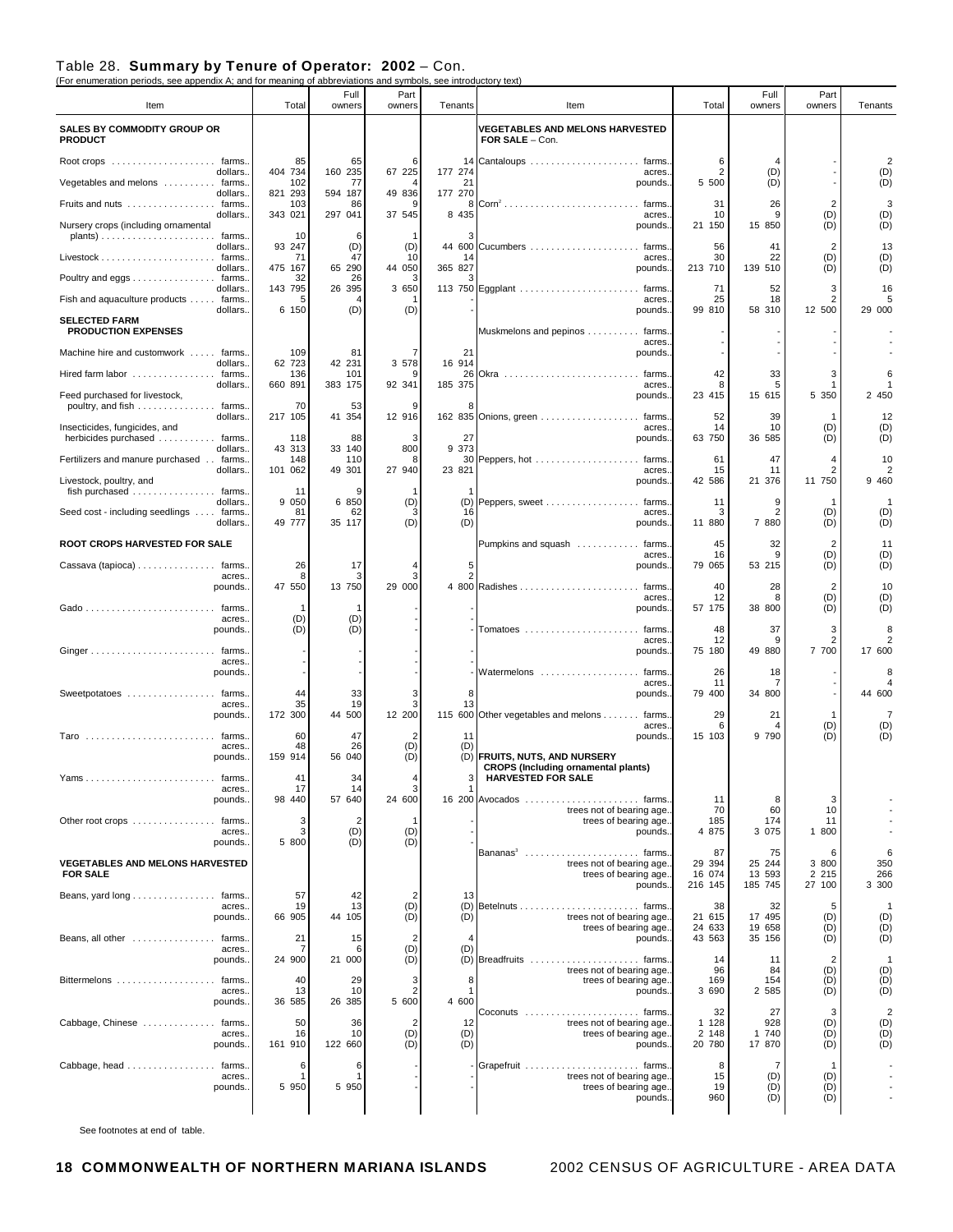#### Table 28. **Summary by Tenure of Operator: 2002** – Con.

| (For enumeration periods, see appendix A; and for meaning of abbreviations and symbols, see introductory text)<br>Item | Total                            | Full<br>owners                  | Part<br>owners                      | Tenants                    | Item                                                                                                 | Total                        | Full<br>owners        | Part<br>owners                              | Tenants                      |
|------------------------------------------------------------------------------------------------------------------------|----------------------------------|---------------------------------|-------------------------------------|----------------------------|------------------------------------------------------------------------------------------------------|------------------------------|-----------------------|---------------------------------------------|------------------------------|
| FRUITS, NUTS, AND NURSERY CROPS<br>(Including ornamental plants)<br><b>HARVESTED FOR SALE - Con.</b>                   |                                  |                                 |                                     |                            | LIVESTOCK, POULTRY AND THEIR<br>PRODUCTS, AND FISH - Con.                                            |                              |                       |                                             |                              |
| trees not of bearing age.<br>trees of bearing age.<br>pounds.                                                          | 26<br>290<br>546<br>2 2 6 5      | 21<br>270<br>379<br>1 365       | 3<br>(D)<br>(D)<br>(D)              | (D)<br>(D)<br>(D)          | <b>Inventory -- Con.</b><br>Chicken hens 4 months old or older farms.<br>number                      | 68<br>7 027                  | 53<br>2 077           | 8<br>357                                    | 4 5 9 3                      |
| Lemons and limes farms.<br>trees not of bearing age.<br>trees of bearing age.                                          | 61<br>458<br>2 2 5 9             | 49<br>426<br>1 417              | 6<br>30<br>394                      | 6<br>$\overline{2}$<br>448 | Commercial layers farms.<br>number<br>Other chicken hens  farms.                                     | $\overline{2}$<br>(D)<br>67  | 53                    | -1<br>(D)<br>8                              | -1<br>(D)<br>6               |
| pounds.                                                                                                                | 46 738<br>21                     | 34 083<br>17                    | 8 3 0 5<br>$\overline{c}$           | 4 350                      | number<br>2 Chickens under 4 months old  farms.                                                      | 2 511<br>52                  | 2 077<br>39           | 257<br>8                                    | 177<br>5                     |
| trees not of bearing age.<br>trees of bearing age.<br>pounds.                                                          | 355<br>707<br>20 285             | 355<br>696<br>19 435            | (D)<br>(D)<br>(D)                   | (D)<br>(D)                 | number<br>(D) Roosters and pullets farms.                                                            | 4 4 6 3<br>57                | 2 719<br>43           | 445<br>8                                    | 1 2 9 9<br>6                 |
| trees not of bearing age.<br>trees of bearing age.<br>pounds.                                                          | 13<br>8<br>112<br>2 3 4 5        | 12<br>(D)<br>(D)<br>(D)         | $\mathbf{1}$<br>(D)<br>(D)<br>(D)   |                            | number<br>Fighting roosters farms.<br>number                                                         | 884<br>41<br>898             | 656<br>36<br>771      | 122<br>3<br>(D)                             | 106<br>$\overline{2}$<br>(D) |
| Papayas  farms.<br>trees not of bearing age.<br>trees of bearing age.<br>pounds.                                       | 51<br>1 100<br>3 9 4 3<br>30 755 | 42<br>780<br>3 0 7 7<br>18 585  | $\sqrt{5}$<br>300<br>510<br>6 810   | 20<br>5 360                | number<br>number                                                                                     | 12<br>186<br>17<br>711       | 9<br>136<br>14<br>673 | $\overline{2}$<br>(D)<br>$\mathbf{3}$<br>38 | -1<br>(D)                    |
| Pineapples  farms.<br>plants not of bearing age.<br>plants of bearing age.<br>pounds.                                  | 10<br>384<br>747<br>1 283        | 8<br>(D)<br>(D)<br>(D)          | $\overline{c}$<br>(D)<br>(D)<br>(D) |                            | number<br><b>Sales</b>                                                                               | 5<br>21                      | 5<br>21               |                                             |                              |
| Soursops  farms.<br>trees not of bearing age.<br>trees of bearing age.                                                 | 34<br>183<br>2 3 1 9<br>12 745   | 27<br>178<br>2 0 4 4<br>9 4 1 0 | 5<br>(D)<br>(D)<br>(D)              | (D)<br>(D)<br>(D)          | 2 Cattle and calves  farms.<br>number                                                                | 39<br>296                    | 21<br>91              | $\overline{7}$<br>42                        | 11<br>163                    |
| pounds.<br>trees not of bearing age.<br>trees of bearing age.                                                          | 13<br>149                        | 11<br>(D)<br>(D)                | $\overline{2}$<br>(D)<br>(D)        |                            | number<br>Other cattle and calves  farms.<br>number                                                  | 39<br>296                    | 21<br>91              | $\overline{7}$<br>42                        | 11<br>163                    |
| pounds.<br>Sweetsops  farms.<br>trees not of bearing age.                                                              | 2 4 9 5<br>26<br>180             | (D)<br>21<br>40                 | (D)<br>3<br>(D)                     | 2<br>(D)                   | Hogs and pigs of all ages farms.<br>number                                                           | 42<br>3 0 3 9                | 33<br>274             | $\,$ 5<br>102                               | $\overline{4}$<br>2 663      |
| trees of bearing age.<br>pounds.                                                                                       | 847<br>3 300                     | 617<br>2 3 2 5                  | (D)<br>(D)                          | (D)                        | (D) Goats and kids of all ages  farms.<br>number                                                     | 3<br>92                      | 2<br>(D)              | $\mathbf{1}$<br>(D)                         |                              |
| Tangerines  farms.<br>trees not of bearing age.<br>trees of bearing age.<br>pounds.                                    | 24<br>40<br>178<br>3 2 5 5       | 19<br>20<br>148<br>2 5 4 5      | $\overline{4}$<br>(D)<br>(D)<br>(D) | (D)<br>(D)<br>(D)          | 1 Horses, mules, and colts of all ages farms.<br>number<br>Chicken hens 4 months old or older farms. | $\mathbf{1}$<br>(D)<br>15    | 12                    | 3                                           | -1<br>(D)                    |
| Other fruits, nuts, and tree crops farms.<br>plants or trees not of bearing ag.<br>plants or trees of bearing age.     | 17<br>1 0 6 7<br>708             | 14<br>1 0 6 6<br>580            | $\overline{2}$<br>(D)<br>(D)        | (D)<br>(D)                 | number<br>Commercial layers farms.<br>number                                                         | 503<br>$\overline{2}$<br>(D) | 363<br>1<br>(D)       | 140<br>$\mathbf{1}$<br>(D)                  |                              |
| pounds.<br>Nursery crops (including ornamental                                                                         | 8 7 6 5                          | 7 015                           | (D)                                 | (D)                        | Other chicken hens  farms.<br>number                                                                 | 14<br>431                    | 11<br>351             | 3<br>80                                     |                              |
| plants)  farms.<br>sq. ft. under cover.<br>acres in the open.                                                          | 9<br>13 370<br>11                | 5<br>(D)<br>(D)                 | (D)<br>(D)                          | 3                          | 12 000 Chickens under 4 months old  farms.<br>number                                                 |                              |                       |                                             |                              |
| LIVESTOCK, POULTRY AND THEIR<br><b>PRODUCTS, AND FISH</b>                                                              |                                  |                                 |                                     |                            | Roosters and pullets farms.<br>number                                                                | 4<br>26                      | $\overline{4}$<br>26  |                                             |                              |
| Inventory                                                                                                              |                                  |                                 |                                     |                            | Fighting roosters farms.<br>number                                                                   | 23<br>322                    | 21<br>291             | -1<br>(D)                                   | $\mathbf{1}$<br>(D)          |
| Cattle and calves  farms.<br>number.                                                                                   | 55<br>1 319                      | 31<br>282                       | 10<br>253                           | 14                         | number                                                                                               | $\overline{2}$<br>(D)        | -1<br>(D)             | (D)                                         |                              |
| number.                                                                                                                |                                  |                                 |                                     |                            | number                                                                                               | 2<br>(D)                     | $\overline{2}$<br>(D) |                                             |                              |
| Other cattle and calves  farms.<br>number.                                                                             | 55<br>1 319                      | 31<br>282                       | 10<br>253                           |                            | 784 Chicken eggs farms.<br>number                                                                    | з<br>59 816                  | -1<br>(D)             | 1<br>(D)                                    | $\mathbf{1}$<br>(D)          |
| Hogs and pigs of all ages farms.<br>number.                                                                            | 61<br>2 2 4 2                    | 45<br>508                       | 8<br>307                            |                            | 1 427 Other poultry and poultry products farms.<br>dozens.                                           |                              |                       |                                             |                              |
| Goats and kids of all ages  farms.<br>number                                                                           | 15<br>198                        | 12<br>137                       | -1<br>(D)                           | (D)                        | 2 Fish and other aquaculture                                                                         | 5<br>2 700                   | 4<br>(D)              | 1                                           |                              |
| Horses, mules, and colts of all ages. farms.<br>number.                                                                | $\overline{2}$<br>(D)            |                                 |                                     | 2<br>(D)                   | pounds.                                                                                              |                              |                       | (D)                                         |                              |

<sup>1</sup>Detail may not add to total because of rounding.<br><sup>2</sup>Includes dry and green corn.<br><sup>3</sup>Includes eating and cooking bananas.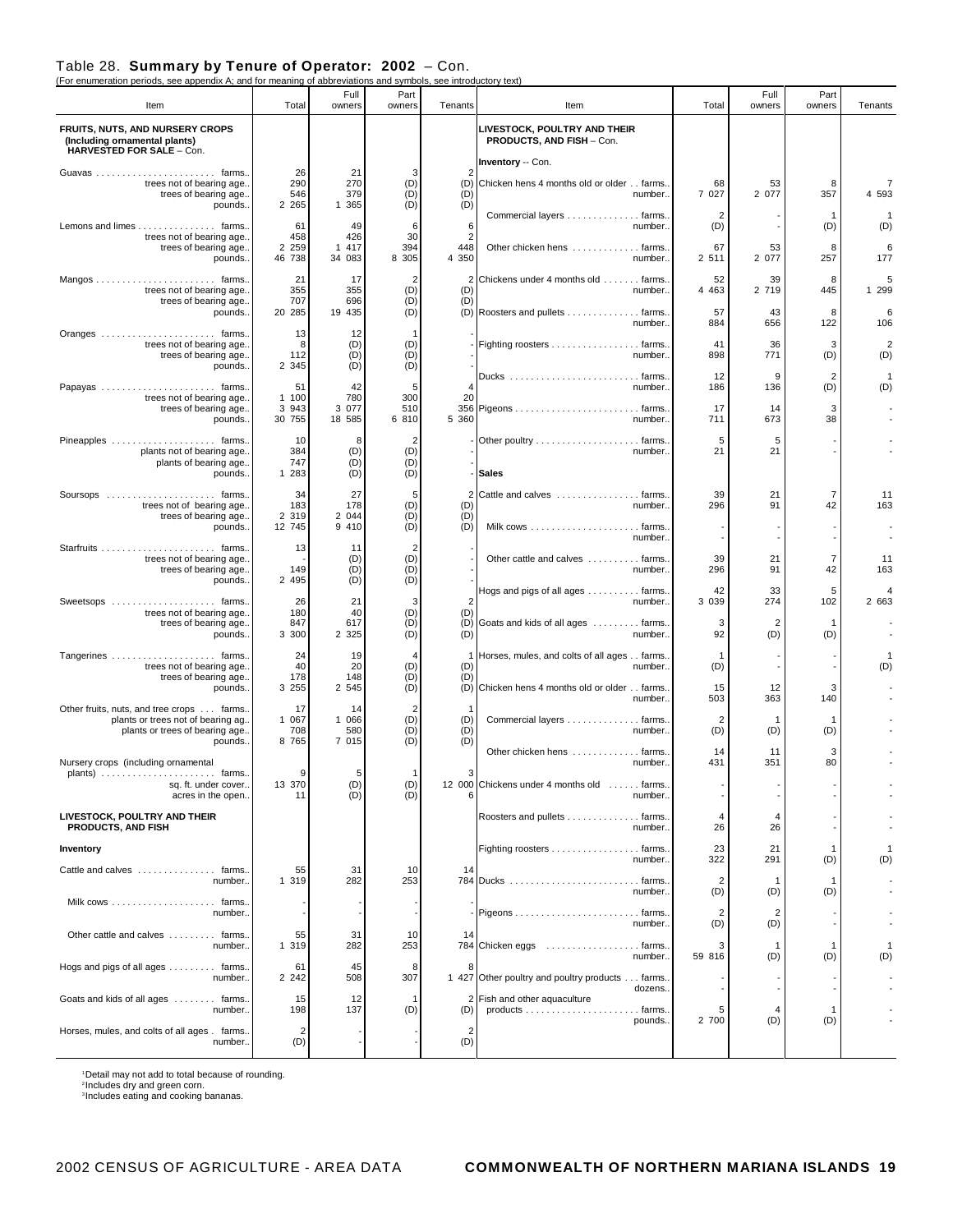| roi enumeration penous, see appenuix A, and for meaning or abbreviations and symbols, see introductory text,<br>Item | Total                                     | Under 35 years              | 35 to 44 years                   | 45 to 54 years               | 55 to 64 years                      | 65 years and over                |
|----------------------------------------------------------------------------------------------------------------------|-------------------------------------------|-----------------------------|----------------------------------|------------------------------|-------------------------------------|----------------------------------|
| <b>FARMS AND LAND IN FARMS</b>                                                                                       |                                           |                             |                                  |                              |                                     |                                  |
|                                                                                                                      | 214<br>100.0                              | 27<br>12.6                  | 61<br>28.5                       | 76<br>35.5                   | 32<br>15.0                          | 18<br>8.4                        |
| Average size of farm acres.                                                                                          | 2 3 5 3<br>100.0<br>11.0                  | 319<br>13.5<br>11.8         | 575<br>24.4<br>9.4               | 912<br>38.7<br>12.0          | 305<br>13.0<br>9.5                  | 243<br>10.3<br>13.5              |
| <b>LAND USE</b>                                                                                                      |                                           |                             |                                  |                              |                                     |                                  |
| acres <sup>1</sup><br>Harvested  farms.<br>acres.<br>Other  farms.                                                   | 194<br>882<br>189<br>529<br>117           | 26<br>118<br>26<br>63<br>17 | 54<br>178<br>53<br>132<br>35     | 72<br>409<br>69<br>244<br>39 | 27<br>117<br>26<br>60<br>14         | 15<br>60<br>15<br>30<br>12       |
| acres.<br>Pasture or grazing land  farms.<br>acres.<br>Woodland  farms.                                              | 353<br>60<br>222<br>1<br>52               | 55<br>11<br>135<br>6        | 46<br>14<br>354<br>11            | 165<br>23<br>424<br>19       | 57<br>8<br>153<br>10                | 31<br>$\overline{4}$<br>156<br>6 |
| acres.<br>farms.<br>acres.                                                                                           | 94<br>138<br>154                          | 9<br>18<br>56               | 19<br>42<br>24                   | 30<br>48<br>49               | 17<br>19<br>18                      | 20<br>11<br>8                    |
| <b>LAND IRRIGATED</b>                                                                                                |                                           |                             |                                  |                              |                                     |                                  |
| Irrigated land  farms.                                                                                               | 135                                       | 17                          | 35                               | 54                           | 19                                  | 10                               |
| acres.<br>acres.                                                                                                     | 309<br>22<br>76                           | 29                          | 63<br>5<br>10                    | 135<br>10<br>46              | 38<br>6<br>(D)                      | 44<br>-1<br>(D)                  |
| Public system  farms.<br>acres.                                                                                      | 113<br>233                                | 17<br>29                    | 30<br>54                         | 44<br>89                     | 13<br>(D)                           | 9<br>(D)                         |
| <b>FARMS BY MAJOR SOURCE</b><br>OF IRRIGATION WATER                                                                  |                                           |                             |                                  |                              |                                     |                                  |
| Well or cistern<br>Canal or irrigation district                                                                      | 15<br>6<br>113                            | 17                          | 30                               | 6<br>3<br>44                 | 4<br>$\overline{2}$<br>13           |                                  |
| <b>TENURE OF OPERATOR</b>                                                                                            |                                           |                             |                                  |                              |                                     |                                  |
| Operators  farms.<br>acres <sup>1</sup>                                                                              | 214<br>2 3 5 3                            | 27<br>319                   | 61<br>575                        | 76<br>912                    | 32<br>305                           | 18<br>243                        |
| Owners  farms.<br>acres.                                                                                             | 167<br>1 3 9 8                            | 18<br>141                   | 49<br>271                        | 63<br>633                    | 22<br>193                           | 15<br>160                        |
| Full owners  farms.<br>acres.                                                                                        | 154<br>950                                | 17<br>(D)                   | 46<br>196                        | 56<br>371                    | 21<br>(D)                           | 14<br>(D)                        |
| Part owners  farms.<br>acres.<br>Tenants<br>farms.<br>acres.                                                         | 13<br>448<br>47<br>955                    | (D)<br>178                  | 3<br>75<br>12<br>303             | 7<br>262<br>13<br>279        | -1<br>(D)<br>10<br>112              | (D)<br>3<br>83                   |
| <b>FARMS BY SIZE</b>                                                                                                 |                                           |                             |                                  |                              |                                     |                                  |
| 50 acres or more                                                                                                     | 5<br>36<br>74<br>38<br>23<br>8<br>3<br>14 | 14<br>5                     | 9<br>30<br>10                    | 11<br>22<br>16<br>6          | 2<br>10<br>$\overline{4}$<br>5<br>5 |                                  |
| <b>OPERATOR CHARACTERISTICS</b>                                                                                      |                                           |                             |                                  |                              |                                     |                                  |
| Operators by place of residence:<br>On farm operated                                                                 | 61<br>153                                 | 20                          | 12<br>49                         | 26<br>50                     | 12<br>20                            |                                  |
| Operators by years on present farm:<br>Less than 2 years<br>10 years or more                                         | 37<br>22<br>51<br>104                     | 11<br>5<br>5<br>6           | 13<br>$\overline{4}$<br>19<br>25 | 9<br>10<br>18<br>39          | 2<br>$\mathbf{1}$<br>8<br>21        | 2<br>13                          |
| Operators by age group:<br>Under 35 years<br>65 years and over<br>Average age                                        | 27<br>61<br>76<br>32<br>18<br>48          | 27<br>31                    | 61<br>40                         | 76<br>49                     | 32<br>59                            | 18<br>72                         |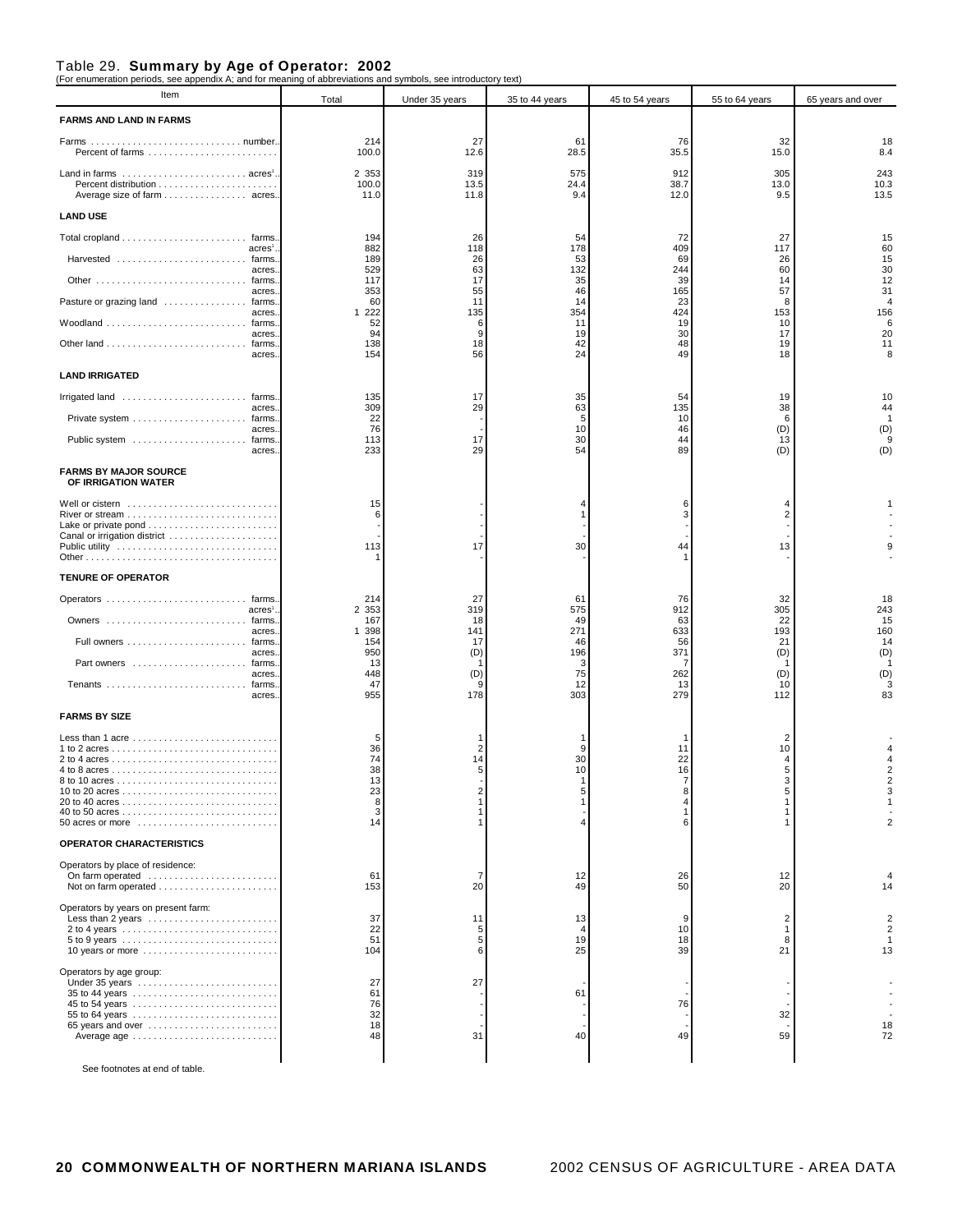| FUI Briunieration penous, see appenuix A, and for meaning or appreviations and symbols, see introductory text)   |                            |                      |                         |                         |                |                              |
|------------------------------------------------------------------------------------------------------------------|----------------------------|----------------------|-------------------------|-------------------------|----------------|------------------------------|
| Item                                                                                                             | Total                      | Under 35 years       | 35 to 44 years          | 45 to 54 years          | 55 to 64 years | 65 years and over            |
| <b>OPERATOR CHARACTERISTICS - Con.</b>                                                                           |                            |                      |                         |                         |                |                              |
| Operators by main occupation:<br>Agricultural<br>Nonagricultural                                                 | 92<br>122                  | 7<br>20              | 14<br>47                | 40<br>36                | 19<br>13       | 12<br>6                      |
| Operators by days of work off farm:                                                                              | 39                         | $\overline{2}$       | 7                       | 14                      | 8              | 8                            |
|                                                                                                                  | 175<br>43                  | 25<br>5              | 54<br>-7                | 62<br>18                | 24<br>9        | 10<br>4                      |
|                                                                                                                  | 26<br>24                   | 3                    | 3<br>9                  | 10                      | 6              |                              |
| 100 to 149 days $\dots\dots\dots\dots\dots\dots\dots\dots\dots\dots\dots$<br>150 to 199 days<br>200 days or more | 25<br>57                   | $\overline{2}$<br>14 | 13<br>22                | 11<br>7<br>16           | 2<br>3<br>4    |                              |
| Operators by race:                                                                                               | 167                        | 21                   | 48                      | 58                      | 25             | 15                           |
|                                                                                                                  | 24                         | 6                    | 6                       | 11                      |                |                              |
|                                                                                                                  | 9<br>2                     |                      | 2                       |                         | 4              |                              |
|                                                                                                                  | 5<br>$\overline{7}$        |                      |                         |                         |                | 2                            |
| Operators by citizenship:<br>U.S. citizen born in CNMI                                                           | 165                        | 21                   | 47                      | 58                      | 24             | 15                           |
| U.S. citizen born elsewhere in the U.S.                                                                          | 7                          |                      | 2                       |                         | 3              | $\mathbf{1}$                 |
|                                                                                                                  | 6<br>36                    | 6                    | $\overline{2}$<br>10    | 17                      | 3<br>2         | -1                           |
| Operators by sex:                                                                                                |                            |                      |                         |                         |                |                              |
|                                                                                                                  | 194<br>20                  | 25                   | 54<br>7                 | 68                      | 31             | 16<br>2                      |
| <b>LABOR STATUS</b>                                                                                              |                            |                      |                         |                         |                |                              |
| workers.                                                                                                         | 214<br>608                 | 27<br>76             | 61<br>192               | 76<br>217               | 32<br>80       | 18<br>43                     |
| Unpaid labor  farms.<br>workers.                                                                                 | 194<br>343                 | 24<br>40             | 55<br>114               | 70<br>116               | 29<br>44       | 16<br>29                     |
| Less than 25 days  farms.<br>workers.                                                                            | 7<br>8                     | (D)                  | (D)                     | 3<br>3                  | (D)            | $\overline{1}$<br>(D)        |
| workers.                                                                                                         | 35<br>76                   | (D)                  | 13<br>(D)               | 12<br>21                | 2<br>(D)       | $\overline{4}$<br>(D)        |
| 150 days or more  farms.<br>workers.                                                                             | 156<br>259                 | 19<br>29             | 41<br>79                | 57<br>92                | 26<br>41       | 13<br>18                     |
|                                                                                                                  | 136                        | 18                   | 40                      | 48                      | 20             | 10                           |
| workers.<br>Less than 25 days  farms.                                                                            | 265<br>13                  | 36<br>$\overline{2}$ | 78<br>5                 | 101                     | 36<br>2        | 14                           |
| workers.                                                                                                         | 22<br>47                   | (D)<br>g             | $\overline{7}$<br>17    | 9<br>15                 | (D)<br>5       | $\mathbf{1}$                 |
| workers.<br>150 days or more  farms.                                                                             | 98<br>80                   | 23<br>-7             | 35<br>21                | 30<br>29                | (D)<br>14      | (D)<br>9                     |
| workers.<br><b>SELECTED EQUIPMENT</b>                                                                            | 145                        | (D)                  | 36                      | 62                      | 23             | (D)                          |
|                                                                                                                  | 60                         | 6                    | 16                      | 21                      | 10             |                              |
| number.                                                                                                          | 65<br>70                   | 6<br>$\overline{7}$  | 17<br>17                | 23<br>27                | 12<br>12       | 7<br>7                       |
| number.<br>Automobiles  farms.                                                                                   | 82<br>144                  | $\overline{7}$<br>20 | 18<br>47                | 35<br>47                | 14<br>20       | 8<br>10                      |
| number<br>farms.<br>number.                                                                                      | 155<br>73<br>85            | 9<br>9               | 50<br>15<br>18          | 53<br>32<br>38          | 22<br>11<br>12 | 10<br>6<br>8                 |
| MARKET VALUE OF AGRICULTURAL<br><b>PRODUCTS SOLD</b>                                                             |                            |                      |                         |                         |                |                              |
| farms.<br>dollars.                                                                                               | 214<br>2 287 407           | 27<br>159 355        | 61<br>653 953           | 76<br>1 142 609         | 32<br>257 035  | 18<br>74 455                 |
| Average per farm<br>dollars.                                                                                     | 10 689                     | 5 902                | 10 721                  | 15 034                  | 8 0 3 2        | 4 136                        |
| Farms by value of sales:<br>Less than $$1,200$ farms.                                                            | 19                         |                      | -7                      |                         | 2              | 3                            |
| dollars.<br>$$1,200$ to $$2,499$<br>. farms.                                                                     | 19 640<br>55               | 3 150<br>11          | 7 400<br>17             | 4 000<br>15             | (D)            | (D)<br>5                     |
| dollars.                                                                                                         | 95 818<br>44               | 20 575               | 29 430<br>13            | 25 528<br>11            | 12 845<br>10   | 7 440<br>6                   |
| dollars.                                                                                                         | 151 614<br>23              | 16 050               | 43 469                  | 38 865<br>10            | 32 680         | 20 550<br>-1                 |
| dollars.<br>. farms.                                                                                             | 134 878<br>17              | (D)                  | 40 660                  | 58 253                  | 18 025         | (D)<br>-1                    |
| dollars.<br>. farms.<br>\$10,000 or more $\dots\dots\dots\dots\dots\dots\dots$<br>dollars.                       | 140 537<br>56<br>1 744 920 | (D)<br>(D)           | 33 010<br>13<br>499 984 | 68 262<br>28<br>947 701 | (D)<br>175 685 | (D)<br>$\overline{2}$<br>(D) |
|                                                                                                                  |                            |                      |                         |                         |                |                              |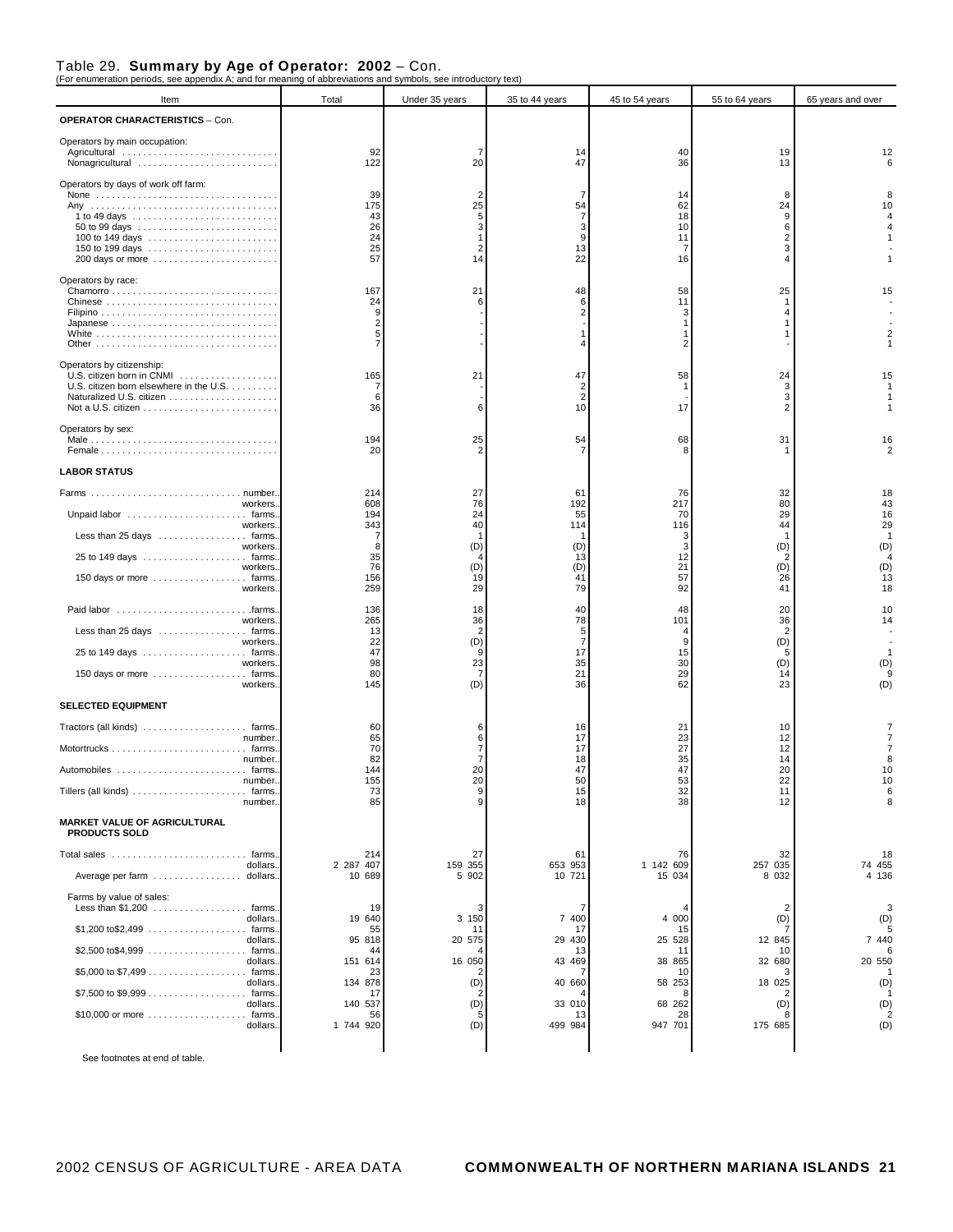| Item                                                           | Total                   | Under 35 years   | 35 to 44 years      | 45 to 54 years        | 55 to 64 years                  | 65 years and over            |
|----------------------------------------------------------------|-------------------------|------------------|---------------------|-----------------------|---------------------------------|------------------------------|
| SALES BY COMMODITY GROUP OR<br><b>PRODUCT</b>                  |                         |                  |                     |                       |                                 |                              |
| dollars.                                                       | 85<br>404 734           | 31 710           | 24<br>219 719       | 32<br>101 340         | 11<br>35 370                    | 10<br>16 595                 |
| Vegetables and melons  farms.<br>dollars.                      | 102<br>293<br>821       | 10<br>97<br>955  | 27<br>142 729       | 43<br>447 889         | 14<br>110 780                   | 8<br>21 940                  |
| Fruits and nuts  farms.<br>dollars.                            | 103<br>343 021          | 12<br>13 350     | 24<br>91 070        | 41<br>159 771         | 16<br>49 985                    | 10<br>28 845                 |
| Nursery crops (including ornamental plants) farms.             | 10<br>93 247            |                  | 39 250              | 5<br>(D)              | $\overline{2}$                  |                              |
| dollars.                                                       | 71                      | 14               | 20                  | 22                    | (D)<br>8                        | 7                            |
| dollars.                                                       | 475 167<br>-32          | 12 140           | 40 650<br>12        | 376 152<br>10         | 41 100<br>3                     | 5 125                        |
| dollars.<br>Fish and aquaculture products farms.<br>dollars    | 143 795<br>6 150        | 4 200            | 120 535             | (D)<br>2<br>(D)       | 11 150<br>$\overline{2}$<br>(D) | (D)<br>(D)                   |
| <b>SELECTED FARM</b><br><b>PRODUCTION EXPENSES</b>             |                         |                  |                     |                       |                                 |                              |
| Machine hire and customwork  farms.                            | 109                     | 11               | 32                  | 47                    | 11                              | Я                            |
| dollars.<br>Hired farm labor  farms.                           | 62 723<br>136           | 4 9 3 2<br>18    | 24 083<br>39        | 23 760<br>49          | 6 300<br>20                     | 3 648<br>10                  |
| dollars.<br>Feed purchased for livestock,                      | 660 891                 | 56 450           | 134 440             | 315 996               | 115 200                         | 38 805                       |
| dollars.                                                       | 70<br>217 105           | 12<br>6 148      | 21<br>75 932        | 27<br>125 237         | 5<br>8 150                      | 5<br>1 638                   |
| Insecticides, fungicides, and<br>herbicides purchased  farms.  | 118                     | 19               | 29                  | 44                    | 17                              | o                            |
| dollars.<br>Fertilizers and manure purchased  farms.           | 43 313<br>148           | 3 486<br>24      | 8 4 1 6<br>40       | 25 970<br>55          | 3 6 9 5<br>19                   | 1 746<br>10                  |
| dollars.<br>Livestock, poultry, and fish purchased  farms.     | 101 062<br>11           | 9 7 7 7          | 23 835              | 58 118<br>5           | 5 3 3 4<br>3                    | 3 9 9 8                      |
| dollars.<br>Seed cost - including seedlings  farms.<br>dollars | 9 0 5 0<br>81<br>49 777 | (D)<br>(D)       | (D)<br>21<br>(D)    | 2 150<br>34<br>31 244 | 3 400<br>12<br>4 4 9 0          | 2 9 2 0                      |
| ROOT CROPS HARVESTED FOR SALE                                  |                         |                  |                     |                       |                                 |                              |
|                                                                | 26                      |                  | 5                   | 12                    | 3                               | 5                            |
| acres.<br>pounds                                               | 8<br>47 550             | (D)<br>(D)       | 5 800               | 4<br>36 500           | Z<br>2 650                      | (D)<br>(D)                   |
| acres.<br>pounds.                                              | -1<br>(D)<br>(D)        |                  |                     | 1<br>(D)<br>(D)       |                                 |                              |
| acres.<br>pounds                                               |                         |                  |                     |                       |                                 |                              |
| Sweetpotatoes  farms.<br>acres.<br>pounds.                     | 44<br>35<br>172 300     | 19 700           | 16<br>17<br>127 200 | 14<br>8<br>12 850     | 3<br>$\Omega$<br>3 700          | 8 8 5 0                      |
| Taro  farms.<br>acres.<br>pounds.                              | 60<br>48<br>159 914     | 13 760           | 22<br>25<br>105 424 | 22<br>12<br>28 200    | 8<br>5<br>6 130                 | 6 400                        |
| acres<br>pounds.                                               | 41<br>17<br>98 440      | 2<br>(D)<br>(D)  | 9<br>23 600         | 19<br>я<br>42 070     | 6<br>27 150                     | 5<br>(D)<br>(D)              |
| . farms.<br>acres.<br>pounds                                   | З<br>3<br>5 800         |                  |                     | 2<br>(D)<br>(D)       |                                 | $\overline{1}$<br>(D)<br>(D) |
| <b>VEGETABLES AND MELONS HARVESTED</b><br><b>FOR SALE</b>      |                         |                  |                     |                       |                                 |                              |
| acres.<br>pounds.                                              | 57<br>19<br>66 905      | 10 900           | 12<br>18 415        | 24<br>8<br>27 690     | 11<br>3<br>7 000                | 4<br>2 900                   |
| Beans, all other  farms.<br>acres.<br>pounds                   | 21<br>7<br>24 900       | 2<br>(D)<br>(D)  | 3<br>(D)<br>(D)     | 13<br>5<br>21 500     | 3<br>0<br>1 000                 |                              |
| Bittermelons  farms.<br>acres.<br>pounds                       | 40<br>13<br>36 585      | 3<br>1 900       | 8<br>2<br>4 4 5 0   | 18<br>7<br>24 995     | 8<br>3 5 9 0                    | 3<br>-1<br>1 650             |
| Cabbage, Chinese  farms.<br>acres.<br>pounds.                  | 50<br>16<br>161 910     | 6<br>з<br>27 100 | 7<br>2<br>9 100     | 27<br>9<br>113 910    | 7<br>2<br>10 300                | 3<br>-1<br>1 500             |
| Cabbage, head<br>. farms.<br>acres.<br>pounds                  | 6<br>5 9 5 0            |                  |                     | 4<br>(D)<br>(D)       | $\overline{2}$<br>(D)<br>(D)    |                              |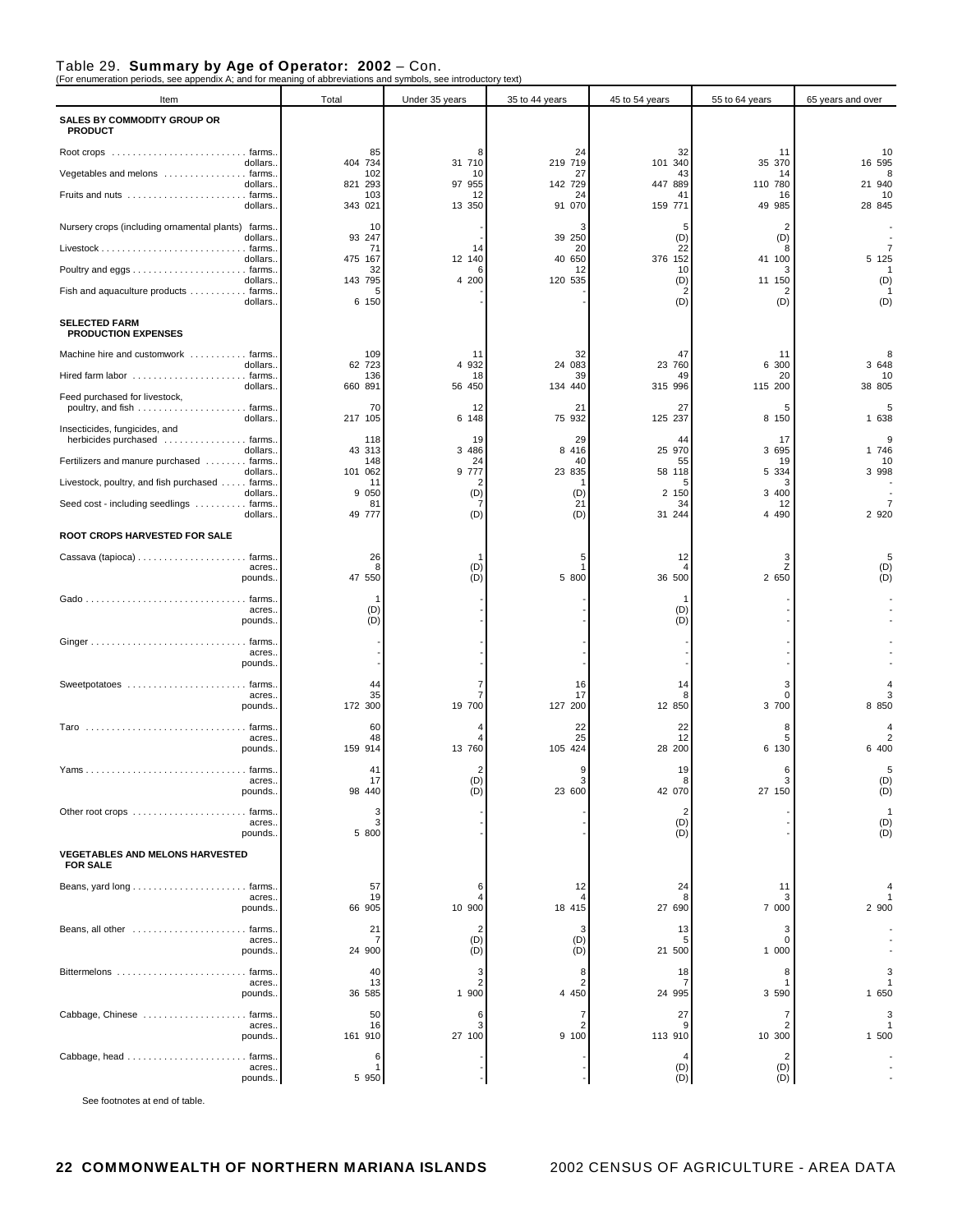| Item                                                                                          | Total                             | Under 35 years                          | 35 to 44 years                     | 45 to 54 years                                     | 55 to 64 years                      | 65 years and over                         |
|-----------------------------------------------------------------------------------------------|-----------------------------------|-----------------------------------------|------------------------------------|----------------------------------------------------|-------------------------------------|-------------------------------------------|
| <b>VEGETABLES AND MELONS HARVESTED</b><br>FOR SALE - Con.                                     |                                   |                                         |                                    |                                                    |                                     |                                           |
| Cantaloups  farms.<br>acres.<br>pounds                                                        | 6<br>2<br>5 500                   |                                         | 2<br>(D)<br>(D)                    | $\overline{2}$<br>(D)<br>(D)                       | $\overline{c}$<br>(D)<br>(D)        |                                           |
| acres.<br>pounds.                                                                             | 31<br>10<br>21 150                | (D)<br>(D)                              | 6<br>2<br>2 600                    | 15<br>5<br>12 300                                  | 5<br>3<br>3 300                     | (D)<br>(D)                                |
| Cucumbers  farms.<br>acres.<br>pounds.                                                        | 56<br>30<br>213 710               | 39 300                                  | 14<br>6<br>23 850                  | 28<br>14<br>138 500                                | 8<br>(D)<br>(D)                     | $\overline{1}$<br>(D)<br>(D)              |
| Eggplant  farms.<br>acres.<br>pounds.                                                         | 71<br>25<br>99 810                | 7<br>14 800                             | 15<br>18 610                       | 33<br>11<br>54 600                                 | 11<br>6<br>9 370                    | 5<br>2 4 3 0                              |
| Muskmelons and pepinos  farms.<br>acres.<br>pounds                                            |                                   |                                         |                                    |                                                    |                                     |                                           |
| Okra<br>acres.<br>pounds.                                                                     | 42<br>8<br>23 415                 | (D)<br>(D)                              | 6<br>2 1 3 5                       | 23<br>5<br>15 370                                  | 8<br>-1<br>3 2 6 0                  | $\overline{4}$<br>(D)<br>(D)              |
| acres.<br>pounds.                                                                             | 52<br>14<br>63 750                | 6<br>14 050                             | 14<br>8 5 6 0                      | 25<br>8<br>36 675                                  | 5<br>(D)<br>(D)                     | $\overline{2}$<br>(D)<br>(D)              |
| acres.<br>pounds                                                                              | 61<br>15<br>42 586                | 6<br>2<br>4 2 3 0                       | 16<br>7 570                        | 28<br>7<br>25 606                                  | 7<br>$\overline{2}$<br>4 180        | $\Omega$<br>1 000                         |
| acres.<br>pounds.                                                                             | 11<br>11 880                      | -1<br>(D)<br>(D)                        | 1<br>(D)<br>(D)                    | 8<br>2<br>5 280                                    | 1<br>(D)<br>(D)                     |                                           |
| Pumpkins and squash  farms.<br>acres.<br>pounds.                                              | 45<br>16<br>79 065                | 3<br>4 700                              | 12<br>3<br>6 8 6 5                 | 18<br>10<br>45 550                                 | 8<br>$\overline{2}$<br>18 800       | 3 150                                     |
| acres.<br>pounds.                                                                             | 40<br>12<br>57 175                | 5<br>8 000                              | 6<br>(D)<br>(D)                    | 19<br>7<br>40 550                                  | 8<br>$\overline{2}$<br>5 3 2 0      | $\overline{\mathbf{c}}$<br>(D)<br>(D)     |
| Tomatoes  farms.<br>acres.<br>pounds.                                                         | 48<br>12<br>75 180                | 6 000                                   | 11<br>3<br>10 650                  | 25<br>7<br>46 100                                  | 5<br>7 900                          | 3<br>4 530                                |
| Watermelons farms.<br>acres.<br>pounds.                                                       | 26<br>11<br>79 400                | 3<br>12 500                             | 4<br>(D)<br>(D)                    | 12<br>49 200                                       | 5<br>$\overline{2}$<br>9 400        | 2<br>(D)<br>(D)                           |
| Other vegetables and melons farms.<br>acres.<br>pounds.                                       | 29<br>6<br>15 103                 | (D)<br>(D)                              | 6<br>1<br>3 900                    | 13<br>3<br>5 212                                   | 6<br>-1<br>2 831                    | 3<br>(D)<br>(D)                           |
| FRUITS, NUTS, AND NURSERY CROPS<br>(Including ornamental plants) HARVESTED<br><b>FOR SALE</b> |                                   |                                         |                                    |                                                    |                                     |                                           |
| Avocados  farms.<br>trees not of bearing age.<br>trees of bearing age.<br>pounds.             | 11<br>70<br>185<br>4 875          | $\overline{2}$<br>(D)<br>(D)<br>(D)     | 1<br>(D)<br>(D)<br>(D)             | $\begin{array}{c} 5 \\ 2 \end{array}$<br>14<br>975 | $\overline{2}$<br>(D)<br>(D)<br>(D) | $\mathbf{1}$<br>(D)<br>(D)<br>(D)         |
| Bananas <sup>3</sup> farms.<br>trees not of bearing age.<br>trees of bearing age<br>pounds.   | 87<br>29 394<br>16 074<br>216 145 | 11<br>900<br>1 1 1 1<br>18 075          | 21<br>6 8 9 9<br>4 2 2 7<br>51 550 | 34<br>14 625<br>6 0 1 5<br>69 800                  | 13<br>5 8 5 0<br>3 804<br>68 950    | $\,$ 8 $\,$<br>1 1 2 0<br>917<br>7 7 7 0  |
| trees not of bearing age<br>trees of bearing age.<br>pounds.                                  | 38<br>21 615<br>24 633<br>43 563  | 4<br>25<br>55<br>430                    | 4<br>150<br>261<br>983             | 16<br>10 420<br>14 515<br>29 367                   | 8<br>3 900<br>2 607<br>10 433       | $\sqrt{6}$<br>7 1 2 0<br>7 195<br>2 3 5 0 |
| Breadfruits  farms.<br>trees not of bearing age.<br>trees of bearing age.<br>pounds.          | 14<br>96<br>169<br>3 6 9 0        | $\overline{1}$<br>(D)<br>(D)<br>(D)     | $\mathbf{1}$<br>(D)<br>(D)<br>(D)  | 8<br>26<br>40<br>2 655                             | $\overline{2}$<br>(D)<br>(D)<br>(D) | $\sqrt{2}$<br>(D)<br>(D)<br>(D)           |
| Coconuts  farms.<br>trees not of bearing age<br>trees of bearing age<br>pounds                | 32<br>1 1 2 8<br>2 148<br>20 780  | $\overline{2}$<br>(D)<br>$(D)$<br>$(D)$ | 9<br>536<br>362<br>4 8 1 0         | 14<br>467<br>1 1 3 3<br>12 120                     | 4<br>224<br>2 100                   | $\overline{3}$<br>(D)<br>$(D)$<br>$(D)$   |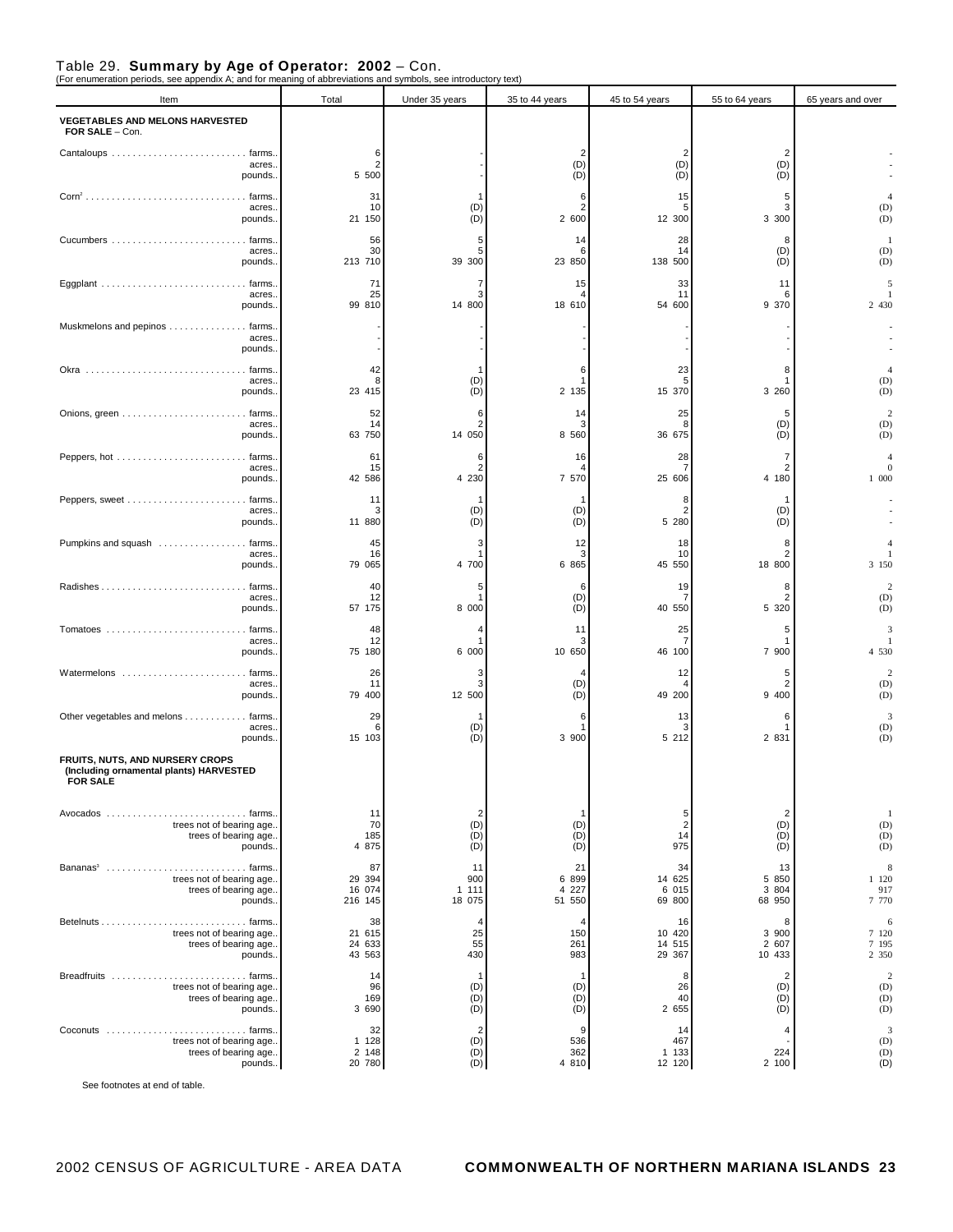| (For enumeration periods, see appendix A; and for meaning of abbreviations and symbols, see introductory text)<br>Item       | Total                            | Under 35 years                      | 35 to 44 years              | 45 to 54 years                   | 55 to 64 years                      | 65 years and over                                                   |
|------------------------------------------------------------------------------------------------------------------------------|----------------------------------|-------------------------------------|-----------------------------|----------------------------------|-------------------------------------|---------------------------------------------------------------------|
| FRUITS, NUTS, AND NURSERY CROPS<br>(Including ornamental plants) HARVESTED<br>FOR SALE - Con.                                |                                  |                                     |                             |                                  |                                     |                                                                     |
| Grapefruit  farms.<br>trees not of bearing age.<br>trees of bearing age.<br>pounds.                                          | 8<br>15<br>19<br>960             |                                     | (D)<br>(D)<br>(D)           | 3<br>10<br>5<br>610              | $\overline{2}$<br>(D)<br>(D)<br>(D) | $2$<br>(D)<br>(D)<br>(D)                                            |
| trees not of bearing age.<br>trees of bearing age.<br>pounds.                                                                | 26<br>290<br>546<br>2 2 6 5      | 5<br>50<br>273<br>815               | 6<br>60<br>76<br>370        | 8<br>155<br>152<br>610           | $\overline{2}$<br>(D)<br>(D)<br>(D) | $5$<br>(D)<br>(D)<br>(D)                                            |
| trees not of bearing age.<br>trees of bearing age.<br>pounds.                                                                | 61<br>458<br>2 2 5 9<br>46 738   | 10<br>48<br>253<br>2 0 7 5          | 16<br>239<br>425<br>4 0 78  | 19<br>168<br>934<br>32 455       | 9<br>$\overline{2}$<br>586<br>7 325 | $\overline{7}$<br>$\overline{1}$<br>61<br>805                       |
| trees not of bearing age.<br>trees of bearing age<br>pounds.                                                                 | 21<br>355<br>707<br>20 285       | 3<br>52<br>2 450                    | 2<br>(D)<br>(D)<br>(D)      | 9<br>127<br>39<br>1 1 3 5        | 4<br>18<br>90<br>1 250              | $\begin{array}{c} 3 \\ (D) \\ (D) \end{array}$<br>(D)               |
| trees not of bearing age.<br>trees of bearing age.<br>pounds.                                                                | 13<br>8<br>112<br>2 3 4 5        | 4<br>28<br>1 150                    | 3<br>60<br>725              | 3<br>$\overline{7}$<br>16<br>280 | $\overline{2}$<br>(D)<br>(D)<br>(D) | $\mathbf{1}$<br>(D)<br>$(D)$<br>$(D)$                               |
| trees not of bearing age.<br>trees of bearing age.<br>pounds.                                                                | 51<br>1 100<br>3 9 4 3<br>30 755 | 6<br>32<br>140<br>1 310             | 17<br>388<br>712<br>7 7 3 5 | 18<br>610<br>2 5 6 0<br>14 790   | 7<br>20<br>375<br>6 0 7 0           | $\overline{\mathbf{3}}$<br>50<br>156<br>850                         |
| Pineapples  farms.<br>plants not of bearing age.<br>plants of bearing age.<br>pounds.                                        | 10<br>384<br>747<br>1 283        | 1<br>(D)<br>(D)<br>(D)              |                             | 6<br>80<br>631<br>1 0 5 0        | (D)<br>(D)<br>(D)                   | $2$<br>(D)<br>(D)<br>(D)                                            |
| Soursops  farms.<br>trees not of bearing age.<br>trees of bearing age.<br>pounds.                                            | 34<br>183<br>2 3 1 9<br>12 745   | 5<br>169<br>2 6 2 5                 | 8<br>61<br>261<br>4 8 3 5   | 11<br>110<br>1 5 9 4<br>3 800    | 8<br>(D)<br>(D)<br>(D)              | $\begin{array}{c} 2 \\ \text{(D)} \\ \text{(D)} \end{array}$<br>(D) |
| trees not of bearing age.<br>trees of bearing age.<br>pounds.                                                                | 13<br>149<br>2 4 9 5             | $\overline{2}$<br>(D)<br>(D)<br>(D) | 3<br>86<br>1 570            | 5<br>24<br>505                   | (D)<br>(D)<br>(D)                   | $\begin{array}{c} 2 \\ \text{(D)} \\ \text{(D)} \end{array}$<br>(D) |
| trees not of bearing age.<br>trees of bearing age.<br>pounds.                                                                | 26<br>180<br>847<br>3 3 0 0      | 5<br>111<br>625                     | 8<br>40<br>421<br>780       | 6<br>140<br>229<br>1 1 2 5       | 4<br>70<br>685                      | 3<br>$\begin{array}{c} 16 \\ 85 \end{array}$                        |
| Tangerines farms.<br>trees not of bearing age.<br>trees of bearing age.<br>pounds                                            | 24<br>40<br>178<br>3 2 5 5       | $\overline{2}$<br>(D)<br>(D)<br>(D) | 4<br>(D)<br>(D)<br>(D)      | 10<br>20<br>54<br>1 570          | 4<br>$\overline{c}$<br>39<br>680    | 4<br>$\begin{array}{c} 3 \\ 17 \end{array}$<br>170                  |
| Other fruits, nuts, and tree crops farms.<br>plants or trees not of bearing ag.<br>plants or trees of bearing age<br>pounds. | 17<br>1 0 6 7<br>708<br>8765     | (D)<br>(D)<br>(D)                   | 2<br>(D)<br>(D)<br>(D)      | 10<br>1 009<br>555<br>5 895      | $\overline{2}$<br>(D)<br>(D)<br>(D) | $\sqrt{2}$<br>$(D)$<br>$(D)$<br>(D)                                 |
| Nursery crops (including ornamental plants) farms.<br>sq. ft. under cover<br>acres in the open                               | 9<br>13 370<br>11                |                                     | 3<br>(D)<br>(D)             | 1 250                            | $\overline{c}$<br>(D)<br>(D)        |                                                                     |
| LIVESTOCK, POULTRY AND THEIR<br>PRODUCTS, AND FISH                                                                           |                                  |                                     |                             |                                  |                                     |                                                                     |
| Inventory                                                                                                                    |                                  |                                     |                             |                                  |                                     |                                                                     |
| Cattle and calves  farms.<br>number.                                                                                         | 55<br>1 319                      | 8<br>87                             | 14<br>405                   | 22<br>484                        | 7<br>231                            | $\overline{4}$<br>112                                               |
| Milk cows $\dots \dots \dots \dots \dots \dots \dots \dots$ farms.<br>number.<br>Other cattle and calves  farms.             | 55                               | 8                                   | 14                          | 22                               | 7                                   | $\overline{4}$                                                      |
| number.<br>Hogs and pigs of all ages farms.                                                                                  | 1 3 1 9<br>61                    | 87<br>11                            | 405<br>16                   | 484<br>19                        | 231<br>9                            | 112<br>6                                                            |
| number.<br>Goats and kids of all ages  farms.                                                                                | 2 2 4 2<br>15                    | 87                                  | 227<br>$\overline{2}$       | 1 776<br>10                      | 112<br>2                            | 40                                                                  |
| number.<br>Horses, mules, and colts of all ages<br>farms.<br>number                                                          | 198<br>$\overline{2}$<br>(D)     | (D)                                 | (D)<br>(D)                  | 113                              | (D)<br>(D)                          |                                                                     |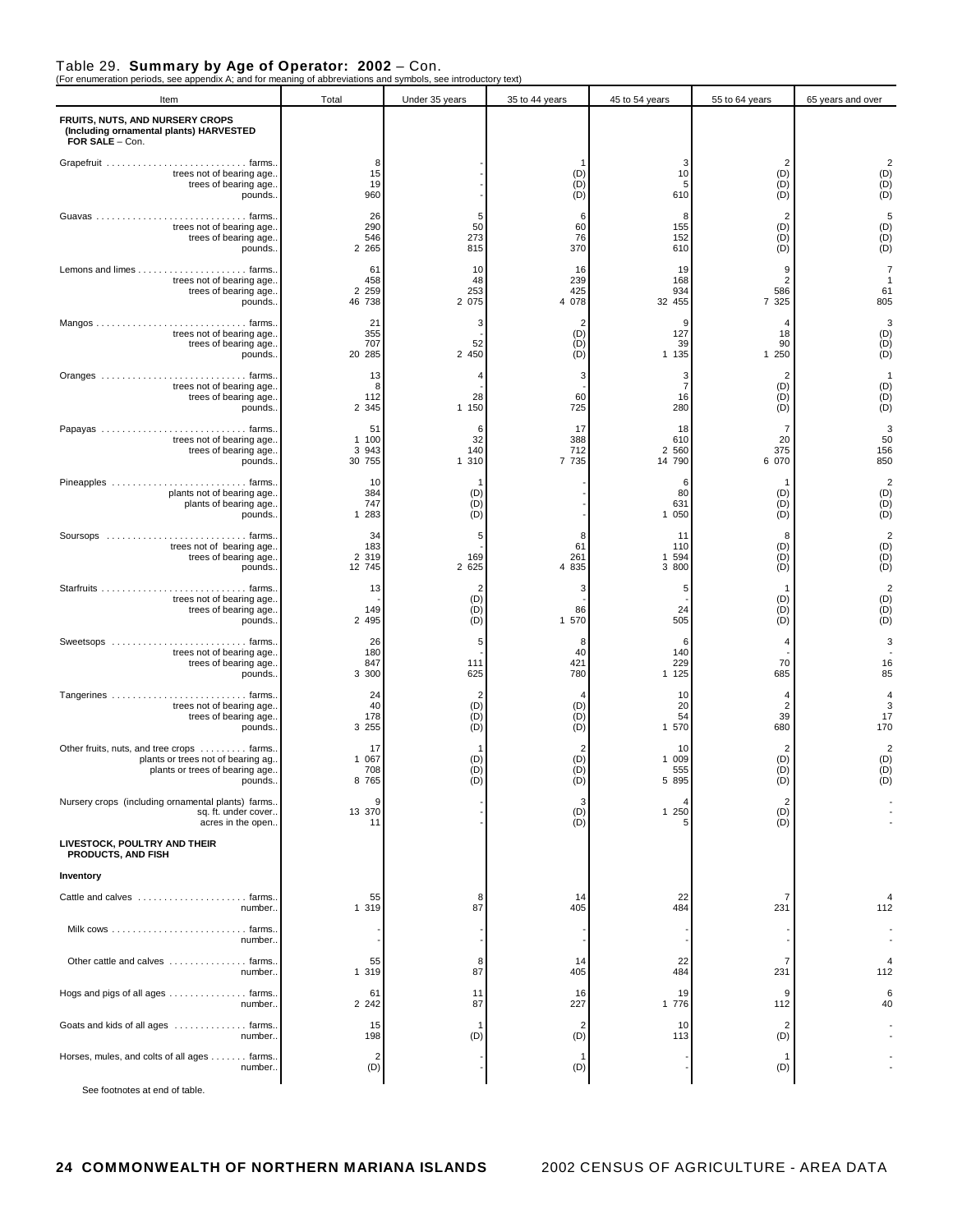| Item                                                      | Total                 | Under 35 years | 35 to 44 years        | 45 to 54 years        | 55 to 64 years                 | 65 years and over     |
|-----------------------------------------------------------|-----------------------|----------------|-----------------------|-----------------------|--------------------------------|-----------------------|
| LIVESTOCK, POULTRY AND THEIR<br>PRODUCTS, AND FISH - Con. |                       |                |                       |                       |                                |                       |
| Chicken hens 4 months old or older farms.<br>number.      | 68<br>7 0 2 7         | 12<br>585      | 16<br>4 8 6 2         | 26<br>1 1 1 6         | 7<br>310                       | 7<br>154              |
| Commercial layers farms.<br>number                        | 2<br>(D)              |                | 1<br>(D)              | (D)                   |                                |                       |
| Other chicken hens farms.<br>number                       | 67<br>2 5 1 1         | 12<br>585      | 15<br>446             | 26<br>1 0 1 6         | $\overline{7}$<br>310          | 7<br>154              |
| Chickens under 4 months old  farms.<br>number             | 52<br>4 4 6 3         | 7<br>485       | 12<br>1 940           | 22<br>1 607           | 6<br>274                       | 5<br>157              |
| Roosters and pullets farms.<br>number.                    | 57<br>884             | 9<br>129       | 13<br>181             | 23<br>354             | 7<br>202                       | 5<br>18               |
| number                                                    | 41<br>898             | 12<br>175      | 9<br>199              | 13<br>450             | 5<br>(D)                       | $\overline{2}$<br>(D) |
| number                                                    | 12<br>186             | (D)            | 2<br>(D)              | 6<br>81               | $\overline{2}$<br>(D)          | 1<br>(D)              |
| number.                                                   | 17<br>711             | з<br>(D)       | 3<br>278              | 10<br>356             | 1<br>(D)                       |                       |
| number                                                    | 5<br>21               |                |                       | 3<br>(D)              | $\overline{2}$<br>(D)          |                       |
| <b>Sales</b>                                              |                       |                |                       |                       |                                |                       |
| Cattle and calves  farms.<br>number                       | 39<br>296             | 5<br>10        | 9<br>58               | 14<br>92              | 7<br>126                       | 10                    |
| number.                                                   |                       |                |                       |                       |                                |                       |
| Other cattle and calves  farms.<br>number.                | 39<br>296             | 5<br>10        | 9<br>58               | 14<br>92              | $\overline{7}$<br>126          | 10                    |
| Hogs and pigs of all ages farms.<br>number                | 42<br>3 0 3 9         | 12<br>74       | 14<br>157             | 10<br>2 680           | 3<br>120                       |                       |
| Goats and kids of all ages  farms.<br>number              | 3<br>92               | (D)            | 1<br>(D)              | -1<br>(D)             |                                |                       |
| Horses, mules, and colts of all ages farms.<br>number.    | -1<br>(D)             |                |                       |                       | 1<br>(D)                       |                       |
| Chicken hens 4 months old or older farms.<br>number.      | 15<br>503             | 115            | 4<br>82               | 7<br>306              |                                |                       |
| Commercial layers farms.<br>number                        | $\overline{2}$<br>(D) |                | 1<br>(D)              | -1<br>(D)             |                                |                       |
| Other chicken hens  farms.<br>number.                     | 14<br>431             | 115            | 3<br>70               | 7<br>246              |                                |                       |
| Chickens under 4 months old  farms.<br>number.            |                       |                |                       |                       |                                |                       |
| Roosters and pullets<br>farms<br>number                   | 26                    | (D)            | (D)                   | (D)                   |                                |                       |
| number                                                    | 23<br>322             | 8<br>89        | 8<br>80               | 4<br>50               | $\overline{c}$<br>(D)          | (D)                   |
| Ducks  farms<br>number                                    | $\overline{2}$<br>(D) |                |                       | $\overline{2}$<br>(D) |                                |                       |
| number                                                    | 2<br>(D)              |                | 1<br>(D)              | -1<br>(D)             |                                |                       |
| number                                                    | 59 816                |                | $\overline{2}$<br>(D) | -1<br>(D)             |                                |                       |
| Other poultry and poultry products  farms.                |                       |                |                       |                       |                                |                       |
| dozens<br>Fish and other aquaculture<br>pounds.           | 5<br>2 700            |                |                       | $\overline{c}$<br>(D) | $\overline{\mathbf{c}}$<br>(D) | (D)                   |

<sup>1</sup>Detail may not add to total because of rounding.<br><sup>2</sup>Includes dry and green corn.<br><sup>3</sup>Includes eating and cooking bananas.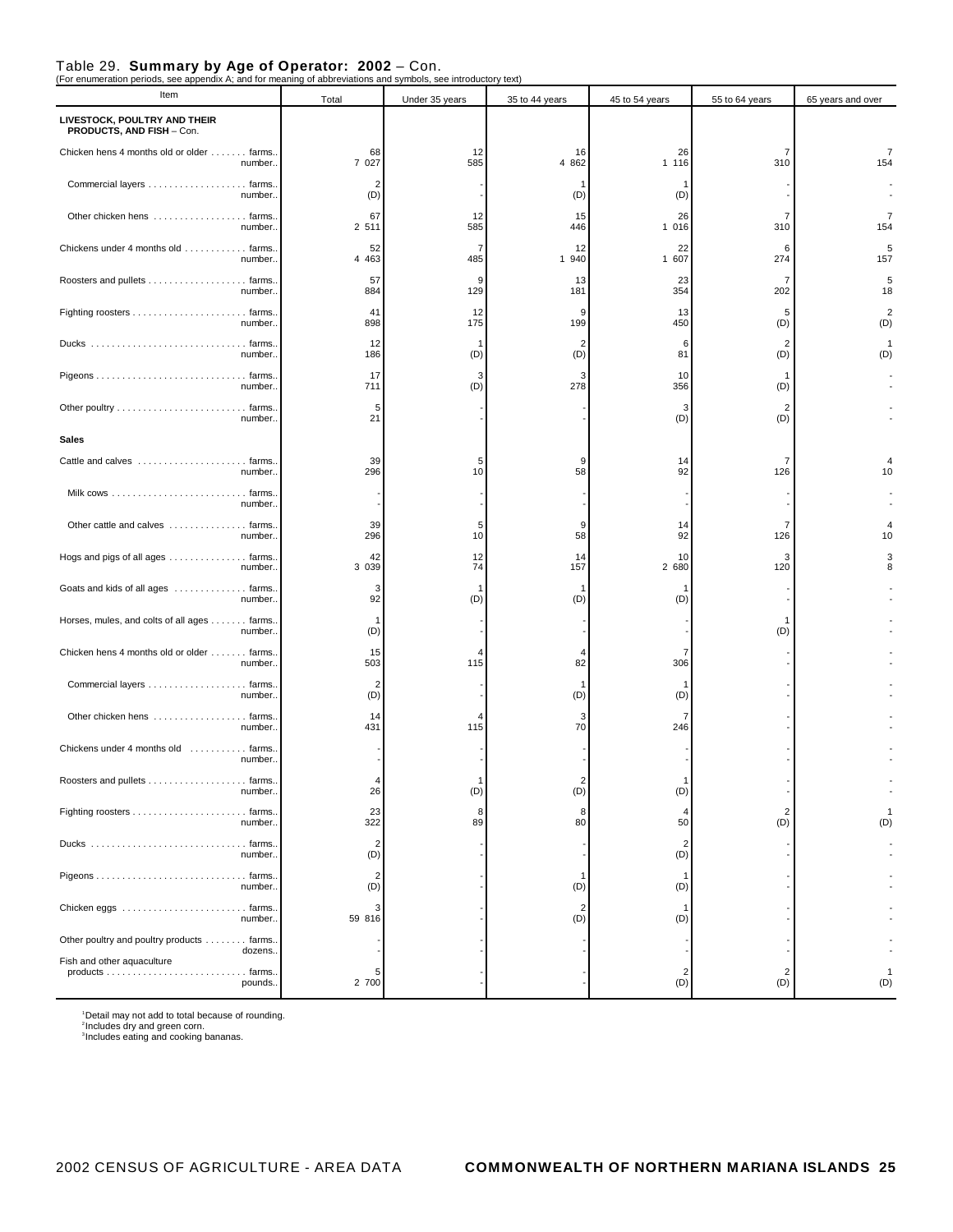#### Table 30. **Summary by Size of Farm: 2002**

| (For enumeration periods, see appendix A; and for meaning of abbreviations and symbols, see introductory text) |                          | Less than           | 1 to 2           | 2 to 4            | 4 to 8               | 8 to 10               | 10 to 20                 | 20 to 40            | 40 to 50                     | 50 acres                      |
|----------------------------------------------------------------------------------------------------------------|--------------------------|---------------------|------------------|-------------------|----------------------|-----------------------|--------------------------|---------------------|------------------------------|-------------------------------|
| Item                                                                                                           | Total                    | 1 acre              | acres            | acres             | acres                | acres                 | acres                    | acres               | acres                        | or more                       |
| <b>FARMS AND LAND IN FARMS</b>                                                                                 |                          |                     |                  |                   |                      |                       |                          |                     |                              |                               |
|                                                                                                                | 214<br>100.0             | 2.3                 | 36<br>16.8       | 74<br>34.6        | 38<br>17.8           | 13<br>6.1             | 23<br>10.7               | 8<br>3.7            | 3<br>1.4                     | 14<br>6.5                     |
| Average size of farm acres.                                                                                    | 2 3 5 3<br>100.0<br>11.0 | 3<br>0.1<br>0.6     | 48<br>2.0<br>1.3 | 200<br>8.5<br>2.7 | 217<br>9.2<br>5.7    | 108<br>4.6<br>8.3     | 278<br>11.8<br>12.1      | 237<br>10.1<br>29.7 | 133<br>5.6<br>44.3           | 1 129<br>48.0<br>80.7         |
| <b>LAND USE</b>                                                                                                |                          |                     |                  |                   |                      |                       |                          |                     |                              |                               |
|                                                                                                                | 194                      |                     | 33               | 72                | 36                   | 13                    | 22                       |                     | $\overline{2}$               | 5                             |
| $acres1$ .<br>Harvested  farms.<br>acres.                                                                      | 882<br>189<br>529        | (D)<br>(D)          | 40<br>33<br>34   | 145<br>72<br>117  | 161<br>36<br>99      | 71<br>13<br>50        | 187<br>20<br>99          | 139<br>5<br>83      | (D)<br>(D)                   | 104<br>5<br>42                |
| acres.                                                                                                         | 117<br>353               |                     | 11<br>(D)        | 40<br>28          | 28<br>62             | 7<br>20               | 21<br>88                 | 5<br>56             | 2<br>(D)                     | 3<br>62                       |
| Pasture or grazing land  farms.<br>acres.                                                                      | 60<br>1 2 2 2            |                     | (D)              | 15<br>17          | 9<br>19              | 3<br>13               | 10<br>40                 | 5<br>86             | 3<br>(D)                     | 14<br>950                     |
| acres.                                                                                                         | 52<br>94                 |                     |                  | 9<br>6            | 14<br>19             | 6<br>19               | 12<br>34                 | 4<br>8              | (D)                          | $\overline{2}$<br>(D)         |
| acres.                                                                                                         | 138<br>154               | (D)                 | 13               | 54<br>32          | 27<br>18             | 10<br>6               | 19<br>18                 | 7                   | (D)                          | 6<br>(D)                      |
| <b>LAND IRRIGATED</b>                                                                                          |                          |                     |                  |                   |                      |                       |                          |                     |                              |                               |
| Irrigated land  farms.<br>acres.                                                                               | 135<br>309               | 3                   | 29<br>64         | 53<br>84          | 27<br>62             | 6<br>25               | 10<br>34                 | 3<br>26             | -1<br>(D)                    | $\overline{2}$<br>(D)         |
| acres.                                                                                                         | 22<br>76                 | (D)                 |                  | 5<br>11           | 4<br>13              | $\overline{2}$<br>(D) | 5<br>26                  |                     |                              | 9                             |
| Public system  farms.<br>acres.                                                                                | 113<br>233               | 3<br>(D)            | 25<br>61         | 48<br>73          | 23<br>50             | (D)                   | 5<br>8                   | 3<br>26             | -1<br>(D)                    | (D)                           |
| <b>FARMS BY MAJOR SOURCE</b><br>OF IRRIGATION WATER                                                            |                          |                     |                  |                   |                      |                       |                          |                     |                              |                               |
| Well or cistern                                                                                                | 15<br>6                  |                     |                  |                   |                      | $\overline{2}$        |                          |                     |                              |                               |
| Canal or irrigation district                                                                                   |                          |                     |                  |                   |                      |                       |                          |                     |                              |                               |
|                                                                                                                | 113<br>1                 |                     | 25               | 48                | 23                   |                       | 5                        | 3                   |                              |                               |
| <b>TENURE OF OPERATOR</b>                                                                                      |                          |                     |                  |                   |                      |                       |                          |                     |                              |                               |
| Operators  farms.                                                                                              | 214                      |                     | 36               | 74                | 38                   | 13                    | 23                       | 8                   | 3                            | 14                            |
| $acres1$ .<br>Owners  farms.                                                                                   | 2 3 5 3<br>167           | 3                   | 48<br>27         | 200<br>62         | 217<br>30            | 108<br>10             | 278<br>19                | 237<br>8            | 133<br>2                     | 1 1 2 9<br>5                  |
| acres.                                                                                                         | 1 398<br>154             | (D)                 | 37<br>27         | 165<br>61         | 172<br>29            | 84<br>8               | 235<br>18                | 237<br>3            | (D)                          | 377<br>$\overline{2}$         |
| acres.                                                                                                         | 950<br>13                | (D)                 | 37               | (D)               | (D)                  | (D)<br>2              | (D)                      | 70<br>5             | (D)                          | (D)<br>3                      |
| acres.<br>Tenants  farms.<br>acres.                                                                            | 448<br>47<br>955         | 1<br>(D)            | g<br>11          | (D)<br>12<br>35   | (D)<br>46            | (D)<br>3<br>25        | (D)<br>43                | 167                 | 1<br>(D)                     | (D)<br>9<br>752               |
| <b>FARMS BY SIZE</b>                                                                                           |                          |                     |                  |                   |                      |                       |                          |                     |                              |                               |
| Less than 1 acre $\ldots \ldots \ldots \ldots \ldots \ldots \ldots$                                            | 5                        |                     |                  |                   |                      |                       |                          |                     |                              |                               |
|                                                                                                                | 36<br>74                 |                     | 36               | 74                |                      |                       |                          |                     |                              |                               |
|                                                                                                                | 38<br>13                 |                     |                  |                   | 38                   | 13                    |                          |                     |                              |                               |
|                                                                                                                | 23<br>8                  |                     |                  |                   |                      |                       | 23                       | 8                   |                              |                               |
| 50 acres or more                                                                                               | 3<br>14                  |                     |                  |                   |                      |                       |                          |                     | 3                            | 14                            |
| <b>OPERATOR CHARACTERISTICS</b>                                                                                |                          |                     |                  |                   |                      |                       |                          |                     |                              |                               |
| Operators by place of residence:                                                                               |                          |                     |                  |                   |                      |                       |                          |                     |                              |                               |
| On farm operated                                                                                               | 61<br>153                | 3<br>$\overline{2}$ | 19<br>17         | 19<br>55          | 7<br>31              | 5<br>8                | 2<br>21                  | 2<br>6              | $\overline{\mathbf{c}}$<br>1 | 2<br>12                       |
| Operators by years on present farm:                                                                            | 37                       | 2                   | 14               | 10                | 8                    |                       | 3                        |                     |                              |                               |
| Less than 2 years                                                                                              | 22                       | $\overline{2}$      |                  | 11                | 3                    |                       | -1                       |                     |                              | 1                             |
| 10 years or more                                                                                               | 51<br>104                | 1                   | 6<br>12          | 22<br>31          | 13<br>14             | 3<br>10               | 3<br>16                  | $\overline{2}$<br>6 | $\overline{c}$<br>1          | 13                            |
| Operators by age group:                                                                                        |                          |                     |                  | 14                |                      |                       |                          |                     | 1                            |                               |
| Under 35 years                                                                                                 | 27<br>61<br>76           |                     | 2<br>9<br>11     | 30<br>22          | 5<br>10              | 7                     | $\overline{2}$<br>5<br>8 | 4                   | 1                            | $\overline{4}$<br>6           |
| 55 to 64 years                                                                                                 | 32                       | 2                   | 10               | 4                 | 16<br>5              | 3                     | 5                        |                     | 1                            | $\mathbf{1}$                  |
| 65 years and over<br>Average age                                                                               | 18<br>48                 | 47                  | 51               | 43                | $\overline{c}$<br>47 | $\overline{2}$<br>54  | 3<br>51                  | -1<br>52            | 47                           | $\overline{\mathbf{c}}$<br>49 |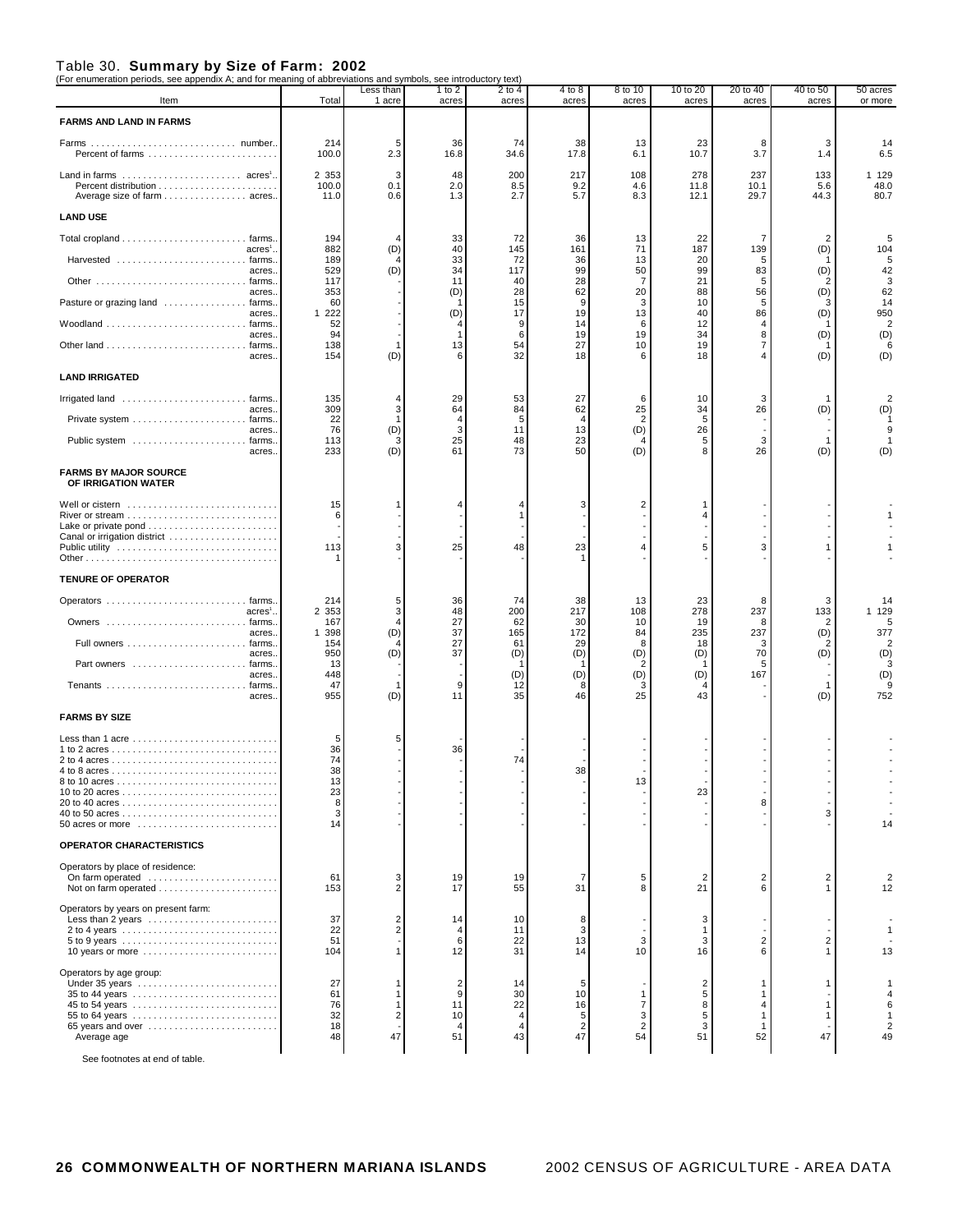| For enumeration periods, see appendix A; and for meaning or abbreviations and symbols, see introductory text) |                              |                     |                      |                  |                   |                      |                      |                         |                       |                       |
|---------------------------------------------------------------------------------------------------------------|------------------------------|---------------------|----------------------|------------------|-------------------|----------------------|----------------------|-------------------------|-----------------------|-----------------------|
| Item                                                                                                          | Total                        | Less than<br>1 acre | 1 to 2<br>acres      | 2 to 4<br>acres  | 4 to 8<br>acres   | 8 to 10<br>acres     | 10 to 20<br>acres    | 20 to 40<br>acres       | 40 to 50<br>acres     | 50 acres<br>or more   |
| <b>OPERATOR CHARACTERISTICS - Con.</b>                                                                        |                              |                     |                      |                  |                   |                      |                      |                         |                       |                       |
| Operators by main occupation:                                                                                 |                              |                     |                      |                  |                   |                      |                      |                         |                       |                       |
| Agricultural<br>Nonagricultural                                                                               | 92<br>122                    |                     | 18<br>18             | 22<br>52         | 16<br>22          | 10<br>3              | 12<br>11             | 3<br>5                  | 2<br>1                |                       |
|                                                                                                               |                              |                     |                      |                  |                   |                      |                      |                         |                       |                       |
| Operators by days of work off farm:                                                                           | 39                           |                     | g                    | 10               |                   | 6                    | 5                    | 1                       |                       | 2                     |
|                                                                                                               | 175<br>43                    |                     | 27                   | 64<br>8          | 34<br>8           | $\overline{7}$<br>1  | 18<br>-1             | 7<br>$\overline{2}$     | 3<br>$\overline{2}$   | 12<br>6               |
|                                                                                                               | 26                           |                     | 14<br>5              | $\overline{7}$   | 3                 | 3                    | 5                    | $\mathbf{1}$            |                       |                       |
|                                                                                                               | 24<br>25                     |                     |                      | 7<br>11          | 6<br>7            | $\overline{c}$       | $\overline{4}$       | $\overline{\mathbf{c}}$ |                       | 3                     |
| 200 days or more                                                                                              | 57                           |                     |                      | 31               | 10                |                      | 8                    | $\overline{2}$          |                       |                       |
| Operators by race:                                                                                            |                              |                     |                      |                  |                   |                      |                      |                         |                       |                       |
|                                                                                                               | 167<br>24                    |                     | 18<br>14             | 61               | 32<br>2           | 11                   | 21                   | $\overline{7}$          | 3                     | 13                    |
|                                                                                                               | 9                            |                     |                      |                  |                   | $\mathbf{1}$         |                      |                         |                       |                       |
|                                                                                                               | $\overline{\mathbf{c}}$<br>5 |                     |                      |                  | 2                 |                      |                      |                         |                       |                       |
|                                                                                                               |                              |                     |                      |                  |                   |                      |                      |                         |                       |                       |
| Operators by citizenship:                                                                                     |                              |                     |                      | 60               | 31                |                      | 21                   | 8                       | 3                     |                       |
| U.S. citizen born in CNMI<br>U.S. citizen born elsewhere in the U.S.                                          | 165<br>7                     |                     | 18                   |                  | $\overline{2}$    | 11<br>$\mathbf{1}$   | -1                   |                         |                       | 12                    |
|                                                                                                               | 6<br>36                      |                     | $\overline{2}$<br>15 | 13               |                   |                      | -1                   |                         |                       |                       |
|                                                                                                               |                              |                     |                      |                  |                   |                      |                      |                         |                       |                       |
| Operators by sex:                                                                                             | 194                          |                     | 30                   | 65               | 34                | 13                   | 22                   | 8                       | 3                     | 14                    |
|                                                                                                               | 20                           |                     |                      | 9                |                   |                      |                      |                         |                       |                       |
| <b>LABOR STATUS</b>                                                                                           |                              |                     |                      |                  |                   |                      |                      |                         |                       |                       |
| Farms  number.                                                                                                | 214                          | 5                   | 36                   | 74               | 38                | 13                   | 23                   | 8                       | 3                     | 14                    |
| workers.                                                                                                      | 608<br>194                   | 11                  | 82<br>30             | 193<br>68        | 135<br>35         | 28<br>11             | 76<br>22             | 30<br>8                 | 9<br>3                | 44<br>12              |
| workers.                                                                                                      | 343                          |                     | 51                   | 111              | 65                | 18                   | 39                   | 18                      | 5                     | 29                    |
| Less than 25 days  farms.<br>workers.                                                                         | 7<br>8                       |                     | (D)                  | 2<br>(D)         | r.<br>(D)         | -1<br>(D)            |                      |                         |                       | $\overline{2}$<br>3   |
|                                                                                                               | 35<br>76                     |                     | (D)                  | 10<br>26         |                   |                      | 5<br>8               | 3<br>9                  | 1                     | 5<br>9                |
| workers.<br>150 days or more  farms.                                                                          | 156                          |                     | 28                   | 57               | (D)<br>26         | 10                   | 17                   | 5                       | (D)<br>2              | 6                     |
| workers.                                                                                                      | 259                          |                     | 45                   | 83               | 47                | (D)                  | 31                   | 9                       | (D)                   | 17                    |
|                                                                                                               | 136                          | 2<br>(D)            | 19                   | 48               | 29                | $\overline{7}$<br>10 | 17                   | 6                       | 3                     | 5                     |
| workers.<br>Less than 25 days  farms.                                                                         | 265<br>13                    |                     | 31                   | 82<br>6          | 70<br>2           |                      | 37<br>$\overline{2}$ | 12                      | (D)<br>2              | 15                    |
| workers.                                                                                                      | 22<br>47                     |                     | (D)                  | 9<br>18          | (D)<br>15         | 3                    | (D)<br>3             | $\overline{2}$          | (D)                   | $\overline{4}$        |
| workers.                                                                                                      | 98                           |                     | (D)                  | 32               | 41                | (D)                  | (D)                  | (D)                     | (D)                   | (D)                   |
| 150 days or more  farms.<br>workers.                                                                          | 80<br>145                    | (D)                 | 17<br>28             | 25<br>41         | 13<br>(D)         | (D)                  | 13<br>24             | 4<br>(D)                |                       | $\overline{2}$<br>(D) |
| <b>SELECTED EQUIPMENT</b>                                                                                     |                              |                     |                      |                  |                   |                      |                      |                         |                       |                       |
|                                                                                                               | 60                           |                     | 11                   | 18               | 11                | 6                    | 8                    | $\overline{2}$          | -1                    |                       |
| number.                                                                                                       | 65                           |                     | 11                   | 19               | 11                | (D)                  | 8                    | (D)                     | (D)                   |                       |
| number.                                                                                                       | 70<br>82                     | (D)                 | 11<br>12             | 26<br>27         | 11<br>13          | 6<br>8               | $\overline{7}$<br>10 | $\overline{2}$<br>(D)   |                       | 8                     |
| number.                                                                                                       | 144<br>155                   | (D)                 | 25<br>25             | 48<br>53         | 29<br>30          | 6                    | 16<br>17             | 6<br>6                  | $\overline{2}$<br>(D) | a<br>12               |
| Tillers (all kinds)  farms.                                                                                   | 73                           | $\overline{2}$      | 24                   | 23               | 12                | $\overline{2}$       | 5                    | $\mathbf{1}$            | -1                    | 3                     |
| number.                                                                                                       | 85                           | (D)                 | 25                   | 26               | 15                | (D)                  | $\overline{7}$       | (D)                     | (D)                   | 6                     |
| MARKET VALUE OF AGRICULTURAL<br>PRODUCTS SOLD                                                                 |                              |                     |                      |                  |                   |                      |                      |                         |                       |                       |
| Total sales  farms.                                                                                           | 214                          |                     | 36                   | 74               | 38                | 13                   | 23                   | 8                       | 3                     | 14                    |
| dollars.<br>Average per farm  dollars.                                                                        | 2 287 407<br>10 689          | 15 800<br>3 160     | 439 419<br>12 206    | 344 220<br>4 652 | 685 328<br>18 035 | 202 870<br>15 605    | 289 449<br>12 585    | 191 121<br>23 890       | 8 8 7 5<br>2 9 5 8    | 110 325<br>7 880      |
|                                                                                                               |                              |                     |                      |                  |                   |                      |                      |                         |                       |                       |
| Farms by value of sales:<br>Less than \$1,200<br>. farms.                                                     | 19                           |                     |                      |                  |                   |                      |                      |                         |                       | 3                     |
| dollars.                                                                                                      | 19 640<br>55                 | 2                   | (D)                  | 8 4 5 0<br>28    | (D)               | $\overline{2}$       | (D)                  | (D)                     | 2                     | 3 040<br>2            |
| dollars.                                                                                                      | 95 818                       | (D)                 | 10 060               | 48 435           | 11 593            | (D)                  | 9 150                | (D)                     | (D)                   | (D)                   |
| dollars.                                                                                                      | 44<br>151 614                | (D)                 | 27 009               | 13<br>42 710     | 10<br>34 400      | 16 775               | 14 120               | 7 750                   |                       | $\overline{2}$<br>(D) |
|                                                                                                               | 23                           |                     |                      |                  |                   |                      |                      |                         | 1                     | $\overline{2}$        |
| dollars.<br>. farms.                                                                                          | 134 878<br>17                | (D)                 | (D)                  | 45 378           | 18 315            | -1                   | 31 185<br>2          |                         | (D)                   | (D)                   |
| dollars.<br>\$10,000 or more  farms.                                                                          | 140 537<br>56                |                     | 34 000               | 66 012           | (D)<br>16         | (D)                  | (D)<br>6             | 4                       |                       | (D)                   |
| dollars.                                                                                                      | 1 744 920                    |                     | 349 200              | 133 235          | 612 230           | 173 765              | 216 984              | 180 071                 |                       | 79 435                |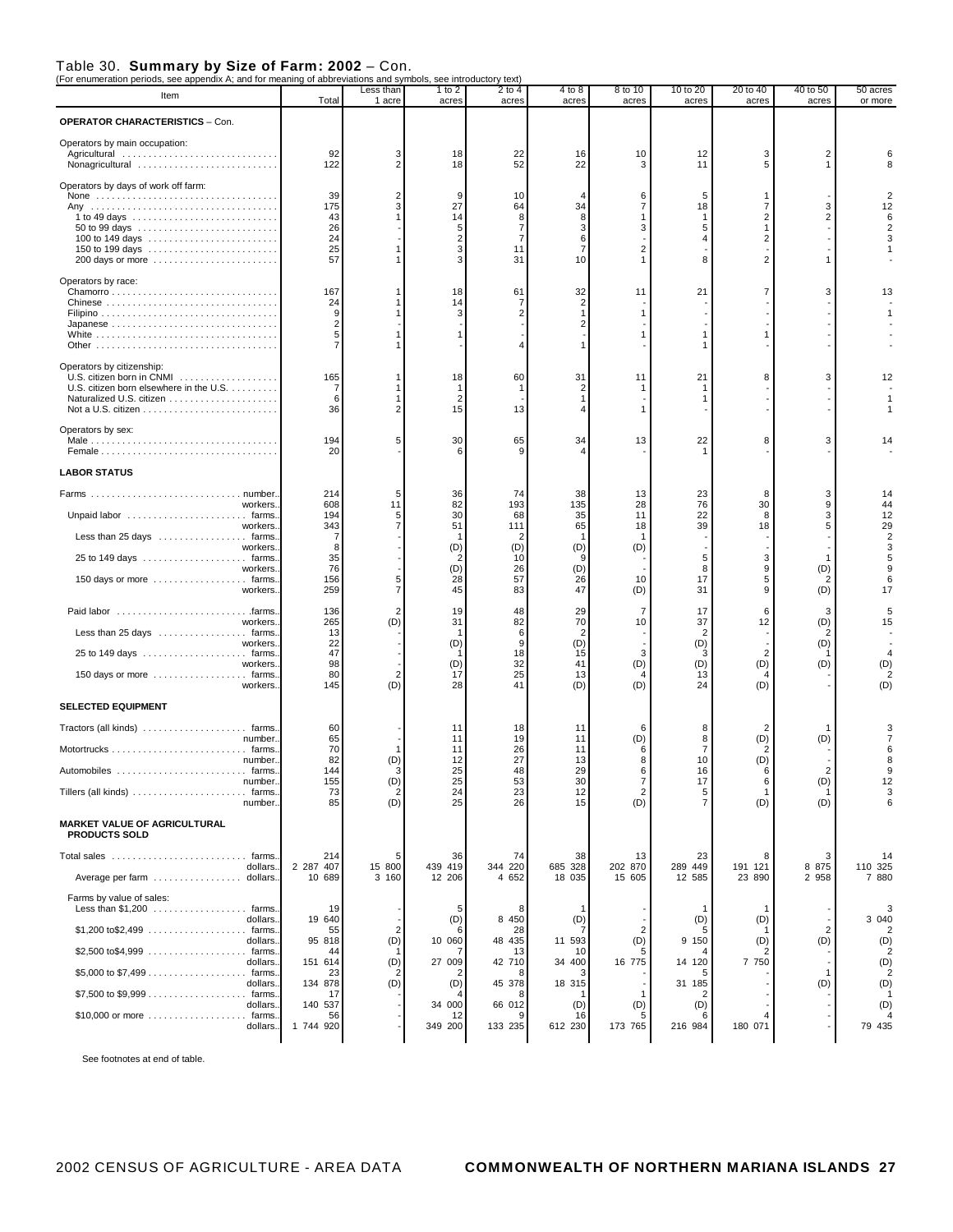| For enumeration periods,<br>see appendix A; and for meaning of abbreviations and symbols, see introductory text)<br>Item | Total          | Less than<br>1 acre | 1 to 2<br>acres | $2$ to $4$<br>acres | $4$ to $8$<br>acres | 8 to 10<br>acres    | 10 to 20<br>acres     | 20 to 40<br>acres     | 40 to 50<br>acres | 50 acres<br>or more     |
|--------------------------------------------------------------------------------------------------------------------------|----------------|---------------------|-----------------|---------------------|---------------------|---------------------|-----------------------|-----------------------|-------------------|-------------------------|
| SALES BY COMMODITY GROUP OR                                                                                              |                |                     |                 |                     |                     |                     |                       |                       |                   |                         |
| <b>PRODUCT</b>                                                                                                           |                |                     |                 |                     |                     |                     |                       |                       |                   |                         |
|                                                                                                                          | 85             |                     | 11              | 30                  | 22                  |                     | 13                    | 2                     |                   |                         |
| dollars.<br>Vegetables and melons  farms.                                                                                | 404 734<br>102 | (D)                 | 13 650<br>28    | 70 400<br>35        | 94 975<br>19        | (D)                 | 171 194<br>9          | (D)                   |                   | 12 915                  |
| dollars.<br>Fruits and nuts  farms.                                                                                      | 821 293<br>103 | (D)                 | 292 079         | 176 905<br>42       | 143 483<br>21       | 120 015<br>8        | 33 125<br>11          | 33 276                | $\overline{2}$    | (D)                     |
| dollars.                                                                                                                 | 343 021        | (D)                 | 6 390           | 52 355              | 79 256              | 40 880              | 64 695                | 87 045                | (D)               | 8 900                   |
| Nursery crops (including ornamental plants) farms.<br>dollars.                                                           | 10<br>93 247   |                     | (D)             | (D)                 | 60 297              | (D)                 | $\overline{2}$<br>(D) | (D)                   |                   |                         |
| dollars.                                                                                                                 | 71<br>475 167  |                     | 10 550          | 23<br>24 900        | 304 217             | 5<br>8 675          | 10<br>15 950          | 30 250                | 3<br>(D)          | 14<br>72 450            |
| dollars.                                                                                                                 | 32<br>143 795  | (D)                 | (D)             | 17<br>18 410        | 3 100               | 2<br>(D)            | 4<br>1 485            | (D)                   |                   | (D)                     |
| Fish and aquaculture products farms.<br>dollars.                                                                         | 6 150          |                     | (D)             | (D)                 |                     | (D)                 | $\overline{2}$<br>(D) |                       |                   |                         |
| <b>SELECTED FARM</b>                                                                                                     |                |                     |                 |                     |                     |                     |                       |                       |                   |                         |
| <b>PRODUCTION EXPENSES</b>                                                                                               |                |                     |                 |                     |                     |                     |                       |                       |                   |                         |
| Machine hire and customwork  farms.<br>dollars.                                                                          | 109<br>62 723  | 2<br>(D)            | 24<br>13 720    | 28<br>16 543        | 25<br>16 330        | 4 0 4 8             | 13<br>3 3 3 6         | 3<br>414              | 1<br>(D)          | 6 112                   |
| Hired farm labor  farms.<br>dollars.                                                                                     | 136<br>660 891 | 2<br>(D)            | 19<br>112 460   | 48<br>124 360       | 30<br>138 105       | 8<br>63 389         | 16<br>86 325          | Բ<br>65 152           | 2<br>(D)          | 5<br>60 600             |
| Feed purchased for livestock,                                                                                            |                |                     |                 |                     |                     | 6                   |                       |                       |                   |                         |
| dollars.                                                                                                                 | 70<br>217 105  | (D)                 | 64 962          | 31<br>24 176        | 10<br>103 968       | 10 649              | 1 763                 | $\overline{2}$<br>(D) | З<br>1 650        | 2 107                   |
| Insecticides, fungicides, and<br>herbicides purchased  farms.                                                            | 118            | 2                   | 27              | 43                  | 24                  |                     | 13                    | 3                     | 1                 | $\overline{2}$          |
| dollars.<br>Fertilizers and manure purchased  farms.                                                                     | 43 313<br>148  | (D)                 | 8 3 1 3<br>27   | 11 970<br>55        | 9 116<br>29         | 8 760<br>8          | 3 0 3 4<br>16         | 850<br>5              | (D)               | (D)                     |
| dollars.<br>Livestock, poultry, and fish purchased  farms.                                                               | 101 062<br>11  | (D)                 | 14 515          | 19 068              | 14 307              | 14 334              | 11 138<br>2           | 25 300                | (D)               | 790                     |
| dollars.<br>Seed cost - including seedlings  farms.                                                                      | 9 0 5 0<br>81  |                     | 3 900<br>26     | 1 250<br>27         | (D)<br>17           | 2                   | (D)<br>6              | (D)                   |                   |                         |
| dollars.                                                                                                                 | 49 777         | (D)                 | 16 620          | 8 6 5 0             | 13 249              | (D)                 | 2 2 9 0               | (D)                   |                   | (D)                     |
| ROOT CROPS HARVESTED FOR SALE                                                                                            |                |                     |                 |                     |                     |                     |                       |                       |                   |                         |
| acres.                                                                                                                   | 26             |                     |                 |                     | 6                   |                     | $\overline{2}$<br>(D) | -1<br>(D)             |                   | (D)                     |
| pounds.                                                                                                                  | 47 550         |                     | 3 400           | 11 100              | 5 150               |                     | (D)                   | (D)                   |                   | (D)                     |
| acres.                                                                                                                   | (D)            |                     |                 |                     | (D)                 |                     |                       |                       |                   |                         |
| pounds.                                                                                                                  | (D)            |                     |                 |                     | (D)                 |                     |                       |                       |                   |                         |
| acres.                                                                                                                   |                |                     |                 |                     |                     |                     |                       |                       |                   |                         |
| pounds.                                                                                                                  |                |                     |                 |                     |                     |                     |                       |                       |                   |                         |
| acres.                                                                                                                   | 44<br>35       | (D)                 |                 | 15                  |                     | (D)                 | 8<br>13               | $\overline{2}$<br>(D) |                   | (D)                     |
| pounds.                                                                                                                  | 172 300        | (D)                 | 5 650           | 26 650              | 23 500              | (D)                 | 98<br>200             | (D)                   |                   | (D)                     |
| acres.                                                                                                                   | 60<br>48       |                     |                 | 24<br>11            | 17<br>11            | (D)                 | 8<br>17               | 2<br>2                |                   | $\overline{2}$<br>(D)   |
| pounds.                                                                                                                  | 159 914        |                     | 3 250           | 35 950              | 30 910              | (D)                 | 52 004                | 2 000                 |                   | (D)                     |
|                                                                                                                          | 41             |                     | 3               | 18                  | 11                  | $\mathbf{1}$<br>(D) | $\overline{4}$        | 2<br>(D)              |                   | (D)                     |
| acres.<br>pounds.                                                                                                        | 17<br>98 440   |                     | 1 400           | 16 720              | 22 720              | (D)                 | 51 500                | (D)                   |                   | (D)                     |
|                                                                                                                          | з              |                     |                 |                     |                     |                     |                       | -1                    |                   |                         |
| acres.<br>pounds.                                                                                                        | 5 800          |                     |                 | (D)<br>(D)          | (D)<br>(D)          |                     |                       | (D)<br>(D)            |                   |                         |
| <b>VEGETABLES AND MELONS HARVESTED</b><br><b>FOR SALE</b>                                                                |                |                     |                 |                     |                     |                     |                       |                       |                   |                         |
|                                                                                                                          | 57<br>19       | 2<br>(D)            | 22              | 19                  | 9<br>З              | -1<br>(D)           | $\overline{2}$        | -1<br>(D)             |                   | -1                      |
| acres.<br>pounds                                                                                                         | 66 905         | (D)                 | 24 800          | 21 855              | 9 650               | (D)                 | (D)<br>(D)            | (D)                   |                   | (D)<br>(D)              |
| Beans, all other  farms.                                                                                                 | 21             |                     |                 | 5                   | 7                   | $\overline{2}$      | 4                     | -1                    |                   | $\mathbf{1}$            |
| acres.<br>pounds.                                                                                                        | 24 900         |                     | (D)<br>(D)      | 1 200               | 2 800               | (D)<br>(D)          | 2 3 5 0               | (D)<br>(D)            |                   | (D)<br>(D)              |
| Bittermelons  farms.                                                                                                     | 40             | 2                   | 14              | 10                  | 8                   | $\overline{2}$      | $\overline{2}$        |                       |                   | $\overline{1}$          |
| acres.<br>pounds.                                                                                                        | 13<br>36 585   | (D)<br>(D)          | 5 750           | 10 065              | 3 9 3 0             | (D)<br>(D)          | (D)<br>(D)            | (D)<br>(D)            |                   | (D)<br>(D)              |
| Cabbage, Chinese  farms                                                                                                  | 50             |                     | 18              | 18                  | 6                   | $\overline{2}$      | 3                     | -1                    |                   | $\overline{\mathbf{1}}$ |
| acres.<br>pounds                                                                                                         | 16<br>161 910  | (D)<br>(D)          | 5<br>74 100     | 25 910              | 4 5 5 0             | (D)<br>(D)          | -1<br>1 200           | (D)<br>(D)            |                   | (D)<br>(D)              |
|                                                                                                                          | 6              |                     | 2               | 3                   | 1                   |                     |                       |                       |                   |                         |
| acres.<br>pounds.                                                                                                        | 5 9 5 0        |                     | (D)<br>(D)      | 0<br>4 4 0 0        | (D)<br>(D)          |                     |                       |                       |                   |                         |
| Son footpoton at and of table                                                                                            |                |                     |                 |                     |                     |                     |                       |                       |                   |                         |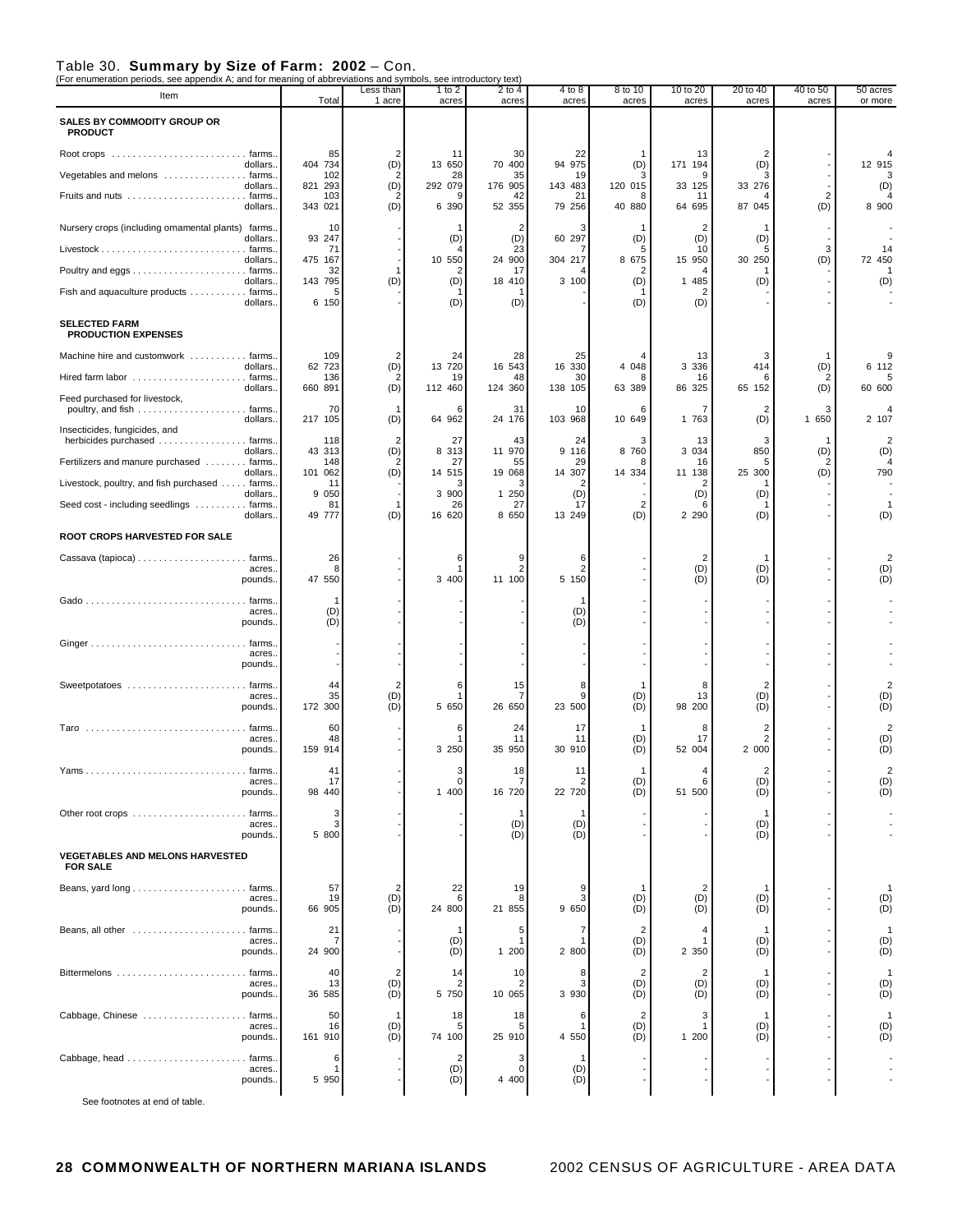| For enumeration periods, see appendix A; and for meaning of abbreviations and symbols, see introductory text), |                                   | Less than                                                                        | 1 to 2                        | 2 to 4                           | 4 to 8                           | 8 to 10                            | 10 to 20                        | 20 to 40                         | 40 to 50                 | 50 acres                                         |
|----------------------------------------------------------------------------------------------------------------|-----------------------------------|----------------------------------------------------------------------------------|-------------------------------|----------------------------------|----------------------------------|------------------------------------|---------------------------------|----------------------------------|--------------------------|--------------------------------------------------|
| Item                                                                                                           | Total                             | 1 acre                                                                           | acres                         | acres                            | acres                            | acres                              | acres                           | acres                            | acres                    | or more                                          |
| <b>VEGETABLES AND MELONS HARVESTED</b><br>FOR SALE - Con.                                                      |                                   |                                                                                  |                               |                                  |                                  |                                    |                                 |                                  |                          |                                                  |
| acres<br>pounds.                                                                                               | 6<br>$\overline{2}$<br>5 500      |                                                                                  | 3<br>3 700                    | (D)<br>(D)                       |                                  |                                    |                                 |                                  |                          | (D)<br>(D)                                       |
| acres.<br>pounds.                                                                                              | 31<br>11<br>21 150                | (D)<br>(D)                                                                       | 6<br>4 4 5 0                  | 10<br>7 500                      | 8<br>4 250                       | 1<br>(D)<br>(D)                    | -1<br>(D)<br>(D)                | $\overline{2}$<br>(D)<br>(D)     |                          | $\overline{2}$<br>(D)<br>(D)                     |
| Cucumbers  farms.<br>acres.<br>pounds.                                                                         | 56<br>30<br>213 710               | (D)<br>(D)                                                                       | 14<br>30 500                  | 21<br>10<br>63 650               | 11<br>42 300                     | $\overline{2}$<br>(D)<br>(D)       | 5<br>4<br>7 800                 | 1<br>(D)<br>(D)                  |                          | $\mathbf{1}$<br>(D)<br>(D)                       |
| Eggplant  farms.<br>acres.<br>pounds.                                                                          | 71<br>25<br>99 810                | 2<br>(D)<br>(D)                                                                  | 24<br>8<br>35 980             | 23<br>24 360                     | 13<br>13 400                     | $\overline{2}$<br>(D)<br>(D)       | 4<br>$\overline{2}$<br>5 2 5 0  | 1<br>(D)<br>(D)                  |                          | $\overline{c}$<br>(D)<br>(D)                     |
| Muskmelons and pepinos farms.<br>acres.<br>pounds.                                                             |                                   |                                                                                  |                               |                                  |                                  |                                    |                                 |                                  |                          |                                                  |
| acres.<br>pounds.                                                                                              | 42<br>8<br>23 415                 | (D)<br>(D)                                                                       | 13<br>4 520                   | 16<br>9 885                      | 6<br>2 750                       |                                    | 3<br>1<br>2 500                 | 1<br>(D)<br>(D)                  |                          | $\overline{\mathbf{c}}$<br>(D)<br>(D)            |
| acres.<br>pounds.                                                                                              | 52<br>14<br>63 750                | (D)<br>(D)                                                                       | 16<br>18 700                  | 19<br>5<br>20 655                | 10<br>6 0 4 5                    | $\overline{2}$<br>(D)<br>(D)       | $\overline{2}$<br>(D)<br>(D)    | $\overline{2}$<br>(D)<br>(D)     |                          |                                                  |
| acres.<br>pounds.                                                                                              | 61<br>15<br>42 586                | (D)<br>(D)                                                                       | 18<br>з<br>7 886              | 22<br>5<br>7 550                 | 10<br>9 5 5 0                    | $\overline{2}$<br>(D)<br>(D)       | 3<br>$\overline{2}$<br>8 000    | $\overline{2}$<br>(D)<br>(D)     |                          | 1 300                                            |
| acres.<br>pounds.                                                                                              | 11<br>11 880                      |                                                                                  |                               | 3<br>$\Omega$<br>3 650           | 4<br>5 280                       |                                    | 2<br>(D)<br>(D)                 | 1<br>(D)<br>(D)                  |                          | -1<br>(D)<br>(D)                                 |
| Pumpkins and squash  farms.<br>acres.<br>pounds.                                                               | 45<br>16<br>79 065                |                                                                                  | 12<br>20 000                  | 18<br>17 915                     | 7<br>5 800                       | $\overline{2}$<br>(D)<br>(D)       | 4<br>4 100                      | $\mathbf{1}$<br>(D)<br>(D)       |                          | -1<br>(D)<br>(D)                                 |
| acres<br>pounds.                                                                                               | 40<br>12<br>57 175                | (D)<br>(D)                                                                       | 10<br>2<br>12 950             | 14<br>15 830                     | 6<br>5 300                       | $\overline{2}$<br>(D)<br>(D)       | 3<br>1<br>325                   | 1<br>(D)<br>(D)                  |                          | $\overline{2}$<br>(D)<br>(D)                     |
| Tomatoes  farms.<br>acres.<br>pounds.                                                                          | 48<br>12<br>75 180                | (D)<br>(D)                                                                       | 16<br>28 730                  | 17<br>21 150                     | 8<br>9 900                       | $\overline{2}$<br>(D)<br>(D)       | $\overline{2}$<br>(D)<br>(D)    | 1<br>(D)<br>(D)                  |                          | -1<br>(D)<br>(D)                                 |
| acres.<br>pounds.                                                                                              | 26<br>11<br>79 400                |                                                                                  | 5<br>8 400                    | 9<br>45 900                      | 6<br>11 800                      | $\overline{2}$<br>(D)<br>(D)       | 3<br>$\overline{2}$<br>8 500    |                                  |                          | $\overline{1}$<br>(D)<br>(D)                     |
| Other vegetables and melons farms<br>acres.<br>pounds.                                                         | 29<br>6<br>15 103                 |                                                                                  | 13<br>7 710                   | 6<br>4 0 5 6                     | 5<br>1 075                       | $\overline{2}$<br>(D)<br>(D)       | 1<br>(D)<br>(D)                 | $\overline{2}$<br>(D)<br>(D)     |                          |                                                  |
| <b>FRUITS, NUTS, AND NURSERY CROPS</b><br>(Including ornamental plants) HARVESTED<br><b>FOR SALE</b>           |                                   |                                                                                  |                               |                                  |                                  |                                    |                                 |                                  |                          |                                                  |
| trees not of bearing age.<br>trees of bearing age.<br>pounds.                                                  | 11<br>70<br>185<br>4 875          |                                                                                  |                               | 3<br>10<br>56<br>900             | 2<br>(D)<br>(D)<br>(D)           | 2<br>(D)<br>(D)<br>(D)             | (D)<br>(D)<br>(D)               | 3<br>60<br>106<br>2 100          |                          |                                                  |
| Bananas <sup>3</sup> farms.<br>trees not of bearing age.<br>trees of bearing age.<br>pounds.                   | 87<br>29 394<br>16 074<br>216 145 | 1<br>$\begin{array}{c} \textrm{(D)} \\ \textrm{(D)} \\ \textrm{(D)} \end{array}$ | 10<br>1 2 3 0<br>840<br>7 525 | 33<br>4 504<br>3 4 0 5<br>35 950 | 18<br>3 570<br>2 8 3 1<br>31 125 | 7<br>2 650<br>1 838<br>6 9 2 0     | 9<br>6 350<br>3 3 7 5<br>81 150 | 4<br>10 800<br>3 2 6 5<br>47 000 | $2$<br>(D)<br>(D)<br>(D) | $\begin{array}{c}3\\120\\415\\5\ 175\end{array}$ |
| trees not of bearing age.<br>trees of bearing age.                                                             | 38<br>21 615<br>24 633            | (D)<br>(D)                                                                       | 3<br>85<br>69                 | 13<br>1 310<br>3 8 9 4           | 5<br>2 700<br>2 485              | $\overline{7}$<br>11 350<br>14 175 | 6<br>3 6 5 0<br>1 660           | $\overline{2}$<br>(D)<br>(D)     |                          | $1$<br>(D)<br>(D)<br>(D)                         |
| pounds.<br>Breadfruits  farms.<br>trees not of bearing age.                                                    | 43 563<br>14<br>96                | (D)                                                                              | 600<br>$\overline{1}$<br>(D)  | 2 130<br>3                       | 15 900<br>$\overline{4}$         | 9 0 7 0<br>$\overline{c}$<br>(D)   | 10 966<br>3<br>10               | (D)<br>$\mathbf{1}$<br>(D)       |                          |                                                  |
| trees of bearing age.<br>pounds.                                                                               | 169<br>3 690<br>32                |                                                                                  | (D)<br>(D)<br>$\overline{2}$  | $\overline{7}$<br>600<br>19      | 17<br>720<br>5                   | (D)<br>(D)<br>$\mathbf{1}$         | 29<br>1 200<br>4                | $(D)$<br>$(D)$                   |                          |                                                  |
| trees not of bearing age.<br>trees of bearing age.<br>pounds.                                                  | 1 1 28<br>2 148<br>20 780         |                                                                                  | $(D)$<br>$(D)$<br>(D)         | 791<br>1 110<br>12 730           | 57<br>380<br>2 000               | $(D)$<br>$(D)$<br>(D)              | 20<br>314<br>3 000              |                                  | $\overline{\phantom{a}}$ | $1$<br>(D)<br>(D)<br>(D)                         |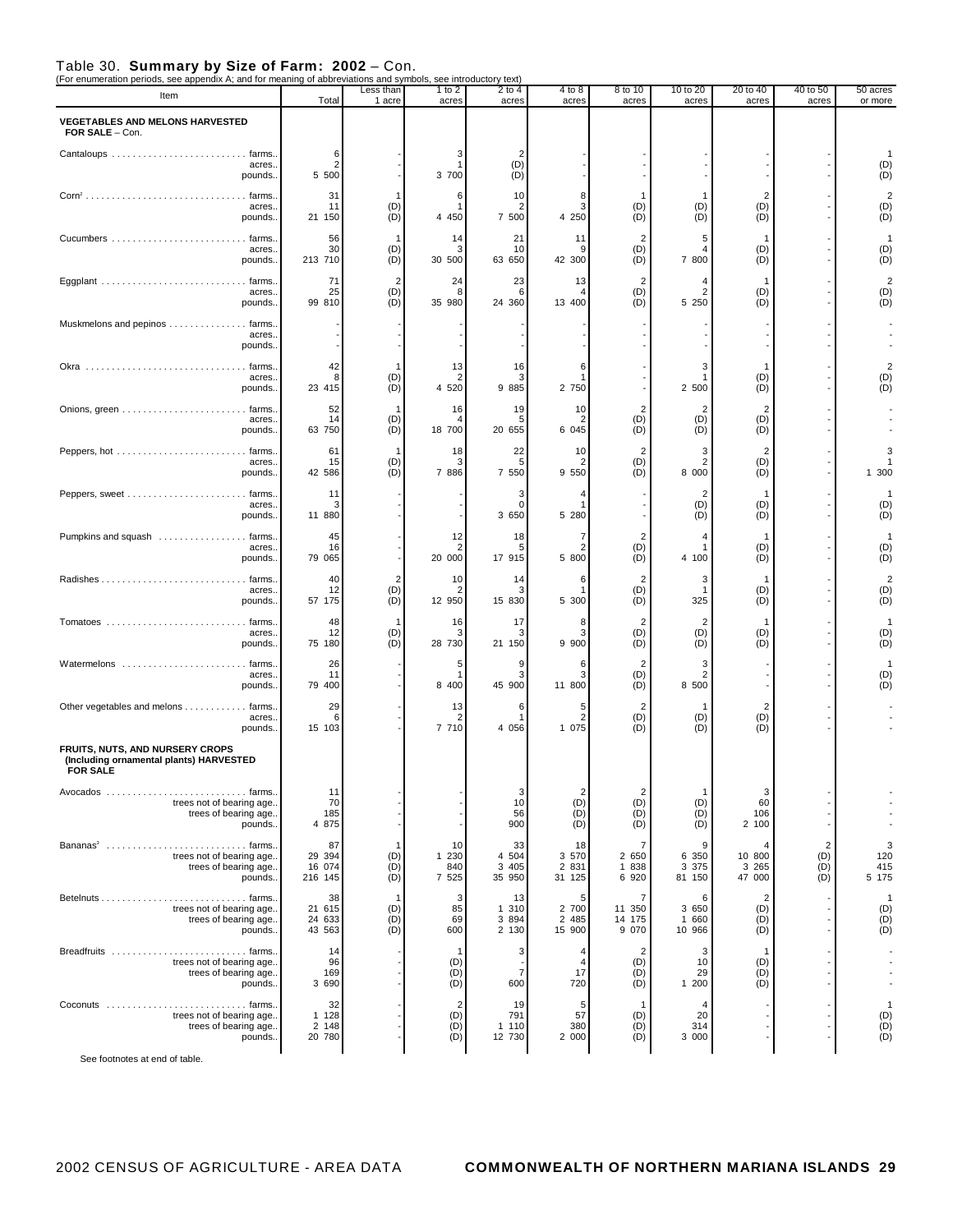| (For enumeration periods, see appendix A; and for meaning or abbreviations and symbols, see introductory text)                |                                  |                       |                                     |                                |                                     |                                     |                                              |                                         |                                   |                          |
|-------------------------------------------------------------------------------------------------------------------------------|----------------------------------|-----------------------|-------------------------------------|--------------------------------|-------------------------------------|-------------------------------------|----------------------------------------------|-----------------------------------------|-----------------------------------|--------------------------|
| Item                                                                                                                          | Total                            | Less than<br>1 acre   | 1 to 2<br>acres                     | $2$ to 4<br>acres              | $4$ to $8$<br>acres                 | 8 to 10<br>acres                    | 10 to 20<br>acres                            | 20 to 40<br>acres                       | 40 to 50<br>acres                 | 50 acres<br>or more      |
| FRUITS, NUTS, AND NURSERY CROPS<br>(Including ornamental plants) HARVESTED<br>FOR SALE - Con.                                 |                                  |                       |                                     |                                |                                     |                                     |                                              |                                         |                                   |                          |
| trees not of bearing age.<br>trees of bearing age.<br>pounds.                                                                 | 8<br>15<br>19<br>960             |                       |                                     | 3<br>15<br>6<br>420            | -1<br>(D)<br>(D)<br>(D)             | -1<br>(D)<br>(D)<br>(D)             | $\overline{c}$<br>(D)<br>(D)<br>(D)          | $\mathbf{1}$<br>(D)<br>(D)<br>(D)       |                                   |                          |
| trees not of bearing age.<br>trees of bearing age.<br>pounds.                                                                 | 26<br>290<br>546<br>2 2 6 5      |                       | 3<br>20<br>25<br>180                | 13<br>165<br>256<br>665        | $\overline{2}$<br>(D)<br>(D)<br>(D) | $\mathbf{1}$<br>(D)<br>(D)<br>(D)   | $\sqrt{5}$<br>40<br>96<br>470                | $\sqrt{2}$<br>(D)<br>(D)<br>(D)         |                                   |                          |
| trees not of bearing age.<br>trees of bearing age.<br>pounds.                                                                 | 61<br>458<br>2 2 5 9<br>46 738   | (D)<br>(D)<br>(D)     | 5<br>21<br>96<br>3 4 0 5            | 27<br>92<br>394<br>7 043       | 12<br>73<br>1 0 6 3<br>26 170       | 3<br>28<br>95                       | 8<br>232<br>300<br>2 1 2 5                   | 3<br>40<br>338<br>6 650                 | $\mathbf{1}$<br>(D)<br>(D)<br>(D) | $(D)$<br>$(D)$<br>(D)    |
| trees not of bearing age.<br>trees of bearing age.<br>pounds.                                                                 | 21<br>355<br>707<br>20 285       |                       | $\mathbf{1}$<br>(D)<br>(D)<br>(D)   | 8<br>20<br>71<br>2 585         | 2<br>(D)<br>(D)<br>(D)              | $\overline{2}$<br>(D)<br>(D)<br>(D) | 6<br>14<br>95<br>1 250                       | $\sqrt{2}$<br>(D)<br>(D)<br>(D)         |                                   |                          |
| trees not of bearing age.<br>trees of bearing age.<br>pounds.                                                                 | 13<br>8<br>112<br>2 3 4 5        |                       | -1<br>(D)<br>(D)<br>(D)             | 5<br>$\mathbf{1}$<br>20<br>400 | 3<br>7<br>56<br>680                 | $\mathbf{1}$<br>(D)<br>(D)<br>(D)   | $\overline{2}$<br>(D)<br>(D)<br>(D)          | $\mathbf{1}$<br>(D)<br>(D)<br>(D)       |                                   |                          |
| Papayas  farms.<br>trees not of bearing age.<br>trees of bearing age.<br>pounds.                                              | 51<br>1 100<br>3 9 4 3<br>30 755 | $(D)$<br>$(D)$<br>(D) | 3<br>62<br>109<br>750               | 27<br>288<br>1 743<br>12 850   | 10<br>350<br>1 480<br>9 000         | $\overline{1}$<br>(D)<br>(D)<br>(D) | 5<br>300<br>351<br>4 970                     | $\overline{c}$<br>(D)<br>(D)<br>(D)     |                                   | $2$<br>(D)<br>(D)<br>(D) |
| Pineapples  farms.<br>plants not of bearing age.<br>plants of bearing age.<br>pounds.                                         | 10<br>384<br>747<br>1 283        |                       | -1<br>(D)<br>(D)<br>(D)             | 2<br>(D)<br>(D)<br>(D)         | 2<br>(D)<br>(D)<br>(D)              |                                     | 4<br>255<br>175<br>510                       | 1<br>(D)<br>(D)<br>(D)                  |                                   |                          |
| trees not of bearing age.<br>trees of bearing age.<br>pounds.                                                                 | 34<br>183<br>2 3 1 9<br>12 745   |                       | $\overline{2}$<br>(D)<br>(D)<br>(D) | 15<br>28<br>512<br>3 110       | 5<br>5<br>19<br>380                 | $\overline{c}$<br>(D)<br>(D)<br>(D) | 6<br>305<br>1 390                            | $\overline{4}$<br>150<br>1 268<br>6 760 |                                   |                          |
| trees not of bearing age.<br>trees of bearing age.<br>pounds.                                                                 | 13<br>149<br>2 4 9 5             |                       | -1<br>(D)<br>(D)<br>(D)             | 4<br>42<br>420                 | (D)<br>(D)<br>(D)                   | $\mathbf{1}$<br>(D)<br>(D)<br>(D)   | 3<br>8<br>275                                | 3<br>93<br>1 720                        |                                   |                          |
| Sweetsops  farms.<br>trees not of bearing age.<br>trees of bearing age.<br>pounds.                                            | 26<br>180<br>847<br>3 300        |                       | $\overline{1}$<br>(D)<br>(D)<br>(D) | 13<br>15<br>421<br>1 330       | 5<br>15<br>159<br>530               | $\mathbf{1}$<br>(D)<br>(D)<br>(D)   | 4<br>122<br>565                              | $\overline{2}$<br>(D)<br>(D)<br>(D)     |                                   |                          |
| Tangerines farms.<br>trees not of bearing age.<br>trees of bearing age.<br>pounds.                                            | 24<br>40<br>178<br>3 2 5 5       |                       | -1<br>$(D)$<br>$(D)$<br>(D)         | 8<br>3<br>45<br>645            | 6<br>31<br>470                      | $\overline{2}$<br>(D)<br>(D)<br>(D) | 6<br>17<br>84<br>1 2 2 0                     | 1<br>(D)<br>(D)<br>(D)                  |                                   |                          |
| Other fruits, nuts, and tree crops  farms.<br>plants or trees not of bearing ag.<br>plants or trees of bearing age<br>pounds. | 17<br>1 0 6 7<br>708<br>8 765    |                       |                                     | 8<br>65<br>41<br>3 9 2 0       | 3<br>506<br>1 080                   | $\mathbf{1}$<br>(D)<br>(D)<br>(D)   | $\overline{\mathbf{c}}$<br>(D)<br>(D)<br>(D) | 3<br>998<br>128<br>1 750                |                                   |                          |
| Nursery crops (including ornamental plants) farms.<br>sq. ft. under cover<br>acres in the open                                | 9<br>13 370<br>11                |                       | 1<br>(D)<br>(D)                     | (D)<br>(D)                     | 13 000                              | -1<br>(D)<br>(D)                    | $\overline{2}$<br>(D)<br>(D)                 | 1<br>(D)<br>(D)                         |                                   |                          |
| LIVESTOCK, POULTRY AND THEIR<br>PRODUCTS, AND FISH                                                                            |                                  |                       |                                     |                                |                                     |                                     |                                              |                                         |                                   |                          |
| Inventory                                                                                                                     |                                  |                       |                                     |                                |                                     |                                     |                                              |                                         |                                   |                          |
| Cattle and calves  farms.<br>number                                                                                           | 55<br>1 319                      |                       |                                     | 16<br>54                       | 8<br>54                             | 3<br>90                             | 7<br>94                                      | 4<br>70                                 | 3<br>87                           | 14<br>870                |
| number.<br>Other cattle and calves  farms.                                                                                    | 55                               |                       |                                     | 16                             | 8                                   | 3                                   | 7                                            | $\overline{4}$                          | 3                                 | 14                       |
| number.                                                                                                                       | 1 319                            |                       |                                     | 54                             | 54                                  | 90                                  | 94                                           | 70                                      | 87                                | 870                      |
| Hogs and pigs of all ages farms.<br>number                                                                                    | 61<br>2 2 4 2                    | 1<br>(D)              | 5<br>40                             | 21<br>293                      | 10<br>1 316                         | 6<br>108                            | 10<br>88                                     | 3<br>233                                | 3<br>96                           | $\overline{2}$<br>(D)    |
| Goats and kids of all ages  farms.<br>number                                                                                  | 15<br>198                        |                       | 2<br>(D)                            | 5<br>23                        | 2<br>(D)                            | $\overline{1}$<br>(D)               | -1<br>(D)                                    | 1<br>(D)                                | 2<br>(D)                          | -1<br>(D)                |
| Horses, mules, and colts of all ages farms.<br>number                                                                         | $\overline{2}$<br>(D)            |                       |                                     |                                |                                     |                                     |                                              |                                         |                                   | $\overline{2}$<br>(D)    |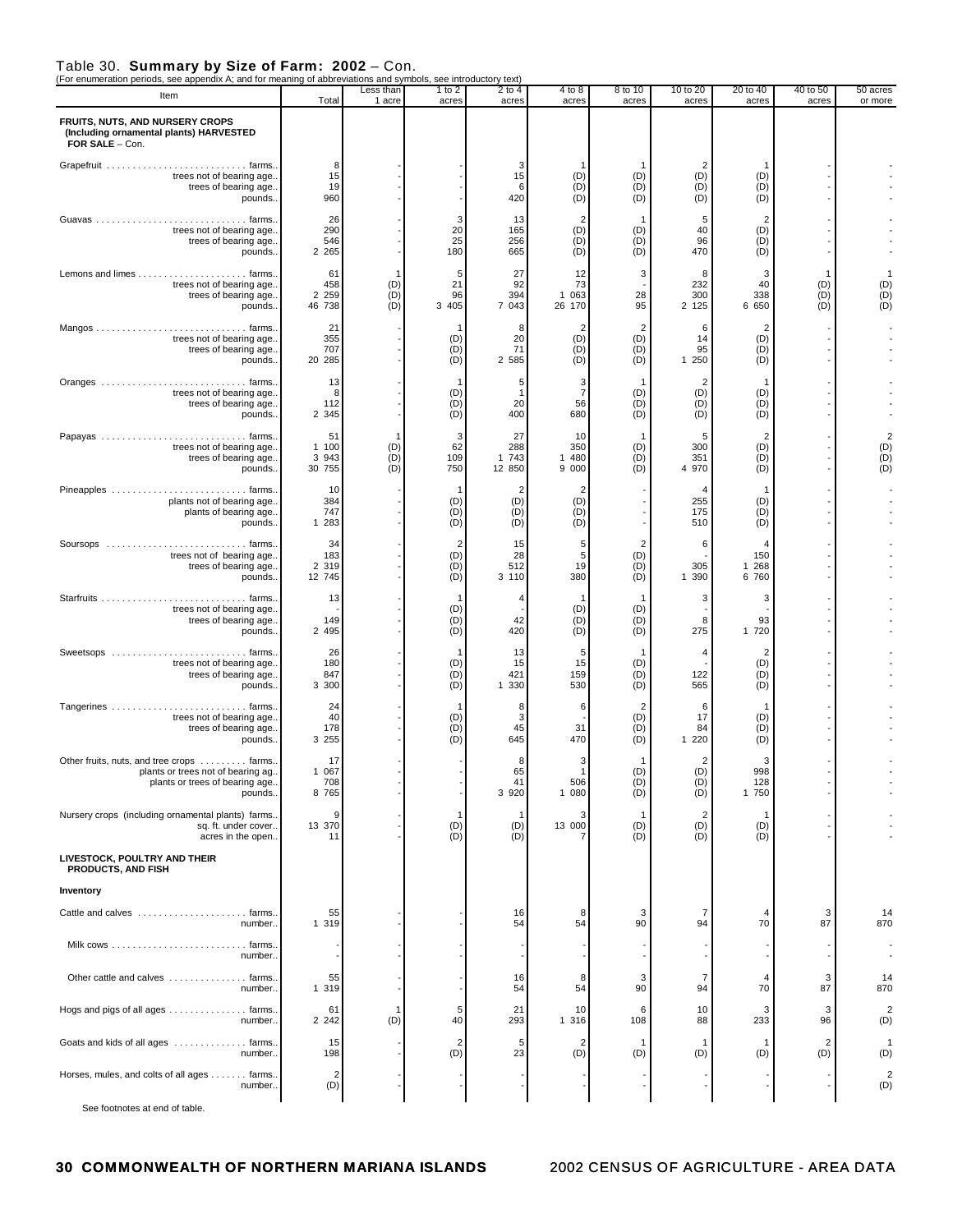| For enumeration periods, see appendix A; and for meaning of abbreviations and symbols, see introductory text)<br>Item |               | Less than | 1 to 2       | 2 to 4                | $4$ to $8$            | 8 to 10               | 10 to 20                       | 20 to 40              | 40 to 50              | 50 acres  |
|-----------------------------------------------------------------------------------------------------------------------|---------------|-----------|--------------|-----------------------|-----------------------|-----------------------|--------------------------------|-----------------------|-----------------------|-----------|
| LIVESTOCK, POULTRY AND THEIR<br>PRODUCTS, AND FISH - Con.                                                             | Total         | 1 acre    | acres        | acres                 | acres                 | acres                 | acres                          | acres                 | acres                 | or more   |
| Chicken hens 4 months old or older farms.<br>number.                                                                  | 68<br>7 0 2 7 |           | 4 5 9 6      | 28<br>1 108           | 11<br>369             | 6<br>225              | 8<br>275                       | 2<br>(D)              | $\overline{2}$<br>(D) | 122       |
| Commercial layers farms.<br>number.                                                                                   | 2<br>(D)      |           | (D)          |                       |                       |                       |                                | 1<br>(D)              |                       |           |
| Other chicken hens  farms.<br>number.                                                                                 | 67<br>2 511   |           | 6<br>180     | 28<br>1 108           | 11<br>369             | 6<br>225              | 8<br>275                       | $\overline{2}$<br>(D) | 2<br>(D)              | 122       |
| Chickens under 4 months old  farms.<br>number                                                                         | 52<br>4 4 6 3 |           | 6<br>1 4 9 3 | 17<br>1 015           | 7<br>470              | 6<br>500              | 9<br>425                       | $\overline{2}$<br>(D) | $\overline{2}$<br>(D) | 3<br>240  |
| Roosters and pullets farms.<br>number.                                                                                | 57<br>884     |           | 6<br>91      | 20<br>306             | 8<br>70               | 6<br>63               | 9<br>195                       | 2<br>(D)              | $\overline{2}$<br>(D) | 4<br>105  |
| number.                                                                                                               | 41<br>898     |           | 3<br>82      | 20<br>309             | 6<br>283              | $\overline{4}$<br>78  | 6<br>117                       | -1<br>(D)             | -1<br>(D)             |           |
| number.                                                                                                               | 12<br>186     |           | 2<br>(D)     | 3<br>85               | -1<br>(D)             | -1<br>(D)             | 3<br>15                        | 2<br>(D)              |                       |           |
| number.                                                                                                               | 17<br>711     |           | (D)          | 5<br>345              | 4<br>183              | -1<br>(D)             | 3<br>55                        | $\overline{2}$<br>(D) | -1<br>(D)             |           |
| number.                                                                                                               | 5<br>21       |           |              | $\overline{2}$<br>(D) | $\overline{2}$<br>(D) |                       | $\mathbf{1}$<br>(D)            |                       |                       |           |
| <b>Sales</b>                                                                                                          |               |           |              |                       |                       |                       |                                |                       |                       |           |
| Cattle and calves  farms.<br>number.                                                                                  | 39<br>296     |           | (D)          | 7<br>18               | 4<br>23               | $\overline{2}$<br>(D) | 5<br>18                        | 4<br>17               | $\overline{2}$<br>(D) | 14<br>182 |
| number.                                                                                                               |               |           |              |                       |                       |                       |                                |                       |                       |           |
| Other cattle and calves  farms.<br>number.                                                                            | 39<br>296     |           | (D)          | 18                    | 23                    | $\overline{2}$<br>(D) | 5<br>18                        | 4<br>17               | 2<br>(D)              | 14<br>182 |
| Hogs and pigs of all ages farms.<br>number.                                                                           | 42<br>3 0 3 9 | -1<br>(D) | 2<br>(D)     | 20<br>184             | 2 5 2 7               | $\overline{4}$<br>40  | 6<br>45                        | $\overline{2}$<br>(D) | $\overline{2}$<br>(D) | -1<br>(D) |
| Goats and kids of all ages  farms.<br>number.                                                                         | 3<br>92       |           | (D)          | -1<br>(D)             |                       |                       |                                | -1<br>(D)             |                       |           |
| Horses, mules, and colts of all ages farms.<br>number.                                                                | 1<br>(D)      |           |              |                       |                       |                       |                                |                       |                       | (D)       |
| Chicken hens 4 months old or older farms.<br>number.                                                                  | 15<br>503     |           |              | 7<br>188              | 2<br>(D)              | $\mathbf{1}$<br>(D)   | $\overline{2}$<br>(D)          | -1<br>(D)             | 1<br>(D)              | -1<br>(D) |
| Commercial layers  farms.<br>number.                                                                                  | 2<br>(D)      |           |              | -1<br>(D)             |                       |                       |                                | (D)                   |                       |           |
| Other chicken hens  farms.<br>number.                                                                                 | 14<br>431     |           |              | 6<br>176              | 2<br>(D)              | -1<br>(D)             | $\overline{2}$<br>(D)          | 1<br>(D)              | -1<br>(D)             | (D)       |
| Chickens under 4 months old  farms.<br>number.                                                                        |               |           |              |                       |                       |                       |                                |                       |                       |           |
| Roosters and pullets farms.<br>number.                                                                                | 4<br>26       |           | (D)          | 2<br>(D)              |                       |                       | (D)                            |                       |                       |           |
| number                                                                                                                | 23<br>322     |           | (D)          | 14<br>203             | 3<br>33               | $\overline{c}$<br>(D) | 3<br>45                        |                       |                       |           |
| number                                                                                                                | 2<br>(D)      |           |              | -1<br>(D)             |                       |                       |                                | -1<br>(D)             |                       |           |
| number.                                                                                                               | 2<br>(D)      |           |              | 2<br>(D)              |                       |                       |                                |                       |                       |           |
| number                                                                                                                | 59 816        |           | (D)          | -1<br>(D)             |                       |                       |                                | 1<br>(D)              |                       |           |
| Other poultry and poultry products farms<br>dozens.                                                                   |               |           |              |                       |                       |                       |                                |                       |                       |           |
| Fish and other aquaculture<br>pounds.                                                                                 | 5<br>2 700    |           | (D)          | (D)                   |                       | $\mathbf{1}$<br>(D)   | $\overline{\mathbf{c}}$<br>(D) |                       |                       |           |

<sup>≀</sup>Detail may not add to total because of rounding.<br><sup>2</sup>Includes dry and green corn.<br><sup>3</sup>Includes eating and cooking bananas.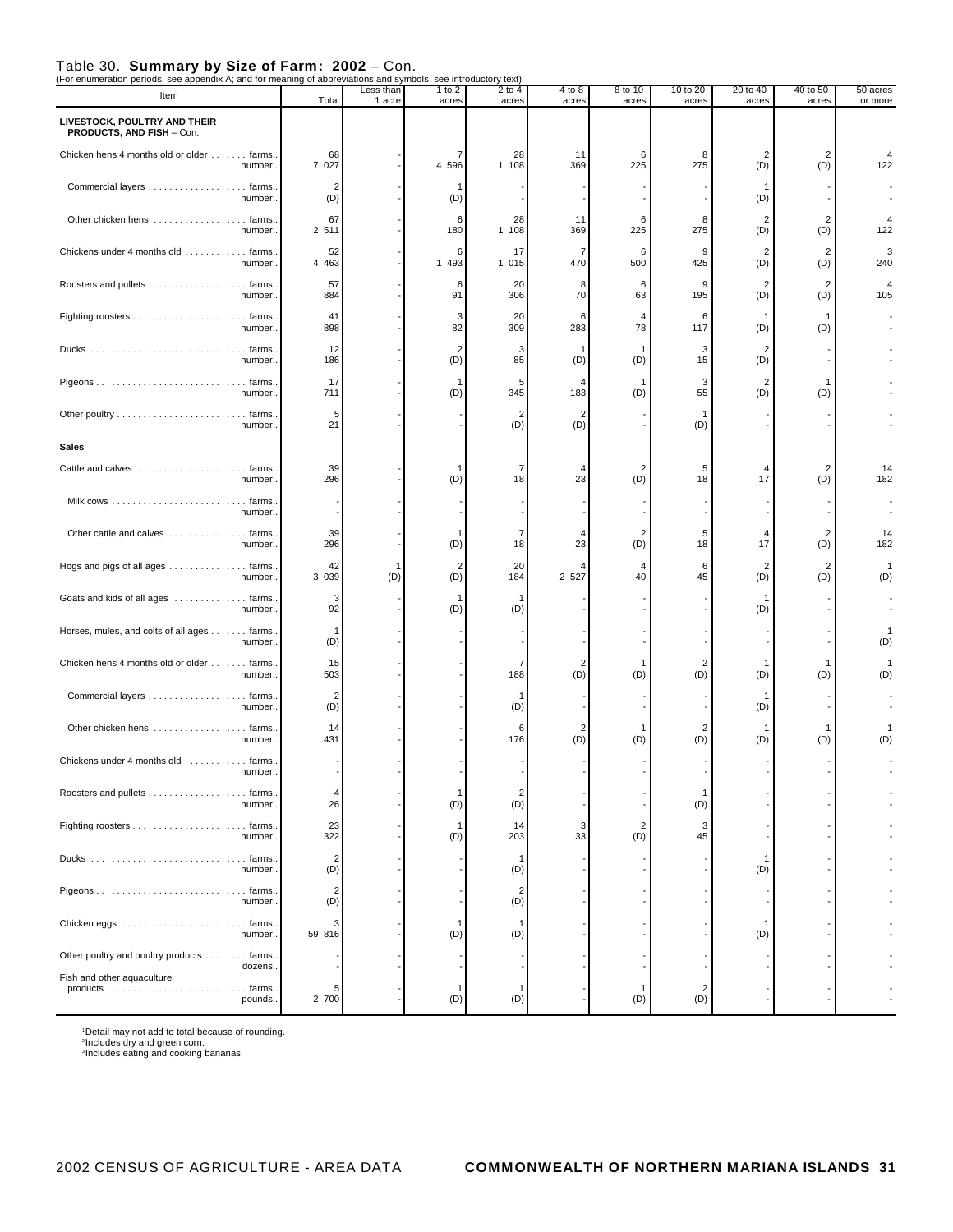# Table 31. **Summary by Market Value of Agricultural Products Sold: 2002**  (For enumeration periods, see appendix A; and for meaning of abbreviations and symbols, see introductory text)

| roi enumeration penous, see appenuix A, and for meaning or abbreviations and symbols, see introductory text,<br>Item | Total             | Less than<br>\$1,200        | \$1,200 to<br>\$2,499 | $$2,500$ to<br>\$4,999 | \$5,000 to<br>\$7,499 | \$7,500 to<br>\$9,999 | \$10,000<br>or more |
|----------------------------------------------------------------------------------------------------------------------|-------------------|-----------------------------|-----------------------|------------------------|-----------------------|-----------------------|---------------------|
| <b>FARMS AND LAND IN FARMS</b>                                                                                       |                   |                             |                       |                        |                       |                       |                     |
| Farms<br>number.<br>Percent of farms                                                                                 | 214<br>100.0      | 19<br>8.9                   | 55<br>25.7            | 44<br>20.6             | 23<br>10.7            | 17<br>7.9             | 56<br>26.2          |
| Land in farms $\dots\dots\dots\dots\dots\dots\dots$ acres <sup>1</sup>                                               | 2 3 5 3           | 354                         | 449                   | 377                    | 366                   | 126                   | 681                 |
| Average size of farm acres                                                                                           | 100.0<br>11.0     | 15.0<br>18.6                | 19.1<br>8.2           | 16.0<br>8.6            | 15.6<br>15.9          | 5.4<br>7.4            | 29.0<br>12.2        |
| <b>LAND USE</b>                                                                                                      |                   |                             |                       |                        |                       |                       |                     |
|                                                                                                                      | 194               | 16<br>35                    | 49                    | 40                     | 20                    | 16                    | 53<br>400           |
| acres <sup>1</sup><br>Harvested  farms.                                                                              | 882<br>189        | 16                          | 170<br>48             | 157<br>38              | 68<br>18              | 53<br>16              | 53                  |
| acres.                                                                                                               | 529<br>117<br>353 | 22<br>10                    | 90<br>37<br>81        | 75<br>26<br>82         | 44<br>10<br>24        | 39<br>9<br>14         | 260<br>25<br>139    |
| acres.<br>Pasture or grazing land  farms.<br>acres.                                                                  | 60<br>222<br>1    | 13<br>$\overline{7}$<br>257 | 20<br>231             | 14<br>170              | 10<br>(D)             | -1<br>(D)             | 8<br>238            |
| Woodland  farms.<br>acres.                                                                                           | 52<br>94          | 6<br>$\overline{7}$         | 17<br>25              | 12<br>35               | (D)                   | (D)                   | 12<br>19            |
| acres.                                                                                                               | 138<br>154        | 13<br>56                    | 41<br>22              | 30<br>15               | 12<br>10              | 12<br>27              | 30<br>25            |
| <b>LAND IRRIGATED</b>                                                                                                |                   |                             |                       |                        |                       |                       |                     |
| Irrigated land  farms.                                                                                               | 135               | 7                           | 32                    | 26                     | 16                    | 11                    | 43                  |
| acres.                                                                                                               | 309<br>22         | $\overline{7}$              | 74<br>$\overline{2}$  | 44<br>5                | 25                    | 20<br>-1              | 140<br>12           |
| acres.<br>Public system  farms.<br>acres.                                                                            | 76<br>113<br>233  | $\overline{7}$              | (D)<br>30<br>(D)      | 11<br>21<br>33         | (D)<br>14<br>(D)      | (D)<br>10<br>(D)      | 59<br>31<br>82      |
| <b>FARMS BY MAJOR SOURCE</b><br>OF IRRIGATION WATER                                                                  |                   |                             |                       |                        |                       |                       |                     |
| Well or cistern                                                                                                      | 15                |                             |                       |                        |                       |                       |                     |
|                                                                                                                      | 6                 |                             |                       |                        |                       |                       |                     |
| Canal or irrigation district                                                                                         | 113               |                             | 30                    | 21                     | 14                    | 10                    | 31                  |
|                                                                                                                      |                   |                             |                       |                        |                       |                       |                     |
| <b>TENURE OF OPERATOR</b>                                                                                            |                   |                             |                       |                        |                       |                       |                     |
| acres <sup>1</sup>                                                                                                   | 214<br>2 3 5 3    | 19<br>354                   | 55<br>449             | 44<br>377              | 23<br>366             | 17<br>126             | 56<br>681           |
| Owners  farms.<br>acres.                                                                                             | 167<br>398<br>1   | 14<br>140                   | 49<br>366<br>47       | 34<br>215<br>30        | 15<br>83<br>15        | 14<br>59<br>14        | 41<br>535           |
| acres.<br>Part owners  farms.                                                                                        | 154<br>950<br>13  | 13<br>(D)                   | (D)                   | 134                    | 83                    | 59                    | 35<br>303<br>6      |
| acres.<br>Tenants<br>farms.                                                                                          | 448<br>47         | (D)                         | (D)<br>6              | 81<br>10               | 8                     | 3                     | 232<br>15           |
| acres.                                                                                                               | 955               | 213                         | 82                    | 163                    | 283                   | 68                    | 146                 |
| <b>FARMS BY SIZE</b>                                                                                                 |                   |                             |                       |                        |                       |                       |                     |
|                                                                                                                      | 5<br>36           |                             | 2<br>6                |                        | $\overline{2}$        |                       | 12                  |
|                                                                                                                      | 74<br>38          |                             | 28<br>7               | 13<br>10               | ε<br>Э                | 8                     | 9<br>16             |
|                                                                                                                      | 23                |                             | 5                     |                        |                       | $\overline{2}$        |                     |
|                                                                                                                      | 8<br>3            |                             | 1<br>$\overline{2}$   |                        | 1                     |                       |                     |
| 50 acres or more<br><b>OPERATOR CHARACTERISTICS</b>                                                                  | 14                |                             | $\overline{2}$        |                        | $\overline{2}$        | $\mathbf{1}$          |                     |
| Operators by place of residence:                                                                                     |                   |                             |                       |                        |                       |                       |                     |
| On farm operated                                                                                                     | 61<br>153         | 2<br>17                     | 14<br>41              | 11<br>33               | 10<br>13              | 6<br>11               | 18<br>38            |
| Operators by years on present farm:<br>Less than 2 years                                                             | 37                | 3                           | 6                     | 10                     | 5                     | $\boldsymbol{\Delta}$ | 9                   |
| 5 to 9 years                                                                                                         | 22<br>51          | $\mathbf{1}$<br>5           | 5<br>15               | 10                     | 5                     | 3<br>2                | 5<br>14             |
| 10 years or more                                                                                                     | 104               | 10                          | 29                    | 20                     | c                     | 8                     | 28                  |
| Operators by age group:<br>Under 35 years                                                                            | 27                | 3                           | 11                    |                        | 2                     | 2                     | 5                   |
| 45 to 54 years                                                                                                       | 61<br>76          | 7                           | 17<br>15              | 13<br>11               | $\overline{7}$<br>10  | 4<br>8                | 13<br>28            |
| 65 years and over                                                                                                    | 32<br>18          | $\overline{2}$<br>3         | 7<br>5                | 10<br>6                | 3<br>-1               | 2<br>1                | 8<br>$\overline{2}$ |
| Average age                                                                                                          | 48                | 48                          | 46                    | 50                     | 47                    | 47                    | 48                  |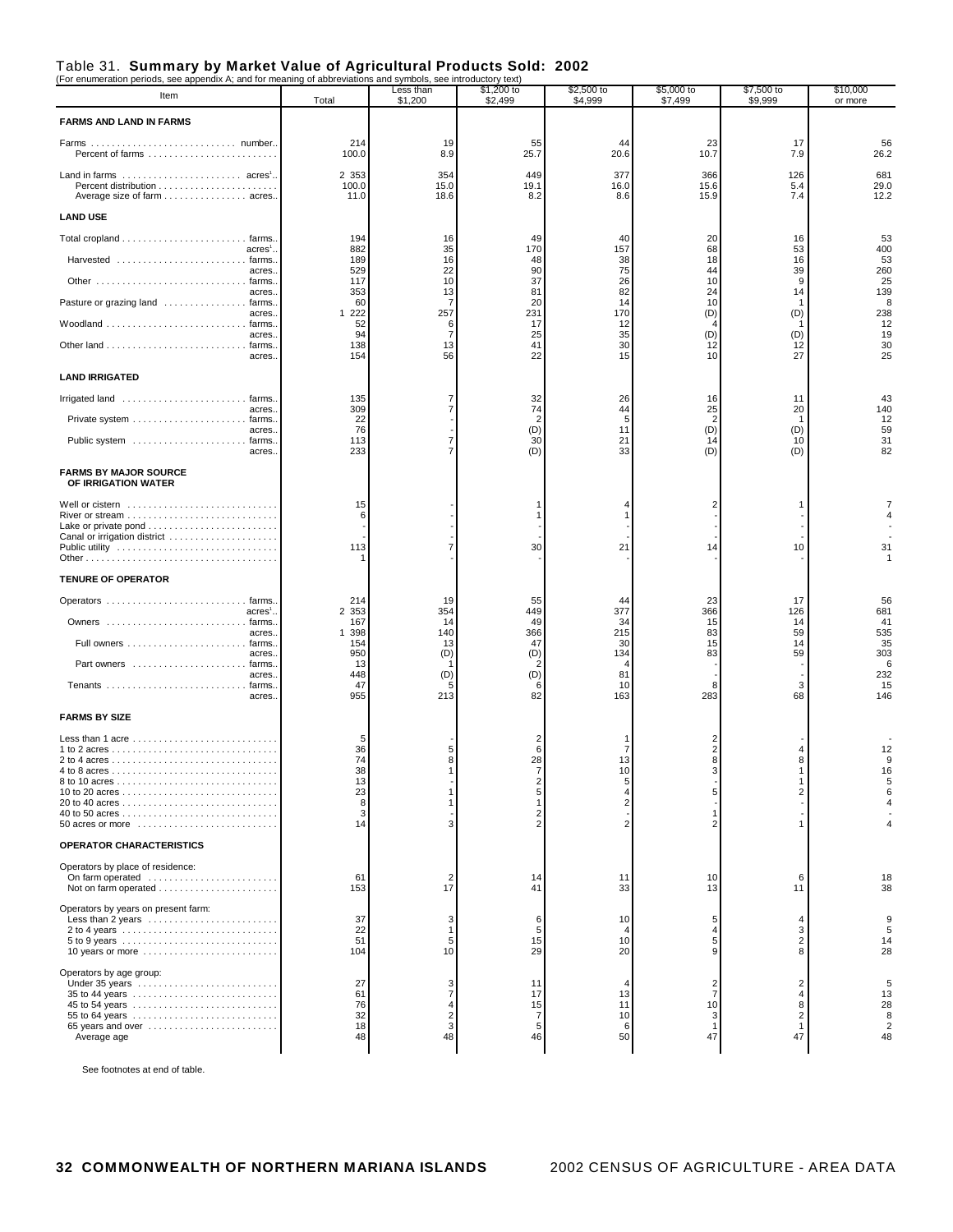#### Table 31. **Summary by Market Value of Agricultural Products Sold: 2002** – Con.

| (For enumeration periods, see appendix A; and for meaning of abbreviations and symbols, see introductory text)<br>Item | Total               | Less than<br>\$1,200  | \$1,200 to<br>\$2,499 | \$2,500 to<br>\$4,999 | $$5,000$ to<br>\$7,499 | \$7,500 to<br>\$9,999 | \$10,000<br>or more |
|------------------------------------------------------------------------------------------------------------------------|---------------------|-----------------------|-----------------------|-----------------------|------------------------|-----------------------|---------------------|
| <b>OPERATOR CHARACTERISTICS - Con.</b>                                                                                 |                     |                       |                       |                       |                        |                       |                     |
| Operators by main occupation:                                                                                          | 92                  | 3                     | 17                    | 19                    | 11                     | 9                     | 33                  |
| Nonagricultural                                                                                                        | 122                 | 16                    | 38                    | 25                    | 12                     | 8                     | 23                  |
| Operators by days of work off farm:<br>None                                                                            | 39                  | 4                     |                       | g                     |                        | $\overline{4}$        | 14                  |
| 1 to 49 days $\ldots \ldots \ldots \ldots \ldots \ldots \ldots \ldots$                                                 | 175<br>43           | 15<br>5               | 51<br>12              | 35                    | 19<br>5                | 13<br>4               | 42<br>13            |
|                                                                                                                        | 26                  |                       | 4                     | 7                     | 5                      | 3                     | 6                   |
| 150 to 199 days                                                                                                        | 24<br>25            | Э                     | 5<br>6                | 8<br>5                | Э<br>Э                 | 2<br>2                | 5<br>6              |
| 200 days or more                                                                                                       | 57                  | 5                     | 24                    | 11                    | 3                      | $\overline{2}$        | 12                  |
| Operators by race:                                                                                                     | 167                 | 17                    | 52                    | 37                    | 15                     | 12                    | 34                  |
|                                                                                                                        | 24<br>9             |                       |                       |                       |                        | 4                     | 14                  |
| Japanese                                                                                                               | $\overline{2}$      |                       |                       |                       |                        |                       |                     |
|                                                                                                                        | 5                   |                       | $\overline{2}$        |                       |                        |                       |                     |
| Operators by citizenship:                                                                                              |                     |                       |                       |                       |                        |                       |                     |
| U.S. citizen born in CNMI<br>U.S. citizen born elsewhere in the U.S.                                                   | 165<br>7            | 17                    | 51                    | 36                    | 15                     | 12                    | 34                  |
|                                                                                                                        | 6<br>36             |                       | 1<br>$\overline{2}$   | 3                     |                        |                       | 20                  |
|                                                                                                                        |                     |                       |                       |                       |                        |                       |                     |
| Operators by sex:                                                                                                      | 194                 | 16                    | 48                    | 41                    | 23                     | 14                    | 52                  |
|                                                                                                                        | 20                  |                       | 7                     |                       |                        | 3                     |                     |
| <b>LABOR STATUS</b>                                                                                                    |                     |                       |                       |                       |                        |                       |                     |
| Farms  number.                                                                                                         | 214                 | 19                    | 55                    | 44                    | 23                     | 17                    | 56                  |
| workers.                                                                                                               | 608<br>194          | 43<br>19              | 135<br>53             | 103<br>39             | 74<br>20               | 42<br>13              | 211<br>50           |
| workers.<br>Less than 25 days  farms.                                                                                  | 343<br>7            | 32<br>$\overline{2}$  | 94<br>2               | 66<br>3               | 44                     | 18                    | 89                  |
| workers.                                                                                                               | 8<br>35             | (D)<br>8              | (D)<br>7              | 3<br>6                | 6                      | 1                     | $\overline{7}$      |
| workers.<br>150 days or more  farms.                                                                                   | 76<br>156           | 16<br>11              | (D)<br>46             | 19<br>30              | 10<br>14               | (D)<br>12             | 11<br>43            |
| workers.                                                                                                               | 259                 | (D)                   | 74                    | 44                    | 34                     | (D)                   | 78                  |
| workers.                                                                                                               | 136<br>265          | 7<br>11               | 26<br>41              | 28<br>37              | 17<br>30               | 13<br>24              | 45<br>122           |
| Less than 25 days  farms.                                                                                              | 13                  | $\overline{2}$        | 5                     |                       | 3                      | -1                    |                     |
| workers.                                                                                                               | 22<br>47            | (D)<br>$\overline{4}$ | 7<br>12               | (D)<br>14             | 5<br>6                 | (D)<br>2              | 9                   |
| workers.<br>150 days or more  farms.                                                                                   | 98<br>80            | 8<br>-1               | 22<br>10              | (D)<br>13             | 8<br>9                 | (D)<br>10             | 37<br>37            |
| workers.                                                                                                               | 145                 | (D)                   | 12                    | 16                    | 17                     | (D)                   | 85                  |
| <b>SELECTED EQUIPMENT</b>                                                                                              |                     |                       |                       |                       |                        |                       |                     |
| Tractors (all kinds)  farms.<br>number.                                                                                | 60<br>65            |                       | 7                     | 12<br>12              | c<br>11                | 3<br>3                | 25<br>28            |
| number.                                                                                                                | 70<br>82            |                       | 14<br>17              | 13<br>15              | c                      | $\overline{7}$        | 21<br>26            |
| Automobiles  farms.                                                                                                    | 144                 | 13                    | 37                    | 30                    | 14                     | 11                    | 39                  |
| number.<br>Tillers (all kinds)  farms.                                                                                 | 155<br>73<br>85     | 14<br>-1              | 41<br>6               | 31<br>8               | 15<br>11               | 12<br>10              | 42<br>37<br>44      |
| number.<br><b>MARKET VALUE OF AGRICULTURAL</b><br><b>PRODUCTS SOLD</b>                                                 |                     | (D)                   | (D)                   | 11                    | 12                     | 11                    |                     |
| Total sales<br>farms.                                                                                                  | 214                 | 19                    | 55                    | 44                    | 23                     | 17                    | 56                  |
| dollars.<br>Average per farm  dollars.                                                                                 | 2 287 407<br>10 689 | 19 640<br>1 0 3 4     | 95 818<br>1 742       | 151 614<br>3 4 4 6    | 134 878<br>5 8 6 4     | 140 537<br>8 2 6 7    | 1 744 920<br>31 159 |
| Farms by value of sales:                                                                                               |                     |                       |                       |                       |                        |                       |                     |
| Less than \$1,200 farms.<br>dollars.                                                                                   | 19<br>19 640        | 19<br>19 640          |                       |                       |                        |                       |                     |
| dollars.                                                                                                               | 55<br>95 818        |                       | 55<br>95 818          |                       |                        |                       |                     |
| dollars.                                                                                                               | 44<br>151 614       |                       |                       | 44<br>151 614         |                        |                       |                     |
| dollars.                                                                                                               | 23<br>134 878       |                       |                       |                       | 23<br>134 878          |                       |                     |
| dollars.                                                                                                               | 17<br>140 537       |                       |                       |                       |                        | 17<br>140 537         |                     |
| \$10,000 or more $\dots\dots\dots\dots\dots\dots$<br>. farms.                                                          | 56<br>1 744 920     |                       |                       |                       |                        |                       | 56<br>1 744 920     |
| dollars.                                                                                                               |                     |                       |                       |                       |                        |                       |                     |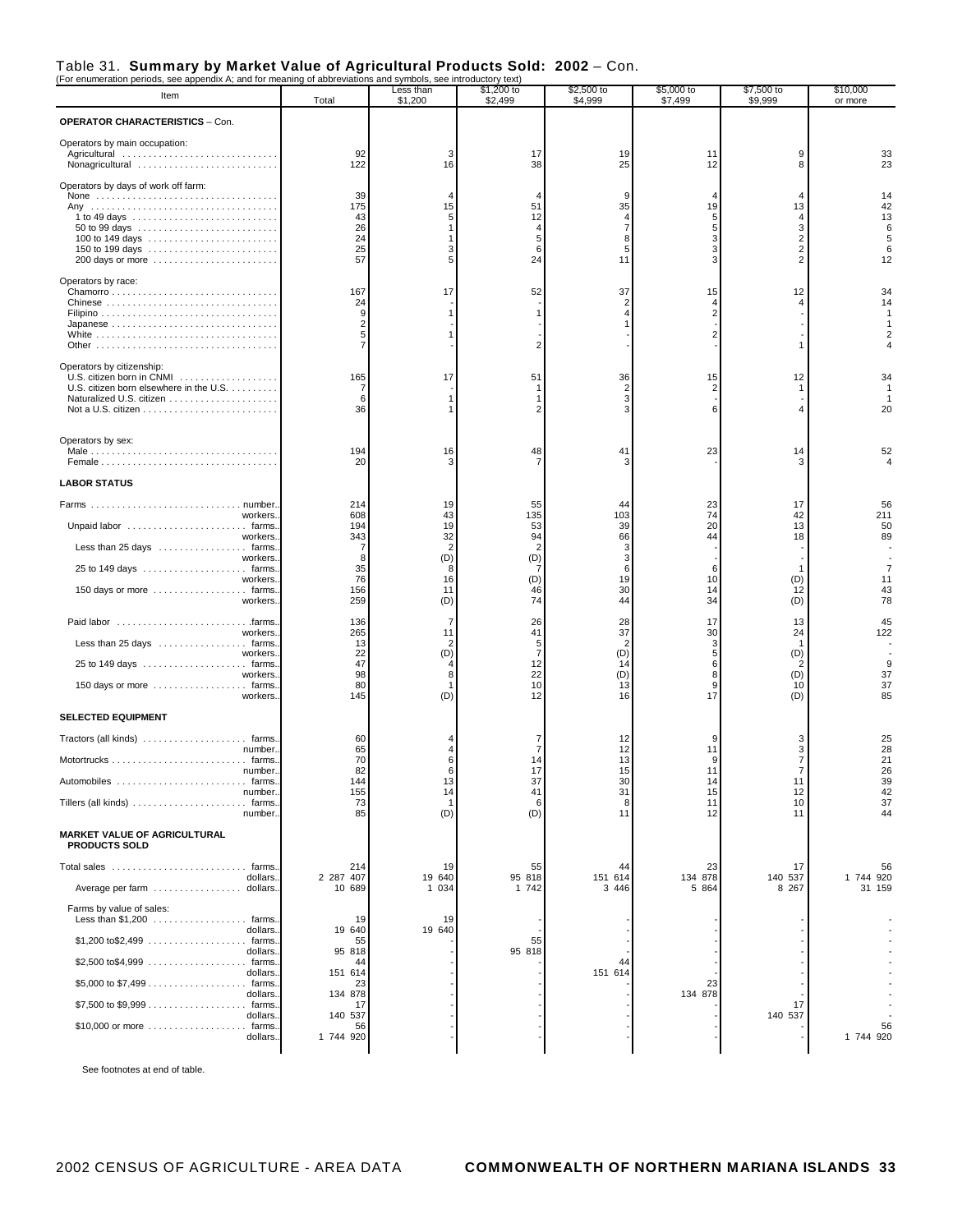#### Table 31. **Summary by Market Value of Agricultural Products Sold: 2002** – Con.

| (For enumeration periods, see appendix A; and for meaning of abbreviations and symbols, see introductory text)<br>Item |                | Less than  | \$1,200 to   | \$2,500 to    | \$5,000 to     | \$7,500 to              | \$10,000                |
|------------------------------------------------------------------------------------------------------------------------|----------------|------------|--------------|---------------|----------------|-------------------------|-------------------------|
|                                                                                                                        | Total          | \$1,200    | \$2,499      | \$4,999       | \$7,499        | \$9,999                 | or more                 |
| SALES BY COMMODITY GROUP OR<br><b>PRODUCT</b>                                                                          |                |            |              |               |                |                         |                         |
| dollars.                                                                                                               | 85<br>404 734  | 4 790      | 15<br>12 880 | 20<br>29 745  | 27 650         | 30 170                  | 28<br>299 499           |
| Vegetables and melons  farms.                                                                                          | 102            |            | 15           | 18            | 14             | 10                      | 41                      |
| dollars.<br>Fruits and nuts  farms.                                                                                    | 821 293<br>103 | 2 130<br>8 | 10 295<br>34 | 36 699<br>22  | 52 185         | 69 380<br>6             | 650 604<br>24           |
| dollars.                                                                                                               | 343 021        | (D)        | 34 593       | 34 920        | 20 683         | (D)                     | 231 243                 |
| Nursery crops (including ornamental plants) farms.                                                                     | 10             |            | 2            | 2             |                |                         | 5                       |
| dollars.                                                                                                               | 93 247<br>71   | 7          | (D)<br>30    | (D)<br>12     | (D)            | 5                       | (D)<br>10               |
| dollars.                                                                                                               | 475 167        | 5 150      | 30 475       | 28 250        | 26 290         | 19 575                  | 365 427                 |
| dollars.                                                                                                               | 32<br>143 795  | (D)        | 12<br>(D)    | (D)           | 6<br>(D)       | (D)                     | 5<br>112 150            |
| Fish and aquaculture products farms.<br>dollars.                                                                       | 6 150          |            |              | 4 3 5 0       |                | (D)                     | (D)                     |
| <b>SELECTED FARM</b><br><b>PRODUCTION EXPENSES</b>                                                                     |                |            |              |               |                |                         |                         |
| Machine hire and customwork  farms.                                                                                    | 109            |            | 13           | 24            | 15             | 12                      | 37                      |
| dollars.                                                                                                               | 62 723         | 3 061      | 4 2 3 2      | 9 4 6 2       | 10 020         | 7 250                   | 28 698                  |
| Hired farm labor  farms.<br>dollars.                                                                                   | 136<br>660 891 | 11 150     | 27<br>46 280 | 30<br>63 134  | 15<br>50 550   | 13<br>57 300            | 44<br>432 477           |
| Feed purchased for livestock,                                                                                          | 70             |            | 27           | 14            |                | 3                       | 12                      |
| dollars.                                                                                                               | 217 105        | 10 013     | 11 002       | 17 998        | 12 580         | 2 1 2 4                 | 163 388                 |
| Insecticides, fungicides, and<br>herbicides purchased  farms.                                                          | 118            |            | 22           | 23            | 15             |                         | 42                      |
| dollars.<br>Fertilizers and manure purchased  farms.                                                                   | 43 313<br>148  | 561        | 4 287<br>31  | 4 2 2 4<br>31 | 3 2 9 2<br>17  | 3 3 7 5<br>14           | 27 574<br>47            |
| dollars.                                                                                                               | 101 062        | 1 500      | 4 7 3 7      | 8 3 6 2       | 5 0 2 0        | 6 660                   | 74 783                  |
| Livestock, poultry, and fish purchased farms.<br>dollars.                                                              | 11<br>9 0 5 0  | (D)        | (D)          | (D)           | 1 050          | (D)                     | $\overline{2}$<br>(D)   |
| Seed cost - including seedlings  farms.<br>dollars.                                                                    | 81<br>49 777   | (D)        | 10<br>(D)    | 12<br>2 765   | -11<br>2 3 2 8 | 11<br>4 940             | 35<br>37 489            |
| ROOT CROPS HARVESTED FOR SALE                                                                                          |                |            |              |               |                |                         |                         |
|                                                                                                                        | 26             |            |              |               |                | 3                       | 13                      |
| acres.<br>pounds                                                                                                       | 47 550         | -1<br>(D)  | 2 100        | 2 800         | 0<br>(D)       | -1<br>3 800             | 5<br>36 950             |
|                                                                                                                        |                |            |              |               |                |                         |                         |
| acres.<br>pounds                                                                                                       | (D)<br>(D)     |            | (D)<br>(D)   |               |                |                         |                         |
| acres.                                                                                                                 |                |            |              |               |                |                         |                         |
| pounds.                                                                                                                |                |            |              |               |                |                         |                         |
| Sweetpotatoes  farms.                                                                                                  | 44             |            | 6            |               |                | 6                       | 17                      |
| acres.                                                                                                                 | 35<br>172 300  | 3 900      | 3<br>3 3 5 0 | 10 200        | 11 350         | 9 200                   | 16<br>134 300           |
| pounds.                                                                                                                |                |            |              |               |                |                         |                         |
| acres.                                                                                                                 | 60<br>48       |            | 11           | 13<br>11      | 6              | 7                       | 19<br>21                |
| pounds.                                                                                                                | 159 914        | 1 750      | 7 800        | 17 200        | 17 130         | 13 910                  | 102 124                 |
| Yams.<br>farms.                                                                                                        | 41             |            | 13           | 8             |                | 3                       | 15                      |
| acres.<br>pounds.                                                                                                      | 17<br>98 440   | (D)<br>(D) | 6 120        | 6 900         | (D)<br>(D)     | 3<br>8 300              | 7<br>75 320             |
|                                                                                                                        |                |            |              |               |                |                         | $\overline{\mathbf{c}}$ |
| acres.<br>pounds                                                                                                       | 5 800          |            |              | (D)<br>(D)    |                |                         | (D)<br>(D)              |
| <b>VEGETABLES AND MELONS HARVESTED</b><br><b>FOR SALE</b>                                                              |                |            |              |               |                |                         |                         |
|                                                                                                                        | 57             |            | 5            |               | 7              | 8                       | 28                      |
| acres.<br>pounds                                                                                                       | 19<br>66 905   | (D)<br>(D) | (D)<br>(D)   | 5 9 5 0       | 7 700          | $\overline{2}$<br>7 340 | 13<br>44 250            |
|                                                                                                                        |                |            |              |               |                |                         |                         |
| Beans, all other  farms.<br>acres.                                                                                     | 21             |            | 2<br>(D)     |               | 3<br>0         | (D)                     | 11<br>5                 |
| pounds.                                                                                                                | 24 900         |            | (D)          | 1 400         | 450            | (D)                     | 21 500                  |
| . farms.                                                                                                               | 40             |            | 6            |               |                | 6                       | 18                      |
| acres.<br>pounds                                                                                                       | 13<br>36 585   |            | 2 300        | 2 140         | 2 7 2 5        | 3<br>3 4 4 0            | -7<br>25 980            |
| Cabbage, Chinese  farms.                                                                                               | 50             |            |              |               | 8              | 10                      | 23                      |
| acres.                                                                                                                 | 16             |            |              | 850           | 8 710          | з                       | 10                      |
| pounds                                                                                                                 | 161 910        |            | 800          |               |                | 15 500                  | 136 050                 |
| acres.                                                                                                                 | 6              |            |              |               | (D)            | -1<br>(D)               | 4<br>-1                 |
| pounds                                                                                                                 | 5 9 5 0        |            |              |               | (D)            | (D)                     | 5 5 5 0                 |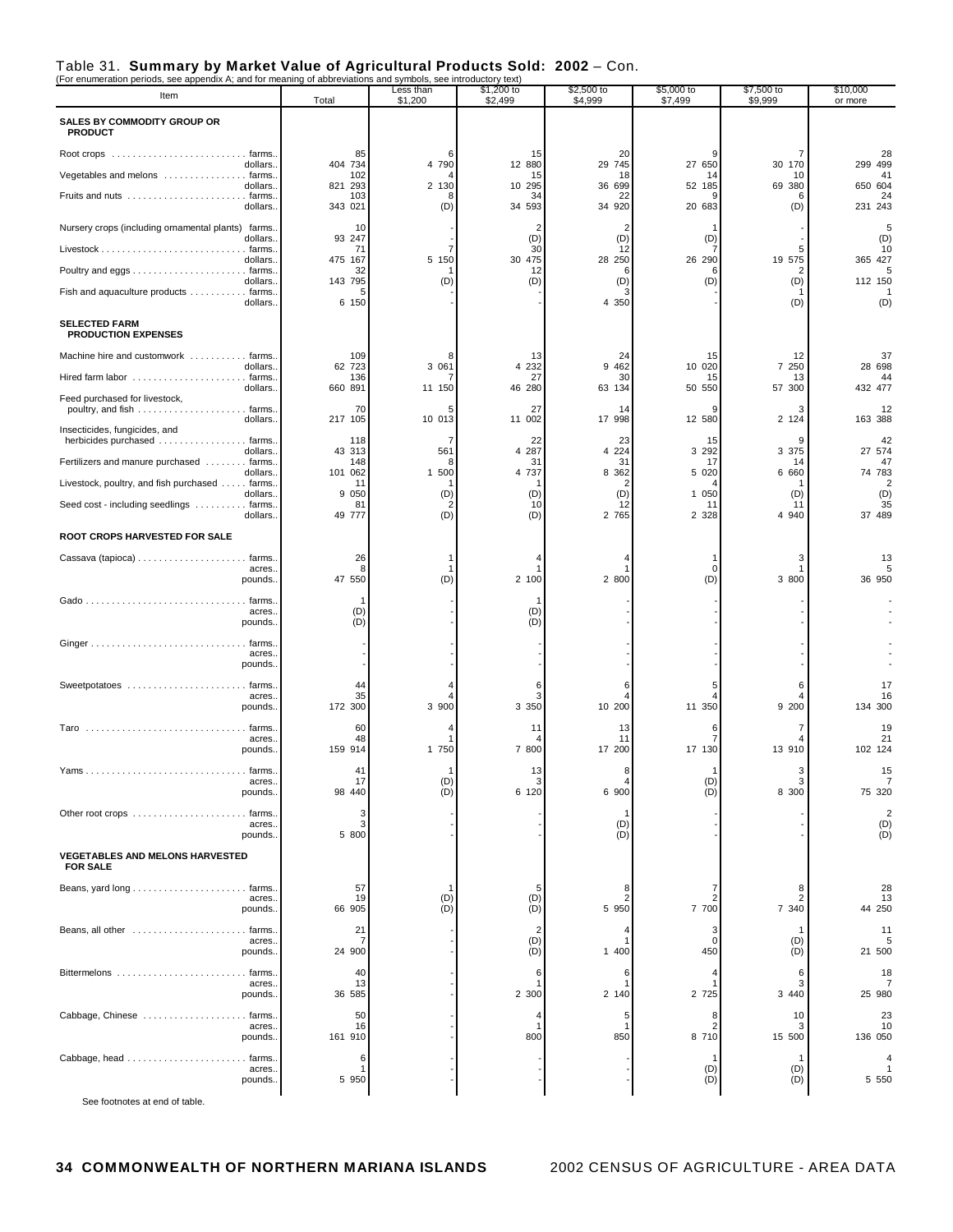|  |  |  |  | Table 31. Summary by Market Value of Agricultural Products Sold: 2002 - Con. |  |
|--|--|--|--|------------------------------------------------------------------------------|--|
|--|--|--|--|------------------------------------------------------------------------------|--|

| (For enumeration periods, see appendix A; and for meaning of abbreviations and symbols, see introductory text)<br>Item | Total                             | Less than<br>\$1,200                  | \$1,200 to<br>\$2,499               | \$2,500 to<br>\$4,999            | \$5,000 to<br>\$7,499               | \$7,500 to<br>\$9,999                   | \$10,000<br>or more                                    |
|------------------------------------------------------------------------------------------------------------------------|-----------------------------------|---------------------------------------|-------------------------------------|----------------------------------|-------------------------------------|-----------------------------------------|--------------------------------------------------------|
| <b>VEGETABLES AND MELONS HARVESTED</b><br>FOR SALE - Con.                                                              |                                   |                                       |                                     |                                  |                                     |                                         |                                                        |
| acres.<br>pounds.                                                                                                      | 6<br>5 500                        |                                       | O                                   | (D)<br>(D)                       | 3<br>-1<br>3 000                    |                                         | $\overline{\mathbf{c}}$<br>(D)<br>(D)                  |
| acres.<br>pounds.                                                                                                      | 31<br>11<br>21 150                | (D)<br>(D)                            | 2<br>(D)<br>(D)                     | 10<br>4 3 5 0                    | $\overline{2}$<br>(D)<br>(D)        | 3<br>$\Omega$<br>3 3 5 0                | 13<br>11 550                                           |
| acres.<br>pounds                                                                                                       | 56<br>30<br>213 710               | -1<br>(D)<br>(D)                      | 0                                   | 12<br>9 410                      | 6<br>(D)<br>(D)                     | 9<br>3<br>15 600                        | 28<br>19<br>179 400                                    |
| Eggplant  farms.<br>acres.<br>pounds                                                                                   | 71<br>25<br>99 810                | $\mathbf 1$<br>(D)<br>(D)             | 8<br>$\overline{2}$<br>2 0 9 0      | 12<br>8 170                      | 8<br>$\overline{c}$<br>6 100        | 7<br>(D)<br>(D)                         | 35<br>13<br>79 200                                     |
| Muskmelons and pepinos farms.<br>acres.<br>pounds                                                                      |                                   |                                       |                                     |                                  |                                     |                                         |                                                        |
| acres.<br>pounds                                                                                                       | 42<br>8<br>23 415                 | (D)<br>(D)                            | (D)<br>(D)                          | 2 2 3 5                          | 5<br>1<br>1 850                     | 7<br>1<br>4 3 5 0                       | 19<br>4<br>13 970                                      |
| acres.<br>pounds                                                                                                       | 52<br>14<br>63 750                |                                       | 290                                 | 6<br>880                         | 9<br>2<br>2 850                     | 7<br>$\overline{2}$<br>6 8 20           | 26<br>10<br>52 910                                     |
| acres.<br>pounds                                                                                                       | 61<br>15<br>42 586                | $\overline{2}$<br>(D)<br>(D)          | 9<br>$\overline{2}$<br>1 670        | 3 160                            | 7<br>(D)<br>(D)                     | 6<br>-1<br>2 475                        | 28<br>8<br>33 556                                      |
| acres.<br>pounds                                                                                                       | 11<br>з<br>11 880                 |                                       | (D)<br>(D)                          | O                                | (D)<br>(D)                          | -1<br>(D)<br>(D)                        | 8<br>2<br>10 130                                       |
| Pumpkins and squash  farms.<br>acres.<br>pounds                                                                        | 45<br>16<br>79 065                | -1<br>(D)<br>(D)                      | 6<br>2 1 2 0                        | 8<br>6 4 4 5                     | 5<br>(D)<br>(D)                     | 4<br>3 700                              | 21<br>11<br>64 450                                     |
| acres.<br>pounds                                                                                                       | 40<br>12<br>57 175                |                                       | 3<br>680                            | 6<br>1 2 4 5                     | 5<br>4 000                          | 7<br>1<br>5 500                         | 19<br>8<br>45 750                                      |
| Tomatoes  farms.<br>acres.<br>pounds                                                                                   | 48<br>12<br>75 180                | (D)<br>(D)                            | 3<br>Z<br>6 530                     | 3<br>(D)<br>(D)                  | 8<br>5 0 5 0                        | 8<br>7 800                              | 25<br>8<br>53 350                                      |
| Watermelons  farms.<br>acres.<br>pounds                                                                                | 26<br>11<br>79 400                |                                       | (D)<br>(D)                          | 5 900                            | 5<br>$\overline{2}$<br>8 800        | $\overline{2}$<br>(D)<br>(D)            | 14<br>6<br>58 700                                      |
| Other vegetables and melons farms.<br>acres.<br>pounds                                                                 | 29<br>6<br>15 103                 | (D)<br>(D)                            | 5<br>1<br>735                       | 1 750                            | 3<br>(D)<br>(D)                     | 3<br>0<br>850                           | 14<br>3<br>9 5 68                                      |
| FRUITS, NUTS, AND NURSERY CROPS<br>(including ornamental plants) HARVESTED<br><b>FOR SALE</b>                          |                                   |                                       |                                     |                                  |                                     |                                         |                                                        |
| trees not of bearing age.<br>trees of bearing age<br>pounds.                                                           | 11<br>70<br>185<br>4 875          |                                       | $\overline{2}$<br>(D)<br>(D)<br>(D) | $\mathbf{3}$<br>8<br>62<br>1 800 |                                     | $\mathbf{1}$<br>(D)<br>(D)<br>(D)       | $\begin{array}{c} 5 \\ 50 \end{array}$<br>112<br>1 375 |
| Bananas <sup>3</sup> farms.<br>trees not of bearing age.<br>trees of bearing age<br>pounds                             | 87<br>29 394<br>16 074<br>216 145 | 6<br>530<br>242<br>2 975              | 28<br>3 2 2 9<br>3 3 4 0<br>34 450  | 18<br>4 5 6 5<br>2 762<br>25 800 | 7<br>500<br>435<br>6 0 5 0          | 6<br>2 070<br>1 375<br>12 400           | 22<br>18 500<br>7 9 2 0<br>134 470                     |
| trees not of bearing age<br>trees of bearing age.<br>pounds                                                            | 38<br>21 615<br>24 633<br>43 563  | 3<br>(D)<br>(D)<br>(D)                | 9<br>370<br>1 856<br>2 4 3 0        | 9<br>4 100<br>7 196<br>6 483     | $\overline{c}$<br>(D)<br>(D)<br>(D) | 3<br>1 100<br>132<br>840                | 12<br>15 720<br>13 705<br>32 394                       |
| Breadfruits  farms.<br>trees not of bearing age.<br>trees of bearing age<br>pounds                                     | 14<br>96<br>169<br>3 6 9 0        |                                       | 3<br>74<br>105<br>900               | 3<br>(D)<br>(D)<br>(D)           | $\overline{c}$<br>(D)<br>(D)<br>(D) |                                         | 6<br>22<br>32<br>1 385                                 |
| trees not of bearing age<br>trees of bearing age.<br>pounds                                                            | 32<br>1 1 28<br>2 148<br>20 780   | $\overline{4}$<br>266<br>235<br>6 850 | 9<br>382<br>474<br>4 650            | 6<br>100<br>245<br>2 3 6 0       | (D)<br>(D)<br>(D)                   | $\overline{c}$<br>(D)<br>$(D)$<br>$(D)$ | $\overline{7}$<br>80<br>510<br>3 3 2 0                 |
| Soo footpotog at and of table                                                                                          |                                   |                                       |                                     |                                  |                                     |                                         |                                                        |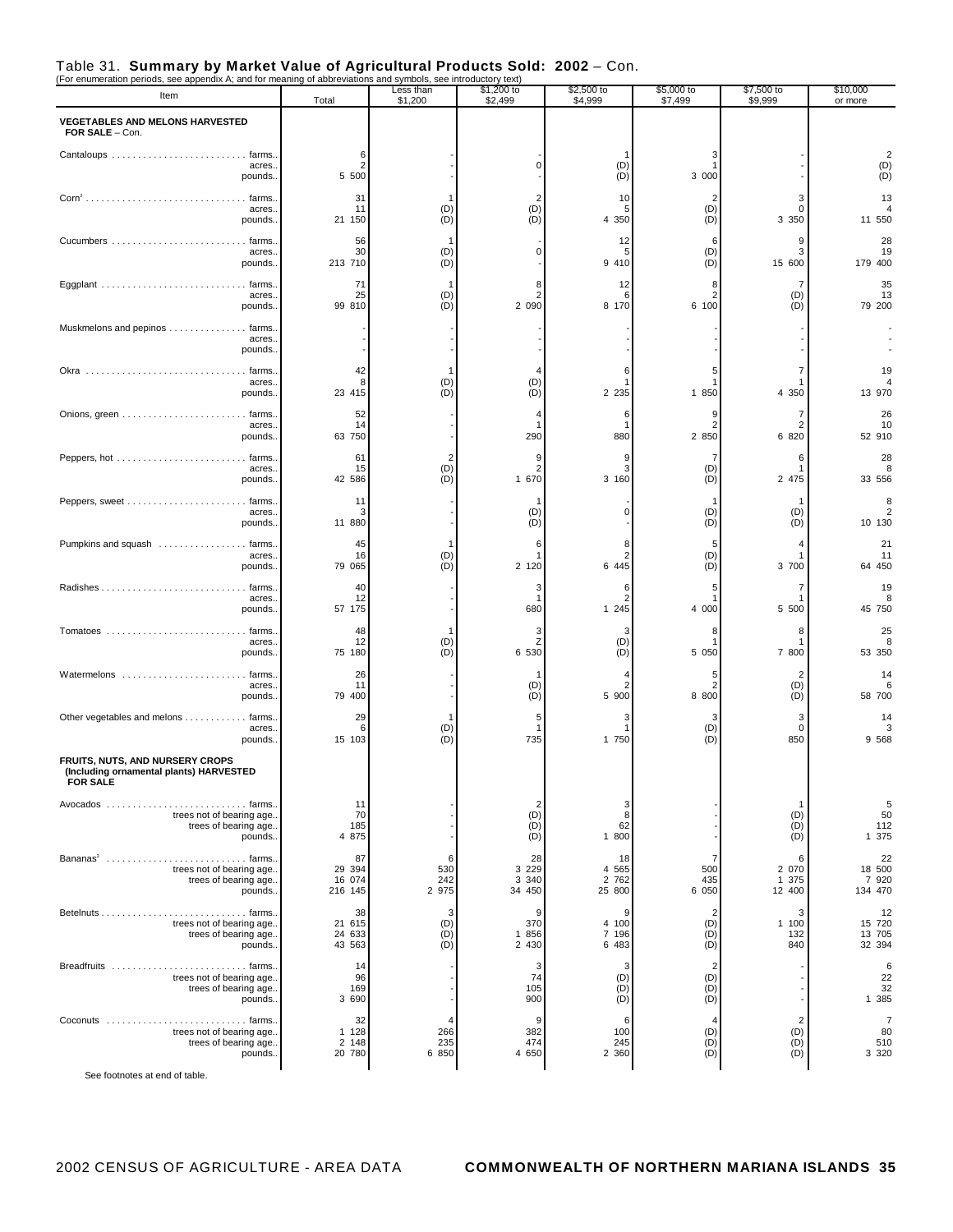|  |  |  |  | Table 31. Summary by Market Value of Agricultural Products Sold: 2002 - Con. |  |
|--|--|--|--|------------------------------------------------------------------------------|--|
|--|--|--|--|------------------------------------------------------------------------------|--|

| (For enumeration periods, see appendix A; and for meaning of abbreviations and symbols, see introductory text)<br>Item        | Total                            | Less than<br>\$1,200                                  | \$1,200 to<br>\$2,499              | \$2,500 to<br>\$4,999               | \$5,000 to<br>\$7,499                        | \$7,500 to<br>\$9,999                        | \$10,000<br>or more                                          |
|-------------------------------------------------------------------------------------------------------------------------------|----------------------------------|-------------------------------------------------------|------------------------------------|-------------------------------------|----------------------------------------------|----------------------------------------------|--------------------------------------------------------------|
| FRUITS, NUTS, AND NURSERY CROPS<br>(Including ornamental plants) HARVESTED<br>FOR SALE - Con.                                 |                                  |                                                       |                                    |                                     |                                              |                                              |                                                              |
| trees not of bearing age.<br>trees of bearing age.<br>pounds.                                                                 | 8<br>15<br>19<br>960             |                                                       | 1<br>(D)<br>(D)<br>(D)             | 3<br>5<br>5<br>220                  | (D)<br>(D)<br>(D)                            | -1<br>(D)<br>(D)<br>(D)                      | $2$<br>(D)<br>(D)<br>(D)                                     |
| trees not of bearing age.<br>trees of bearing age<br>pounds.                                                                  | 26<br>290<br>546<br>2 2 6 5      | $2$<br>(D)<br>(D)<br>(D)                              | 8<br>30<br>160<br>895              | 5<br>150<br>171<br>300              | $\overline{2}$<br>(D)<br>(D)<br>(D)          | $\overline{\mathbf{c}}$<br>(D)<br>(D)<br>(D) | $\begin{array}{c} 7 \\ 80 \end{array}$<br>129<br>570         |
| trees not of bearing age.<br>trees of bearing age.<br>pounds                                                                  | 61<br>458<br>2 2 5 9<br>46 738   | 7<br>$21$<br>159<br>975                               | 20<br>43<br>244<br>3 0 9 5         | 11<br>60<br>564<br>2 2 2 8          | 5<br>202<br>166<br>1 0 3 0                   | 3<br>50<br>64<br>725                         | $\begin{array}{c} 15 \\ 82 \end{array}$<br>1 0 6 2<br>38 685 |
| trees not of bearing age.<br>trees of bearing age.<br>pounds.                                                                 | 21<br>355<br>707<br>20 285       | 3<br>$\overline{4}$<br>14<br>410                      | 5<br>24<br>35<br>1 450             | 3<br>4<br>52<br>2 200               | $\overline{2}$<br>(D)<br>(D)<br>(D)          | -1<br>(D)<br>(D)<br>(D)                      | $\overline{7}$<br>313<br>525<br>15 850                       |
| trees not of bearing age.<br>trees of bearing age.<br>pounds.                                                                 | 13<br>8<br>112<br>2 3 4 5        |                                                       | 9<br>3<br>48<br>1 615              |                                     | -1<br>(D)<br>(D)<br>(D)                      | -1<br>(D)<br>(D)<br>(D)                      | $\overline{\mathbf{c}}$<br>(D)<br>$(D)$<br>$(D)$             |
| Papayas farms.<br>trees not of bearing age.<br>trees of bearing age<br>pounds                                                 | 51<br>1 100<br>3 9 4 3<br>30 755 | $\begin{array}{c} 6 \\ 12 \end{array}$<br>79<br>1 165 | 14<br>138<br>483<br>5 4 9 5        | 11<br>270<br>626<br>4 3 2 5         | 4<br>81<br>810                               | 3<br>200<br>909<br>1 850                     | 13<br>480<br>1 765<br>17 110                                 |
| Pineapples  farms.<br>plants not of bearing age.<br>plants of bearing age.<br>pounds.                                         | 10<br>384<br>747<br>1 283        | (D)<br>(D)<br>(D)                                     |                                    | (D)<br>(D)<br>(D)                   | 3<br>35<br>166<br>520                        |                                              | 50<br>470<br>540                                             |
| Soursops  farms.<br>trees not of bearing age<br>trees of bearing age.<br>pounds                                               | 34<br>183<br>2 3 1 9<br>12 745   | $\mathsf 3$<br>30<br>250                              | 10<br>376<br>3 680                 | 8<br>18<br>126<br>1 0 9 5           | $\overline{4}$<br>(D)<br>(D)<br>(D)          | 1<br>(D)<br>(D)<br>(D)                       | 8<br>155<br>1 2 9 8<br>6 0 9 0                               |
| trees not of bearing age.<br>trees of bearing age<br>pounds                                                                   | 13<br>149<br>2 4 9 5             | $\mathbf{1}$<br>(D)<br>(D)<br>(D)                     | 3<br>8<br>70                       | 3<br>32<br>395                      | (D)<br>(D)<br>(D)                            |                                              | 5<br>98<br>1 980                                             |
| Sweetsops  farms.<br>trees not of bearing age.<br>trees of bearing age.<br>pounds                                             | 26<br>180<br>847<br>3 300        | $\overline{\mathbf{c}}$<br>(D)<br>(D)<br>(D)          | 9<br>15<br>324<br>790              | 6<br>189<br>725                     | $\overline{\mathbf{c}}$<br>(D)<br>(D)<br>(D) | -1<br>(D)<br>(D)<br>(D)                      | 6<br>165<br>244<br>1 250                                     |
| Tangerines  farms.<br>trees not of bearing age.<br>trees of bearing age.<br>pounds                                            | 24<br>40<br>178<br>3 2 5 5       | $\overline{2}$<br>(D)<br>(D)<br>(D)                   | 7<br>29<br>915                     | -7<br>23<br>51<br>550               | (D)<br>(D)<br>(D)                            |                                              | 27<br>850                                                    |
| Other fruits, nuts, and tree crops  farms.<br>plants or trees not of bearing ag<br>plants or trees of bearing age.<br>pounds. | 17<br>1 0 6 7<br>708<br>8 7 6 5  | $\frac{2}{(D)}$<br>(D)<br>(D)                         | $\sqrt{5}$<br>53<br>147<br>2 7 2 0 | $\overline{2}$<br>(D)<br>(D)<br>(D) | $\overline{2}$<br>(D)<br>(D)<br>(D)          | -1<br>(D)<br>(D)<br>(D)                      | 5<br>998<br>532<br>3 2 8 0                                   |
| Nursery crops (including ornamental plants) farms.<br>sq. ft. under cover<br>acres in the open                                | 13 370<br>11                     |                                                       | 2<br>(D)<br>(D)                    | (D)<br>(D)                          |                                              |                                              | 5<br>13 250                                                  |
| LIVESTOCK, POULTRY AND THEIR<br>PRODUCTS, AND FISH                                                                            |                                  |                                                       |                                    |                                     |                                              |                                              |                                                              |
| Inventory                                                                                                                     |                                  |                                                       |                                    |                                     |                                              |                                              |                                                              |
| Cattle and calves  farms.<br>number                                                                                           | 55<br>1 319                      | 5<br>140                                              | 19<br>271                          | 11<br>297                           | 8<br>277                                     | 4<br>62                                      | 8<br>272                                                     |
| number                                                                                                                        |                                  |                                                       |                                    |                                     |                                              |                                              |                                                              |
| Other cattle and calves  farms.<br>number                                                                                     | 55<br>1 319                      | 5<br>140                                              | 19<br>271                          | 11<br>297                           | 8<br>277                                     | 4<br>62                                      | 8<br>272                                                     |
| Hogs and pigs of all ages  farms.<br>number                                                                                   | 61<br>2 2 4 2                    | 5<br>67                                               | 28<br>255                          | 85                                  | 7<br>231                                     | 3<br>48                                      | 10<br>1 556                                                  |
| Goats and kids of all ages  farms.<br>number                                                                                  | 15<br>198                        | $\overline{2}$<br>(D)                                 | 2<br>(D)                           | 3<br>38                             | 3<br>15                                      | $\overline{2}$<br>(D)                        | 3<br>49                                                      |
| Horses, mules, and colts of all ages farms.<br>number                                                                         | 2<br>(D)                         |                                                       |                                    | r,<br>(D)                           |                                              |                                              | 1<br>(D)                                                     |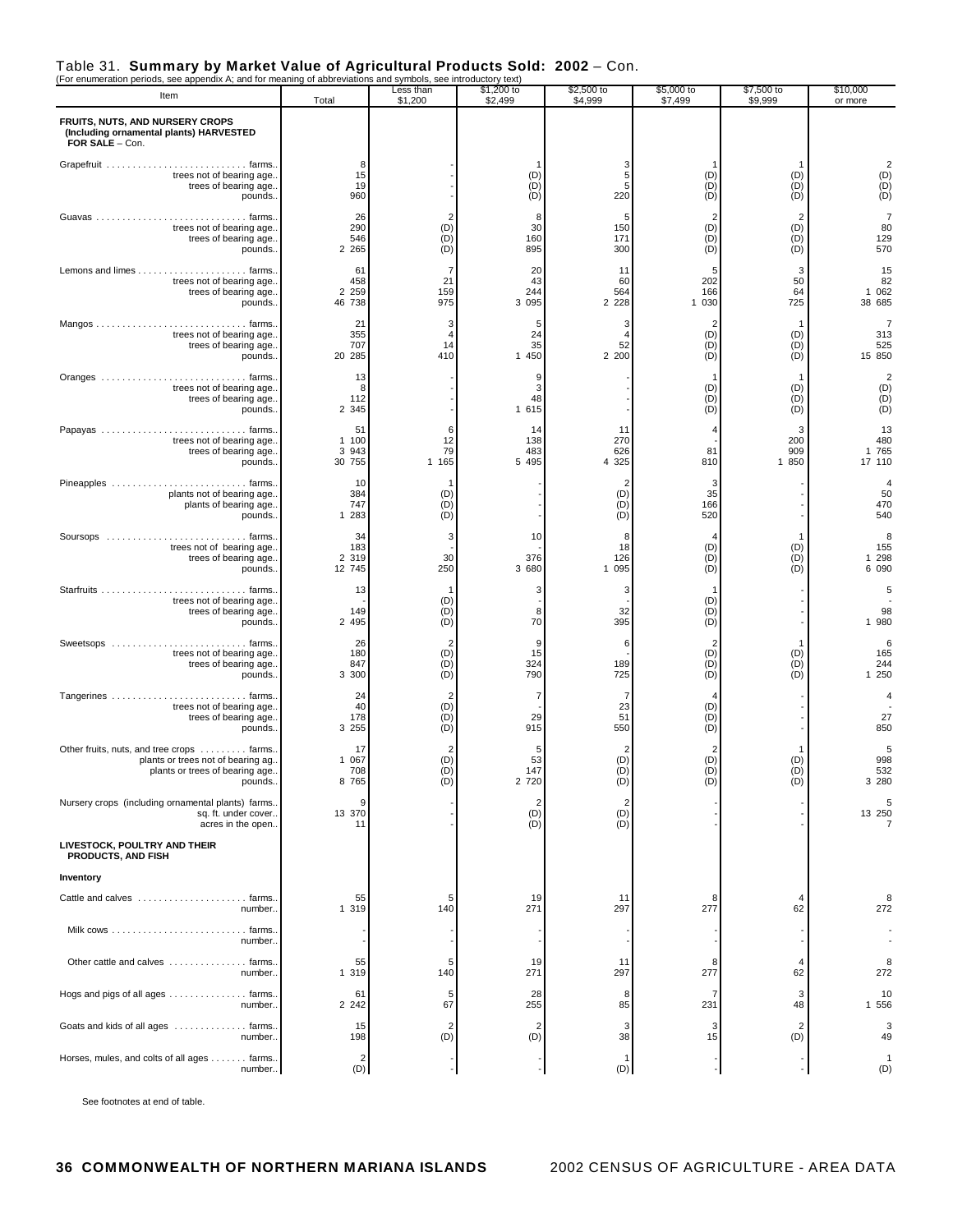|  |  |  |  | Table 31. Summary by Market Value of Agricultural Products Sold: 2002 - Con. |  |
|--|--|--|--|------------------------------------------------------------------------------|--|
|--|--|--|--|------------------------------------------------------------------------------|--|

| (For enumeration periods, see appendix A; and for meaning of abbreviations and symbols, see introductory text)<br>Item | Total                 | Less than<br>\$1,200  | \$1,200 to<br>\$2,499 | \$2,500 to<br>\$4,999 | \$5,000 to<br>\$7,499 | \$7,500 to<br>\$9,999 | \$10,000<br>or more   |
|------------------------------------------------------------------------------------------------------------------------|-----------------------|-----------------------|-----------------------|-----------------------|-----------------------|-----------------------|-----------------------|
| LIVESTOCK, POULTRY AND THEIR<br>PRODUCTS, AND FISH - Con.                                                              |                       |                       |                       |                       |                       |                       |                       |
| Chicken hens 4 months old or older farms.<br>number.                                                                   | 68<br>7 0 2 7         | 6<br>183              | 23<br>992             | 16<br>577             | 8<br>238              | $\overline{4}$<br>155 | 11<br>4 882           |
| Commercial layers farms.<br>number.                                                                                    | $\overline{2}$<br>(D) |                       |                       |                       |                       |                       | $\overline{2}$<br>(D) |
| Other chicken hens  farms.<br>number                                                                                   | 67<br>2 511           | 6<br>183              | 23<br>992             | 16<br>577             | 8<br>238              | $\overline{4}$<br>155 | 10<br>366             |
| Chickens under 4 months old  farms.<br>number.                                                                         | 52<br>4 4 6 3         | 3<br>91               | 17<br>1 0 2 3         | 11<br>1 0 38          | 6<br>340              | $\overline{4}$<br>300 | 11<br>1 671           |
| Roosters and pullets farms.<br>number.                                                                                 | 57<br>884             | 49                    | 18<br>293             | 13<br>216             | 8<br>82               | 3<br>90               | 11<br>154             |
| number                                                                                                                 | 41<br>898             | 3<br>65               | 18<br>273             | 10<br>203             | 3<br>40               | 3<br>39               | $\overline{A}$<br>278 |
| number.                                                                                                                | 12<br>186             | $\mathbf 1$<br>(D)    | (D)                   | 2<br>(D)              | 3<br>57               | -1<br>(D)             | 4<br>74               |
| number                                                                                                                 | 17<br>711             |                       | 4<br>162              | 5<br>323              | $\overline{2}$<br>(D) | -1<br>(D)             | 5<br>101              |
| number                                                                                                                 | 5<br>21               |                       | (D)                   | -1<br>(D)             | $\overline{2}$<br>(D) |                       | $\overline{1}$<br>(D) |
| <b>Sales</b>                                                                                                           |                       |                       |                       |                       |                       |                       |                       |
| Cattle and calves  farms.<br>number.                                                                                   | 39<br>296             | 8                     | 12<br>32              | 10<br>63              | 33                    | $\overline{4}$<br>30  | 5<br>130              |
| number.                                                                                                                |                       |                       |                       |                       |                       |                       |                       |
| Other cattle and calves  farms.<br>number.                                                                             | 39<br>296             | $\overline{4}$<br>8   | 12<br>32              | 10<br>63              | 4<br>33               | 4<br>30               | 5<br>130              |
| Hogs and pigs of all ages farms.<br>number                                                                             | 42<br>3 0 3 9         | $\overline{2}$<br>(D) | 24<br>138             | 29                    | 5<br>228              | $\overline{2}$<br>(D) | 5<br>2 605            |
| Goats and kids of all ages  farms.<br>number.                                                                          | 3<br>92               | -1<br>(D)             |                       | -1<br>(D)             |                       |                       | (D)                   |
| Horses, mules, and colts of all ages farms.<br>number.                                                                 | 1<br>(D)              |                       |                       |                       |                       |                       | -1<br>(D)             |
| Chicken hens 4 months old or older farms.<br>number.                                                                   | 15<br>503             |                       | 6<br>166              | -1<br>(D)             | 3<br>60               | -1<br>(D)             | 240                   |
| Commercial layers farms.<br>number.                                                                                    | $\overline{2}$<br>(D) |                       |                       | (D)                   |                       |                       | (D)                   |
| Other chicken hens farms.<br>number.                                                                                   | 14<br>431             |                       | 6<br>166              |                       | 3<br>(D)              | 1<br>(D)              | 4<br>180              |
| Chickens under 4 months old  farms.<br>number                                                                          |                       |                       |                       |                       |                       |                       |                       |
| Roosters and pullets farms.<br>number                                                                                  | 26                    |                       |                       | (D)                   | 2<br>(D)              |                       |                       |
| number.                                                                                                                | 23<br>322             | -1<br>(D)             | 12<br>109             | 6<br>87               | (D)                   | $\mathbf 1$<br>(D)    | (D)                   |
| number                                                                                                                 | $\overline{2}$<br>(D) |                       |                       |                       | (D)                   |                       | $\overline{1}$<br>(D) |
| number.                                                                                                                | 2<br>(D)              |                       |                       |                       | 2<br>(D)              |                       |                       |
| number                                                                                                                 | 59 816                |                       |                       | -1<br>(D)             |                       |                       | $\overline{2}$<br>(D) |
| Other poultry and poultry products farms.<br>dozens.                                                                   |                       |                       |                       |                       |                       |                       |                       |
| Fish and other aquaculture<br>pounds.                                                                                  | 5<br>2 700            |                       |                       | 3<br>1 800            |                       | $\mathbf 1$<br>(D)    | 1<br>(D)              |

'Detail may not add to total because of rounding.<br><sup>2</sup>Includes dry and green corn.<br><sup>3</sup>Includes eating and cooking bananas.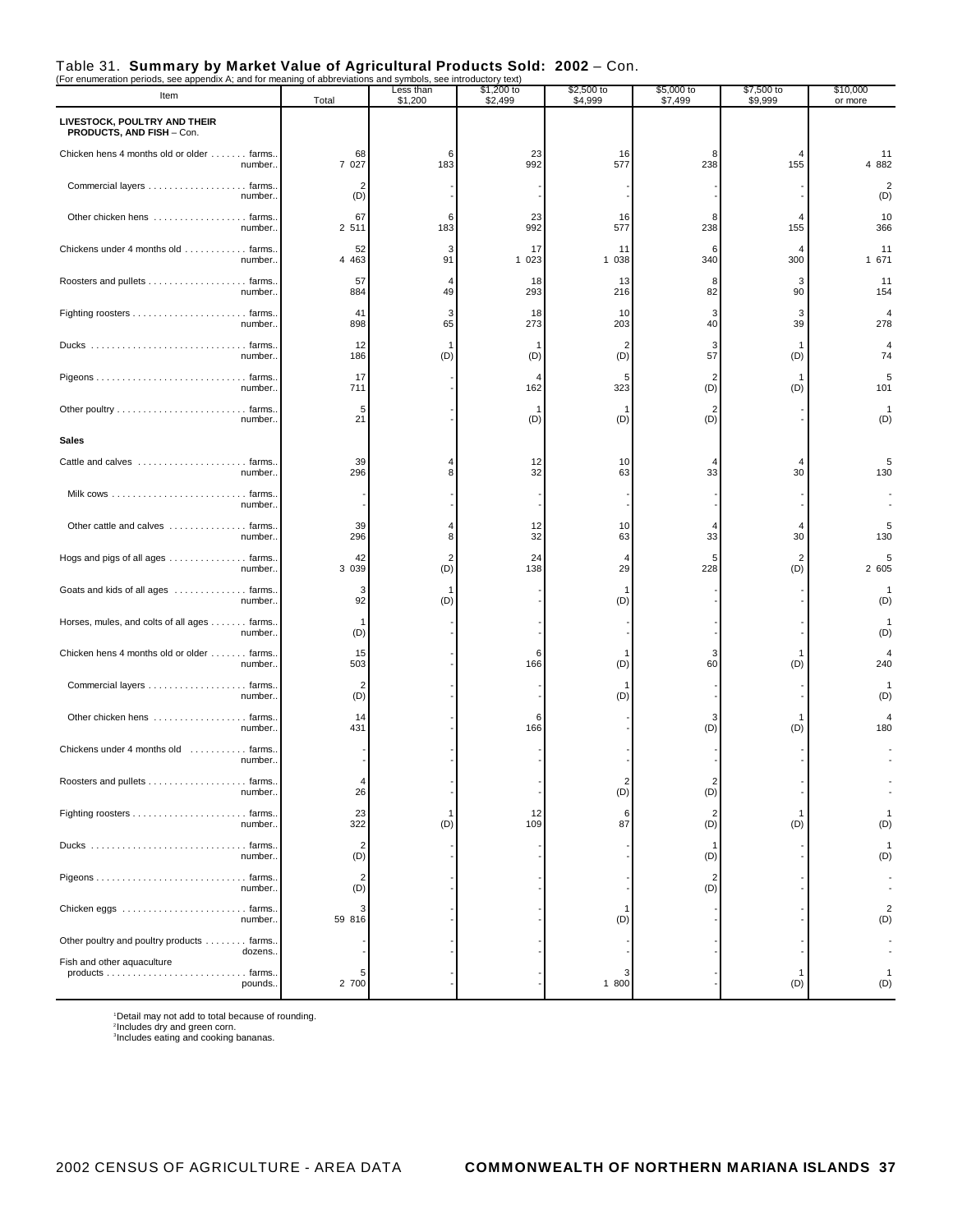# APPENDIX A. **General Explanation**

### **DATA COLLECTION**

### **Method of Enumeration**

 The CNMI agriculture census enumeration was based on a list of farm operators compiled by the Northern Mariana Islands' Department of Commerce. The core of this list was a compilation of all persons having a business licence to sell agricultural products. In addition, the local department of agriculture provided a list of known farmers. The statistics in this report were collected by personal enumeration from farm operators during January of 2003.

 Each enumerator was an employee of the Department of Commerce and had responsibility for specified names on the list. The enumerators contacted all persons on their list and completed a census report form for all farm operations. If a person on the list was not operating a farm, the enumerator recorded whether the land had been sold or rented to someone else and was still being used for agriculture. If so, the enumerator got the name of that person and followed up to ensure that he or she was included in the census.

### **Training Program**

 The project manager, crew leaders, and enumerators employed for the census in CNMI received special training in accordance with instructions prepared by NASS. The training included practice in interviewing and filling out the report form and a detailed discussion of the enumerator's instructions.

### **Report Form**

 Prior to each agriculture census, the content of all census report forms is reviewed to eliminate inquiries no longer needed, to identify new items necessary to meet user needs, and to better describe the agricultural situation in the Islands. Data requests are solicited from farm organizations, land-grant colleges and universities, State and Federal agencies, local departments of agriculture, agribusinesses, and other users. Each user is asked to identify and justify its specific data needs.

 The report form for the 2002 Census of Agriculture for CNMI was prepared by NASS, in cooperation with the Department of Commerce of CNMI. Based on comments from the Department of Commerce of CNMI (which coordinated review of the report form by data users in the CNMI), some minor changes were made to the wording on the report form. These changes were made to make the questions clearer to the respondents and do not affect the data collected.

### **DATA PROCESSING**

 The processing of the 2002 Census of Agriculture for CNMI was done by the CNMI Department of Commerce. Each report form was reviewed and coded prior to data keying. Reports for individuals or establishments not meeting the census farm definition were voided. The remaining report forms were examined for accuracy, consistency, and completeness. Reporting errors in computations, units of measures, data inconsistencies, and misplaced entries were corrected. Missing information was derived using reported data for similar type and size farms in nearby areas.

 After all the report forms had been reviewed and coded, the data were keyed and subjected to a thorough computer edit. The edit performed comprehensive checks for consistency and reasonableness, corrected erroneous or inconsistent data, supplied missing data based on similar farms, and assigned farm classification codes necessary for tabulating the data. All substantial changes to the data generated by the computer edits were reviewed and verified by analysts. Inconsistencies were reviewed, corrected, and keyed to a correction file. The corrected data were then tabulated by the computer and reviewed by analysts.

 Prior to publication, tabulated totals were reviewed by analysts in Saipan, with assistance from NASS personnel, to identify inconsistencies and potential coverage problems. Comparisons were made with previous census data, as well as other available data.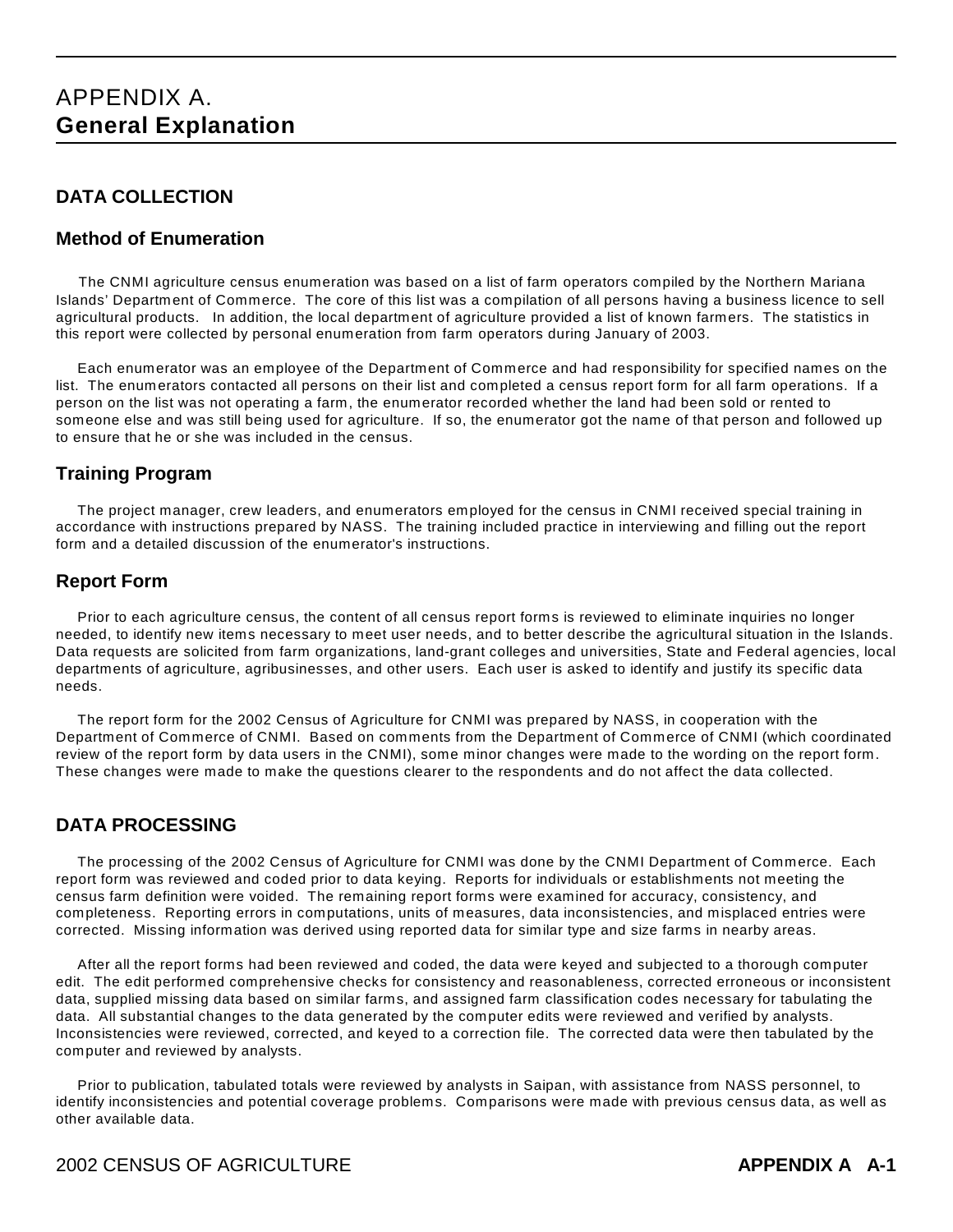### **DEFINITIONS AND EXPLANATION**

 The following definitions and explanations relate to items that are in the tables. For an exact wording of the questions and instructions on the report form, see the report form in appendix B.

**Crops.** The report form contained individual inquiries for crops commonly grown and space to write in those less frequently produced. The information requested included acres of crops harvested and pounds harvested for sale in 2002.

*Root crops.* The land area from which individual root crops were harvested for sale was obtained in acres and tenths of acres. When two or more crops were harvested from the same land, the area was to be reported for each separate crop or planting. Total quantities of each crop harvested for sale were also reported.

*Vegetables or melons.* Land area for individual crops, and the quantity harvested for sale for each crop, were collected.

*Fruits, nuts, or nursery crops.* The total number of acres planted in bearing and nonbearing fruit and nut trees was collected. For individual fruit or nut crops, data for the number of bearing and nonbearing trees, and the quantity harvested for sale, were reported. For nursery crops, the land area harvested, both square feet under cover and acres in the open, were collected, along with the value of sales.

**Equipment.** The following types of equipment on the place at time of enumeration, regardless of ownership, were reported if they were operable:

*Automobiles.* Includes all vehicles used primarily as passenger cars.

*Motortrucks*. Includes pickup trucks and truck- trailer combinations.

*Tractors.* Includes all wheel and tracklaying (crawler) tractors and garden tractors.

*Tillers of all kinds*. Includes all mechanical tillers.

**Expenses.** The 2002 report form contained questions on seven types of farm expenses incurred between January 1 and December 31, 2002, whether made by the farm operator, his/her landlord, or both. A farm operator who rented part of his/her land to others reported only the expenses on the land he/she operated.

*Machine hire and customwork.* Expenses for machine hire and customwork relate to tractor hire, plowing, and spraying. Any amount spent for the labor involved is considered to be part of the expense. The costs of hauling, trucking, or exchange work without pay are omitted.

*Wages and salaries paid to employees or hired farm workers.* Expenses for hired farm labor include total cash payments made to family members and others for farm labor. Payments to persons supplied by a contractor or a cooperative organization and paid directly by them or by the person in charge are also included.

*Feed purchased for livestock, poultry, and fish.* Expenses for feed for livestock, poultry, and fish include total cash payments made for pasture used, salt concentrates, mineral supplements, grain, hay, mill feeds, and any other items purchased for feeding livestock, poultry, and fish on the place. Expenses made for the grinding and mixing of feed and the estimated cost of items furnished to the operator by a landlord or others are also included. Payments made by a tenant to a landlord for feed grown on the tenant's farm are excluded.

*Purchases of fertilizers and manure.* These expenses include the total amount spent for manure and commercial fertilizers of all kinds for use on the farm.

*Purchases of insecticides, fungicides, and herbicides.* This category relates to total cash expenses for all chemicals, sprays, dusts, etc., used to control weeds, pests, insects, or disease on crops.

*Purchases of livestock, poultry, and fish.* This category includes all cash expenses for livestock, poultry, and fish purchased for the place. The cost of livestock and poultry bought and resold within 30 days is not included.

*Seed cost.* These expenses include all seed purchased for planting, as well as seedlings.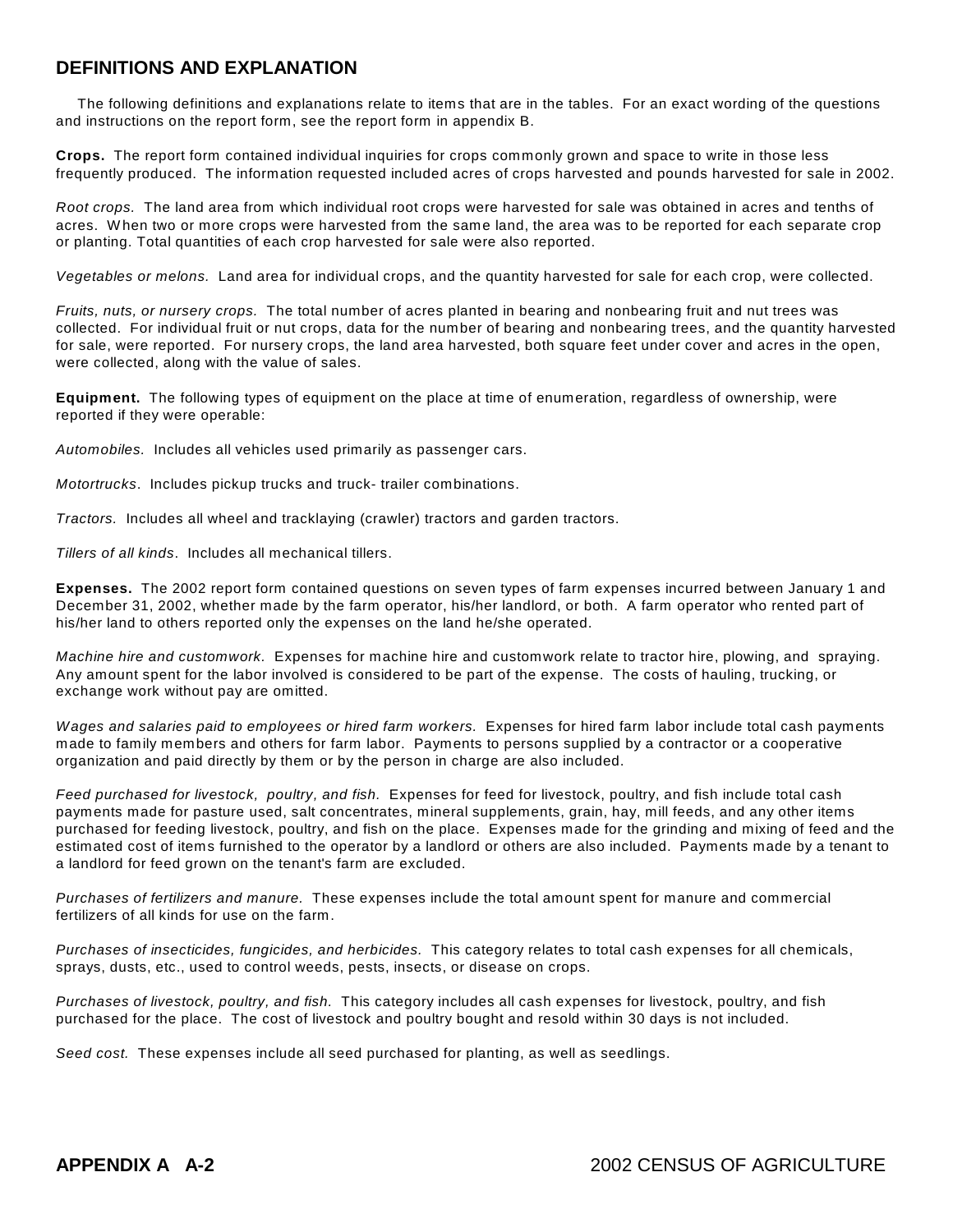**Farm operator.** The term "operator" designates a person who operates a farm, either by doing the work himself/herself or by directly supervising the work. The operator may be the owner, a member of the owner's household, a hired manager, or a tenant, renter, or sharecropper. If the operator rents land to others or has land worked on shares by others, he/she is considered the operator only if the land is retained for his/her own operation. In the case of partnership, only one partner is counted as an operator. By definition, the number of operators is the same as the number of farms.

**Farms or operators reporting.** Figures for "farms reporting" or "operators reporting" represent the number of farms or operators reporting the specified item. The difference between the total number of farms and the number of farms reporting a particular item represents the number of farms not having that item.

**Farms by age of operator.** Enumerators entered the operator's age, as of his/her last birthday, on the report form. The computer edit classified the operator's age into one of the following age groups:

| Under 35 years | 35 to 44 years    | 45 to 54 years |
|----------------|-------------------|----------------|
| 55 to 64 years | 65 years and over |                |

**Farms by size.** Farms were classified by size on the basis of the total land area established in each farm. According to the census definition, a farm is essentially an operating unit, not an ownership tract. All land operated or managed by one person or partnership represents one farm. In the case of tenants, the land assigned to each tenant is considered a separate farm, even though the landlord may consider the entire landholding to be one unit rather than several separate units. The farm sizes listed in the tables are ranges that include the lower boundary listed, up to, but not including, the upper boundary. Thus, farms listed in the size range of 4 to 8 acres have at least 4 acres, but less than 8 acres in the farm.

**Farms by tenure of operator.** In the 2002 census, farms were classified by tenure of operator on the basis of data reported for land owned, rented from others, worked on shares for others, and managed for others. The same classification has been used since 1970. During the processing operations, each report form was coded to indicate whether the operator was a full owner, part owner, or tenant.

*Full owners.* Operate only land they own

*Part owners.* Operate land they own and also land they rent from others

*Tenants.* Rent from others or work the land they operate on shares for others

**Farms by value of agricultural products sold.** The farms were classified on the basis of the total value of agricultural products sold. The total was obtained by adding the reported values of all products sold from the farm. The value of livestock, milk, poultry and eggs, fish, vegetables, fruits and nuts, all field crops, ornamental plants, and all other crops was obtained from the operator at the time of enumeration. The computer edit classified the value of agricultural products sold into one of the following categories:

| Less than \$1,200  | \$2,500 to \$4,999 | \$7,500 to \$9,999 |
|--------------------|--------------------|--------------------|
| \$1,200 to \$2,499 | \$5,000 to \$7,499 | \$10,000 or more   |

**Land in farms.** The land in farms was determined from the answers to questions 1 through 4 in section 1 of the report form (see appendix B). The amounts of land reported as owned and reported as rented from others were added together, and the amount of land reported as rented to others was subtracted from that sum. The result represents "land in farms."

**Land owned.** This category includes all land that the operator or his/her spouse held under title, purchase contract, homestead law, or as heir or trustee of an undivided estate at the time of enumeration.

**Land rented from others.** This category includes land the operator rented or leased from others, worked on shares for others, or occupied rent free.

**Land rented to others.** This includes all land that the operator rented to others and all land assigned to others on shares or rent free. For the most part, land rented to others represents agricultural land, but it also includes land rented for residential or other purposes. The tenant is considered to be the operator of land leased, rented, or worked on shares, even though his/her landlord may supervise the operations. The landlord is considered to be the operator of only that portion of the land not assigned to tenants.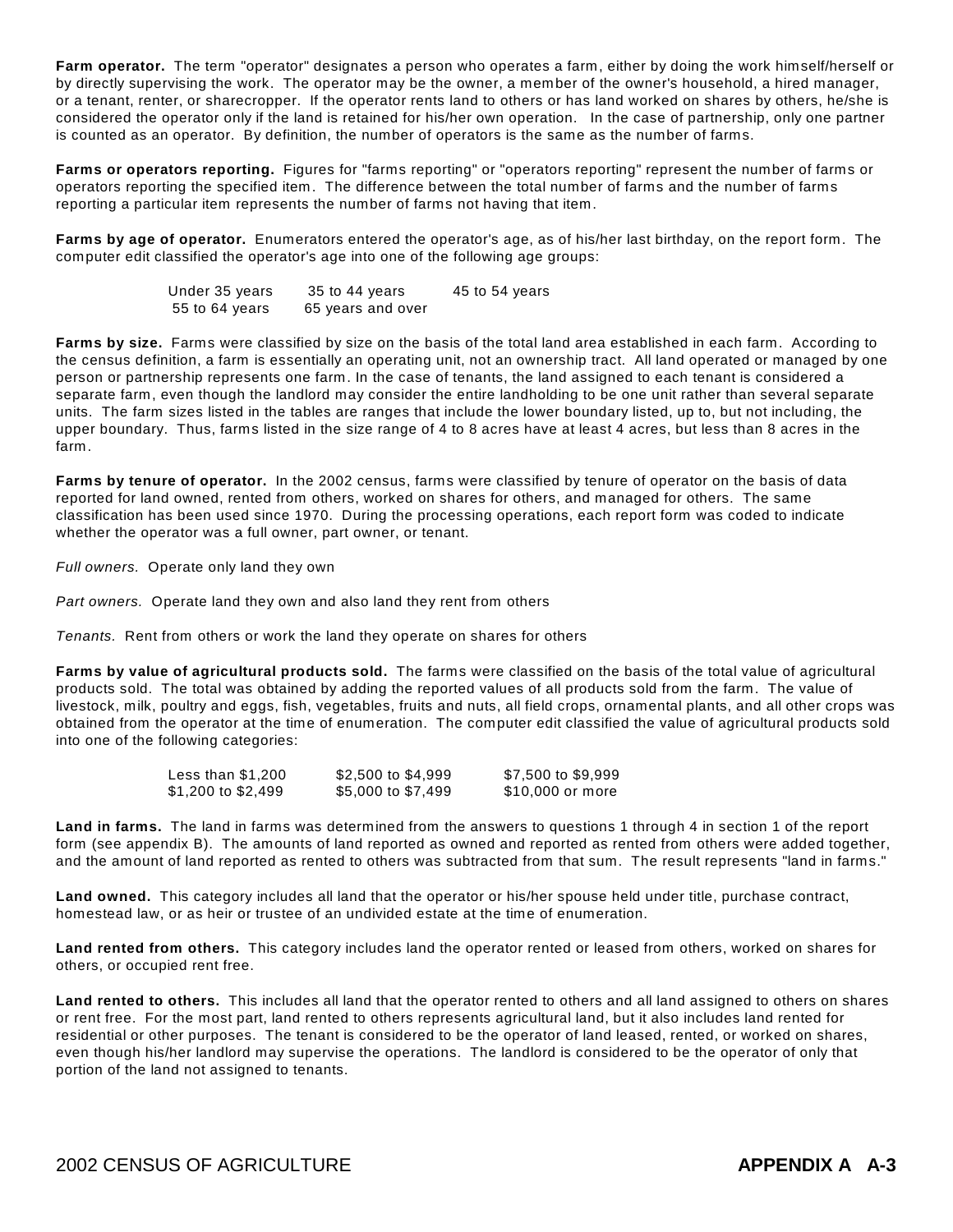**Land use.** Land in farms at the time of enumeration is categorized according to the way it was used during the census year. The land is counted only once, even though it may have had more than one use during the year.

*Total cropland.* This category includes cultivated cropland, cropland used for pasture or grazing, cropland used for cover crops, cropland where all crops failed, and cropland at rest.

*Cropland harvested.* This category refers to all land from which any crop was harvested. It also includes land in field crops that were grazed when mature or almost mature and land in nonbearing fruit or nut trees and plants. Land from which two or more crops were harvested and which was also used for other purposes, either before or after the crops were harvested, was to be reported as cropland harvested without regard to the other uses.

*Other cropland.* This category includes all cropland on the place that was used for pasture and cropland on the place that was not used for crops or pasture. It includes land on which there was total crop failure due to hurricane, flood, drought, insects, fire, or other causes; cropland lying idle; and cropland planted with soil improvement grasses or other cover crops planted for improvement. It does not include land so hilly, rocky, or wet that the cost of improving it for cultivation would be more than the operator could pay. Nor does it include land in roads, streams, or swamps.

*Pasture or grazing land*. This category refers to all land used for pasture or grazing, except cropland. It includes all woodland where livestock pastured or grazed. It does not include cropland, even though cattle or other livestock may have been grazed on it.

*Woodland.* This category includes all land that is covered in woods or forests. It does not include woodland pasture.

*Other land.* This category includes land in house and other building lots, lanes, roads, ditches, ponds and wasteland. It includes all land in the farm operation not classified as cropland, pastureland, or woodland.

**Livestock and poultry.** Inventory data for livestock and poultry relate to the number on hand at the time of enumeration. All livestock and poultry were to be enumerated on the place where they were at the time of enumeration regardless of who owned them. Livestock on unfenced land were to be reported as being on the place identified as the headquarters of the person who had control over them. Sales data for livestock are for the calendar year 2002.

**Operator characteristics.** Data were obtained to classify the operators according to the following five characteristics:

*Age of operator.* Operators were classified by age into six groups. The average age was obtained by dividing the sum of the ages of all operators reporting by the number reporting.

*Main occupation.* If the operator devoted 50 percent or more of his/her work time to agricultural activities, his/her main occupation was considered to be agriculture, otherwise his/her occupation was considered to be nonagricultural.

*Residence of operator.* Operators were classified by residence according to whether or not they lived on the farms operated. Where all the land was rented from others or worked on shares for others, the dwelling was considered to be on the farm operated provided the dwelling he/she occupied was included in the rental agreement. In such cases, the dwelling was not necessarily on the land being operated. Similarly, an operator who did not live on the land being cultivated or grazed, but who had some agricultural operations (other than a home garden) at his/her dwelling, was considered to be living on the farm.

*Work off farm.* The extent to which operators rely on nonfarm sources for part of their income is indicated by the number of days worked off the farm during the year. Work off the farm was defined to include work on someone else's farm for pay as well as all types of nonfarm jobs, businesses, and professions whether the work was done on the farm premises or elsewhere. Exchange work was not included.

*Years on present farm.* Operators were classified by years on present farm into four groups. These data were based on the question asking the year the operator began operation of the present farm or any part of it.

*Race or national origin of operator.* Respondents were asked to choose between Chamorro, Chinese, Filipino, Japanese, W hite, or Other to describe their race or national origin.

*Citizenship of operator.* Operators were classified as one of four choices: U.S. citizen born in the CNMI, U.S. citizen born in other state or territory, naturalized U.S. citizen, or not a U.S. citizen.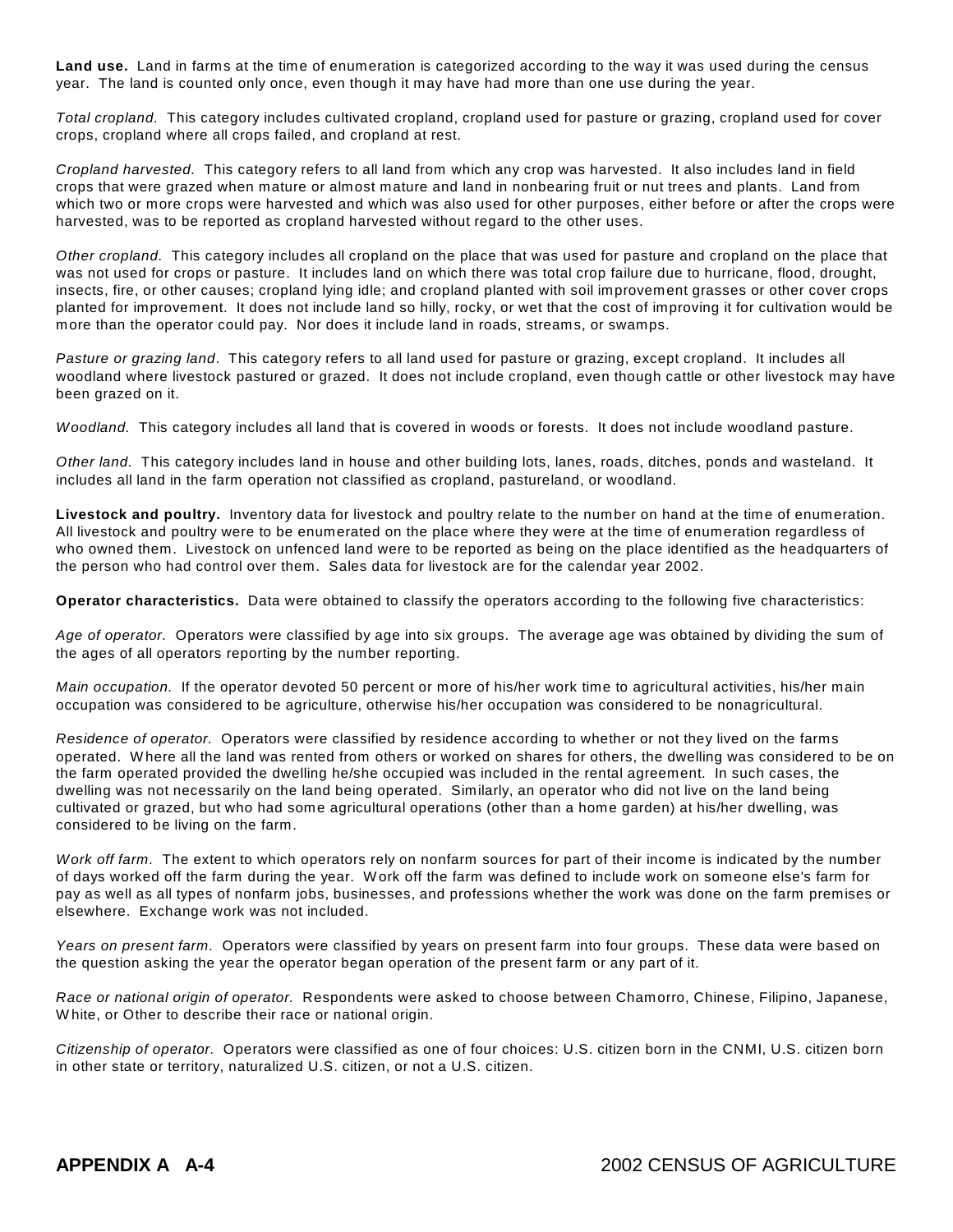**Value of products sold**. Data for value of products sold were obtained for each group of crops or main type of livestock sold from the farm in 2002. Data were obtained for sales of field and forage crops, vegetables, fruits and nuts, nursery crops, poultry and poultry products, cattle and calves, hogs and pigs, fish and other aquaculture products, and other livestock and livestock products. Value of sales was also collected for chicken eggs and milk.

### **RELIABILITY OF DATA**

 All data compiled in this report originated from a complete enumeration of a list of all farm operators and, therefore, are not subject to sampling variability. However, the data are subject to nonsampling errors. Nonsampling errors can be attributed to many sources: inability to identify all cases in the actual universe; inability or unwillingness on the part of respondents to provide correct information; definition and classification difficulties; differences in the interpretation of questions; errors in recording or coding the data obtained; and other errors of collection, response, coverage, and estimation for missing or misreported data.

 The accuracy of these tabulated data is determined by the joint effects of the various nonsampling errors. No direct measures of these effects have been obtained; however, precautionary steps were taken in all phases of data collection, processing, and tabulation of the data in an effort to minimize the effects of nonsampling errors.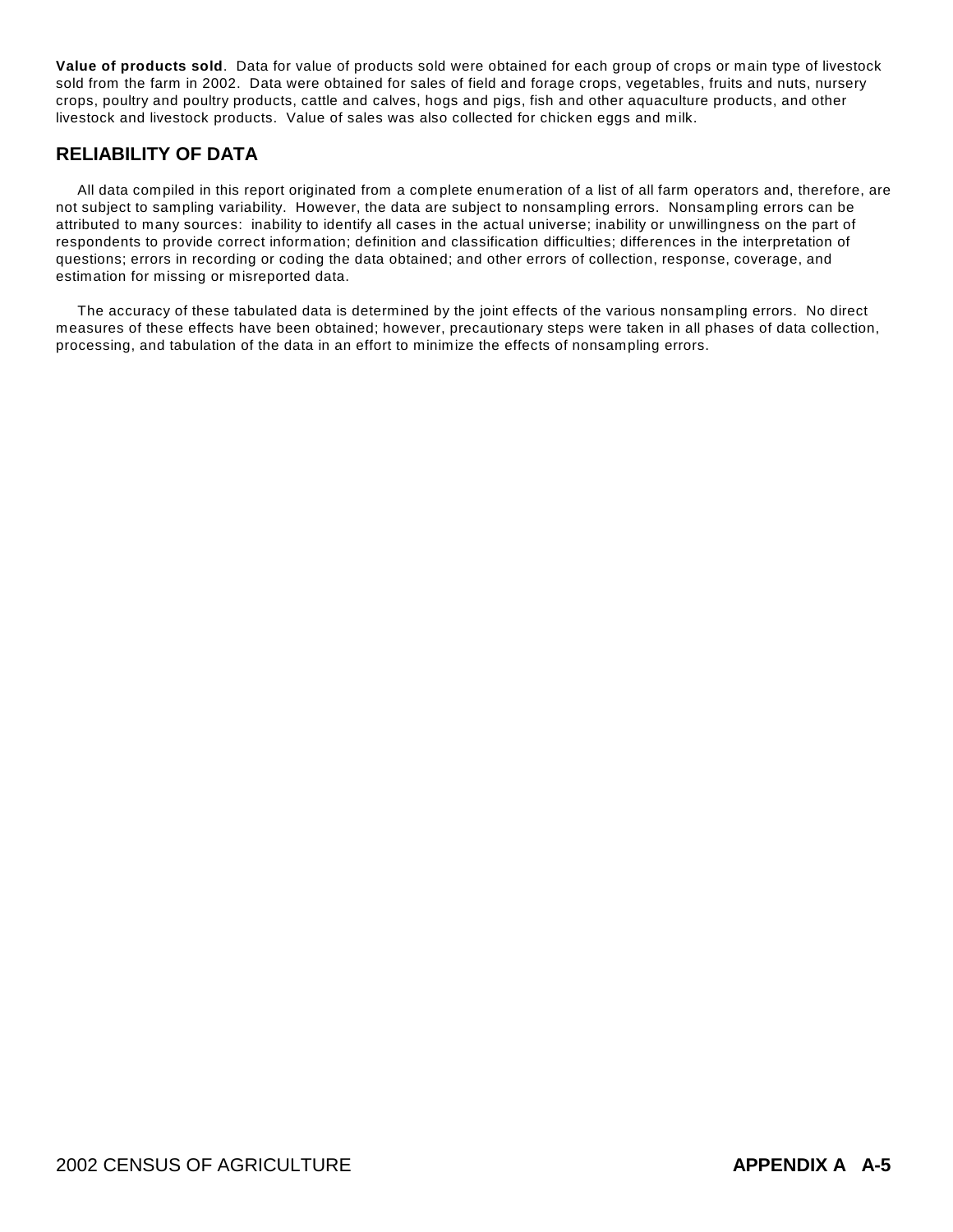| NOTICE - Response to this inquiry is required by law (title 7,<br>U.S. Code). By the same law, YOUR REPORT IS CONFIDENTIAL                                    | Part A - QUESTIONNAIRE IDENTIFICATION (NASS USE ONLY)     |                                                                            |                                                                                                    |                                    |                             |                      |                                  |                                           |            |                                        |
|---------------------------------------------------------------------------------------------------------------------------------------------------------------|-----------------------------------------------------------|----------------------------------------------------------------------------|----------------------------------------------------------------------------------------------------|------------------------------------|-----------------------------|----------------------|----------------------------------|-------------------------------------------|------------|----------------------------------------|
| and will only be used for statistical purposes. Your report<br>CANNOT be used for purposes of taxation, investigation or                                      | <b>FARM SERIAL NUMBER</b>                                 |                                                                            |                                                                                                    |                                    |                             |                      |                                  |                                           |            |                                        |
| regulation. The law also provides that copies retained in your<br>files are immune from legal process.                                                        | Part B - OPERATOR'S NAME AND ADDRESS OR PHYSICAL LOCATION |                                                                            |                                                                                                    |                                    |                             |                      |                                  |                                           |            |                                        |
| FORM 02-A1 (G)                                                                                                                                                |                                                           | U.S. DEPARTMENT OF AGRICULTURE<br>NATIONAL AGRICULTURAL STATISTICS SERVICE | Full name (First name, middle initial, last name)                                                  |                                    |                             |                      |                                  |                                           |            |                                        |
|                                                                                                                                                               | 2002                                                      |                                                                            | Address or physical location                                                                       |                                    |                             |                      |                                  |                                           |            |                                        |
| <b>CENSUS OF AGRICULTURE</b>                                                                                                                                  |                                                           |                                                                            |                                                                                                    |                                    |                             |                      |                                  |                                           |            |                                        |
| <b>NORTHERN MARIANA ISLANDS</b>                                                                                                                               | <b>COMMONWEALTH OF</b>                                    |                                                                            |                                                                                                    |                                    |                             |                      |                                  |                                           |            |                                        |
| <b>NASS USE ONLY</b><br>037<br>035<br>036                                                                                                                     | 038                                                       | 039                                                                        |                                                                                                    |                                    |                             |                      |                                  |                                           |            |                                        |
| <b>READ TO RESPONDENT-</b>                                                                                                                                    |                                                           | with 30 minutes being the average time.                                    | We estimate that it will take from 20 to 40 minutes to complete this report,                       |                                    |                             |                      |                                  |                                           |            |                                        |
| <b>LAND IN AGRICULTURE</b><br><b>SECTION 1</b>                                                                                                                |                                                           |                                                                            |                                                                                                    |                                    |                             |                      |                                  |                                           |            |                                        |
|                                                                                                                                                               |                                                           |                                                                            |                                                                                                    |                                    |                             |                      | None                             | Whole acres                               |            | : Tenths                               |
|                                                                                                                                                               |                                                           |                                                                            |                                                                                                    |                                    |                             |                      |                                  | 040                                       |            |                                        |
| 2. How many acres do you RENT FROM OTHERS? Include acres with or without a government                                                                         |                                                           |                                                                            |                                                                                                    |                                    |                             |                      |                                  | 042                                       |            | /10                                    |
| land permit or acres that are furnished to you in connection with your living quarters by the                                                                 |                                                           |                                                                            |                                                                                                    |                                    |                             |                      |                                  |                                           |            | /10                                    |
| 3. How many acres do you rent TO OTHERS?<br>(DO NOT include land used by U.S. military services.)                                                             |                                                           |                                                                            |                                                                                                    |                                    |                             |                      |                                  | 044                                       |            | /10                                    |
| 4. TOTAL ACRES IN "THIS PLACE" - ADD acres owned (question 1) and acres rented FROM<br>OTHERS (question 2), then SUBTRACT acres rented TO OTHERS (question 3) |                                                           |                                                                            |                                                                                                    |                                    |                             |                      |                                  | 045                                       |            |                                        |
|                                                                                                                                                               |                                                           |                                                                            |                                                                                                    |                                    |                             |                      |                                  |                                           |            | /10                                    |
|                                                                                                                                                               |                                                           |                                                                            |                                                                                                    |                                    |                             | Total farm hands     |                                  |                                           |            |                                        |
| 5. How many unpaid and paid farm hands (including the operator                                                                                                |                                                           |                                                                            |                                                                                                    |                                    | 051                         |                      |                                  |                                           |            |                                        |
|                                                                                                                                                               |                                                           |                                                                            |                                                                                                    |                                    |                             |                      |                                  |                                           |            |                                        |
|                                                                                                                                                               |                                                           |                                                                            |                                                                                                    |                                    |                             | 150 days<br>or more? |                                  | 25 to 149<br>days?                        |            | Less than<br>25 days?                  |
| a. Of the unpaid farm hands (including the operator<br>and unpaid family workers), how many worked -                                                          |                                                           |                                                                            |                                                                                                    |                                    | 052                         |                      | 053                              |                                           | 054        |                                        |
| b. Of the paid farm hands (hired workers and paid members                                                                                                     |                                                           |                                                                            | 055                                                                                                |                                    |                             |                      | 056                              |                                           | 057        |                                        |
| of the operator's family), how many worked -                                                                                                                  |                                                           |                                                                            |                                                                                                    |                                    |                             |                      |                                  |                                           |            |                                        |
| 6.<br>What type of operating organization                                                                                                                     |                                                           |                                                                            |                                                                                                    | Individual<br>$2 \Box$ Partnership |                             |                      |                                  |                                           |            |                                        |
| does this place have?                                                                                                                                         |                                                           |                                                                            | 058                                                                                                |                                    |                             |                      |                                  | Corporation (DO NOT include cooperatives) |            |                                        |
|                                                                                                                                                               |                                                           |                                                                            |                                                                                                    |                                    |                             |                      |                                  | Other (Cooperative, estate, trust, etc.)  |            |                                        |
| <b>SECTION 2</b><br>Did you harvest any ROOT CROPS FOR SALE in 2002?                                                                                          |                                                           |                                                                            |                                                                                                    |                                    |                             |                      | How many acres<br>were harvested |                                           |            | How many<br>pounds were                |
| $002 \; 1 \;   \;  $                                                                                                                                          |                                                           |                                                                            | YES - Complete this section $2 \begin{bmatrix} 0 & 0 \\ 0 & -1 \end{bmatrix}$ NO - Go to section 3 |                                    |                             |                      | in the last<br>12 months?        |                                           |            | harvested<br>in the last<br>12 months? |
|                                                                                                                                                               |                                                           |                                                                            |                                                                                                    |                                    | <b>None</b>                 | 070                  |                                  | Whole acres Tenths                        | 071        |                                        |
|                                                                                                                                                               |                                                           |                                                                            |                                                                                                    |                                    | $\Box$                      | 076                  |                                  | /10                                       | 077        |                                        |
|                                                                                                                                                               |                                                           |                                                                            |                                                                                                    |                                    | $\Box$                      | 078                  |                                  | /10                                       | 079        |                                        |
|                                                                                                                                                               |                                                           |                                                                            |                                                                                                    |                                    | $\Box$                      | 086                  |                                  | /10                                       | 087        |                                        |
|                                                                                                                                                               |                                                           |                                                                            |                                                                                                    |                                    | $\Box$                      |                      |                                  | /10                                       |            |                                        |
|                                                                                                                                                               |                                                           |                                                                            |                                                                                                    |                                    |                             | 090                  |                                  |                                           | 091        |                                        |
|                                                                                                                                                               |                                                           |                                                                            |                                                                                                    |                                    | $\mathcal{L}_{\mathcal{A}}$ |                      |                                  | /10                                       |            |                                        |
|                                                                                                                                                               |                                                           |                                                                            |                                                                                                    |                                    | $\Box$                      | 092<br>094           |                                  | /10                                       | 093<br>095 |                                        |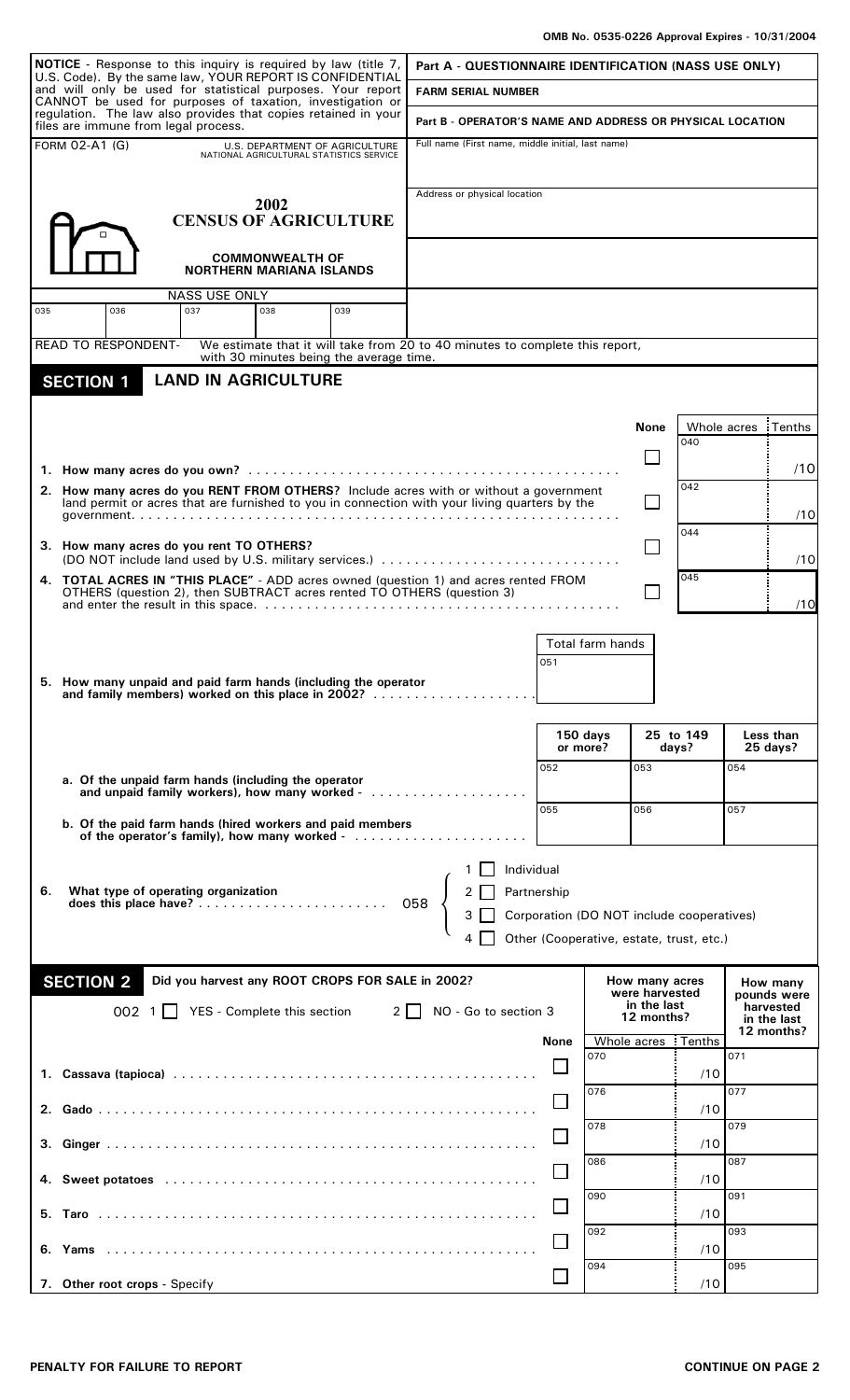| <b>SECTION 3</b><br>Did you harvest any VEGETABLES or MELONS FOR SALE in 2002? |                                           |  |                                 |                                                                                                                                                                                                                                | How many acres<br>were harvested |                             |                                   | How many<br>pounds were     |                    |                                        |            |                                   |  |
|--------------------------------------------------------------------------------|-------------------------------------------|--|---------------------------------|--------------------------------------------------------------------------------------------------------------------------------------------------------------------------------------------------------------------------------|----------------------------------|-----------------------------|-----------------------------------|-----------------------------|--------------------|----------------------------------------|------------|-----------------------------------|--|
|                                                                                |                                           |  |                                 | 003 1 YES - Complete this section 2 NO - Go to section 4                                                                                                                                                                       |                                  |                             |                                   |                             |                    | in the last                            |            | harvested                         |  |
|                                                                                |                                           |  |                                 |                                                                                                                                                                                                                                |                                  |                             |                                   | None                        | Whole acres Tenths | 12 months?                             |            | in the last<br>12 months?         |  |
| 1.                                                                             |                                           |  |                                 |                                                                                                                                                                                                                                |                                  |                             |                                   | I.                          | 100                |                                        | 101<br>/10 |                                   |  |
|                                                                                |                                           |  |                                 |                                                                                                                                                                                                                                |                                  |                             |                                   |                             | 102                |                                        | 103<br>/10 |                                   |  |
| 2.                                                                             |                                           |  |                                 |                                                                                                                                                                                                                                |                                  |                             |                                   |                             | 104                |                                        | 105        |                                   |  |
| З.                                                                             |                                           |  |                                 | Beans, all other varieties entertainment contains and other areas of the set of the set of the set of the set of the set of the set of the set of the set of the set of the set of the set of the set of the set of the set of |                                  |                             |                                   |                             | 106                |                                        | /10<br>107 |                                   |  |
| 4.                                                                             |                                           |  |                                 |                                                                                                                                                                                                                                |                                  |                             |                                   |                             |                    |                                        | /10<br>109 |                                   |  |
| 5.                                                                             |                                           |  |                                 |                                                                                                                                                                                                                                |                                  |                             |                                   |                             | 108                |                                        | /10        |                                   |  |
| 6.                                                                             |                                           |  |                                 |                                                                                                                                                                                                                                |                                  |                             |                                   |                             | 110                |                                        | 111<br>/10 |                                   |  |
| 7.                                                                             |                                           |  |                                 |                                                                                                                                                                                                                                |                                  |                             |                                   |                             | 112                |                                        | 113<br>/10 |                                   |  |
| 8.                                                                             |                                           |  |                                 |                                                                                                                                                                                                                                |                                  |                             |                                   |                             | 118                |                                        | 119<br>/10 |                                   |  |
| 9.                                                                             |                                           |  |                                 |                                                                                                                                                                                                                                |                                  |                             |                                   |                             | 120                |                                        | 121<br>/10 |                                   |  |
|                                                                                |                                           |  |                                 |                                                                                                                                                                                                                                |                                  |                             |                                   |                             | 122                |                                        | 123<br>/10 |                                   |  |
|                                                                                |                                           |  |                                 |                                                                                                                                                                                                                                |                                  |                             |                                   |                             | 128                |                                        | 129<br>/10 |                                   |  |
|                                                                                |                                           |  |                                 |                                                                                                                                                                                                                                |                                  |                             |                                   | $\Box$                      | 130                |                                        | 131<br>/10 |                                   |  |
|                                                                                |                                           |  |                                 |                                                                                                                                                                                                                                |                                  |                             |                                   |                             | 132                |                                        | 133<br>/10 |                                   |  |
|                                                                                |                                           |  |                                 |                                                                                                                                                                                                                                |                                  |                             |                                   |                             | 134                |                                        | 135        |                                   |  |
|                                                                                |                                           |  |                                 |                                                                                                                                                                                                                                |                                  |                             |                                   |                             | 136                |                                        | /10<br>137 |                                   |  |
|                                                                                |                                           |  |                                 |                                                                                                                                                                                                                                |                                  |                             |                                   |                             | 138                |                                        | /10<br>139 |                                   |  |
|                                                                                |                                           |  |                                 |                                                                                                                                                                                                                                |                                  |                             |                                   |                             |                    |                                        | /10<br>141 |                                   |  |
|                                                                                |                                           |  |                                 |                                                                                                                                                                                                                                |                                  |                             |                                   | Г                           | 140                |                                        | /10        |                                   |  |
|                                                                                |                                           |  |                                 | 18. Tomatoes (Include both standard and cherry tomatoes)                                                                                                                                                                       |                                  |                             |                                   |                             | 146                |                                        | 147<br>/10 |                                   |  |
|                                                                                |                                           |  |                                 |                                                                                                                                                                                                                                |                                  |                             |                                   |                             | 148                |                                        | 149<br>/10 |                                   |  |
|                                                                                | 20. Other vegetables and melons - Specify |  |                                 |                                                                                                                                                                                                                                |                                  |                             |                                   | $\Box$                      | 150                |                                        | 151<br>/10 |                                   |  |
|                                                                                | <b>SECTION 4</b>                          |  |                                 | Were any FRUITS, NUTS, or NURSERY CROPS grown or harvested FOR SALE in 2002?                                                                                                                                                   |                                  |                             |                                   |                             |                    |                                        |            |                                   |  |
|                                                                                | 004                                       |  | 1   YES - Complete this section |                                                                                                                                                                                                                                | $2 \mid \mid$                    |                             | NO- Go to section 5               |                             |                    |                                        |            |                                   |  |
|                                                                                |                                           |  |                                 |                                                                                                                                                                                                                                |                                  |                             |                                   |                             | Whole acres        |                                        | Tenths     |                                   |  |
|                                                                                |                                           |  |                                 |                                                                                                                                                                                                                                |                                  |                             |                                   |                             | 159                |                                        | /10        |                                   |  |
|                                                                                |                                           |  |                                 |                                                                                                                                                                                                                                |                                  |                             |                                   | How many<br>trees or plants |                    | How many                               |            | How many pounds<br>were harvested |  |
|                                                                                |                                           |  |                                 |                                                                                                                                                                                                                                |                                  | None                        |                                   | are not of<br>bearing age?  |                    | trees or plants are<br>of bearing age? |            | in the last<br>12 months?         |  |
| 1.                                                                             |                                           |  |                                 |                                                                                                                                                                                                                                |                                  |                             | 160                               |                             | 161                |                                        | 162        |                                   |  |
| 2.                                                                             |                                           |  |                                 |                                                                                                                                                                                                                                |                                  |                             | 163                               |                             | 164                |                                        | 165        |                                   |  |
| З.                                                                             |                                           |  |                                 |                                                                                                                                                                                                                                |                                  |                             | 166                               |                             | 167                |                                        | 168        |                                   |  |
| 4.                                                                             |                                           |  |                                 |                                                                                                                                                                                                                                |                                  |                             | 169                               |                             | 170                |                                        | 171        |                                   |  |
| 5.                                                                             |                                           |  |                                 |                                                                                                                                                                                                                                |                                  |                             | 172                               |                             | 173                |                                        | 174        |                                   |  |
|                                                                                |                                           |  |                                 |                                                                                                                                                                                                                                |                                  |                             | 175                               |                             | 176                |                                        | 177        |                                   |  |
|                                                                                |                                           |  |                                 |                                                                                                                                                                                                                                |                                  |                             | 178                               |                             | 179                |                                        | 180        |                                   |  |
| 7.                                                                             |                                           |  |                                 |                                                                                                                                                                                                                                |                                  |                             | 181                               |                             | 182                |                                        | 183        |                                   |  |
| 8.                                                                             |                                           |  |                                 |                                                                                                                                                                                                                                |                                  |                             | 184                               |                             | 185                |                                        | 186        |                                   |  |
| 9.                                                                             |                                           |  |                                 |                                                                                                                                                                                                                                |                                  |                             | 187                               |                             | 188                |                                        | 189        |                                   |  |
|                                                                                |                                           |  |                                 |                                                                                                                                                                                                                                |                                  |                             | 190                               |                             | 191                |                                        | 192        |                                   |  |
|                                                                                |                                           |  |                                 |                                                                                                                                                                                                                                |                                  | $\mathcal{C}^{\mathcal{A}}$ | 193                               |                             | 194                |                                        | 195        |                                   |  |
|                                                                                |                                           |  |                                 |                                                                                                                                                                                                                                |                                  |                             |                                   |                             | 200                |                                        | 201        |                                   |  |
|                                                                                |                                           |  |                                 |                                                                                                                                                                                                                                |                                  |                             | 199                               |                             | 203                |                                        | 204        |                                   |  |
|                                                                                |                                           |  |                                 |                                                                                                                                                                                                                                |                                  |                             | 202                               |                             |                    |                                        |            |                                   |  |
|                                                                                |                                           |  |                                 |                                                                                                                                                                                                                                |                                  |                             | 205                               |                             | 206                |                                        | 207        |                                   |  |
|                                                                                |                                           |  |                                 |                                                                                                                                                                                                                                |                                  |                             |                                   |                             |                    |                                        |            |                                   |  |
|                                                                                |                                           |  |                                 |                                                                                                                                                                                                                                |                                  |                             | 208                               |                             | 209                |                                        | 210        |                                   |  |
|                                                                                | 17. Other fruits, nuts, and tree crops -  |  |                                 |                                                                                                                                                                                                                                |                                  |                             | 211                               |                             | 212                |                                        | 213        |                                   |  |
|                                                                                | Specify                                   |  |                                 |                                                                                                                                                                                                                                |                                  |                             |                                   |                             |                    |                                        |            |                                   |  |
|                                                                                |                                           |  |                                 |                                                                                                                                                                                                                                |                                  |                             |                                   |                             | Acres in the open  |                                        |            | Value of sales                    |  |
|                                                                                |                                           |  |                                 |                                                                                                                                                                                                                                | <b>None</b>                      |                             | <b>Square feet</b><br>under cover |                             | Whole acres        | Tenths                                 |            | in the last<br>12 months          |  |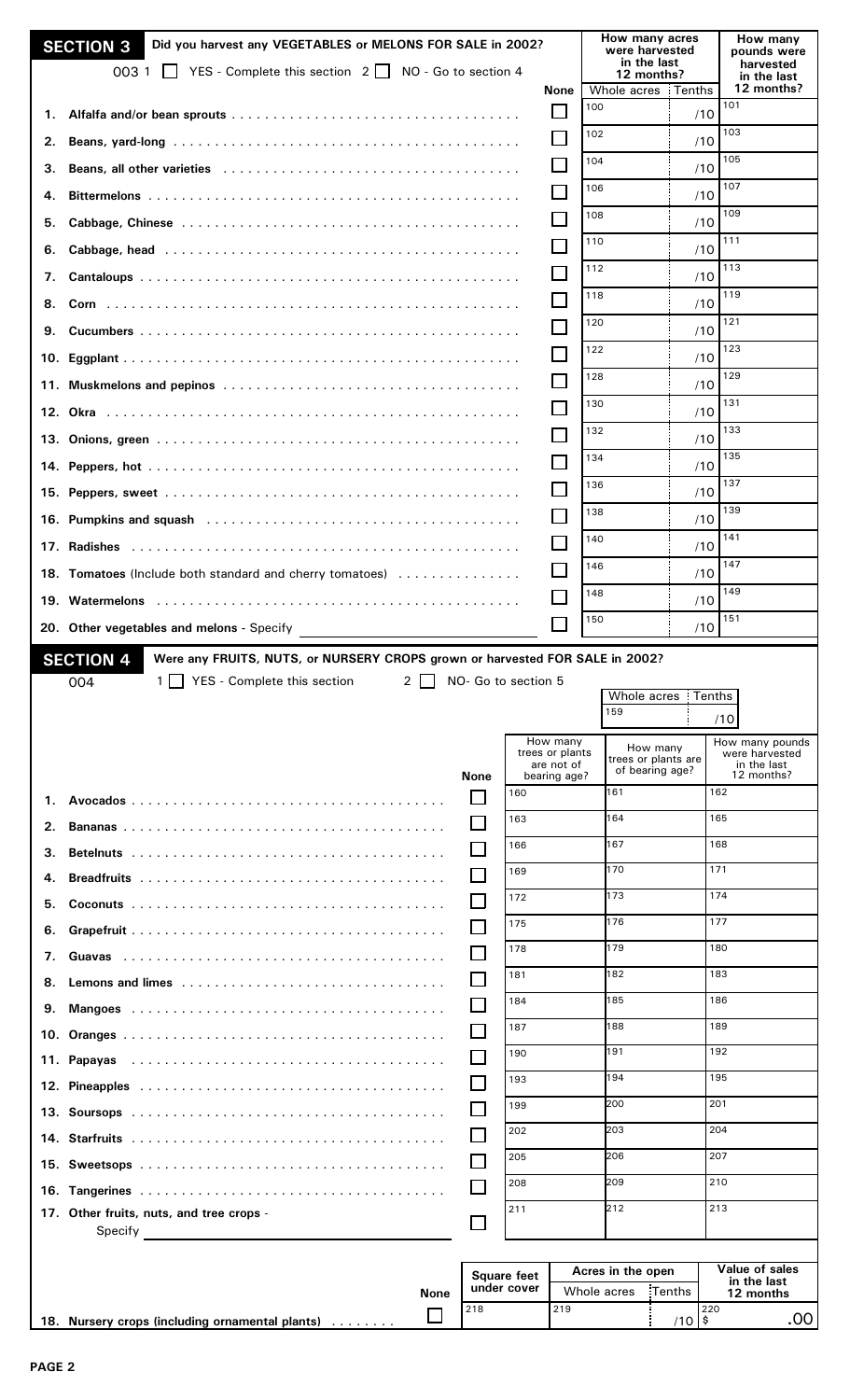|    | <b>SECTION 5</b><br><b>LAND USE</b>                                                                                                                                                                                            |                              |                       |                    |              |                                  |                      |                                      |
|----|--------------------------------------------------------------------------------------------------------------------------------------------------------------------------------------------------------------------------------|------------------------------|-----------------------|--------------------|--------------|----------------------------------|----------------------|--------------------------------------|
|    | Land is to be reported in ONLY ONE CATEGORY.<br>If two or more uses were made of the same land, report in the FIRST category that applies.                                                                                     |                              |                       |                    |              |                                  |                      |                                      |
|    |                                                                                                                                                                                                                                |                              |                       |                    | None         | Acres<br>231                     |                      | Tenths                               |
|    | 1. Cropland harvested - Report the number of acres on which crops were grown and harvested                                                                                                                                     |                              |                       |                    |              | 232                              |                      | /10                                  |
|    | 2. Other cropland - Include cropland pasture, crop failure, idle and fallow cropland,                                                                                                                                          |                              |                       |                    |              |                                  |                      | /10                                  |
|    | 3. Pasture or grazing land - Include woodland pasture. (DO NOT include cropland pasture.)                                                                                                                                      |                              |                       |                    |              | 233                              |                      | /10                                  |
|    |                                                                                                                                                                                                                                |                              |                       |                    |              | 234                              |                      | /10                                  |
|    |                                                                                                                                                                                                                                |                              |                       |                    |              | 235                              |                      | /10                                  |
|    | 5. All other land - Include house lots, barn lots, lanes, roads, ditches, ponds, wasteland, etc.<br>6. TOTAL LAND - Add entries in questions 1 through 5.                                                                      |                              |                       |                    |              | 236                              |                      |                                      |
|    | Was Any LAND in this place IRRIGATED or was any water used for other agricultural purposes at any time during                                                                                                                  |                              |                       |                    |              |                                  |                      | /10                                  |
|    | <b>SECTION 6</b><br>2002? Irrigated land is all land watered by any artificial or controlled means: sprinklers, furrows or ditches,<br>spreader dikes, etc. Include supplemental, partial, and preplant irrigation.            |                              |                       |                    |              |                                  |                      |                                      |
|    |                                                                                                                                                                                                                                |                              |                       |                    |              |                                  |                      |                                      |
|    | 1 YES - Complete this section<br>006                                                                                                                                                                                           | 2 NO -Go to section 7        |                       |                    | None         | Acres                            |                      | Tenths                               |
|    | 1. How many acres were irrigated from a PRIVATE SYSTEM (wells, rivers, brooks, etc.)?                                                                                                                                          |                              |                       |                    | $\mathsf{L}$ | 240                              |                      | /10                                  |
|    | 2. How many acres were irrigated from a PUBLIC SYSTEM?                                                                                                                                                                         |                              |                       |                    |              | 241                              |                      | /10                                  |
|    | 3. If water from a public system was used, which rate was charged for the water?                                                                                                                                               |                              |                       |                    |              |                                  |                      |                                      |
|    | $2 \mid$<br>245<br>Agricultural rate<br>$1 \mid$                                                                                                                                                                               | Residential rate             |                       |                    |              |                                  |                      |                                      |
|    | 4. Major source of water used for irrigation:<br>247<br>Well or cistern<br>3 <sup>1</sup><br>1 I I                                                                                                                             | Lake or private pond         | 5 I                   | Public utility     |              |                                  |                      |                                      |
|    | $4 \mid \mid$<br>2 I I<br>River or stream                                                                                                                                                                                      | Canal or irrigation district | 6 <sup>1</sup>        | Other -Specify     |              |                                  |                      |                                      |
|    | Do you or anyone else have any LIVESTOCK (excluding poultry and fish)<br><b>SECTION 7</b>                                                                                                                                      |                              |                       |                    |              | How many                         |                      | How many                             |
|    | on this place or were any sold from this place in 2002?<br>│ YES - Complete this section 2 ∩ NO - Go to section 8<br>1                                                                                                         |                              |                       |                    |              | are on<br>this place             |                      | were sold<br>in the last             |
|    | 007                                                                                                                                                                                                                            |                              |                       | <b>None</b>        | 252          | today?                           | 253                  | 12 months?                           |
|    | 1. Cattle and calves of all ages (Total of "a" and "b" below)<br>Of this total, how many --                                                                                                                                    | Are on this                  | Were sold in          |                    |              |                                  |                      |                                      |
|    |                                                                                                                                                                                                                                | place today?<br>262          | 2002?<br>263          |                    |              |                                  |                      |                                      |
|    | b. All other cattle and calves $\dots\dots\dots\dots\dots\dots$                                                                                                                                                                | 264                          | 265                   |                    |              |                                  |                      |                                      |
|    |                                                                                                                                                                                                                                |                              |                       |                    | 266          |                                  | 267                  |                                      |
| 3. | Goats and kids of all ages (and all all contained all contained and side of all ages (all contained all contained and side and side and side and side and side and side and side and side and side and side and side and side  |                              |                       |                    | 274          |                                  | 275                  |                                      |
|    | 4. Horses, mules, and colts of all ages entertainment contained and such a series and series and series are series and such a series and such a series and such a series and such a series and such a series and such a series |                              |                       |                    | 276          |                                  | 277                  |                                      |
|    | 5. Other livestock - Specify<br><u> 1989 - Johann John Stein, markin fizzar eta idazlea (</u>                                                                                                                                  |                              |                       |                    | 278          |                                  | 279                  |                                      |
|    |                                                                                                                                                                                                                                |                              |                       | Quarts sold<br>280 |              | 281                              | Gross value of sales |                                      |
|    |                                                                                                                                                                                                                                |                              |                       |                    |              |                                  |                      | .00                                  |
|    | Do you or anyone else have any POULTRY on this place or were any sold<br><b>SECTION 8</b><br>from this place in 2002?                                                                                                          |                              |                       |                    |              | How many<br>are on<br>this place |                      | How many<br>were sold<br>in the last |
|    | 1   YES - Complete this section<br>008                                                                                                                                                                                         | $2$ NO - Go to section 9     |                       | <b>None</b>        |              | today?                           |                      | 12 months?                           |
|    | 1. Chicken hens 4 months old and over (Total of "a" and "b" below)                                                                                                                                                             |                              |                       |                    | 292          |                                  | 293                  |                                      |
|    |                                                                                                                                                                                                                                | Are on this<br>place today?  | Were sold in<br>2002? |                    |              |                                  |                      |                                      |
|    | Of this total, how many -                                                                                                                                                                                                      | 294                          | 295                   |                    |              |                                  |                      |                                      |
|    |                                                                                                                                                                                                                                | 296                          | 297                   |                    |              |                                  |                      |                                      |
| 2. |                                                                                                                                                                                                                                |                              |                       |                    | 300          |                                  | 301                  |                                      |
| 3. | Roosters and pullets interest in the contract of the contract of the contract of the contract of the contract of the contract of the contract of the contract of the contract of the contract of the contract of the contract  |                              |                       |                    | 302          |                                  | 303                  |                                      |
|    |                                                                                                                                                                                                                                |                              |                       |                    | 304          |                                  | 305                  |                                      |
| 5. |                                                                                                                                                                                                                                |                              |                       |                    | 306          |                                  | 307                  |                                      |
|    |                                                                                                                                                                                                                                |                              |                       | H                  | 308          |                                  | 309                  |                                      |
| 7. | Other (geese, turkeys, etc.) - Specify                                                                                                                                                                                         |                              |                       |                    | 310          |                                  | 311                  |                                      |
|    |                                                                                                                                                                                                                                |                              |                       | Dozens sold        |              |                                  | Gross value of sales |                                      |
|    | 8. Quantity and value of chicken eggs sold in 2002                                                                                                                                                                             |                              |                       | 312                |              | 313                              |                      | .00                                  |
|    | Did you or anyone else raise any FISH or AQUACULTURE PRODUCTS (shrimp, etc.) for sale<br><b>SECTION 9</b><br>on this place in 2002?                                                                                            |                              |                       |                    |              |                                  |                      |                                      |
|    | 1   YES - Complete this section<br>009                                                                                                                                                                                         | $2 \mid$                     | NO - Go to section 10 |                    |              |                                  |                      |                                      |
|    |                                                                                                                                                                                                                                |                              |                       |                    |              |                                  | 320                  | Number                               |
|    |                                                                                                                                                                                                                                |                              |                       |                    |              |                                  | 321                  |                                      |
|    |                                                                                                                                                                                                                                |                              |                       | Pounds sold        |              |                                  | Gross value of sales |                                      |
|    | 3. How much FISH or other AQUACULTURE PRODUCT was raised                                                                                                                                                                       |                              |                       | 322                |              | 323<br>I\$                       |                      | .00 <sub>l</sub>                     |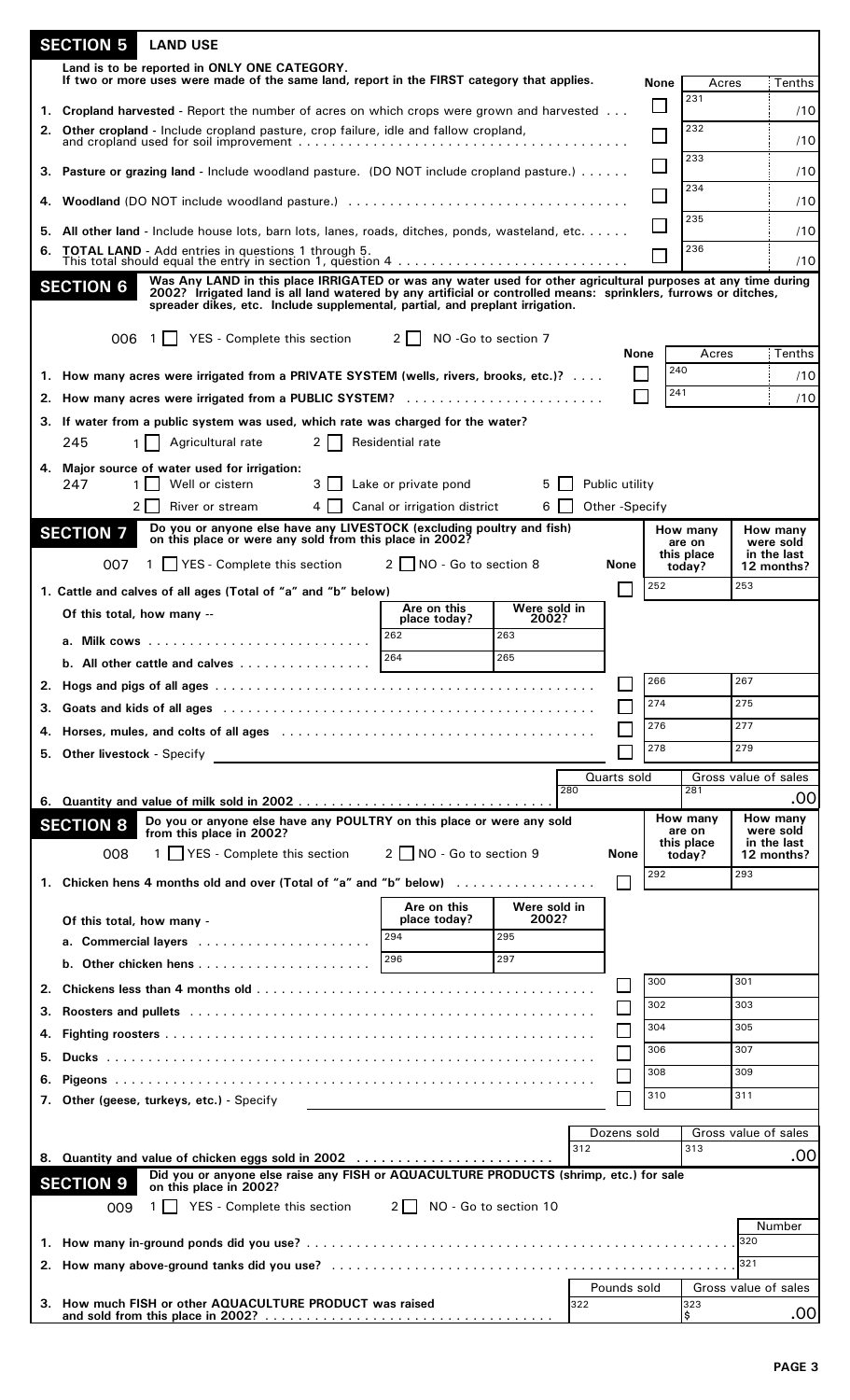|    | <b>SECTION 10</b>                                                                                                                                                                                                              | What was the MARKET VALUE of the following AGRICULTURAL PRODUCTS<br>SOLD from this place in 2002, before taxes and expenses?           |     |                                                          |        |      |                                             | None |                             | Dollars only                     |                                                      |     |
|----|--------------------------------------------------------------------------------------------------------------------------------------------------------------------------------------------------------------------------------|----------------------------------------------------------------------------------------------------------------------------------------|-----|----------------------------------------------------------|--------|------|---------------------------------------------|------|-----------------------------|----------------------------------|------------------------------------------------------|-----|
|    |                                                                                                                                                                                                                                |                                                                                                                                        |     |                                                          |        |      |                                             |      | 330<br>\$                   |                                  |                                                      | .00 |
| 2  | Vegetables and melons interestination of the contract of the contract of the contract of the contract of the contract of the contract of the contract of the contract of the contract of the contract of the contract of the c |                                                                                                                                        |     |                                                          |        |      |                                             |      | 331<br>\$                   |                                  |                                                      | .00 |
| З. |                                                                                                                                                                                                                                |                                                                                                                                        |     |                                                          |        |      |                                             |      | 332<br>\$                   |                                  |                                                      | .00 |
|    |                                                                                                                                                                                                                                |                                                                                                                                        |     |                                                          |        |      |                                             |      | 333<br>\$                   |                                  |                                                      | .00 |
| 5. |                                                                                                                                                                                                                                |                                                                                                                                        |     |                                                          |        |      |                                             |      | 334                         |                                  |                                                      | .00 |
| 6. | Hogs and pigs in the contract of the contract of the contract of the contract of the contract of the contract of the contract of the contract of the contract of the contract of the contract of the contract of the contract  |                                                                                                                                        |     |                                                          |        |      |                                             |      | 335<br>\$                   |                                  |                                                      | .00 |
| 7. |                                                                                                                                                                                                                                |                                                                                                                                        |     |                                                          |        |      |                                             |      | 336<br>\$                   |                                  |                                                      | .00 |
| 8. |                                                                                                                                                                                                                                |                                                                                                                                        |     |                                                          |        |      |                                             |      | 337<br>\$<br>338            |                                  |                                                      | .00 |
|    | 9. Other livestock and livestock products - goats, horses, mules, goats' milk, etc.<br>Specify                                                                                                                                 |                                                                                                                                        |     |                                                          |        |      |                                             |      | \$                          |                                  |                                                      | .00 |
|    | <b>SECTION 11</b>                                                                                                                                                                                                              | How much were your EXPENDITURES for each of the following in 2002?                                                                     |     |                                                          |        |      |                                             | None |                             |                                  |                                                      |     |
|    | 1. Machine hire and customwork                                                                                                                                                                                                 |                                                                                                                                        |     |                                                          |        |      |                                             |      | 341<br>\$                   | Dollars only                     |                                                      | .00 |
|    | 2. Wages and salaries paid to employees or hired farm workers (DO NOT include housework or contract construction work.) Include cash payments only with contract construction work.) Include cash payments only                |                                                                                                                                        |     |                                                          |        |      |                                             |      | 342<br>\$                   |                                  |                                                      | .00 |
|    | 3. Feed purchased for livestock, poultry, and fish- lnclude cost of grain, feed, concentrates,<br>and roughages; also amount paid for grinding and mixing feed                                                                 |                                                                                                                                        |     |                                                          |        |      |                                             |      | 343                         |                                  |                                                      | .00 |
|    |                                                                                                                                                                                                                                |                                                                                                                                        |     |                                                          |        |      |                                             |      | 344<br>\$                   |                                  |                                                      | .00 |
|    |                                                                                                                                                                                                                                |                                                                                                                                        |     |                                                          |        |      |                                             |      | 345<br>Ŝ                    |                                  |                                                      | .00 |
|    |                                                                                                                                                                                                                                |                                                                                                                                        |     |                                                          |        |      |                                             |      | 346                         |                                  |                                                      | .00 |
|    |                                                                                                                                                                                                                                |                                                                                                                                        |     |                                                          |        |      |                                             |      | 347<br>\$                   |                                  |                                                      | .00 |
|    | <b>SECTION 12</b>                                                                                                                                                                                                              | Which of the following EQUIPMENT are used on this place? Include all specified equipment on this place today, regardless of ownership, |     |                                                          |        |      |                                             |      |                             |                                  |                                                      |     |
|    | provided it is in operating condition.                                                                                                                                                                                         |                                                                                                                                        |     |                                                          |        |      |                                             |      | <b>None</b><br>$\mathbf{I}$ | 350                              | Number                                               |     |
|    |                                                                                                                                                                                                                                |                                                                                                                                        |     |                                                          |        |      |                                             |      |                             | 351                              |                                                      |     |
|    |                                                                                                                                                                                                                                |                                                                                                                                        |     |                                                          |        |      |                                             |      |                             | 352                              |                                                      |     |
|    |                                                                                                                                                                                                                                |                                                                                                                                        |     |                                                          |        |      |                                             |      |                             | 353                              |                                                      |     |
|    | <b>SECTION 13</b>                                                                                                                                                                                                              | The following questions are about the CHARACTERISTICS of the FARM OPERATOR.                                                            |     |                                                          |        |      |                                             |      |                             |                                  |                                                      |     |
|    | <b>1. RESIDENCE</b> - Does the operator live on this place<br>(the acres entered in section 1, question 4)?                                                                                                                    |                                                                                                                                        | 360 |                                                          |        |      | Yes                                         |      |                             | No                               |                                                      |     |
|    | 2. In what YEAR did the operator begin to operate<br>any part of this place?                                                                                                                                                   |                                                                                                                                        | 361 |                                                          |        |      | Year                                        |      |                             |                                  |                                                      |     |
|    | 3. AGE of operator on last birthday                                                                                                                                                                                            |                                                                                                                                        | 362 |                                                          |        |      | Age                                         |      |                             |                                  |                                                      |     |
|    | 4. PRINCIPAL OCCUPATION - At which occupation did the operator<br>spend the majority (50 percent or more) of<br>his/her worktime in 2002?                                                                                      |                                                                                                                                        | 363 |                                                          | 2      |      | Farming or ranching<br>Other                |      |                             |                                  |                                                      |     |
|    | 5. OFF-FARM WORK - How many days did the operator work at least<br>4 hours per day off this place in 2002? Include work<br>at a nonfarm job, business, or on someone else's farm.<br>(Exclude exchange farm work.)             |                                                                                                                                        | 364 |                                                          | 2<br>3 |      | None<br>1 - 49 days<br>50 - 99 days         |      | 5                           |                                  | 100 - 149 days<br>150 - 199 days<br>200 days or more |     |
|    | 6. RACE/NATIONAL ORIGIN of operator                                                                                                                                                                                            |                                                                                                                                        | 365 |                                                          |        |      | Chamorro<br>Chinese<br>Filipino<br>Japanese |      | 5                           | White                            | Other-Specify"                                       |     |
|    | 8. SEX of operator                                                                                                                                                                                                             |                                                                                                                                        | 367 | 1                                                        |        | Male |                                             |      | 2                           | Female                           |                                                      |     |
|    | <b>SECTION 14</b>                                                                                                                                                                                                              | <b>ENUMERATOR'S RECORD</b> (To be completed by the census enumerator)                                                                  |     |                                                          |        |      |                                             |      |                             |                                  |                                                      |     |
|    | 1. Who furnished the information in this report?                                                                                                                                                                               | 370                                                                                                                                    |     | Operator<br>Landlord<br>Spouse or other<br>family member |        |      |                                             |      |                             | Hired laborer<br>Other - Specify |                                                      |     |
| 2. | <b>REMARKS</b> - Make any remarks needed in regard to the place, the owner or operator, the crops cultivated, or the livestock on this place.                                                                                  |                                                                                                                                        |     |                                                          |        |      |                                             |      |                             |                                  |                                                      |     |
|    |                                                                                                                                                                                                                                |                                                                                                                                        |     |                                                          |        |      |                                             |      |                             |                                  |                                                      |     |
|    |                                                                                                                                                                                                                                | a. ED                                                                                                                                  |     |                                                          |        |      | b. Village                                  |      |                             |                                  |                                                      |     |
| 3. | <b>RESIDENCE OF OPERATOR</b>                                                                                                                                                                                                   | a. ED                                                                                                                                  |     |                                                          |        |      | b. ED number                                |      |                             |                                  |                                                      |     |
| 4. | <b>LOCATION OF LAND</b>                                                                                                                                                                                                        | Enumerator's signature                                                                                                                 |     |                                                          |        |      |                                             |      | Date                        |                                  |                                                      |     |
| 5. | <b>CERTIFIED BY</b>                                                                                                                                                                                                            | Supervisor's signature                                                                                                                 |     |                                                          |        |      |                                             |      |                             | $\sqrt{2}$                       |                                                      | /03 |
| 6. | <b>CHECKED BY</b>                                                                                                                                                                                                              |                                                                                                                                        |     |                                                          |        |      |                                             |      | Date                        |                                  |                                                      | /03 |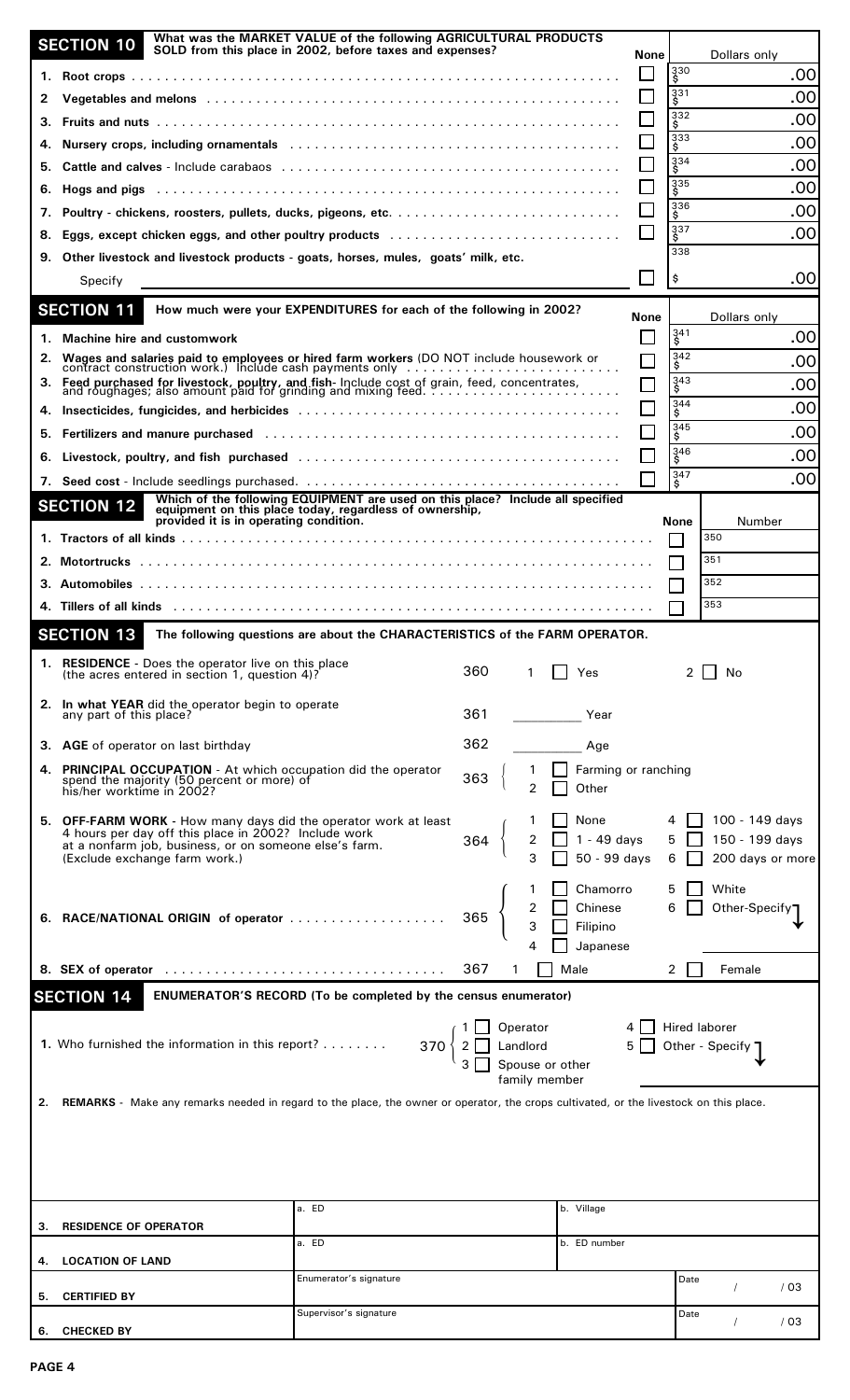### **INDEX**

| Item                         | Area<br>Tables | Munici-<br>pality<br><b>Tables</b> | Summary<br>Tables      | Item                              | Area<br><b>Tables</b> | Munici-<br>pality<br><b>Tables</b> | Summary<br>Tables |
|------------------------------|----------------|------------------------------------|------------------------|-----------------------------------|-----------------------|------------------------------------|-------------------|
| A                            |                |                                    |                        | F                                 |                       |                                    |                   |
| Age of farm operator         | 3              | 26                                 | $28 - 31$              | Farm labor, paid and unpaid       | 4                     | 15                                 | $28 - 31$         |
| Agricultural products sold   | 6              | 18                                 |                        | 28 - 31 Farms classified by:      |                       |                                    |                   |
| Aquaculture                  | 12             | $\blacksquare$                     | $28 - 31$              | Size of farm                      | 2                     | 14                                 | $28 - 31$         |
| Automobiles                  | $\overline{4}$ | 23                                 | $28 - 31$              | Tenure of operator                | 3                     | 16                                 | $28 - 31$         |
| Average size of farm         | 1, 2           | $\sim$                             | $28 - 31$              | Type of organization              | 4                     | 15                                 | $28 - 31$         |
| Avocados                     | 10             | 21                                 | $28 - 31$              | Value of agricultural sales       | 6                     | 18                                 | $28 - 31$         |
|                              |                |                                    |                        | Farms, number                     | $1 - 12$              | $13 - 27$                          | $28 - 31$         |
| в                            |                |                                    |                        |                                   | 6, 12                 |                                    | $28 - 31$         |
| Bananas                      | 10             | 21                                 |                        | 28 - 31 Fruits and nuts           | 6, 10                 | 21                                 | $28 - 31$         |
|                              | 9              | 20                                 | $28 - 31$              | Fungicides                        |                       | 19                                 | $28 - 31$         |
|                              | 10             | 21                                 | $28 - 31$              |                                   |                       |                                    |                   |
| Bittermelons                 | 9              | 20                                 | $28 - 31$              | G                                 |                       |                                    |                   |
| Breadfruits                  | 10             | 21                                 |                        |                                   | 8                     | 19                                 | $28 - 31$         |
|                              |                |                                    |                        |                                   | 8                     | 19                                 | $28 - 31$         |
| $C-D$                        |                |                                    |                        | Goats and kids                    | 11                    | 22                                 | $28 - 31$         |
| Cabbage                      | 9              | 20                                 |                        | 28 - 31 Grapefruits               | 10                    | 21                                 | $28 - 31$         |
| Cantaloups                   | 9              | 20                                 |                        | 28 - 31 Green beans               | 9                     | 20                                 | $28 - 31$         |
| Cassava                      | 8              | 19                                 |                        | 28 - 31 Green onions              | 9                     | 20                                 | $28 - 31$         |
| Cattle and Calves            | 11             | 22                                 | $28 - 31$              |                                   | 10                    | 21                                 | $28 - 31$         |
| Chickens                     | 11             | 22<br>21                           | $28 - 31$<br>$28 - 31$ |                                   |                       |                                    |                   |
| Coconuts                     | 10<br>9        | 20                                 |                        | н                                 | $\overline{7}$        | 24                                 | $28 - 31$         |
|                              |                |                                    |                        | 28 - 31 Herbicides                | 11                    | 22                                 | $28 - 31$         |
| Cropland:<br>Harvested       | 1,3            | 13                                 | $28 - 31$              | Hogs and pigs<br>Horses and colts | 11                    | 22                                 | $28 - 31$         |
| Other                        | 1              | 13                                 | $28 - 31$              |                                   |                       |                                    |                   |
| Cucumbers                    | 9              | 20 <sub>1</sub>                    | $28 - 31$              |                                   |                       |                                    |                   |
| Customwork                   | 7              | 24                                 |                        | 28 - 31 Insecticides              | $\overline{7}$        | 24                                 | $28 - 31$         |
|                              | 11             | 22                                 |                        | 28 - 31   Irrigation              |                       | 17                                 | $28 - 31$         |
|                              |                |                                    |                        |                                   |                       |                                    |                   |
| Е                            |                |                                    |                        |                                   |                       |                                    |                   |
| Egg plant                    | 9              | 20                                 | $28 - 31$              | Labor, expenses                   | 7                     | 24                                 | $28 - 31$         |
| Egg Sales                    | 6, 11          | 22                                 | $28 - 31$              | Labor, paid and unpaid            | 4                     | 15                                 | $28 - 31$         |
| Equipment:                   |                |                                    |                        | Land area                         | 1                     | 27                                 | $28 - 31$         |
| Automobiles                  | 4              | 23                                 | $28 - 31$              | Land in farms                     | 1, 2                  | 13, 14,                            | $28 - 31$         |
| Motortrucks                  | 4              | 23                                 | $28 - 31$              |                                   |                       | 16, 27                             | $28 - 31$         |
| Tillers (all kinds)          | 4              | 23                                 | $28 - 31$              | Land use                          |                       |                                    |                   |
| Tractors (all kinds)         | 4              | 23                                 |                        | 28 - 31 Lemons and limes          | 10                    | 21                                 | $28 - 31$         |
| Expenses:                    |                |                                    |                        | Livestock:                        |                       |                                    |                   |
| Feed for livestock, poultry, |                |                                    |                        | Inventory                         | 11                    | 22                                 | $28 - 31$         |
| and fish                     | 7              | 24                                 | $28 - 31$              | Number sold                       | 11                    | 22                                 | $28 - 31$         |
| Fertilizers and manure       | 7              | 24                                 | $28 - 31$              | Value of sales                    | 6                     | 18                                 | $28 - 31$         |
| Hired farm labor             | $\overline{7}$ | 24                                 | $28 - 31$              |                                   |                       |                                    |                   |
| Insecticides, fungicides,    |                |                                    | $28 - 31$              | M                                 |                       |                                    |                   |
| and herbicides               | $\overline{7}$ | 24                                 | $28 - 31$              | Machine hire                      | $\overline{7}$        | 24                                 | $28 - 31$         |
| Livestock, poultry and fish  | $\overline{7}$ | 24                                 | $28 - 31$              | Machinery (see Equipment and      |                       |                                    |                   |
| purchased                    |                |                                    |                        | Facilities)                       | 10                    | 21                                 | $28 - 31$         |
| Machine hire and             | 7              | 24                                 | $28 - 31$              |                                   | 9                     | 20                                 | $28 - 31$         |
| customwork                   | $\overline{7}$ | 24                                 | $28 - 31$              | Melons                            | 4                     | 23                                 | $28 - 31$         |
| Seed cost                    |                |                                    |                        | Motortrucks                       | 9                     | 20                                 | $28 - 31$         |
|                              |                |                                    |                        | Muskmelons and pepinos            |                       |                                    |                   |